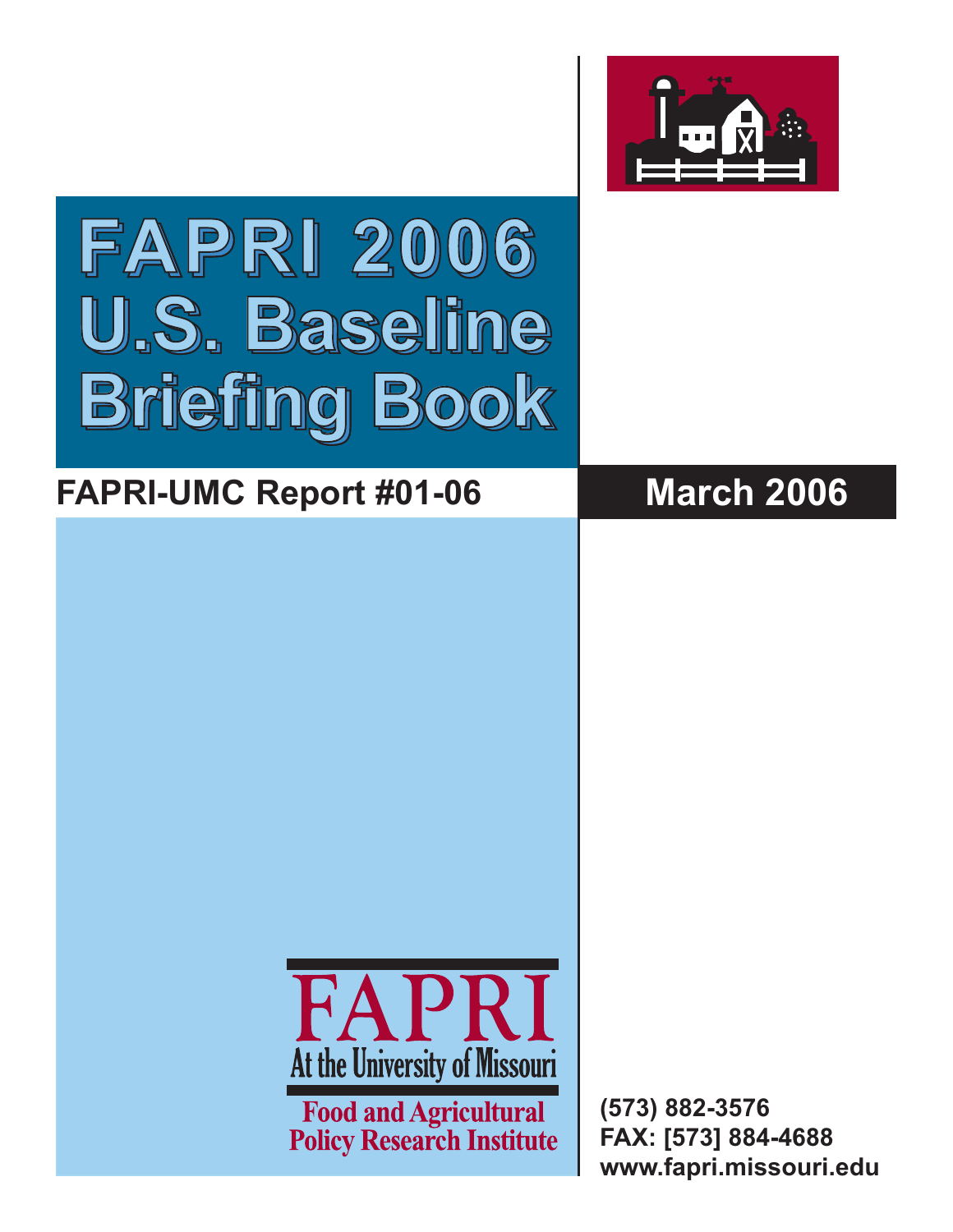Published by the Food and Agricultural Policy Research Institute (FAPRI), University of Missouri-Columbia, 101 Park DeVille Drive, Suite E, Columbia, MO 65203, March 2006.

http://www.fapri.missouri.edu

Material in this publication is based upon work supported by the Cooperative State Research, Education and Extension Service, U.S. Department of Agriculture, under Agreement No. 2005-34149-15626.

Any opinions, findings, conclusions, or recommendations expressed in this publication are those of the authors and do not necessarily reflect the view of the U.S. Department of Agriculture.

Permission is granted to reproduce this information with appropriate attribution to the authors and the Food and Agricultural Policy Research Institute.

The University of Missouri is nondiscriminatory relative to race, religion, color, national origin, sex, sexual orientation, age, disability or status as a Vietnam-era veteran. Any person having inquiries should contact Human Resource Services, University of Missouri-Columbia, 130 Heinkel Building, Columbia, Mo. 65211, (573) 882-4256.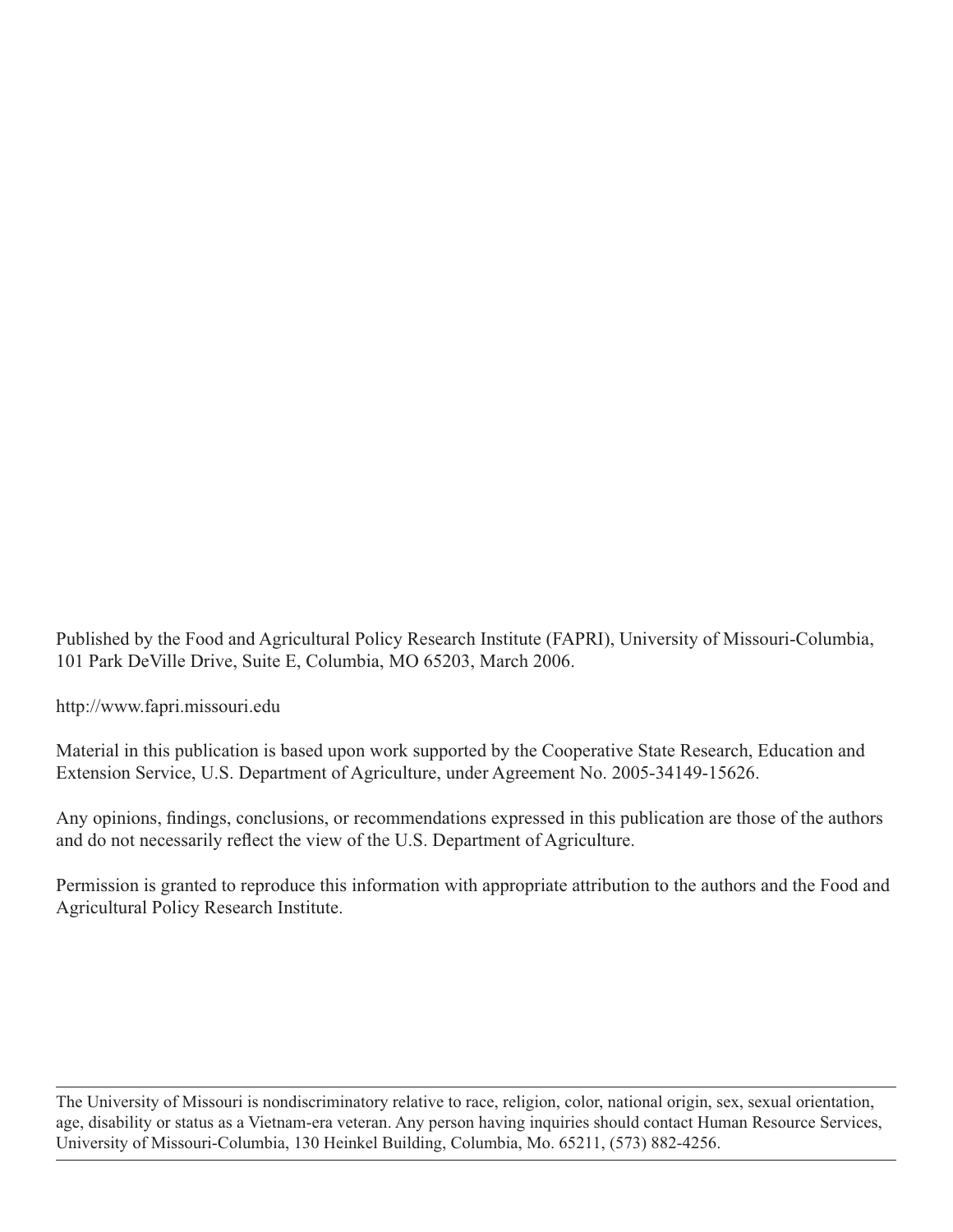## **FAPRI 2006 U.S. Baseline Briefing Book**

FAPRI-UMC Report 01-06

March 2006





Food and Agricultural Policy Research Institute (FAPRI) College of Agriculture, Food and Natural Resources University of Missouri Columbia, Missouri Phone: (573) 882 – 3576 http://www.fapri.missouri.edu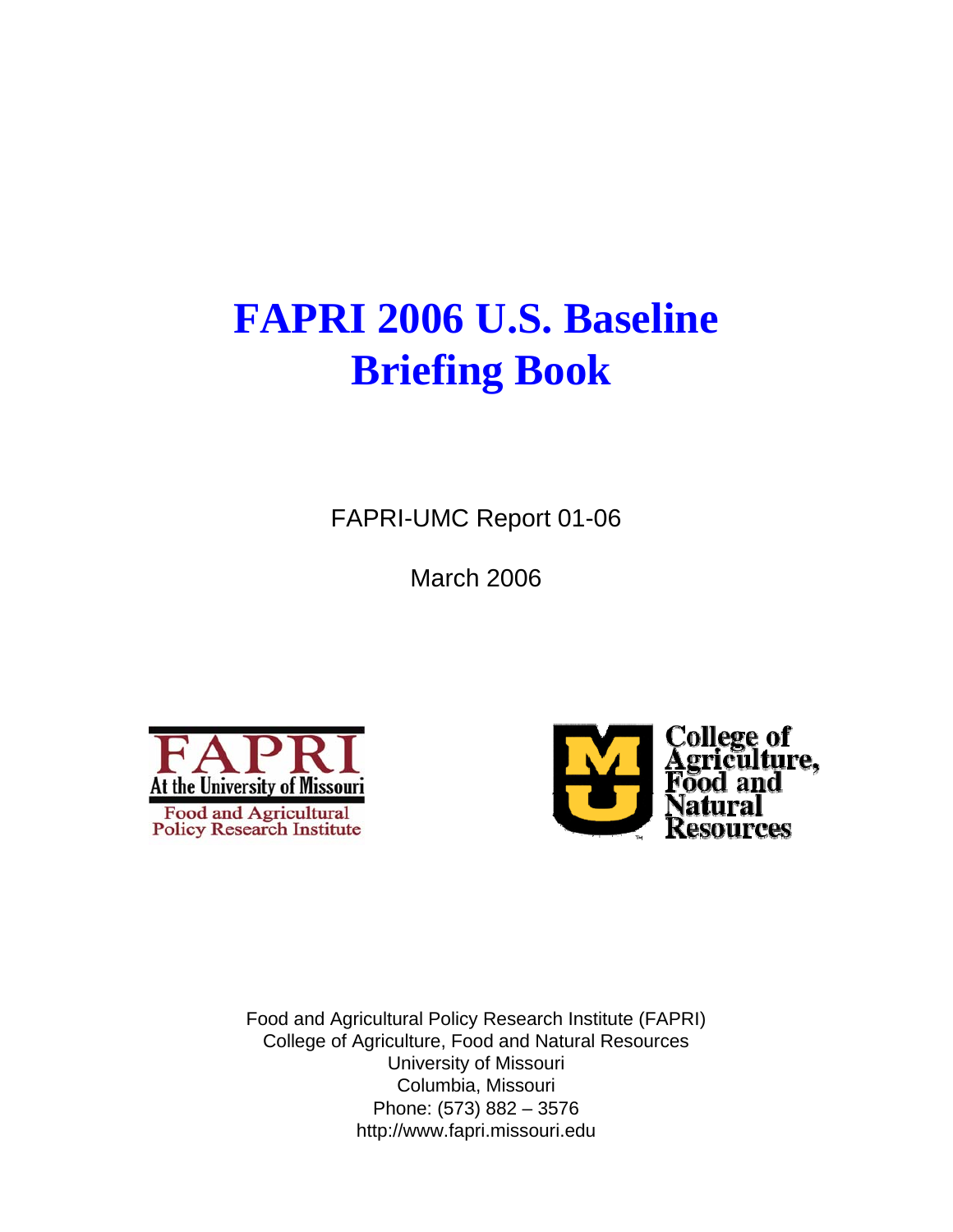## Table of Contents

| Foreword                                      | $\mathbf{1}$   |
|-----------------------------------------------|----------------|
| Summary                                       | $\overline{c}$ |
| <b>Policy Assumptions</b>                     | $\,6\,$        |
| Macroeconomic Assumptions and Farm-Level PPIs | $\bf 8$        |
| Corn                                          | 10             |
| Corn Products                                 | 12             |
| Sorghum and Barley                            | 14             |
| Oats and Hay                                  | 16             |
| Wheat                                         | 18             |
| Rice                                          | 20             |
| Soybeans                                      | 22             |
| Soybean Products                              | 24             |
| Peanuts                                       | 26             |
| Other Oilseeds                                | 28             |
| <b>Upland Cotton</b>                          | 30             |
| Sugar                                         | 32             |
| Land Use                                      | 34             |
| Beef                                          | 36             |
| Pork                                          | 38             |
| Poultry                                       | 40             |
| Dairy                                         | 42             |
| State-Level Dairy                             | 44             |
| Dairy Products                                | 46             |
| Food Prices and Expenditures                  | 48             |
| <b>Government Costs</b>                       | 50             |
| Payments and Crop Insurance                   | 52             |
| Farm Receipts and Expenses                    | 54             |
| Farm Income                                   | 56             |
| Stochastic Analysis                           | 58             |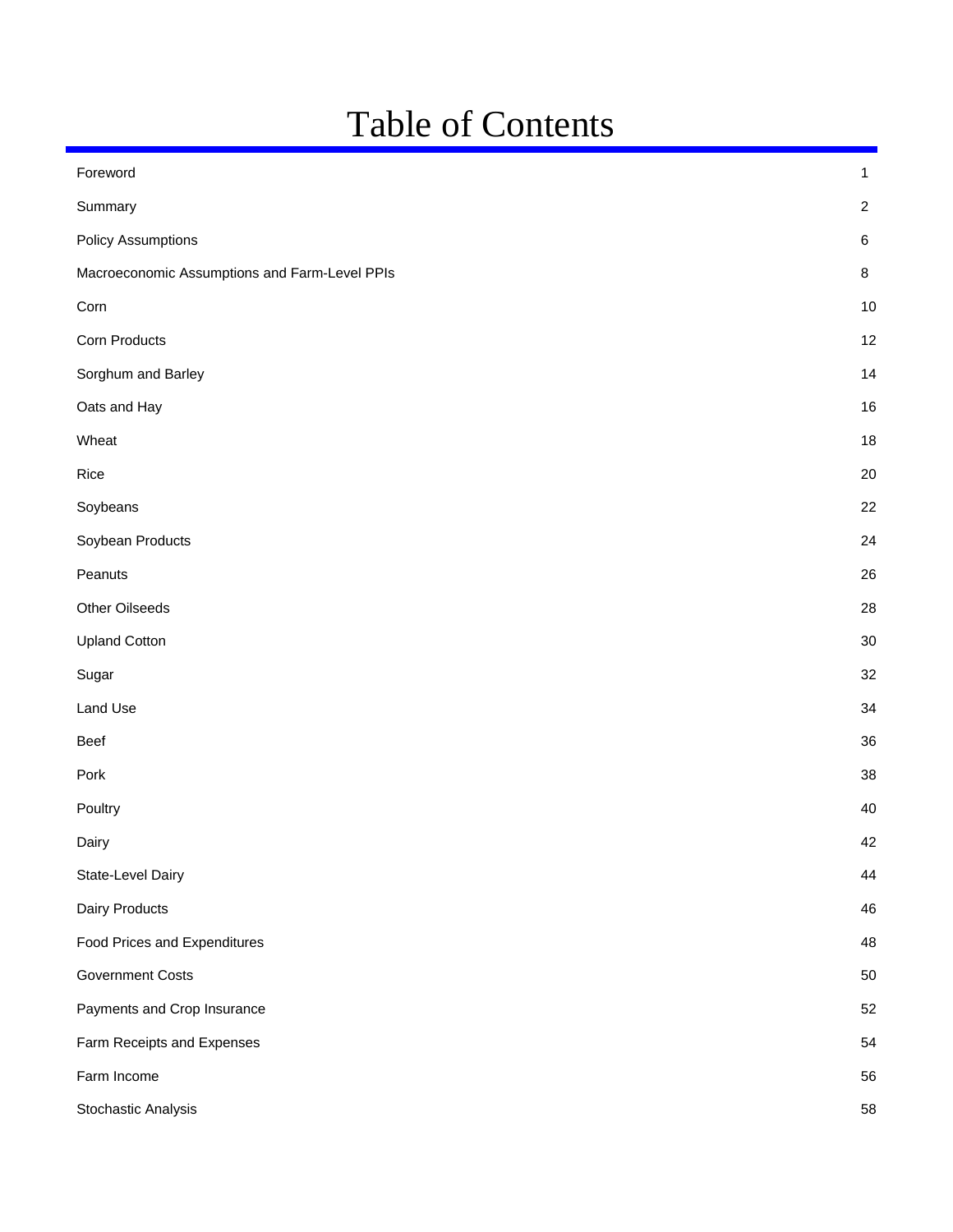## Foreword

This report presents a summary of ten-year baseline projections for U.S. agricultural markets prepared by the Food and Agricultural Policy Research Institute (FAPRI). FAPRI is a joint institute of Iowa State University and the University of Missouri that provides analysis of agricultural markets and policies for Congress and other decision makers.

#### **Process and Assumptions**

The process that led to this baseline began in November 2005, when FAPRI analysts prepared a preliminary set of projections. These were reviewed at a December 2005 workshop in Washington, D.C. Reviewer comments and other new information were incorporated in this revised baseline, prepared in late January 2006.

The baseline is not a forecast of what will happen, but rather a projection of what could happen if current policies remain in place. The baseline incorporates provisions of current U.S. farm law, including the Deficit Reduction Act of 2005. For purposes of the baseline, we assume that when the Farm Security and Rural Investment Act (the 2002 farm bill) expires in 2007, all of its provisions will be extended indefinitely.

Assumptions about the non-agricultural economy rely on January 2006 forecasts by Global Insight.

#### **What's New This Year**

In past years, FAPRI briefing books have mostly reported point estimates of what the world might look like under one very particular set of assumptions. FAPRI also conducts stochastic analysis that considers at least some of the underlying variability and unpredictability of agricultural markets. In essence, FAPRI looks at 500 possible futures that differ from each other in terms of assumptions about things like annual weather patterns, foreign demand for U.S. products, and energy prices.

In recent years, we have reported average values from the stochastic analysis for government costs and farm income and traditional point estimates for all other variables. **This year, for the first time, we are reporting the averages of the 500 stochastic outcomes wherever possible.** 

The average results from the stochastic analysis are generally similar to the traditional deterministic point estimates. Important exceptions are often related to the effects of farm programs. Under several programs, government spending is near zero when prices are above a certain level but can escalate quickly when prices fall below the trigger. In general, our stochastic analysis has found that estimated government program costs and farm income tend to be greater when one considers the inherent variability of agricultural markets than would be implied by the deterministic analysis.

Also new this year is the table on page 13 reporting supply, demand, and prices for ethanol and other corn products. The table builds on work that was done in 2005 to analyze impacts of the Energy Policy Act of 2005.

#### **Acknowledgements**

This report focusing on U.S. markets was prepared by the FAPRI unit at the University of Missouri, but it could not have been done without the help of a number of colleagues at other institutions. The FAPRI team at Iowa State took the lead in developing estimates related to international markets and the crop insurance program. The University of Arkansas took primary responsibility for developing rice market projections, colleagues at Arizona State University developed projections for fruit and vegetable markets, and we worked with colleagues at Texas Tech in developing cotton market projections. Finally, the team at the Agriculture and Food Policy Center at Texas A&M has translated these national results into estimates of effects for a number of representative farms around the country. We thank all of these colleagues and our reviewers for their help in this collaborative project.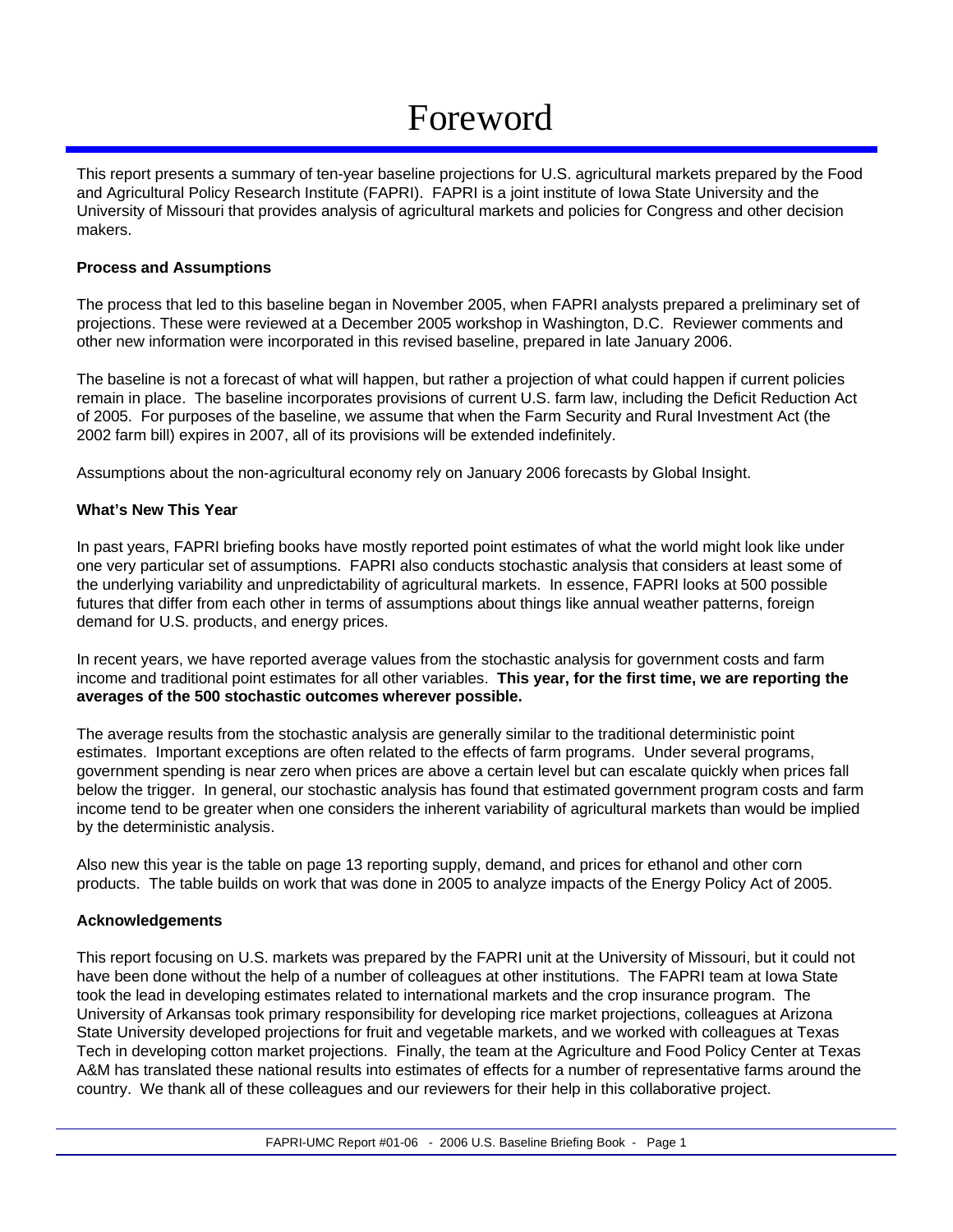**Farm production expenses increased by** almost \$28 billion between 2002 and 2005, and an additional \$7 billion increase is projected for 2006.

Energy prices account for much of the story, as fertilizer and fuels together contribute about \$10 billion to the cost increase between 2002 and 2006.

Costs have also increased substantially for feed, purchased livestock, seed, repairs, and interest payments.

The baseline incorporates provisions of the Deficit Reduction Act of 2005.

**-The share of direct payments available** before planting is reduced from 50% to 22%, but total payments are unaffected.

**-The Deficit Reduction Act extends the** Milk Income Loss Contract (MILC) program two years, eliminates the Cotton Step 2 program, and limits conservation spending.

To reflect the uncertainty of agricultural markets, FAPRI uses stochastic analysis to examine 500 alternative future scenarios, each based on a different set of supply and demand conditions but always maintaining current policies.

For example, the range of possible corn prices in 2006/07 is wide, depending on yields and other factors.

**For the first time, almost all the figures reported in this publication are averages of the 500 outcomes.**

### Farm Production Expenses





Direct Payments



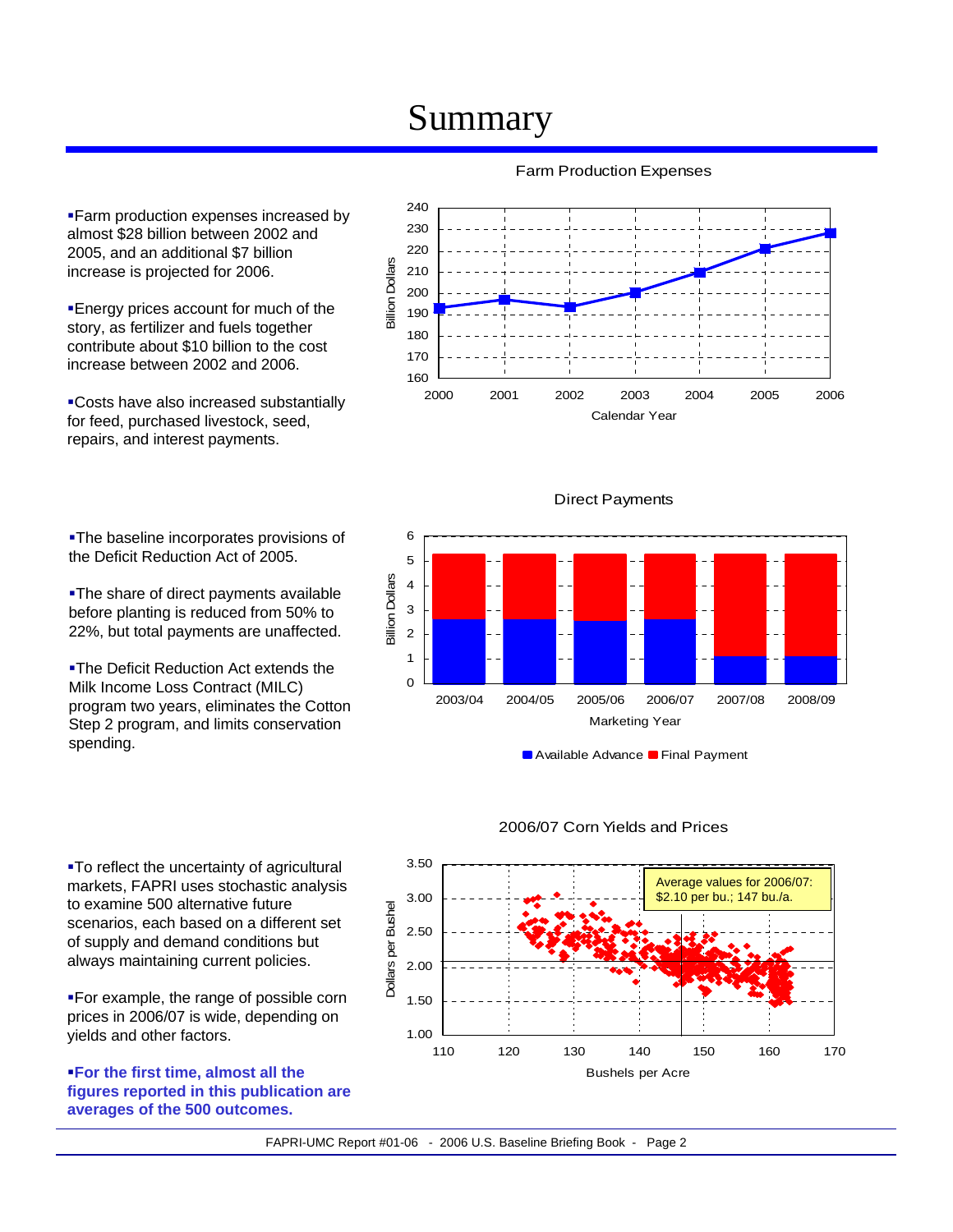For both corn and soybeans, the 2005 U.S. crop was the second largest ever, trailing only the 2004 record.

U.S. upland cotton production in 2005 exceeded the record 2004 crop.

Because of large beginning stocks, total available supplies in 2005/06 are at record highs for all three crops.

**-These large supplies put downward** pressure on prices for all grains, oilseeds, and cotton.

**If average growing conditions in the** United States and South America prevail, large soybean supplies are likely to result in lower soybean prices in 2006/07.

Season-average wheat prices have been steady for the last three years, and little price change is likely under average weather and market conditions.

**-Large supplies have reduced corn** prices in 2005/06, but strong demand growth could result in some recovery in 2006/07 and subsequent years.

**-This baseline projects a much faster** rate of growth in ethanol production than the baseline prepared in early 2005.

Higher petroleum prices and provisions of the Energy Policy Act of 2005 account for part of the change in the outlook.

Some argue that actual growth could be even faster, given capacity expansion.

Stronger ethanol demand means higher corn prices, more corn production, and more co-products available as feeds.



### Total Crop Production + Beginning Stocks

Crop Prices





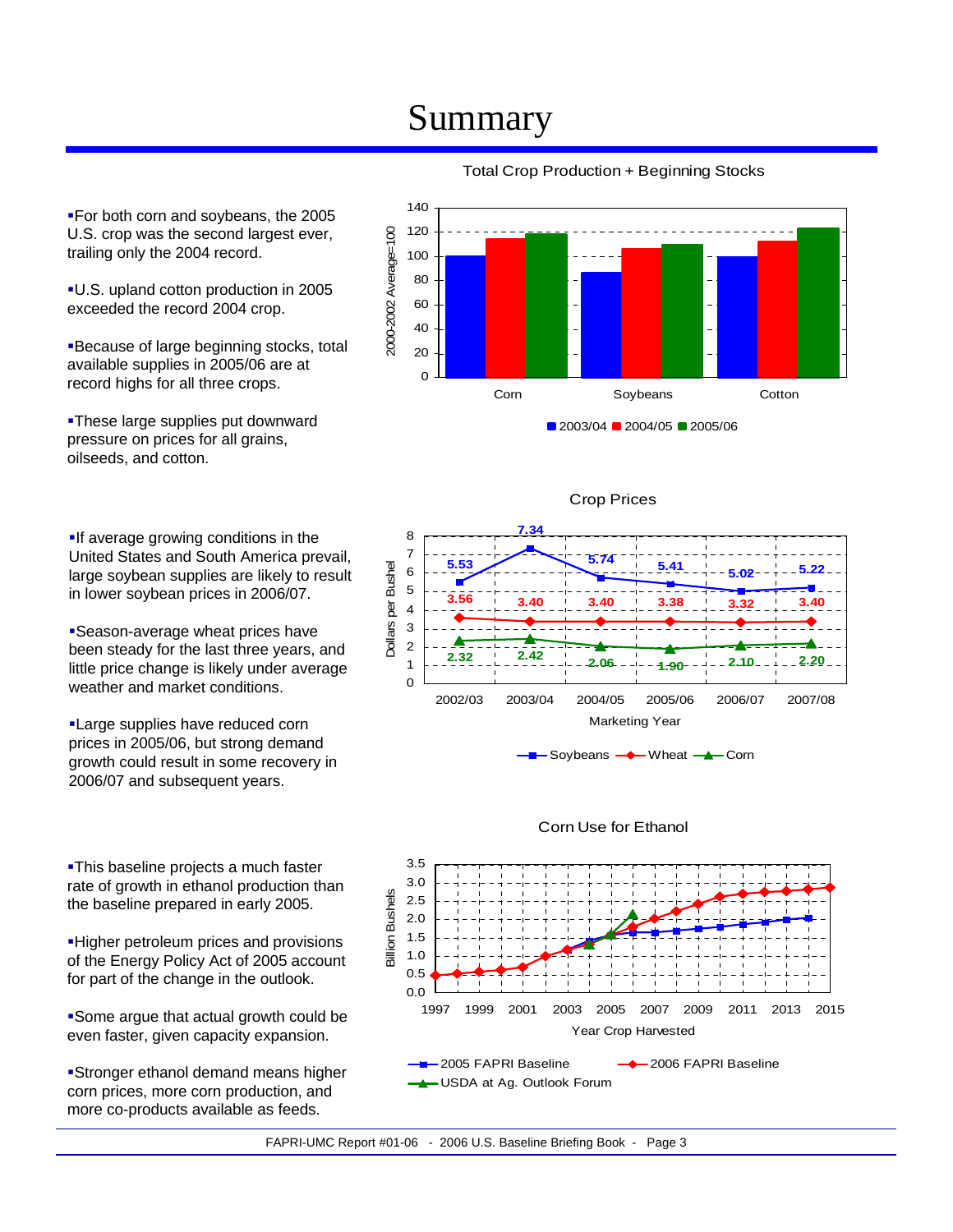Cattle prices are projected to decline in 2006 with increasing domestic supplies of beef.

As pork production expands in 2006 due in large part to increasing productivity, hog prices are expected to move lower.

**-The expansion of milk production will** lead to milk prices falling well below the levels the industry experienced in 2004 and 2005.

### Livestock and Dairy Prices



#### Meat Production - Beef, Pork, Chicken, Turkey

90 86 **Billion Pounds** Billion Pounds 82 78 74 70 1996 1998 2000 2002 2004 2006

chicken, and turkey will continue to increase over year-ago levels, continuing a pattern that resumed in late 2004.

**-The 3.6% increase in meat production** expected in 2006 has not been experienced since 1999.

In 2006, production of beef, pork,

**-The extent to which the additional** supplies of meat in the domestic market lead to lower livestock prices depends greatly on U.S. meat demand strength.

Beef exports to Japan and avian influenza remain wildcards in international meat markets and U.S. meat trade.

Beef, chicken, and pork exports are projected to grow in 2006, up 267, 116 and 92 million pounds, respectively, from 2005.

Despite projected export growth in 2006, total meat exports remain below the 2001 level, yet total meat production has grown by 7 billion pounds over this period.

#### Meat Exports - Beef, Pork, Chicken, Turkey

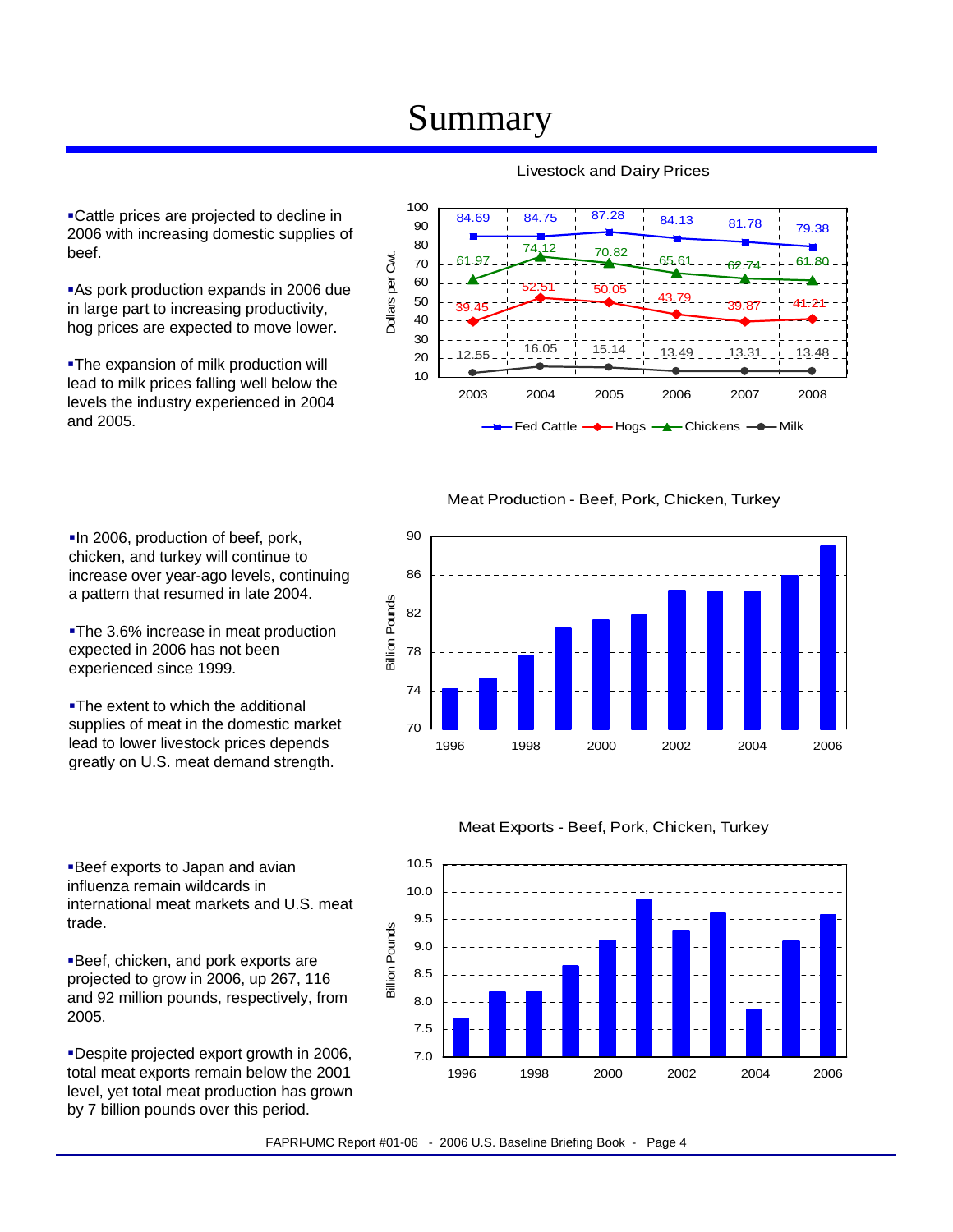**After posting the largest increase since** 1990 in 2004, the CPI for food increased by a more typical 2.4% in 2005.

The CPI for food is expected to grow at a slower rate than overall price inflation over the next two years as growing meat production pressures meat prices.

Over the projection period, the CPI for fruits and vegetables registers the highest average growth rate (2.6%), with meat the lowest (1.1%).

Net government farm program outlays by the Commodity Credit Corporation (CCC) jumped in fiscal year (FY) 2005, as lower crop prices resulted in increased spending on marketing loan and counter-cyclical payment (CCP) programs.

Spending is projected to increase slightly in FY 2006, to \$20.8 billion, then slowly decline beginning in FY 2007.

Net farm income fell in 2005 from the 2004 record level as higher production costs more than offset the impact of increased government payments.

**In 2006, net farm income falls by \$16.8** billion from the 2005 level because of increased production costs and lower receipts for both crops and livestock.

After a further decline in 2007, farm income increases slightly in nominal terms, and government payments decline.

Change in the CPI for Food



35 30 25 2005 Dollars 2005 Dollars 20 15 10 5 0 1997 1999 2001 2003 2005 2007 2009 2011 2013 2015 Fiscal Year

Net CCC Outlays



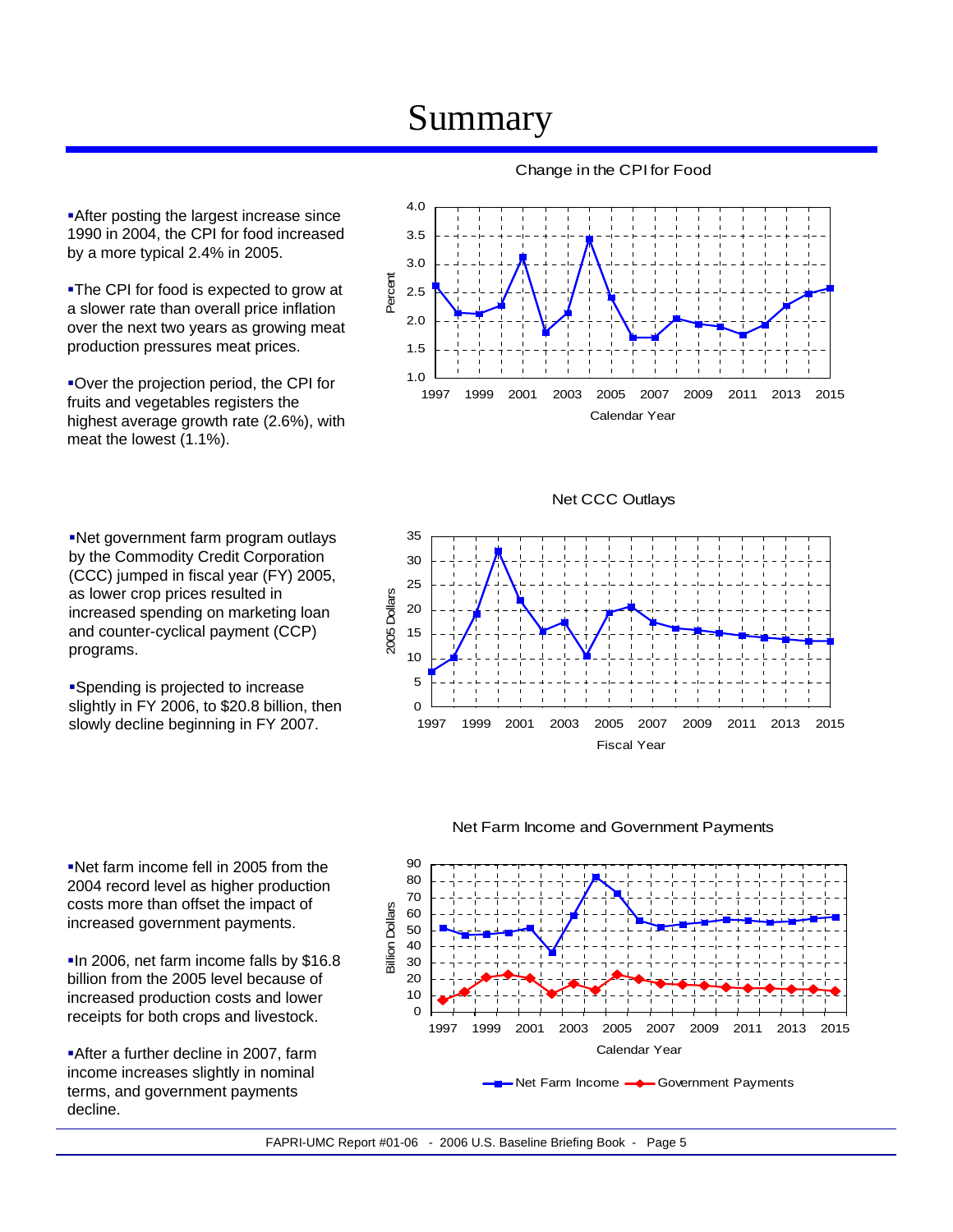## Policy Assumptions

**-The baseline assumes provisions of the** Farm Security and Rural Investment Act (the 2002 farm bill) and the Deficit Reduction Act of 2005. 0.40 0.50 0.60

**Provisions set to expire in 2007 are** assumed to continue throughout the baseline.

Loan rates, target prices, and direct payment (DP) rates are all held constant between 2005/06 and 2015/16.

Average CCP rates in 2006/07 vary across crops. For upland cotton, average CCP rates are near the

prices will be below the loan rate.

maximum, as there is a good chance that

**In contrast, average wheat CCP rates** for 2006/07 are well below the maximum, as wheat prices are likely to be high enough that CCPs will be small or zero.

DPs and CCPs depend on fixed base acreages and program yields, not on

actual production.



### 2006 Direct and Counter-cyclical Payments

2006 Direct and Counter-cyclical Payments

16 Cents per Payment Pound 14 Cents per Payment Pound 12 10 8 6 4 2 0 Cotton **Rice Peanuts** Sunflowers

Direct Payment Potential CCP Projected CCP



#### Corn Yields

National average yields per harvested

acre are generally well above DP and CCP program yields.

In the case of corn, the projected 2006/07 yield of 147 bushels per harvested acre compares to a national average DP yield of 102 bushels per acre.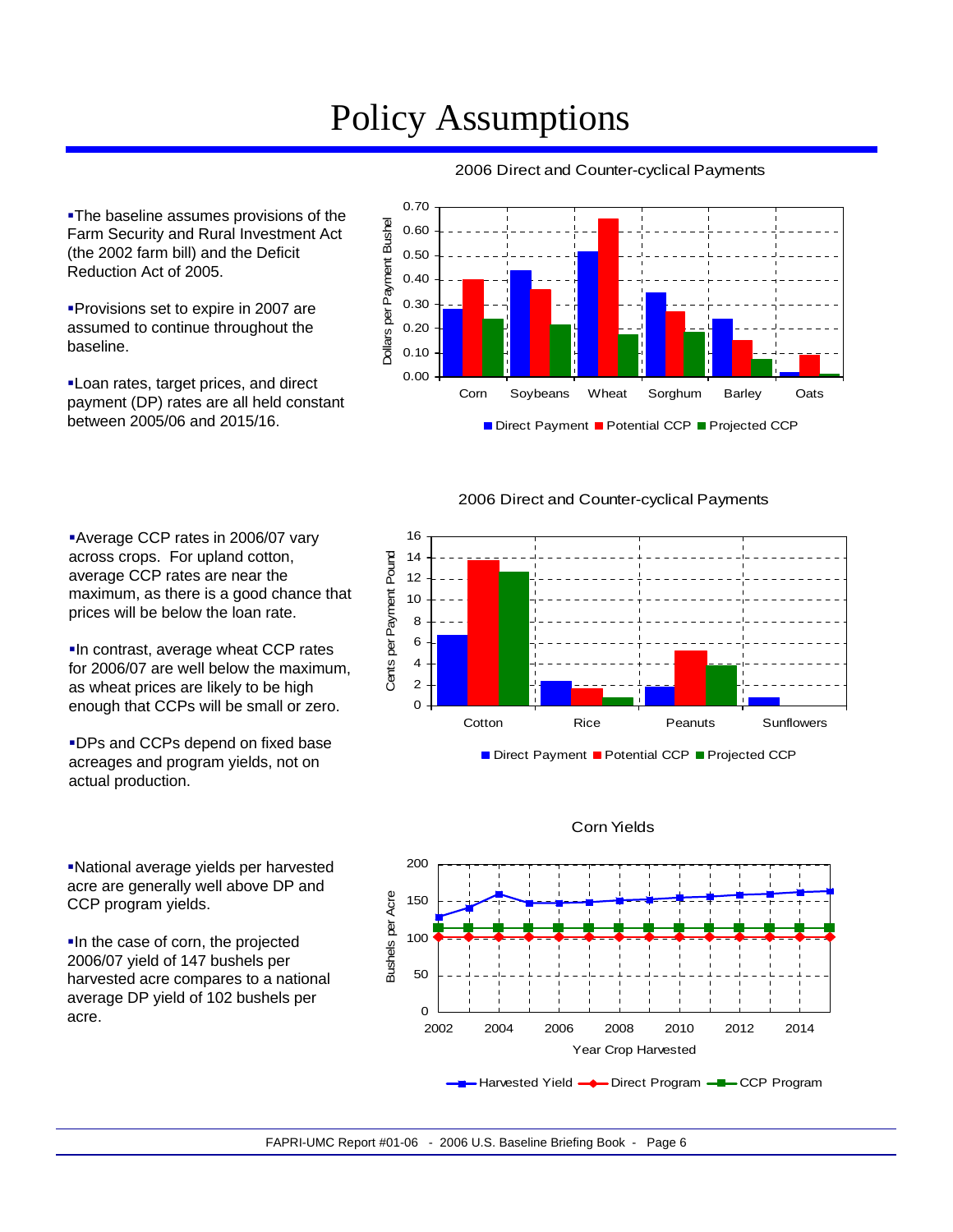|                           | <b>Direct Payment</b> |                  |       | Loan Rate       |       | <b>Target Price</b> | Direct Paym't Yield |        | <b>CCP Yield</b> |        | 2006 Base |
|---------------------------|-----------------------|------------------|-------|-----------------|-------|---------------------|---------------------|--------|------------------|--------|-----------|
|                           | Level                 | Units            | Level | Units           | Level | Units               | Level               | Units  | Level            | Units  | mil. a.   |
| Corn                      | 0.28                  | $$$ /bu.         | 1.95  | $$$ /bu.        | 2.63  | \$/bu.              | 102.4               | bu/a.  | 114.4            | bu/a.  | 86.80     |
|                           |                       |                  |       |                 |       |                     |                     |        |                  |        |           |
| Sorghum                   | 0.35                  | $$$ /bu.         | 1.95  | \$/bu.          | 2.57  | \$/bu.              | 56.5                | bu./a. | 58.1             | bu./a. | 11.93     |
| Barley                    | 0.24                  | $$$ /bu.         | 1.85  | \$/bu.          | 2.24  | $$$ /bu.            | 47.6                | bu./a. | 48.7             | bu./a. | 8.70      |
| Oats                      | 0.02                  | \$/bu.           | 1.33  | \$/bu.          | 1.44  | $$$ /bu.            | 48.5                | bu./a. | 50.0             | bu./a. | 3.10      |
| Wheat                     | 0.52                  | $$$ /bu.         | 2.75  | \$/bu.          | 3.92  | $$$ /bu.            | 34.5                | bu./a. | 36.1             | bu./a. | 75.44     |
| Rice                      | 2.35                  | \$/cut.          | 6.50  | $$/cut$ .       | 10.50 | $$/cut$ .           | 4.812               | lb/a.  | 5,120            | Ib/a.  | 4.49      |
| Soybeans                  | 0.44                  | $$$ /bu.         | 5.00  | \$/bu.          | 5.80  | \$/bu.              | 30.8                | bu./a. | 34.1             | bu./a. | 52.73     |
| Sunflowers                |                       | 0.80 cents/lb.   | 9.30  | cents/lb.       | 10.10 | cents/lb.           | 1.084               | Ib/a.  | n.a.             | Ib/a.  | 1.83      |
| Canola                    |                       | $0.80$ cents/lb. |       | 9.30 cents/lb.  |       | $10.10$ cents/lb.   | 1.041               | lb/a.  | n.a.             | Ib/a.  | 0.72      |
| Peanuts                   |                       | 1.80 cents/lb.   |       | 17.75 cents/lb. | 24.75 | cents/lb.           | 2,989               | lb/a.  | 2,989            | lb/a.  | 1.46      |
| <b>Upland Cotton</b>      | 6.67                  | cents/lb.        |       | 52.00 cents/lb. | 72.40 | cents/lb.           | 603.7               | lb/a.  | 638.4            | lb/a.  | 18.41     |
| Raw Cane Sugar            | n.a.                  | n.a.             |       | 18.00 cents/lb. | n.a.  | n.a.                | n.a.                | n.a.   | n.a.             | n.a.   | n.a.      |
| <b>Refined Beet Sugar</b> | n.a.                  | n.a.             |       | 22.90 cents/lb. | n.a.  | n.a.                | n.a.                | n.a.   | n.a.             | n.a.   | n.a.      |

### **U.S. Crop Program Provisions, 2005-2015**

### **Dairy and Conservation Reserve Program Provisions**

| Year                         | 2005  | 2006  | 2007  | 2008  | 2009                        | 2010            | 2011  | 2012  | 2013  | 2014  | 2015  |
|------------------------------|-------|-------|-------|-------|-----------------------------|-----------------|-------|-------|-------|-------|-------|
|                              |       |       |       |       | (Dollars per Hundredweight) |                 |       |       |       |       |       |
| <b>Milk Support Price</b>    | 9.90  | 9.90  | 9.90  | 9.90  | 9.90                        | 9.90            | 9.90  | 9.90  | 9.90  | 9.90  | 9.90  |
| Nat'l Dairy Market Loss Pmt. | 0.00  | 0.48  | 0.54  | n.a.  | n.a.                        | n.a.            | n.a.  | n.a.  | n.a.  | n.a.  | n.a.  |
|                              |       |       |       |       |                             | (Million Acres) |       |       |       |       |       |
| <b>Conservation Reserve</b>  | 35.59 | 36.00 | 36.50 | 35.50 | 35.00                       | 36.00           | 36.50 | 37.00 | 37.50 | 38.00 | 38.00 |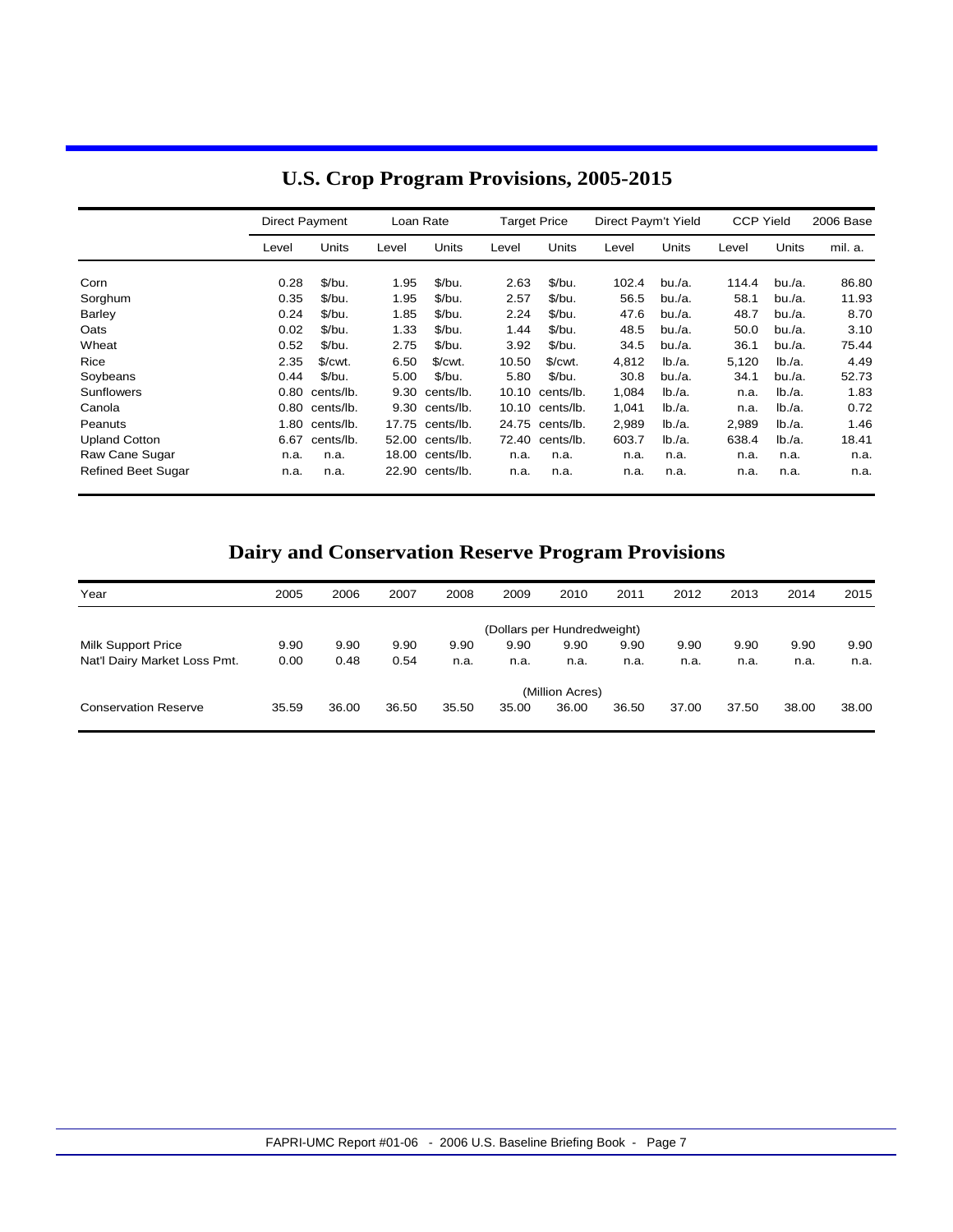## Macroeconomic Assumptions and Farm-Level PPIs

Fuel and fertilizer prices have moved higher since 2002 as factors including hurricanes Rita and Katrina, the war in Iraq, and strong demand for petroleum from China combined to keep supplies tight.

Based on Global Insight forecasts for energy markets, fertilizer and fuel prices are expected to decline beginning in 2007 but still remain well above the levels experienced from 1997 to 2002.

#### Farm-Level Prices Paid Indices



Inflation-Adjusted Exchange Rates



**-The dollar continued to weaken against** most international currencies during 2005.

Global Insight expects the weakening trend of the dollar to continue through 2015.

**A weaker dollar benefits U.S.** agricultural exports by reducing the price of U.S. products in terms of foreign currency.

While short-term interest rates increased in 2005, AAA bond rates declined for the fifth consecutive year.

Global Insight forecasts AAA bond rates will jump in 2006 to levels not experienced since 2002, beginning a climb to 7% by 2010.

**-The increase in interest costs will** negatively affect farm income.

Interest Rate on AAA Bonds

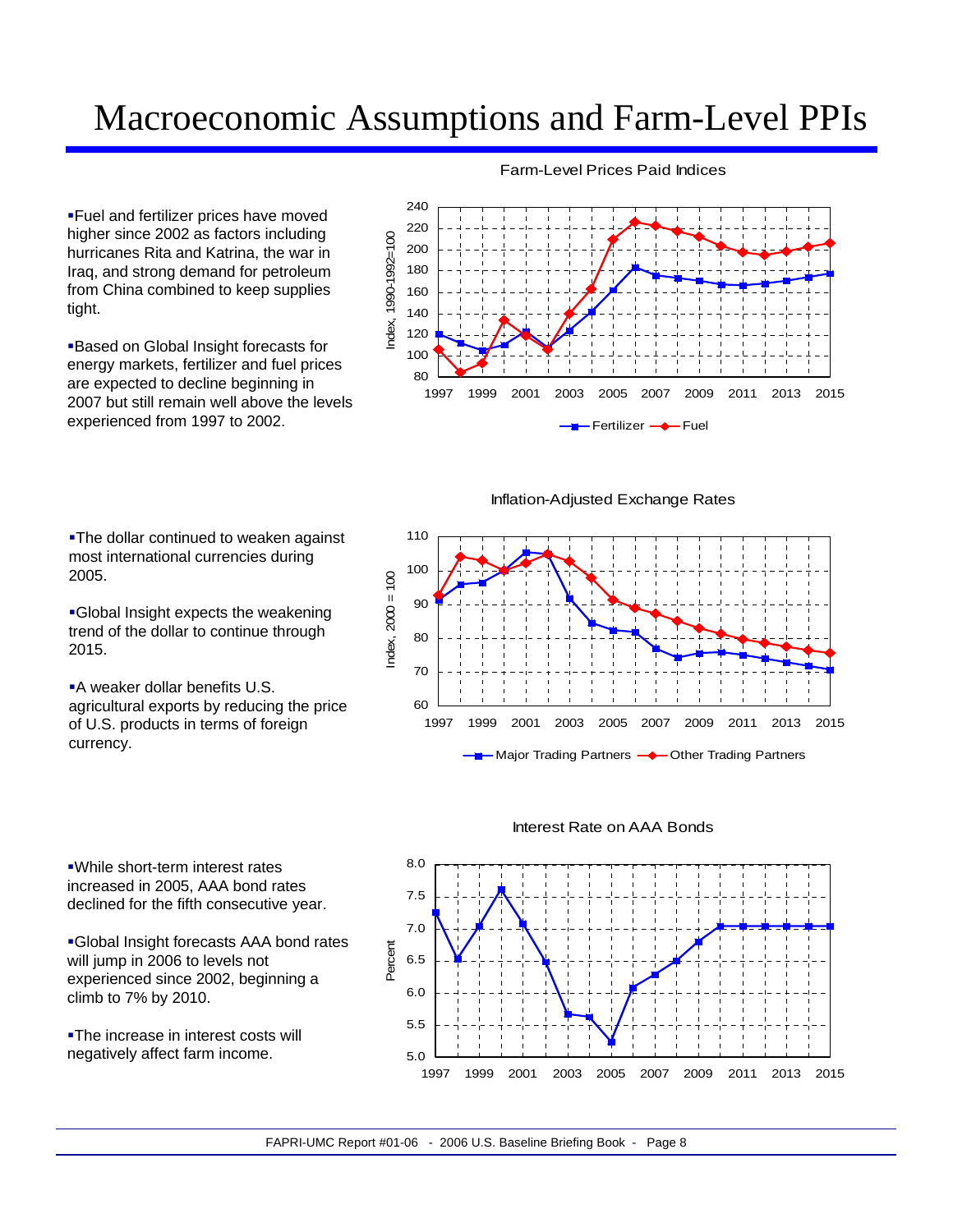| Calendar Year                 | 2005  | 2006  | 2007   | 2008   | 2009   | 2010                 | 2011   | 2012  | 2013  | 2014  | 2015  |
|-------------------------------|-------|-------|--------|--------|--------|----------------------|--------|-------|-------|-------|-------|
|                               |       |       |        |        |        | (Percentage Change)  |        |       |       |       |       |
| Real GDP                      | 3.6   | 3.4   | 2.7    | 3.0    | 3.2    | 3.0                  | 2.8    | 2.8   | 2.9   | 3.1   | 3.2   |
| <b>Population Growth</b>      | 0.9   | 0.9   | 0.9    | 0.9    | 0.9    | 0.9                  | 0.9    | 0.9   | 0.9   | 0.8   | 0.8   |
| CPI, All Urban Consumers      | 3.4   | 2.6   | 1.8    | 2.0    | 2.0    | 1.9                  | 2.1    | 2.3   | 2.4   | 2.4   | 2.4   |
| PPI, All Commodities          | 7.3   | 5.2   | $-0.6$ | $-0.2$ | $-0.2$ | $-0.6$               | $-0.1$ | 0.7   | 1.2   | 1.2   | 1.2   |
| Wages & Salaries              | 2.4   | 2.9   | 3.2    | 3.3    | 3.4    | 3.3                  | 3.1    | 3.0   | 2.8   | 2.8   | 2.9   |
|                               |       |       |        |        |        | (Percent)            |        |       |       |       |       |
| Unemployment Rate             | 5.1   | 4.8   | 4.9    | 5.0    | 4.9    | 4.9                  | 5.0    | 5.1   | 5.1   | 5.0   | 4.8   |
| 3-Month Treasury Bill Rate    | 3.1   | 4.5   | 4.6    | 4.7    | 4.9    | 5.0                  | 5.0    | 5.0   | 5.0   | 5.0   | 5.0   |
| AAA Bond Rate                 | 5.2   | 6.1   | 6.3    | 6.5    | 6.8    | 7.0                  | 7.0    | 7.0   | 7.0   | 7.0   | 7.0   |
|                               |       |       |        |        |        | (Dollars per Barrel) |        |       |       |       |       |
| Refiners' Cost of Oil         | 50.38 | 53.27 | 52.26  | 50.74  | 48.36  | 45.61                | 44.06  | 43.10 | 43.88 | 44.92 | 45.87 |
| Inflation-Adj. Exch. Rate     |       |       |        |        |        | (Index, 2000=100)    |        |       |       |       |       |
| vs. Major Trading Partners    | 82.6  | 81.9  | 77.0   | 74.3   | 75.7   | 76.0                 | 75.1   | 73.9  | 72.9  | 71.9  | 70.9  |
| vs. Other Trading Partners    | 91.4  | 88.9  | 87.3   | 85.1   | 83.0   | 81.2                 | 79.8   | 78.7  | 77.5  | 76.6  | 75.7  |
| Foreign Real GDP Growth       |       |       |        |        |        | (Percentage Change)  |        |       |       |       |       |
| <b>Major Trading Partners</b> | 2.1   | 2.3   | 2.3    | 2.4    | 2.4    | 2.5                  | 2.5    | 2.4   | 2.2   | 2.1   | 2.1   |
| <b>Other Trading Partners</b> | 4.7   | 4.2   | 4.6    | 4.5    | 4.6    | 4.6                  | 4.5    | 4.4   | 4.3   | 4.2   | 4.2   |

### **U.S. Macroeconomic Assumptions**

Source: Global Insight

### **U.S. Indices of Prices Paid by Farmers**

| Calendar Year                 | 2005 | 2006 | 2007 | 2008 | 2009 | 2010            | 2011 | 2012 | 2013 | 2014 | 2015 |
|-------------------------------|------|------|------|------|------|-----------------|------|------|------|------|------|
| Prod. Items, Interest,        |      |      |      |      |      | $(1990-92=100)$ |      |      |      |      |      |
| <b>Taxes and Wages</b>        | 141  | 146  | 147  | 149  | 151  | 152             | 154  | 156  | 159  | 162  | 165  |
| <b>Production Items</b>       | 138  | 143  | 142  | 143  | 144  | 145             | 145  | 146  | 149  | 151  | 153  |
| Feed                          | 107  | 104  | 110  | 115  | 118  | 121             | 122  | 123  | 123  | 123  | 123  |
| Livestock & Poultry           | 137  | 127  | 118  | 116  | 115  | 114             | 110  | 108  | 109  | 112  | 115  |
| Seeds                         | 166  | 174  | 181  | 185  | 187  | 188             | 190  | 192  | 194  | 197  | 199  |
| Fertilizer                    | 162  | 184  | 176  | 173  | 171  | 168             | 166  | 168  | 171  | 175  | 178  |
| <b>Mixed Fertilizer</b>       | 142  | 160  | 154  | 154  | 154  | 154             | 154  | 157  | 159  | 162  | 165  |
| Nitrogen Fertilizer           | 189  | 217  | 204  | 197  | 190  | 182             | 178  | 179  | 183  | 187  | 191  |
| Potash and Phosph.            | 142  | 156  | 155  | 156  | 158  | 160             | 161  | 163  | 166  | 169  | 171  |
| <b>Agricultural Chemicals</b> | 121  | 124  | 123  | 123  | 124  | 124             | 125  | 127  | 128  | 130  | 131  |
| <b>Fuels</b>                  | 210  | 227  | 222  | 218  | 212  | 204             | 198  | 195  | 199  | 203  | 206  |
| Supplies & Repairs            | 146  | 154  | 157  | 159  | 160  | 162             | 163  | 165  | 168  | 170  | 173  |
| Autos & Trucks                | 113  | 114  | 113  | 114  | 114  | 114             | 115  | 118  | 121  | 123  | 126  |
| Farm Machinery                | 173  | 181  | 185  | 191  | 197  | 203             | 209  | 215  | 221  | 227  | 232  |
| <b>Building Material</b>      | 148  | 159  | 162  | 164  | 166  | 166             | 166  | 168  | 170  | 172  | 174  |
| <b>Farm Services</b>          | 129  | 136  | 136  | 137  | 138  | 138             | 140  | 142  | 144  | 145  | 147  |
| Rent                          | 127  | 133  | 129  | 129  | 130  | 130             | 131  | 132  | 134  | 136  | 138  |
| Interest 1/                   | 107  | 120  | 121  | 122  | 124  | 122             | 124  | 126  | 129  | 132  | 135  |
| Taxes 2/                      | 139  | 145  | 146  | 149  | 151  | 151             | 153  | 155  | 158  | 161  | 164  |
| Wage Rates                    | 164  | 169  | 174  | 179  | 184  | 189             | 194  | 199  | 203  | 208  | 213  |

1/ Interest per acre on farm real estate debt and interest rate on farm non-real estate debt.

2/ Farm real estate taxes payable per acre.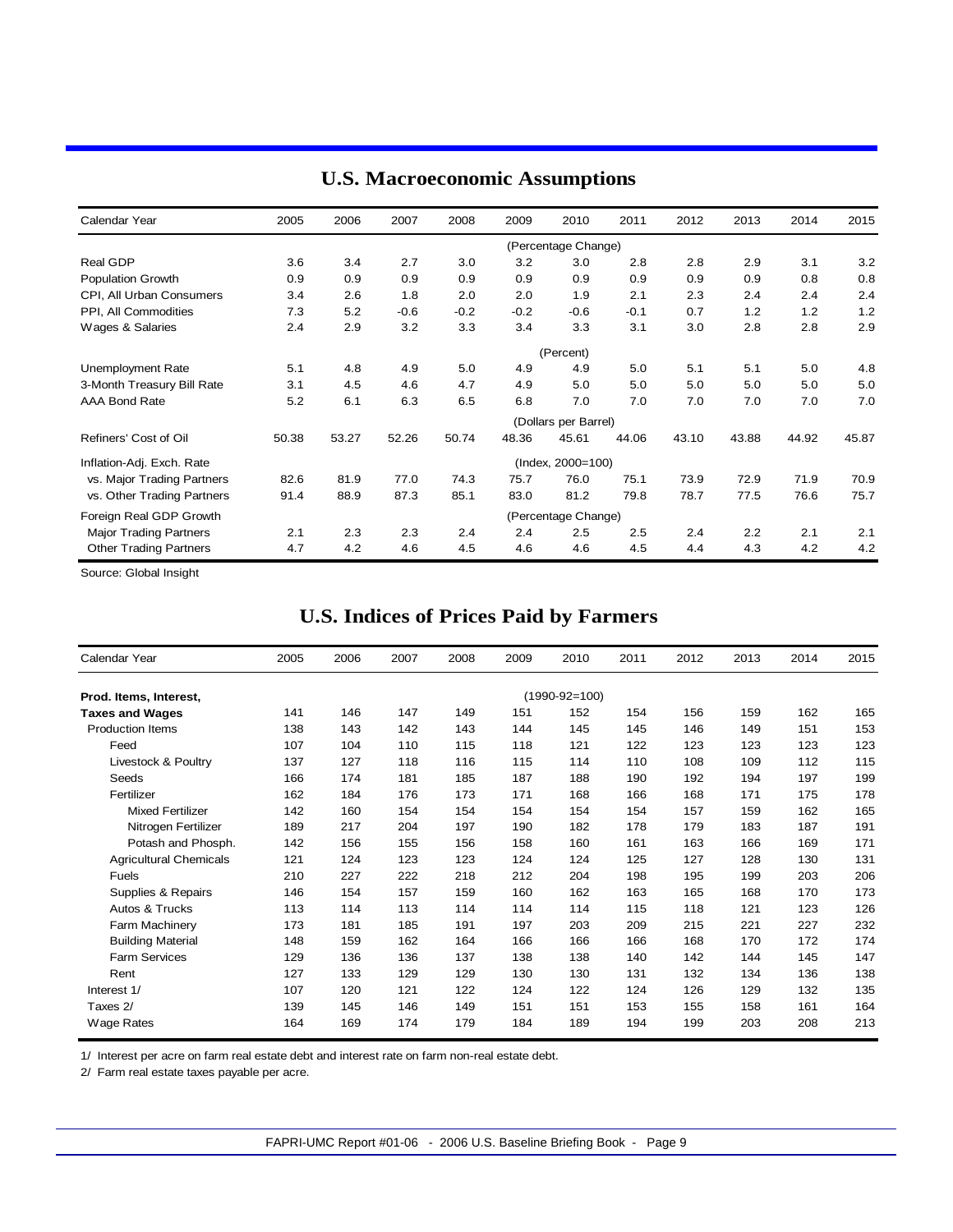## Corn

U.S. corn production set a new record in 2004, and 2005 production was the second largest ever.

Total U.S. supplies of corn are actually larger in 2005/06 than a year earlier, as the increase in beginning stocks more than offsets reduced production.

**In spite of continued strong domestic** demand for corn, the result is lower corn prices in 2005/06.

Higher fuel prices and provisions of the Energy Policy Act of 2005 have both contributed to a faster projected rate of growth in ethanol production than in last year's baseline.

Corn exports are projected to show little growth as corn prices rise between 2006 and 2010. Exports do increase in later years when prices level off.

Projected ethanol use of corn outstrips corn exports in 2007/08.

Higher production costs and reduced prices and yields have resulted in a sharp decline in corn producer net returns in 2005/06, outweighing larger loan deficiency payments (LDPs) and CCPs.

In 2006/07, producer margins may narrow further, as the effects of lower LDPs and higher production costs outweigh an increase in market prices.

Rising prices and yields increase returns and encourage producers to plant more corn in later years.

Corn Supply and Use



Corn Exports and Use for Ethanol





#### Corn Returns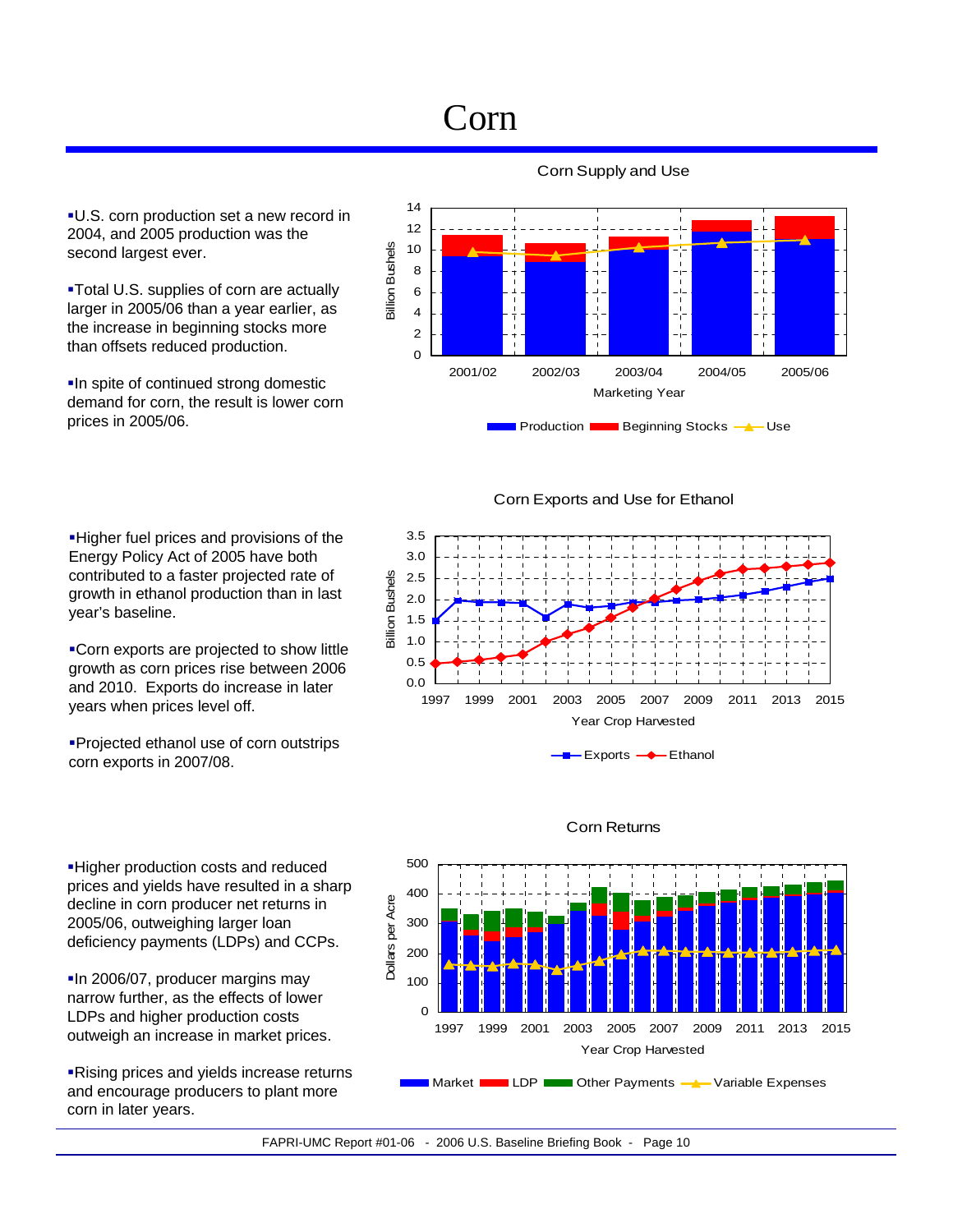| Crop Year                 | 05/06  | 06/07  | 07/08  | 08/09  | 09/10  | 10/11              | 11/12  | 12/13  | 13/14  | 14/15       | 15/16       |
|---------------------------|--------|--------|--------|--------|--------|--------------------|--------|--------|--------|-------------|-------------|
| Area                      |        |        |        |        |        | (Million Acres)    |        |        |        |             |             |
| <b>Base Area</b>          | 86.8   | 86.8   | 86.8   | 86.8   | 86.8   | 86.8               | 86.8   | 86.8   | 86.8   | 86.7        | 86.7        |
| <b>Planted Area</b>       | 81.8   | 80.0   | 81.7   | 82.7   | 83.6   | 84.6               | 85.4   | 85.7   | 85.7   | 85.8        | 86.0        |
| <b>Harvested Area</b>     | 75.1   | 72.7   | 74.4   | 75.3   | 76.2   | 77.2               | 78.0   | 78.3   | 78.3   | 78.5        | 78.6        |
| Yield                     |        |        |        |        |        | (Bushels per Acre) |        |        |        |             |             |
| Actual                    | 147.9  | 147.0  | 149.1  | 150.8  | 152.8  | 154.6              | 156.4  | 158.6  | 160.4  | 162.3       | 164.1       |
| Program, Direct           | 102.4  | 102.4  | 102.4  | 102.4  | 102.4  | 102.4              | 102.4  | 102.4  | 102.4  | 102.4       | 102.4       |
| Program, CCP              | 114.4  | 114.4  | 114.4  | 114.4  | 114.4  | 114.4              | 114.4  | 114.4  | 114.4  | 114.4       | 114.4       |
|                           |        |        |        |        |        | (Million Bushels)  |        |        |        |             |             |
| <b>Supply</b>             | 13,236 | 13,027 | 13,068 | 13,144 | 13,255 | 13,436             | 13,617 | 13,784 | 13,924 | 14,086      | 14,244      |
| <b>Beginning Stocks</b>   | 2,114  | 2,315  | 1,966  | 1,767  | 1,590  | 1,477              | 1,397  | 1,349  | 1,347  | 1,330       | 1,327       |
| Production                | 11,112 | 10,702 | 11,092 | 11,367 | 11,655 | 11,950             | 12,211 | 12,425 | 12,567 | 12,745      | 12,907      |
| Imports                   | 10     | 10     | 10     | 10     | 10     | 10                 | 10     | 10     | 10     | 10          | 10          |
| <b>Domestic Use</b>       | 9,072  | 9,129  | 9,373  | 9,582  | 9,783  | 10,004             | 10,155 | 10,236 | 10,291 | 10,354      | 10,413      |
| Feed, Residual            | 6,114  | 5,953  | 5,970  | 5,970  | 5,969  | 5,995              | 6,046  | 6,088  | 6,099  | 6,112       | 6,116       |
| <b>Fuel Alcohol</b>       | 1,576  | 1,796  | 2,024  | 2,233  | 2,429  | 2,618              | 2,711  | 2,744  | 2,781  | 2,825       | 2,872       |
| <b>HFCS</b>               | 532    | 528    | 524    | 519    | 521    | 522                | 523    | 524    | 525    | 526         | 527         |
| Seed                      | 20     | 21     | 21     | 21     | 21     | 22                 | 22     | 22     | 22     | 22          | 22          |
| Food, Other               | 830    | 831    | 834    | 838    | 843    | 847                | 853    | 859    | 864    | 870         | 876         |
| <b>Exports</b>            | 1,849  | 1,932  | 1,928  | 1,972  | 1,995  | 2,036              | 2,114  | 2,200  | 2,304  | 2,405       | 2,505       |
| <b>Total Use</b>          | 10,921 | 11,061 | 11,301 | 11,554 | 11,778 | 12,040             | 12,269 | 12,437 | 12,594 | 12,759      | 12,918      |
| <b>Ending Stocks</b>      | 2,315  | 1,966  | 1,767  | 1,590  | 1,477  | 1,397              | 1,349  | 1,347  | 1,330  | 1,327       | 1,325       |
| <b>CCC Inventory</b>      | 0      | 0      | 0      | 0      | 0      | 0                  | 0      | 0      | 0      | $\mathbf 0$ | $\mathbf 0$ |
| Under Loan                | 263    | 288    | 277    | 263    | 252    | 246                | 241    | 244    | 243    | 245         | 246         |
| <b>Other Stocks</b>       | 2,052  | 1,678  | 1,490  | 1,327  | 1,225  | 1,151              | 1,107  | 1,103  | 1,087  | 1,082       | 1,080       |
| <b>Prices and Returns</b> |        |        |        |        |        | (Dollars)          |        |        |        |             |             |
| Farm Price/bu.            | 1.90   | 2.10   | 2.20   | 2.30   | 2.37   | 2.43               | 2.46   | 2.46   | 2.48   | 2.49        | 2.50        |
| Loan Rate/bu.             | 1.95   | 1.95   | 1.95   | 1.95   | 1.95   | 1.95               | 1.95   | 1.95   | 1.95   | 1.95        | 1.95        |
| Average LDP Rate/bu.      | 0.41   | 0.16   | 0.12   | 0.09   | 0.06   | 0.05               | 0.04   | 0.03   | 0.03   | 0.03        | 0.03        |
| Target Price/bu.          | 2.63   | 2.63   | 2.63   | 2.63   | 2.63   | 2.63               | 2.63   | 2.63   | 2.63   | 2.63        | 2.63        |
| CCP Rate/bu.              | 0.40   | 0.24   | 0.19   | 0.15   | 0.12   | 0.10               | 0.08   | 0.08   | 0.07   | 0.07        | 0.08        |
| Direct Payment/bu.        | 0.28   | 0.28   | 0.28   | 0.28   | 0.28   | 0.28               | 0.28   | 0.28   | 0.28   | 0.28        | 0.28        |
| Gross Market Revenue/a.   | 280.80 | 305.92 | 325.60 | 343.46 | 359.86 | 372.56             | 382.09 | 388.25 | 395.76 | 402.01      | 407.19      |
| LDP Revenue/a.            | 61.32  | 24.82  | 18.58  | 13.56  | 10.38  | 7.71               | 6.52   | 5.56   | 5.28   | 5.56        | 6.03        |
| Variable Expenses/a.      | 194.34 | 209.05 | 206.70 | 205.52 | 204.27 | 202.01             | 201.19 | 202.68 | 206.17 | 209.47      | 212.64      |
| Mkt+LDP Net Returns/a.    | 147.78 | 121.69 | 137.48 | 151.50 | 165.98 | 178.26             | 187.41 | 191.14 | 194.88 | 198.10      | 200.57      |
| CCP Revenue/Base a.       | 38.68  | 23.09  | 18.23  | 14.20  | 11.23  | 9.57               | 8.09   | 7.32   | 7.02   | 7.12        | 7.58        |
| Direct Payment/Base a.    | 24.37  | 24.37  | 24.37  | 24.37  | 24.37  | 24.37              | 24.37  | 24.37  | 24.37  | 24.37       | 24.37       |

### **U.S. Corn Supply and Utilization**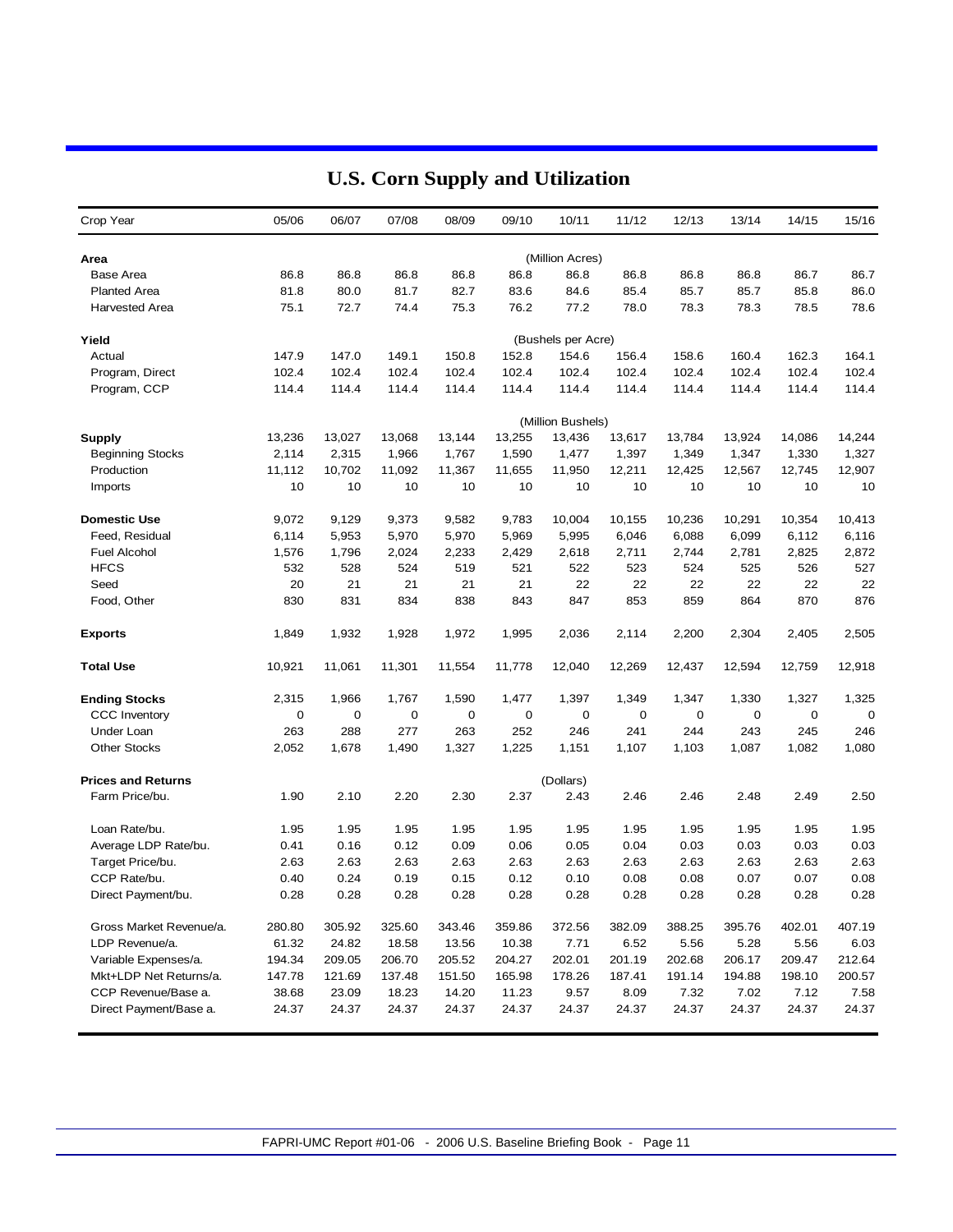## Corn Products

Ethanol Production and Renewable Fuel Mandate

Projected U.S. ethanol production exceeds the levels of renewable fuel usage mandated by the Energy Policy Act of 2005.

Biodiesel, ethanol imports, and other renewable fuels also can be used to satisfy the mandate.

**If the current pace of plant construction** continues, ethanol production could exceed the levels shown.

**Ethanol prices at the plant typically** exceed those of unleaded gasoline. The 51 cent per gallon tax benefit for ethanol makes it price-competitive at the pump.

Given Global Insight forecasts of petroleum product prices, both gasoline and ethanol prices are projected to decline slightly between 2006 and 2012.

Gross margins for ethanol producers



Ethanol and Unleaded Gasoline Prices





Increased production of ethanol translates into increased production of corn co-products for use as livestock feed.

Most of the projected growth in ethanol production occurs in dry mill plants, where distillers grains are the co-product.

Estimated domestic feed use of corn coproducts now exceeds that of wheat, sorghum, barley, and oats combined.



#### Feed Use of Corn Co-Products and Selected Grains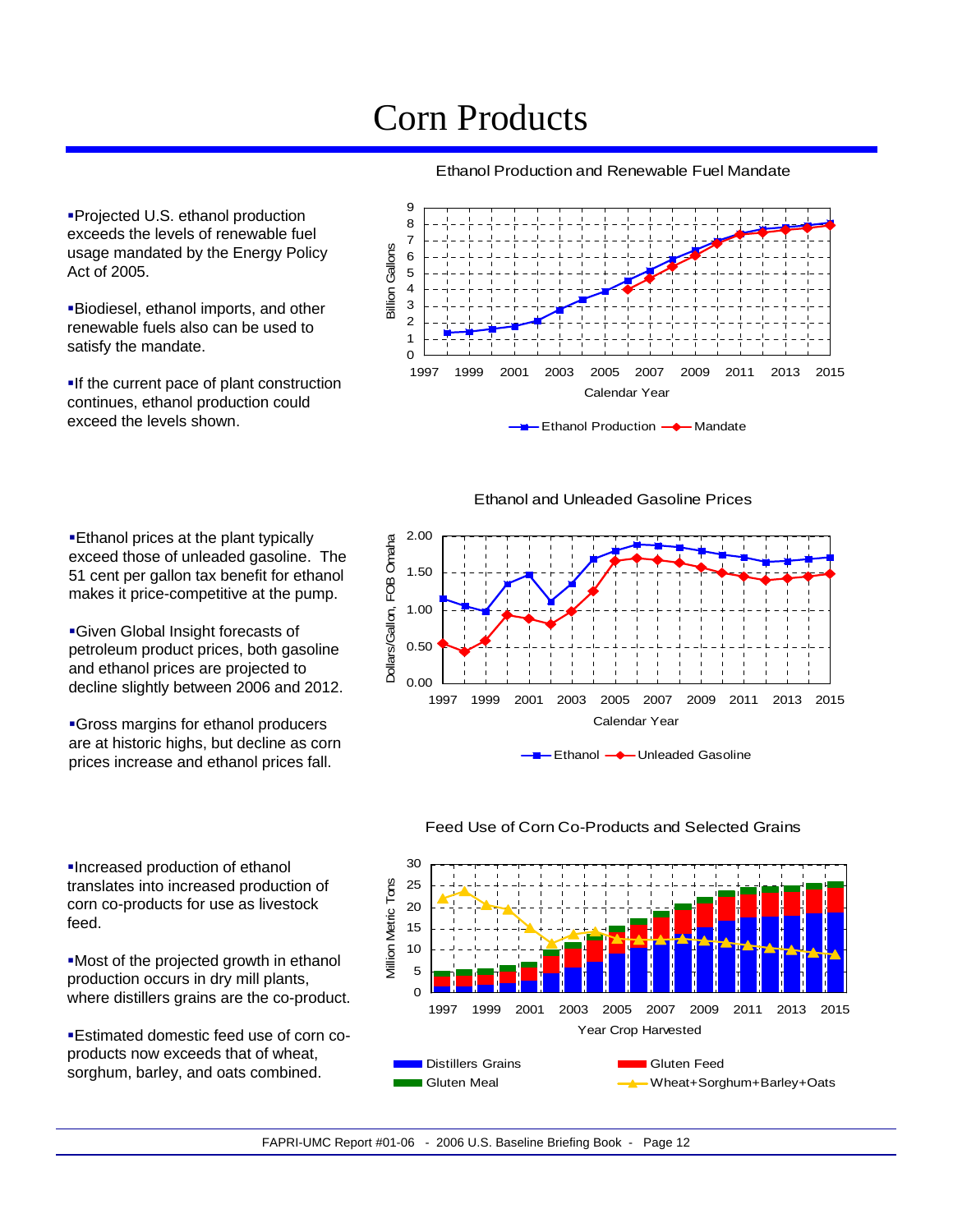| Year                            | 2005   | 2006   | 2007   | 2008        | 2009   | 2010                              | 2011                                | 2012        | 2013        | 2014   | 2015        |
|---------------------------------|--------|--------|--------|-------------|--------|-----------------------------------|-------------------------------------|-------------|-------------|--------|-------------|
| <b>Ethanol</b>                  |        |        |        |             |        | (Million Gallons, Calendar Year)  |                                     |             |             |        |             |
| Renewable Fuel Mandate          | n.a.   | 4,000  | 4,700  | 5,400       | 6,100  | 6,800                             | 7,400                               | 7,500       | 7,640       | 7,781  | 7,925       |
| Production                      | 3,893  | 4,589  | 5,217  | 5,847       | 6,434  | 6,995                             | 7,460                               | 7,694       | 7,819       | 7,958  | 8,115       |
| Imports                         | 81     | 75     | 83     | 93          | 107    | 125                               | 140                                 | 130         | 139         | 147    | 155         |
| Disappearance                   | 3,976  | 4,632  | 5,265  | 5,903       | 6,506  | 7,086                             | 7,572                               | 7,805       | 7,950       | 8,098  | 8,261       |
| <b>Ending Stocks</b>            | 250    | 281    | 316    | 353         | 388    | 422                               | 451                                 | 469         | 477         | 484    | 493         |
| Price, FOB Omaha                |        |        |        |             |        |                                   | (Dollars per Gallon, Calendar Year) |             |             |        |             |
| <b>Unleaded Gas</b>             | 1.66   | 1.70   | 1.68   | 1.64        | 1.58   | 1.51                              | 1.45                                | 1.41        | 1.43        | 1.46   | 1.49        |
| Ethanol                         | 1.80   | 1.89   | 1.88   | 1.85        | 1.81   | 1.75                              | 1.72                                | 1.65        | 1.67        | 1.69   | 1.72        |
| <b>High-Fructose Corn Syrup</b> |        |        |        |             |        | (Thousand Tons, Calendar Year)    |                                     |             |             |        |             |
| Production                      | 9,196  | 9,197  | 9,122  | 9,053       | 9,006  | 9,032                             | 9,045                               | 9,062       | 9,081       | 9,093  | 9,111       |
| Domestic Use                    | 9,084  | 9,075  | 8,990  | 8,906       | 8,858  | 8,880                             | 8,890                               | 8,903       | 8,919       | 8,928  | 8,943       |
| Net Exports                     | 112    | 122    | 132    | 146         | 148    | 152                               | 155                                 | 159         | 162         | 165    | 168         |
|                                 |        |        |        |             |        | (Thousand Tons, Oct.-Sep. Year)   |                                     |             |             |        |             |
| Production (Oct-Sep. Year)      | 9,216  | 9,139  | 9,071  | 8,999       | 9,029  | 9,041                             | 9,056                               | 9,078       | 9,089       | 9,105  | 9,130       |
|                                 |        |        |        |             |        |                                   | (Cents per Pound, Sep.-Aug. Year)   |             |             |        |             |
| Price, 42% Tank Cars, MW        | 13.78  | 13.20  | 13.30  | 13.28       | 13.23  | 13.00                             | 12.93                               | 12.80       | 12.77       | 12.70  | 12.66       |
| <b>Distillers Grains</b>        |        |        |        |             |        |                                   | (Thousand Tons, Sep.-Aug. Year)     |             |             |        |             |
| Production (Dry equivalent)     | 10,082 | 11,916 | 13,732 | 15,449      | 17,097 | 18,711                            | 19,506                              | 19,811      | 20,107      | 20,433 | 20,766      |
|                                 |        |        |        |             |        | (Dollars per Ton, Sep.-Aug. Year) |                                     |             |             |        |             |
| Price, Lawrenceburg, IN         | 76.81  | 76.97  | 78.21  | 78.99       | 78.68  | 78.82                             | 79.06                               | 78.80       | 78.64       | 77.98  | 76.82       |
| <b>Corn Gluten Feed</b>         |        |        |        |             |        |                                   | (Thousand Tons, Sep.-Aug. Year)     |             |             |        |             |
| Production                      | 8,896  | 8,901  | 8,974  | 9,001       | 9,042  | 9,061                             | 9,083                               | 9,096       | 9,135       | 9,198  | 9,274       |
| Domestic Use                    | 5,721  | 5,791  | 5,903  | 5,965       | 6,031  | 6,070                             | 6,106                               | 6,122       | 6,169       | 6,236  | 6,313       |
| Net Exports                     | 3,174  | 3,110  | 3,071  | 3,035       | 3,010  | 2,990                             | 2,977                               | 2,974       | 2,966       | 2,962  | 2,961       |
|                                 |        |        |        |             |        | (Dollars per Ton, Sep.-Aug. Year) |                                     |             |             |        |             |
| Price, 21%, IL Points           | 50.97  | 53.82  | 55.88  | 57.73       | 58.75  | 59.71                             | 60.29                               | 60.26       | 60.43       | 60.24  | 59.74       |
|                                 | 0      | 0      | 0      | $\mathbf 0$ | 0      | $\mathbf 0$                       | 0                                   | $\mathbf 0$ | $\mathbf 0$ | 0      | $\mathbf 0$ |
| <b>Corn Gluten Meal</b>         |        |        |        |             |        | (Thousand Tons, Sep.-Aug. Year)   |                                     |             |             |        |             |
| Production                      | 2,341  | 2.342  | 2,361  | 2,369       | 2,379  | 2,384                             | 2,390                               | 2,394       | 2.404       | 2,420  | 2.440       |
| Domestic Use                    | 1,451  | 1,421  | 1,436  | 1,438       | 1,442  | 1,443                             | 1,444                               | 1,442       | 1,447       | 1,458  | 1,471       |
| Net Exports                     | 890    | 921    | 926    | 931         | 937    | 942                               | 947                                 | 952         | 957         | 963    | 969         |
|                                 |        |        |        |             |        | (Dollars per Ton, Sep.-Aug. Year) |                                     |             |             |        |             |
| Price, 60%, IL Points           | 275.28 | 259.43 | 262.20 | 263.70      | 260.51 | 261.09                            | 261.11                              | 260.56      | 259.27      | 256.47 | 251.50      |
| Corn Oil                        |        |        |        |             |        | (Million Pounds, Oct.-Sep. Year)  |                                     |             |             |        |             |
| Production                      | 2,450  | 2,451  | 2,471  | 2,479       | 2,490  | 2,495                             | 2,501                               | 2,505       | 2,516       | 2,533  | 2,554       |
| Domestic Use                    | 1,691  | 1,685  | 1,713  | 1,721       | 1,727  | 1,731                             | 1,735                               | 1,736       | 1,744       | 1,759  | 1,777       |
| Net Exports                     | 746    | 762    | 762    | 762         | 764    | 766                               | 768                                 | 770         | 772         | 775    | 777         |
| <b>Ending Stocks</b>            | 169    | 173    | 170    | 166         | 165    | 163                               | 162                                 | 161         | 160         | 159    | 159         |
|                                 |        |        |        |             |        |                                   | (Cents per Pound, Oct.-Sep. Year)   |             |             |        |             |
| Chicago Price                   | 25.42  | 24.57  | 25.74  | 26.87       | 27.28  | 27.80                             | 28.30                               | 28.76       | 29.15       | 29.57  | 30.05       |

### **U.S. Corn Product Supply and Utilization**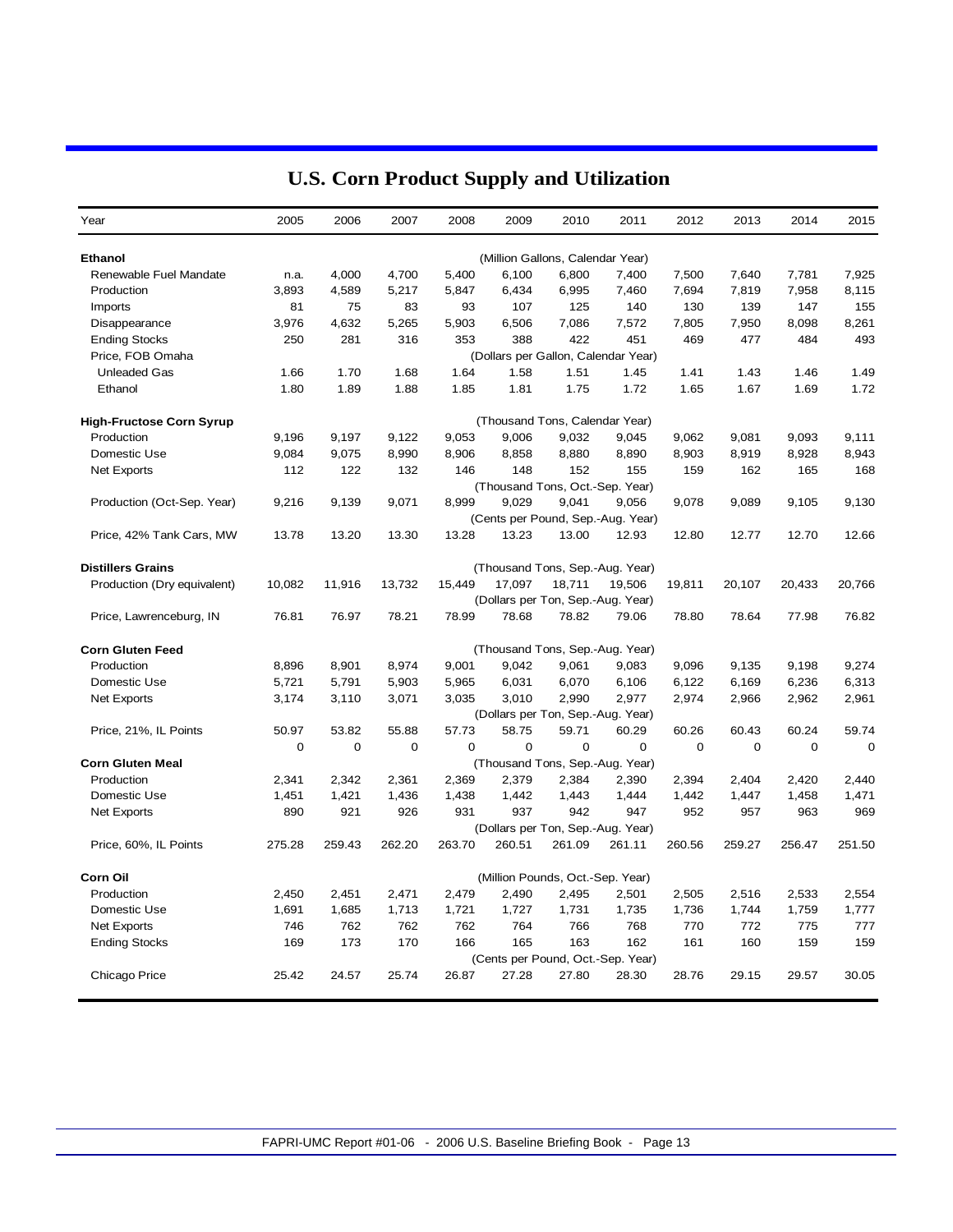## Sorghum and Barley

12 10 Million Acres Million Acres 8 6 4 2 0 1997 1999 2001 2003 2005 2007 2009 2011 2013 2015 Year Crop Harvested

Sorghum and Barley Area Planted





Increases in production costs have eroded sorghum producer returns.

U.S. sorghum and barley area has declined sharply in recent years, as returns have not been competitive with

Acreage for the two crops appears unlikely to recover and may decline further if returns do not significantly

other crops.

improve.

Average estimated returns from market sales less variable production expenses are negative in 2005/06.

Sorghum producers with sorghum base acreage receive a significant share of their net income from government payment programs.

Barley net returns over variable expenses decline this marketing year, as 2005 yields did not match the 2004 record and production costs have increased.

**-The figure shows average barley** returns. Malting and feed barley producers may have very different experiences than suggested by these allbarley averages.



Market **LDP** LDP Other Payments **4** Variable Expenses

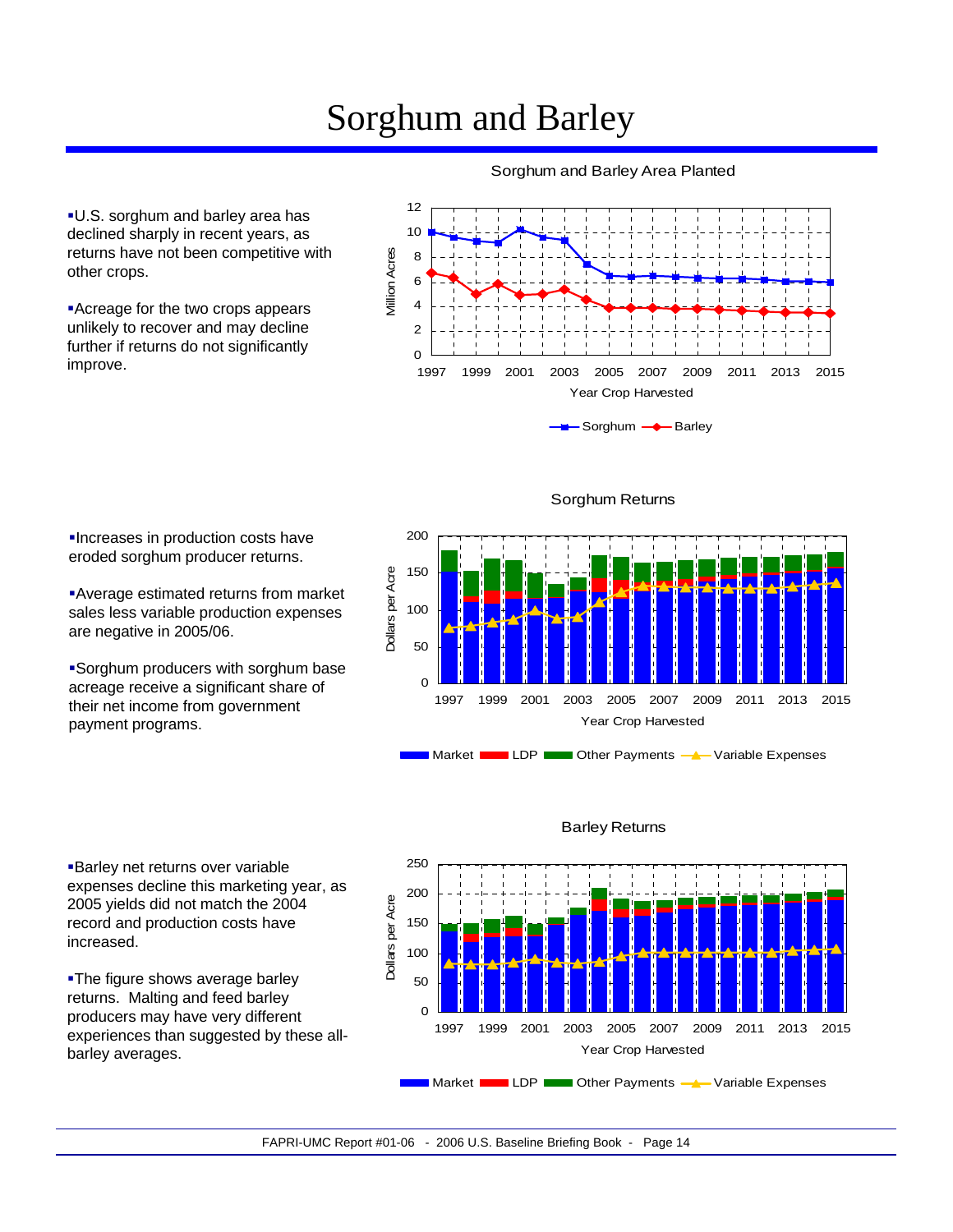| Crop Year                 | 05/06  | 06/07       | 07/08       | 08/09  | 09/10       | 10/11              | 11/12    | 12/13       | 13/14  | 14/15    | 15/16  |
|---------------------------|--------|-------------|-------------|--------|-------------|--------------------|----------|-------------|--------|----------|--------|
| Area                      |        |             |             |        |             | (Million Acres)    |          |             |        |          |        |
| <b>Planted Area</b>       | 6.45   | 6.43        | 6.45        | 6.42   | 6.37        | 6.29               | 6.25     | 6.16        | 6.07   | 6.02     | 5.98   |
| <b>Harvested Area</b>     | 5.74   | 5.40        | 5.41        | 5.37   | 5.33        | 5.26               | 5.22     | 5.14        | 5.06   | 5.01     | 4.97   |
|                           |        |             |             |        |             | (Bushels per Acre) |          |             |        |          |        |
| Yield                     | 68.7   | 64.0        | 64.2        | 64.5   | 64.6        | 64.9               | 65.0     | 65.3        | 65.4   | 65.6     | 66.0   |
| <b>Supply and Use</b>     |        |             |             |        |             | (Million Bushels)  |          |             |        |          |        |
| Production                | 394    | 346         | 349         | 348    | 345         | 343                | 340      | 336         | 332    | 329      | 329    |
| Imports                   | 0      | $\mathbf 0$ | $\mathbf 0$ | 0      | $\mathbf 0$ | 0                  | $\Omega$ | $\mathbf 0$ | 0      | $\Omega$ | 0      |
| Domestic Use              | 208    | 197         | 199         | 205    | 203         | 195                | 188      | 178         | 170    | 163      | 156    |
| Exports                   | 170    | 167         | 153         | 145    | 144         | 148                | 153      | 158         | 163    | 168      | 173    |
| <b>Ending Stocks</b>      | 73     | 56          | 52          | 50     | 48          | 46                 | 45       | 45          | 44     | 43       | 43     |
| <b>Prices and Returns</b> |        |             |             |        |             | (Dollars)          |          |             |        |          |        |
| Farm Price/bu.            | 1.69   | 1.97        | 2.05        | 2.11   | 2.17        | 2.22               | 2.26     | 2.28        | 2.32   | 2.35     | 2.38   |
| Gross Market Revenue/a.   | 115.88 | 125.23      | 130.29      | 134.61 | 138.76      | 142.97             | 145.75   | 147.59      | 150.52 | 152.99   | 156.03 |
| LDP Revenue/a.            | 25.59  | 12.24       | 10.26       | 8.59   | 6.97        | 5.36               | 4.34     | 3.70        | 2.99   | 2.85     | 2.58   |
| Variable Expenses/a.      | 124.23 | 132.84      | 131.56      | 131.03 | 130.57      | 129.34             | 128.85   | 129.73      | 131.97 | 134.14   | 136.27 |
| CCP Revenue/Base a.       | 13.33  | 9.11        | 7.66        | 6.57   | 5.42        | 4.65               | 3.97     | 3.71        | 3.24   | 2.98     | 2.70   |
| Direct Payment/Base a.    | 16.81  | 16.81       | 16.81       | 16.81  | 16.81       | 16.81              | 16.81    | 16.81       | 16.81  | 16.81    | 16.81  |

### **U.S. Sorghum Supply and Utilization**

### **U.S. Barley Supply and Utilization**

| Crop Year                 | 05/06  | 06/07  | 07/08  | 08/09  | 09/10  | 10/11              | 11/12          | 12/13  | 13/14  | 14/15  | 15/16  |
|---------------------------|--------|--------|--------|--------|--------|--------------------|----------------|--------|--------|--------|--------|
| Area                      |        |        |        |        |        | (Million Acres)    |                |        |        |        |        |
| <b>Planted Area</b>       | 3.88   | 3.89   | 3.86   | 3.83   | 3.81   | 3.74               | 3.68           | 3.61   | 3.54   | 3.49   | 3.46   |
| Harvested Area            | 3.27   | 3.42   | 3.40   | 3.36   | 3.35   | 3.29               | 3.24           | 3.18   | 3.12   | 3.07   | 3.05   |
|                           |        |        |        |        |        | (Bushels per Acre) |                |        |        |        |        |
| Yield                     | 64.8   | 63.6   | 64.1   | 64.6   | 65.3   | 65.9               | 66.5           | 67.0   | 67.7   | 68.3   | 69.0   |
| <b>Supply and Use</b>     |        |        |        |        |        | (Million Bushels)  |                |        |        |        |        |
| Production                | 212    | 218    | 218    | 218    | 219    | 217                | 216            | 213    | 211    | 210    | 210    |
| Imports                   | 10     | 11     | 10     | 9      | 8      | 8                  | $\overline{7}$ | 8      | 8      | 10     | 11     |
| Domestic Use              | 213    | 207    | 204    | 199    | 196    | 193                | 190            | 188    | 188    | 190    | 192    |
| Exports                   | 29     | 30     | 30     | 30     | 32     | 32                 | 33             | 33     | 32     | 30     | 29     |
| <b>Ending Stocks</b>      | 109    | 101    | 94     | 93     | 93     | 92                 | 92             | 92     | 92     | 91     | 91     |
| <b>Prices and Returns</b> |        |        |        |        |        | (Dollars)          |                |        |        |        |        |
| All Barley Farm Price/bu. | 2.48   | 2.61   | 2.66   | 2.72   | 2.74   | 2.75               | 2.75           | 2.74   | 2.75   | 2.77   | 2.78   |
| Feed Barley Price/bu.     | 1.81   | 1.96   | 2.02   | 2.09   | 2.13   | 2.16               | 2.18           | 2.17   | 2.19   | 2.20   | 2.21   |
| Gross Market Revenue/a.   | 160.75 | 165.14 | 169.90 | 175.31 | 177.91 | 180.45             | 182.20         | 182.91 | 185.57 | 188.63 | 191.27 |
| LDP Revenue/a.            | 14.96  | 10.33  | 8.31   | 6.46   | 5.55   | 4.72               | 4.16           | 4.03   | 3.81   | 3.93   | 3.92   |
| Variable Expenses/a.      | 94.58  | 100.93 | 100.32 | 100.42 | 100.67 | 100.41             | 100.58         | 101.61 | 103.46 | 105.26 | 107.04 |
| CCP Revenue/Base a.       | 6.14   | 3.00   | 2.29   | 1.73   | 1.52   | 1.27               | 1.08           | 1.06   | 0.94   | 0.99   | 0.98   |
| Direct Payment/Base a.    | 9.71   | 9.71   | 9.71   | 9.71   | 9.71   | 9.71               | 9.71           | 9.71   | 9.71   | 9.71   | 9.71   |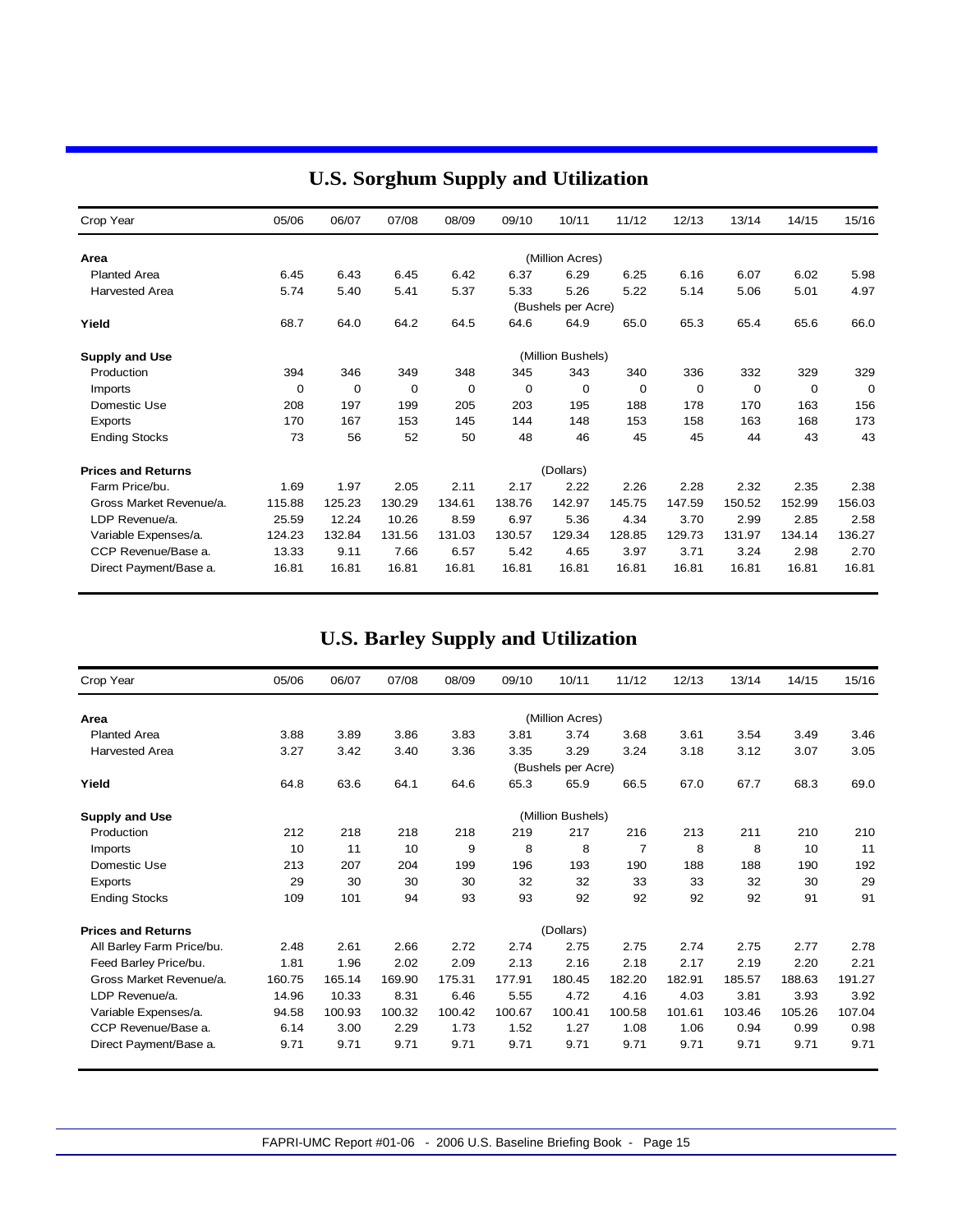## Oats and Hay

**As for other crops, oats producer net** returns have declined in 2005/06 because of increases in production costs.

Projected oats returns increase with rising prices and yields, but remain modest.

At the projected price levels, government payments to oats producers are very small.

### 140 120 Dollars per Acre Dollars per Acre 100 80 60 40 20  $\Omega$ 1997 1999 2001 2003 2005 2007 2009 2011 2013 2015 Year Crop Harvested Market **LDP LDP** Other Payments **A** Variable Expenses

Oats Returns

Hay Production and Disappearance

170 165 Villion Tons 160 Million Tons 155 150 145 140 1997 1999 2001 2003 2005 2007 2009 2011 2013 2015 Year Crop Harvested





Hay Price

All Hay (Marketing Year) - Alfalfa (Calendar Year)

Reduced hay yields last summer mean that production falls short of disappearance in 2005/06, leading to lower carryover stocks.

Increasing cattle numbers contribute to the modest projected growth in hay disappearance.

Hay area remains fairly stable, so the increase in production is a result of slow growth in yields per acre.

Hay prices rise in 2005/06 because of tighter supplies.

Further modest increases in hay prices result from increasing demand and competition with other crops for land.

**Hay markets are more fragmented than** markets for most other agricultural commodities, so trends in national average prices may not be reflected at the local level.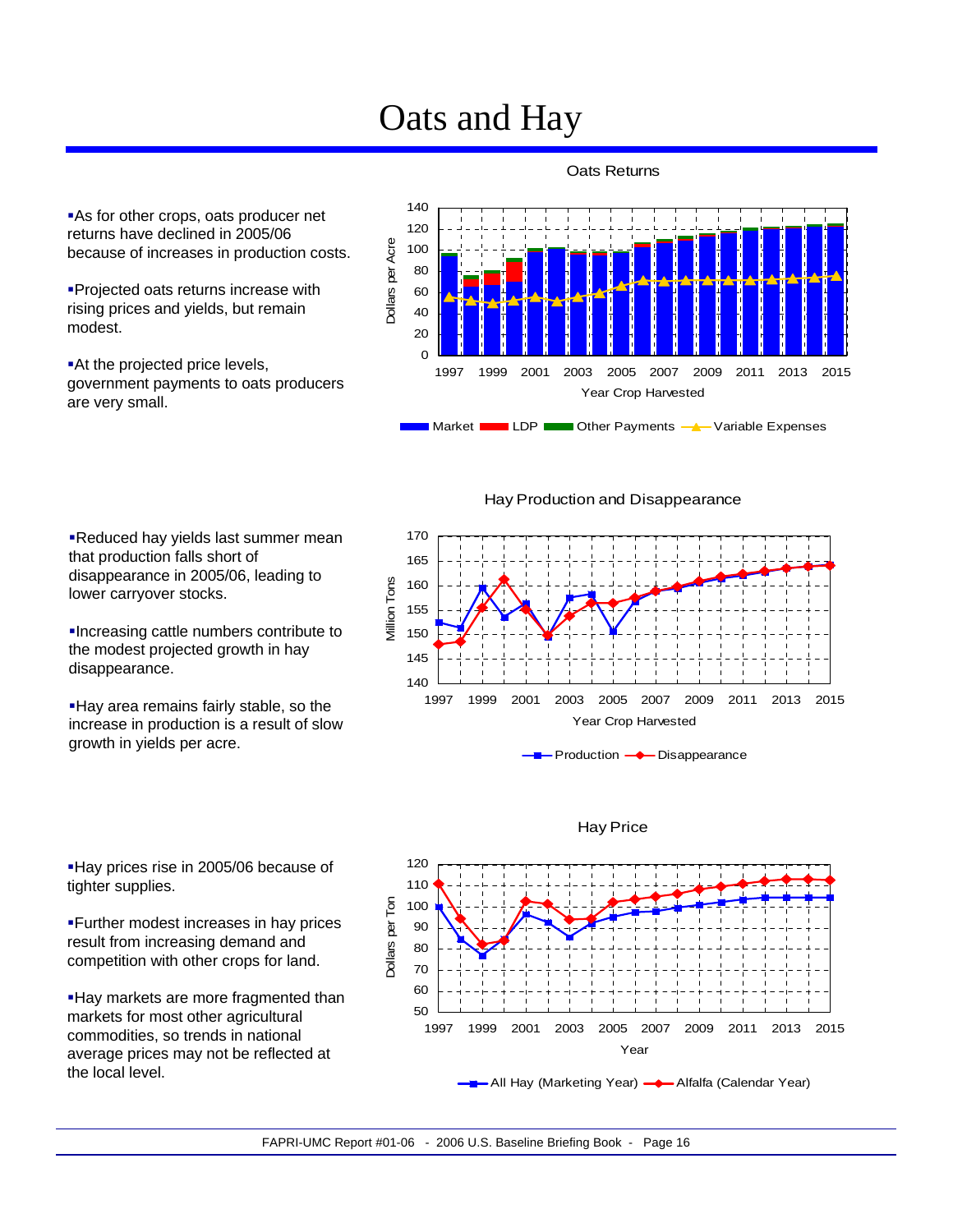| Crop Year                 | 05/06 | 06/07  | 07/08  | 08/09  | 09/10  | 10/11              | 11/12  | 12/13  | 13/14  | 14/15  | 15/16  |
|---------------------------|-------|--------|--------|--------|--------|--------------------|--------|--------|--------|--------|--------|
| Area                      |       |        |        |        |        | (Million Acres)    |        |        |        |        |        |
| <b>Planted Area</b>       | 4.25  | 4.21   | 4.24   | 4.22   | 4.18   | 4.15               | 4.12   | 4.09   | 4.06   | 4.03   | 4.00   |
| <b>Harvested Area</b>     | 1.82  | 1.85   | 1.87   | 1.86   | 1.83   | 1.81               | 1.79   | 1.77   | 1.76   | 1.73   | 1.72   |
|                           |       |        |        |        |        | (Bushels per Acre) |        |        |        |        |        |
| Yield                     | 63.0  | 63.0   | 63.3   | 63.7   | 63.9   | 64.4               | 64.9   | 65.3   | 65.6   | 65.9   | 66.3   |
| <b>Supply and Use</b>     |       |        |        |        |        | (Million Bushels)  |        |        |        |        |        |
| Production                | 115   | 116    | 119    | 119    | 117    | 117                | 116    | 116    | 115    | 114    | 114    |
| Imports                   | 76    | 88     | 88     | 88     | 88     | 88                 | 88     | 88     | 88     | 88     | 87     |
| Domestic Use              | 195   | 202    | 204    | 205    | 205    | 204                | 203    | 202    | 201    | 200    | 199    |
| Exports                   | 3     | 3      | 3      | 3      | 3      | 3                  | 3      | 3      | 3      | 3      | 3      |
| <b>Ending Stocks</b>      | 51    | 50     | 50     | 49     | 47     | 46                 | 45     | 44     | 43     | 43     | 42     |
| <b>Prices and Returns</b> |       |        |        |        |        | (Dollars)          |        |        |        |        |        |
| Farm Price/bu.            | 1.55  | 1.65   | 1.69   | 1.74   | 1.78   | 1.82               | 1.84   | 1.85   | 1.86   | 1.87   | 1.87   |
| Gross Market Revenue/a.   | 97.46 | 103.07 | 106.68 | 109.91 | 113.22 | 116.42             | 118.76 | 119.98 | 121.14 | 122.44 | 122.93 |
| LDP Revenue/a.            | 0.23  | 2.59   | 2.15   | 1.78   | 1.30   | 0.95               | 0.73   | 0.60   | 0.78   | 0.60   | 0.78   |
| Variable Expenses/a.      | 65.98 | 71.21  | 70.82  | 70.92  | 71.11  | 70.93              | 71.04  | 71.75  | 73.02  | 74.27  | 75.50  |
| CCP Revenue/Base a.       | 0.00  | 0.45   | 0.34   | 0.31   | 0.22   | 0.10               | 0.08   | 0.07   | 0.13   | 0.08   | 0.12   |
| Direct Payment/Base a.    | 0.99  | 0.99   | 0.99   | 0.99   | 0.99   | 0.99               | 0.99   | 0.99   | 0.99   | 0.99   | 0.99   |

### **U.S. Oats Supply and Utilization**

### **U.S. Hay Supply and Utilization**

| Crop Year               | 05/06  | 06/07  | 07/08  | 08/09  | 09/10  | 10/11             | 11/12  | 12/13  | 13/14  | 14/15  | 15/16  |
|-------------------------|--------|--------|--------|--------|--------|-------------------|--------|--------|--------|--------|--------|
|                         |        |        |        |        |        | (Million Acres)   |        |        |        |        |        |
| <b>Harvested Area</b>   | 61.6   | 62.1   | 62.4   | 62.5   | 62.6   | 62.6              | 62.5   | 62.5   | 62.4   | 62.4   | 62.2   |
|                         |        |        |        |        |        | (Tons per Acre)   |        |        |        |        |        |
| Yield                   | 2.44   | 2.52   | 2.54   | 2.55   | 2.56   | 2.58              | 2.59   | 2.60   | 2.62   | 2.63   | 2.64   |
| <b>Supply and Use</b>   |        |        |        |        |        | (Million Tons)    |        |        |        |        |        |
| Production              | 150.6  | 156.7  | 158.9  | 159.4  | 160.5  | 161.4             | 161.9  | 162.7  | 163.5  | 163.9  | 164.3  |
| Disappearance           | 156.4  | 157.4  | 158.9  | 159.8  | 160.9  | 161.7             | 162.3  | 162.9  | 163.5  | 163.8  | 164.1  |
| <b>Ending Stocks</b>    | 22.0   | 21.2   | 21.3   | 20.8   | 20.4   | 20.1              | 19.7   | 19.5   | 19.5   | 19.5   | 19.7   |
| <b>Prices</b>           |        |        |        |        |        | (Dollars per Ton) |        |        |        |        |        |
| All Hay (Crop Year)     | 95.23  | 97.46  | 98.03  | 99.65  | 101.00 | 102.09            | 103.31 | 104.32 | 104.51 | 104.47 | 104.22 |
| Alfalfa (Calendar Year) | 102.34 | 103.34 | 104.84 | 106.29 | 108.05 | 109.50            | 110.92 | 112.25 | 112.87 | 112.93 | 112.74 |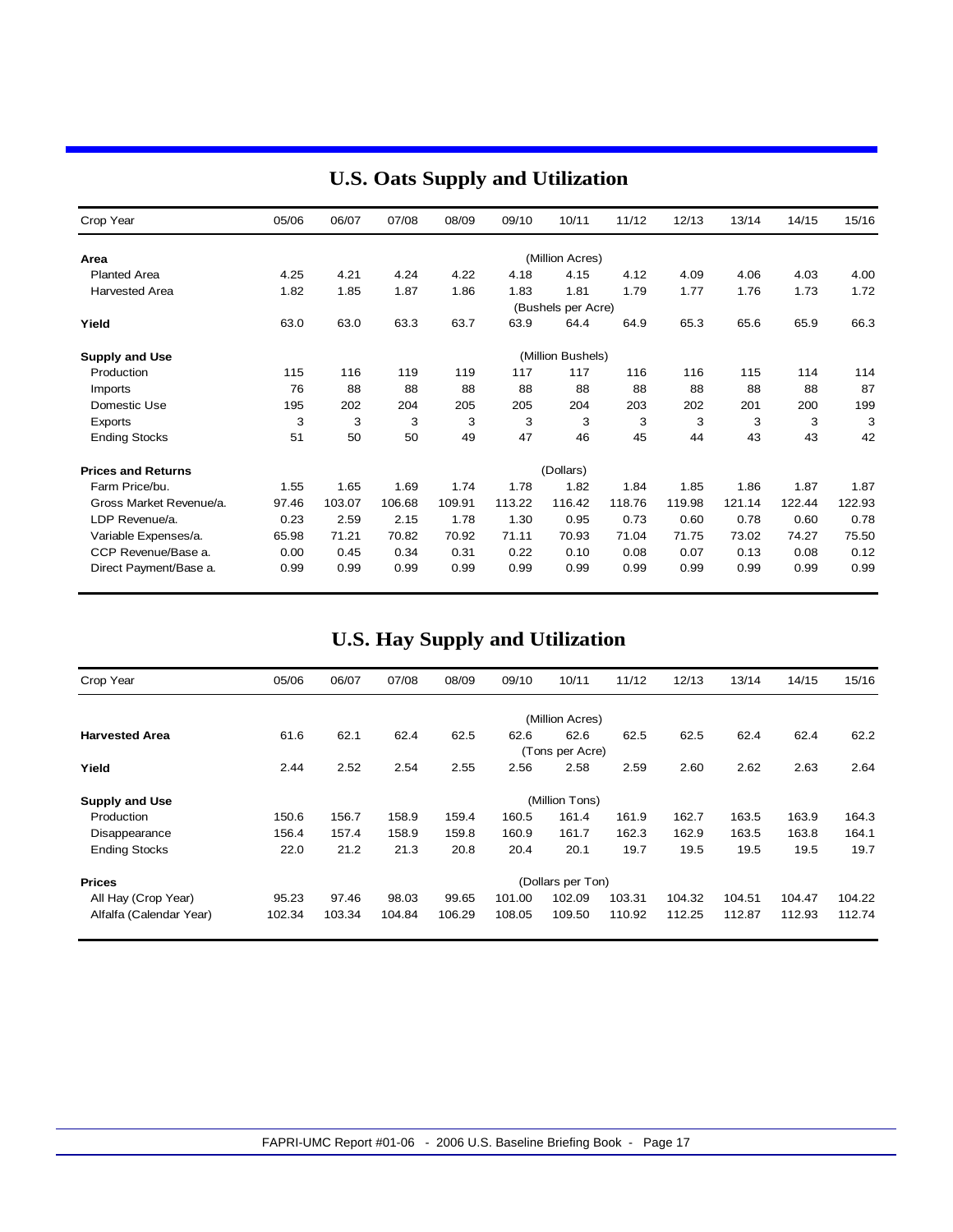## Wheat

**After two years of decline, the acreage** of wheat planted for harvest in 2006 is expected to increase.

The proportion of planted wheat that is harvested for grain varies, depending on growing conditions and forage demand.

While planted acreage is expected to increase in 2006, harvested acreage may decline, in part because of drought conditions in the Southern Plains.

Estimated U.S. wheat exports are down

competition could lead to another decline

**-The growth of U.S. wheat exports in** later years is limited by available supplies, as wheat must compete with

Per capita domestic food use declines slightly over the baseline, and feed use declines when wheat prices rise relative

in 2005/06, and strong foreign

corn and other crops for land.

to corn after 2010.

in 2006/07.

Wheat Area Planted and Harvested



Wheat Utilization



Domestic Use **-** Exports



#### Wheat Returns

Higher production costs and lower yields contribute to a decline in wheat producer net returns in 2005/06.

**If production cost inflation slows as** projected, rising wheat prices and yields could result in a modest recovery in net returns after 2006/07.

**-The projected recovery in wheat net** returns is not sufficient to discourage further reductions in wheat acreage, given faster growth in corn returns.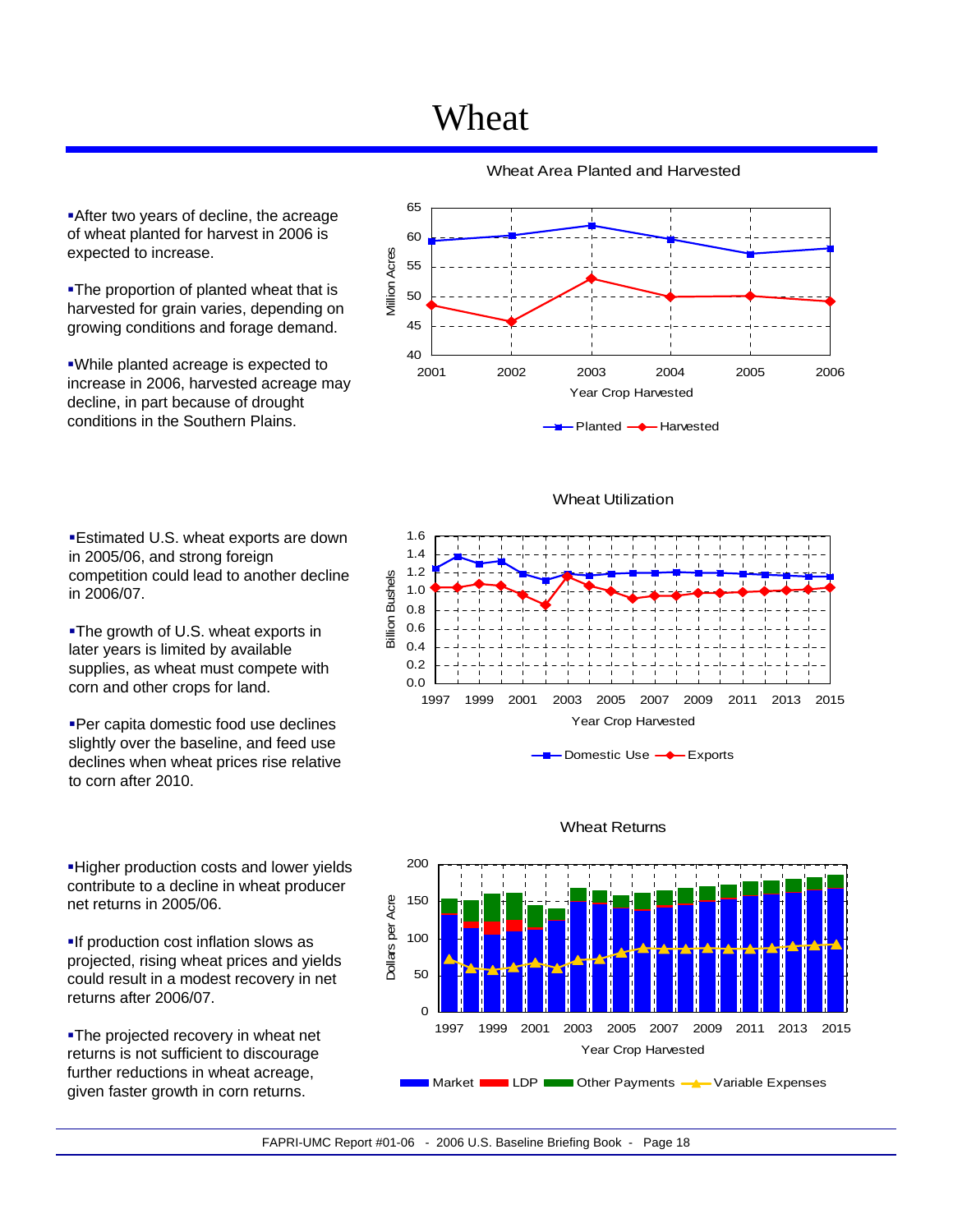| Crop Year                 | 05/06  | 06/07  | 07/08  | 08/09  | 09/10  | 10/11              | 11/12  | 12/13  | 13/14  | 14/15  | 15/16  |
|---------------------------|--------|--------|--------|--------|--------|--------------------|--------|--------|--------|--------|--------|
| Area                      |        |        |        |        |        | (Million Acres)    |        |        |        |        |        |
| <b>Base Area</b>          | 75.5   | 75.4   | 75.4   | 75.5   | 75.5   | 75.4               | 75.4   | 75.4   | 75.4   | 75.4   | 75.4   |
| <b>Planted Area</b>       | 57.2   | 58.2   | 57.9   | 57.9   | 57.5   | 57.3               | 57.0   | 56.8   | 56.5   | 56.2   | 56.0   |
| <b>Harvested Area</b>     | 50.1   | 49.2   | 49.1   | 49.1   | 48.7   | 48.6               | 48.3   | 48.1   | 47.9   | 47.7   | 47.5   |
| Yield                     |        |        |        |        |        | (Bushels per Acre) |        |        |        |        |        |
| Actual                    | 42.0   | 41.7   | 42.0   | 42.3   | 42.6   | 42.9               | 43.2   | 43.5   | 43.8   | 44.2   | 44.5   |
| Program, Direct           | 34.5   | 34.5   | 34.5   | 34.5   | 34.5   | 34.5               | 34.5   | 34.5   | 34.5   | 34.5   | 34.5   |
| Program, CCP              | 36.1   | 36.1   | 36.1   | 36.1   | 36.1   | 36.1               | 36.1   | 36.1   | 36.1   | 36.1   | 36.1   |
|                           |        |        |        |        |        | (Million Bushels)  |        |        |        |        |        |
| <b>Supply</b>             | 2,730  | 2,677  | 2,699  | 2,702  | 2,698  | 2,688              | 2,679  | 2,677  | 2,678  | 2,678  | 2,681  |
| <b>Beginning Stocks</b>   | 540    | 537    | 549    | 539    | 535    | 516                | 505    | 495    | 490    | 487    | 484    |
| Production                | 2,105  | 2,054  | 2,064  | 2,077  | 2,079  | 2,087              | 2,089  | 2,098  | 2,103  | 2,106  | 2,112  |
| Imports                   | 85     | 85     | 85     | 85     | 85     | 85                 | 85     | 85     | 85     | 85     | 85     |
| <b>Domestic Use</b>       | 1,193  | 1,200  | 1,204  | 1,210  | 1,203  | 1,200              | 1,193  | 1,184  | 1,176  | 1,168  | 1,159  |
| Feed, Residual            | 202    | 204    | 206    | 209    | 201    | 197                | 188    | 176    | 166    | 155    | 144    |
| Seed                      | 79     | 79     | 80     | 79     | 79     | 79                 | 79     | 79     | 79     | 79     | 79     |
| Food, Other               | 911    | 917    | 919    | 921    | 922    | 924                | 926    | 929    | 931    | 934    | 936    |
| <b>Exports</b>            | 1,000  | 927    | 955    | 958    | 980    | 983                | 992    | 1,003  | 1,015  | 1,026  | 1,039  |
| <b>Total Use</b>          | 2,192  | 2,127  | 2,159  | 2,167  | 2,182  | 2,183              | 2,185  | 2,187  | 2,192  | 2,194  | 2,198  |
| <b>Ending Stocks</b>      | 537    | 549    | 539    | 535    | 516    | 505                | 495    | 490    | 487    | 484    | 483    |
| <b>CCC Inventory</b>      | 40     | 40     | 40     | 40     | 40     | 40                 | 40     | 40     | 40     | 40     | 40     |
| Under Loan                | 58     | 58     | 56     | 56     | 53     | 52                 | 51     | 50     | 49     | 49     | 48     |
| <b>Other Stocks</b>       | 439    | 451    | 443    | 439    | 423    | 413                | 404    | 400    | 397    | 395    | 395    |
| <b>Prices and Returns</b> |        |        |        |        |        | (Dollars)          |        |        |        |        |        |
| Farm Price/bu.            | 3.38   | 3.32   | 3.40   | 3.45   | 3.55   | 3.60               | 3.66   | 3.70   | 3.73   | 3.76   | 3.79   |
| Loan Rate/bu.             | 2.75   | 2.75   | 2.75   | 2.75   | 2.75   | 2.75               | 2.75   | 2.75   | 2.75   | 2.75   | 2.75   |
| Average LDP Rate/bu.      | 0.01   | 0.06   | 0.05   | 0.05   | 0.03   | 0.03               | 0.02   | 0.02   | 0.01   | 0.01   | 0.01   |
| Target Price/bu.          | 3.92   | 3.92   | 3.92   | 3.92   | 3.92   | 3.92               | 3.92   | 3.92   | 3.92   | 3.92   | 3.92   |
| CCP Rate/bu.              | 0.02   | 0.18   | 0.15   | 0.14   | 0.10   | 0.09               | 0.07   | 0.06   | 0.05   | 0.05   | 0.04   |
| Direct Payment/bu.        | 0.52   | 0.52   | 0.52   | 0.52   | 0.52   | 0.52               | 0.52   | 0.52   | 0.52   | 0.52   | 0.52   |
| Gross Market Revenue/a.   | 141.97 | 138.09 | 142.61 | 145.40 | 150.82 | 154.24             | 157.88 | 160.49 | 162.98 | 165.63 | 167.98 |
| LDP Revenue/a.            | 0.31   | 2.60   | 2.17   | 2.18   | 1.47   | 1.19               | 0.98   | 0.73   | 0.59   | 0.56   | 0.53   |
| Variable Expenses/a.      | 80.63  | 86.84  | 86.11  | 86.16  | 86.40  | 86.17              | 86.33  | 87.29  | 88.96  | 90.60  | 92.20  |
| Mkt+LDP Net Returns/a.    | 61.65  | 53.85  | 58.67  | 61.42  | 65.89  | 69.25              | 72.52  | 73.93  | 74.61  | 75.58  | 76.30  |
| CCP Revenue/Base a.       | 0.64   | 5.38   | 4.53   | 4.28   | 3.04   | 2.61               | 2.08   | 1.73   | 1.49   | 1.39   | 1.33   |
| Direct Payment/Base a.    | 15.25  | 15.25  | 15.25  | 15.25  | 15.25  | 15.25              | 15.25  | 15.25  | 15.25  | 15.25  | 15.25  |

### **U.S. Wheat Supply and Utilization**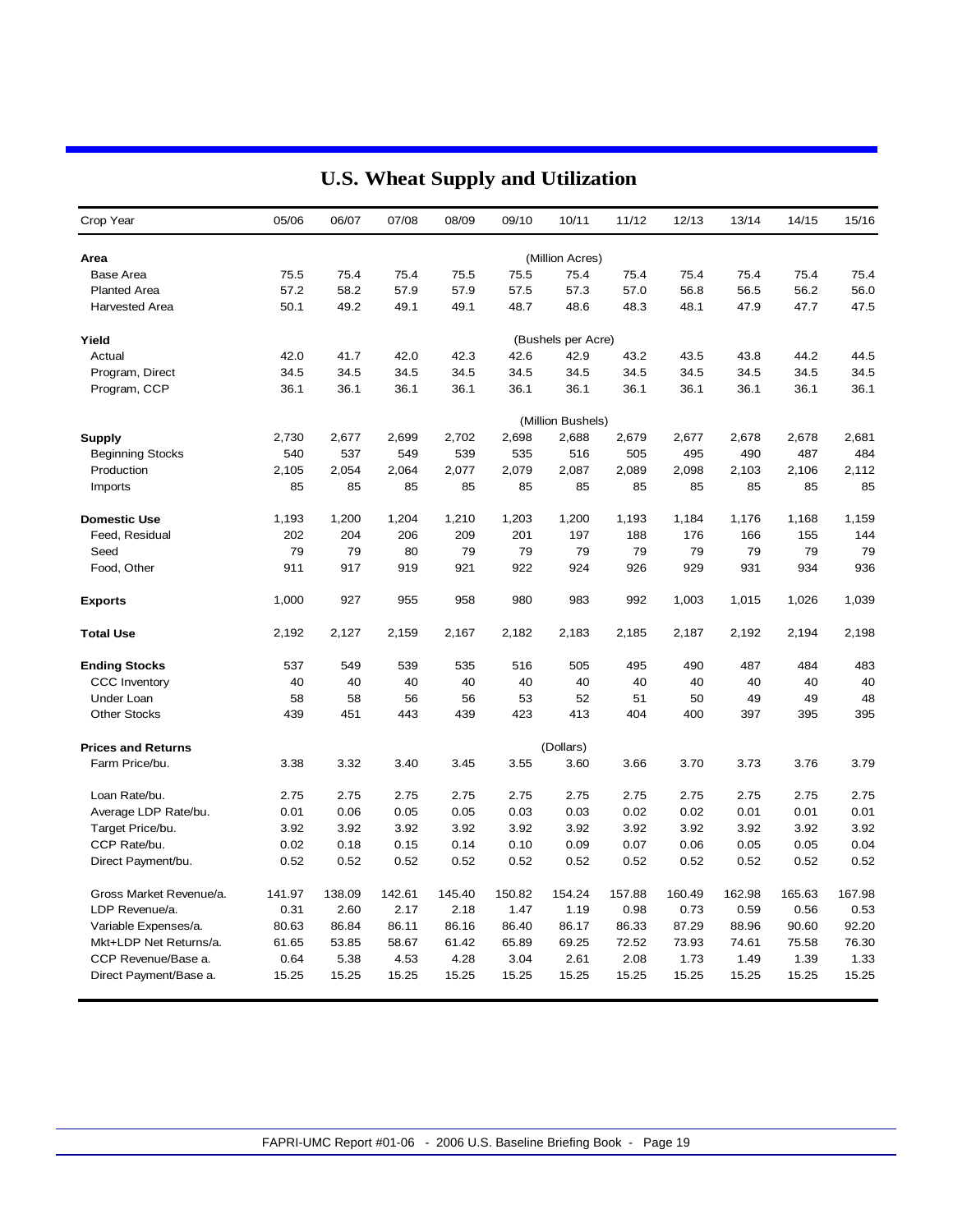## Rice

Projected growth in domestic use of rice reflects both population growth and a slight further increase in per capita consumption.

After increasing in 2005/06, U.S. rice exports are projected to decline in 2006/07 because of weaker global demand and limited U.S. supplies.

World rice markets tighten after 2006/07, resulting in larger U.S. exports and higher U.S. prices.

Relative to the 1999-2002 period, world and domestic rice prices have strengthened considerably.

Average rice farm prices remain above the loan rate throughout the baseline, and increase at a modest rate beginning in 2009.

Average adjusted world prices (AWP) used to calculate marketing loan benefits remain below the loan rate for the next several years.

While rice farm prices have increased sharply since 2002/03, increased market returns have been offset by lower government payments.

Sharp increases in production costs have led to lower net returns to rice production.

**-The increase in projected prices** reduces the share of total rice producer income that comes from government payments.



Rice Prices







#### Rice Returns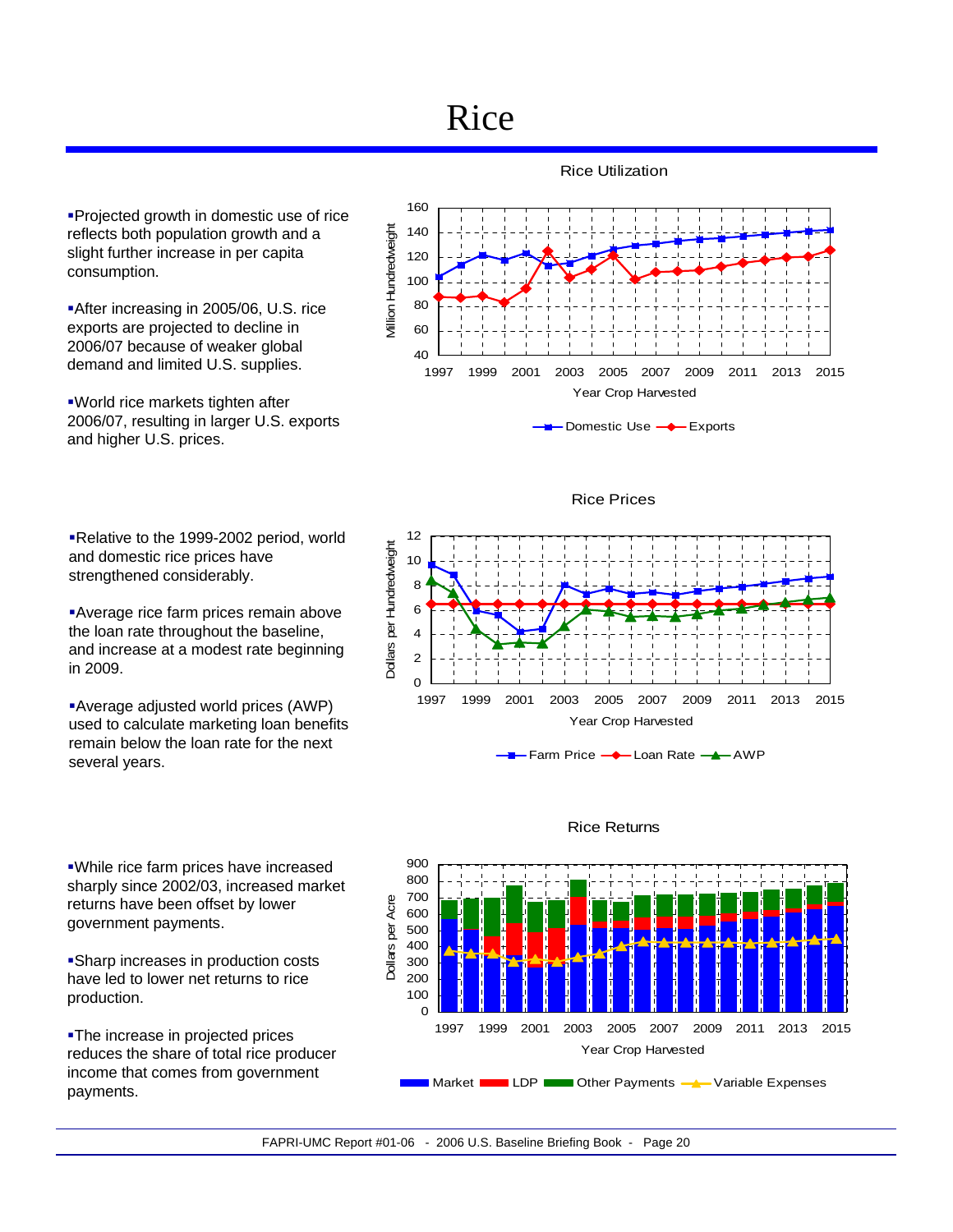| Crop Year                 | 05/06  | 06/07  | 07/08  | 08/09  | 09/10  | 10/11             | 11/12  | 12/13  | 13/14  | 14/15  | 15/16  |
|---------------------------|--------|--------|--------|--------|--------|-------------------|--------|--------|--------|--------|--------|
| Area                      |        |        |        |        |        | (Million Acres)   |        |        |        |        |        |
| <b>Base Area</b>          | 4.49   | 4.49   | 4.49   | 4.49   | 4.49   | 4.49              | 4.49   | 4.49   | 4.49   | 4.49   | 4.49   |
| <b>Planted Area</b>       | 3.38   | 3.16   | 3.26   | 3.27   | 3.22   | 3.24              | 3.27   | 3.28   | 3.28   | 3.27   | 3.31   |
| <b>Harvested Area</b>     | 3.36   | 3.14   | 3.23   | 3.25   | 3.20   | 3.22              | 3.24   | 3.25   | 3.26   | 3.24   | 3.28   |
|                           |        |        |        |        |        |                   |        |        |        |        |        |
| Yield                     |        |        |        |        |        | (Pounds per Acre) |        |        |        |        |        |
| Actual                    | 6,636  | 6,897  | 6,949  | 7,011  | 7,073  | 7,130             | 7,191  | 7,253  | 7,311  | 7,372  | 7,432  |
| Program, Direct           | 4,812  | 4,812  | 4,812  | 4,812  | 4,812  | 4,812             | 4,812  | 4,812  | 4,812  | 4,812  | 4,812  |
| Program, CCP              | 5,120  | 5,120  | 5,120  | 5,120  | 5,120  | 5,120             | 5,120  | 5,120  | 5,120  | 5,120  | 5,120  |
|                           |        |        |        |        |        | (Million Cwt.)    |        |        |        |        |        |
| Supply                    | 274.4  | 257.0  | 265.6  | 270.8  | 271.9  | 275.9             | 279.9  | 283.7  | 286.9  | 288.6  | 294.5  |
| <b>Beginning Stocks</b>   | 37.7   | 26.0   | 25.7   | 26.9   | 28.7   | 28.6              | 27.8   | 27.8   | 27.5   | 27.4   | 26.9   |
| Production                | 223.2  | 216.5  | 224.5  | 227.6  | 226.2  | 229.3             | 233.1  | 236.0  | 238.3  | 239.1  | 244.2  |
| Imports                   | 13.4   | 14.5   | 15.4   | 16.3   | 17.1   | 18.0              | 19.0   | 20.0   | 21.1   | 22.2   | 23.3   |
| <b>Domestic Use</b>       | 126.8  | 129.7  | 131.1  | 133.2  | 134.3  | 135.5             | 137.0  | 138.4  | 139.8  | 141.0  | 142.4  |
|                           |        |        |        |        |        |                   |        |        |        |        |        |
| <b>Exports</b>            | 121.6  | 101.6  | 107.5  | 108.9  | 109.1  | 112.6             | 115.1  | 117.8  | 119.7  | 120.7  | 125.4  |
| <b>Total Use</b>          | 248.4  | 231.3  | 238.7  | 242.1  | 243.4  | 248.1             | 252.1  | 256.2  | 259.6  | 261.7  | 267.8  |
| <b>Ending Stocks</b>      | 26.0   | 25.7   | 26.9   | 28.7   | 28.6   | 27.8              | 27.8   | 27.5   | 27.4   | 26.9   | 26.7   |
| <b>CCC Inventory</b>      | 0.0    | 0.0    | 0.0    | 0.0    | 0.0    | 0.0               | 0.0    | 0.0    | 0.0    | 0.0    | 0.0    |
| <b>Other Stocks</b>       | 26.0   | 25.7   | 26.9   | 28.7   | 28.6   | 27.8              | 27.8   | 27.5   | 27.4   | 26.9   | 26.7   |
| <b>Prices and Returns</b> |        |        |        |        |        | (Dollars)         |        |        |        |        |        |
| Farm Price/cwt            | 7.77   | 7.33   | 7.43   | 7.25   | 7.52   | 7.76              | 7.90   | 8.11   | 8.32   | 8.57   | 8.74   |
| Adjusted World Price/cwt. | 5.90   | 5.43   | 5.49   | 5.42   | 5.69   | 5.95              | 6.13   | 6.38   | 6.64   | 6.87   | 7.03   |
|                           |        |        |        |        |        |                   |        |        |        |        |        |
| Loan Rate/cwt.            | 6.50   | 6.50   | 6.50   | 6.50   | 6.50   | 6.50              | 6.50   | 6.50   | 6.50   | 6.50   | 6.50   |
| Average LDP Rate/cwt.     | 0.66   | 1.10   | 1.05   | 1.10   | 0.88   | 0.72              | 0.65   | 0.53   | 0.44   | 0.39   | 0.36   |
| Target Price/cwt.         | 10.50  | 10.50  | 10.50  | 10.50  | 10.50  | 10.50             | 10.50  | 10.50  | 10.50  | 10.50  | 10.50  |
| CCP Rate/cwt.             | 0.38   | 0.77   | 0.71   | 0.83   | 0.67   | 0.55              | 0.50   | 0.42   | 0.35   | 0.31   | 0.27   |
| Direct Payment/cwt.       | 2.35   | 2.35   | 2.35   | 2.35   | 2.35   | 2.35              | 2.35   | 2.35   | 2.35   | 2.35   | 2.35   |
| Gross Market Revenue/a.   | 515.54 | 505.58 | 516.64 | 508.57 | 531.58 | 553.15            | 568.05 | 588.13 | 608.08 | 631.61 | 649.59 |
| LDP Revenue/a.            | 43.91  | 75.79  | 72.64  | 77.20  | 62.67  | 50.94             | 46.87  | 38.38  | 31.87  | 28.96  | 26.77  |
| Variable Expenses/a.      | 402.86 | 429.42 | 426.77 | 426.04 | 425.56 | 422.52            | 421.77 | 424.94 | 432.28 | 439.28 | 446.05 |
| Mkt + LDP Net Returns/a.  | 156.59 | 151.95 | 162.50 | 159.73 | 168.70 | 181.57            | 193.16 | 201.57 | 207.67 | 221.29 | 230.31 |
| CCP Revenue/Base a.       | 16.59  | 33.70  | 30.82  | 36.30  | 29.29  | 24.14             | 21.75  | 18.09  | 15.25  | 13.37  | 11.67  |
| Direct Payment/Base a.    | 96.13  | 96.13  | 96.13  | 96.13  | 96.13  | 96.13             | 96.13  | 96.13  | 96.13  | 96.13  | 96.13  |
|                           |        |        |        |        |        |                   |        |        |        |        |        |

### **U.S. Rice Supply and Utilization**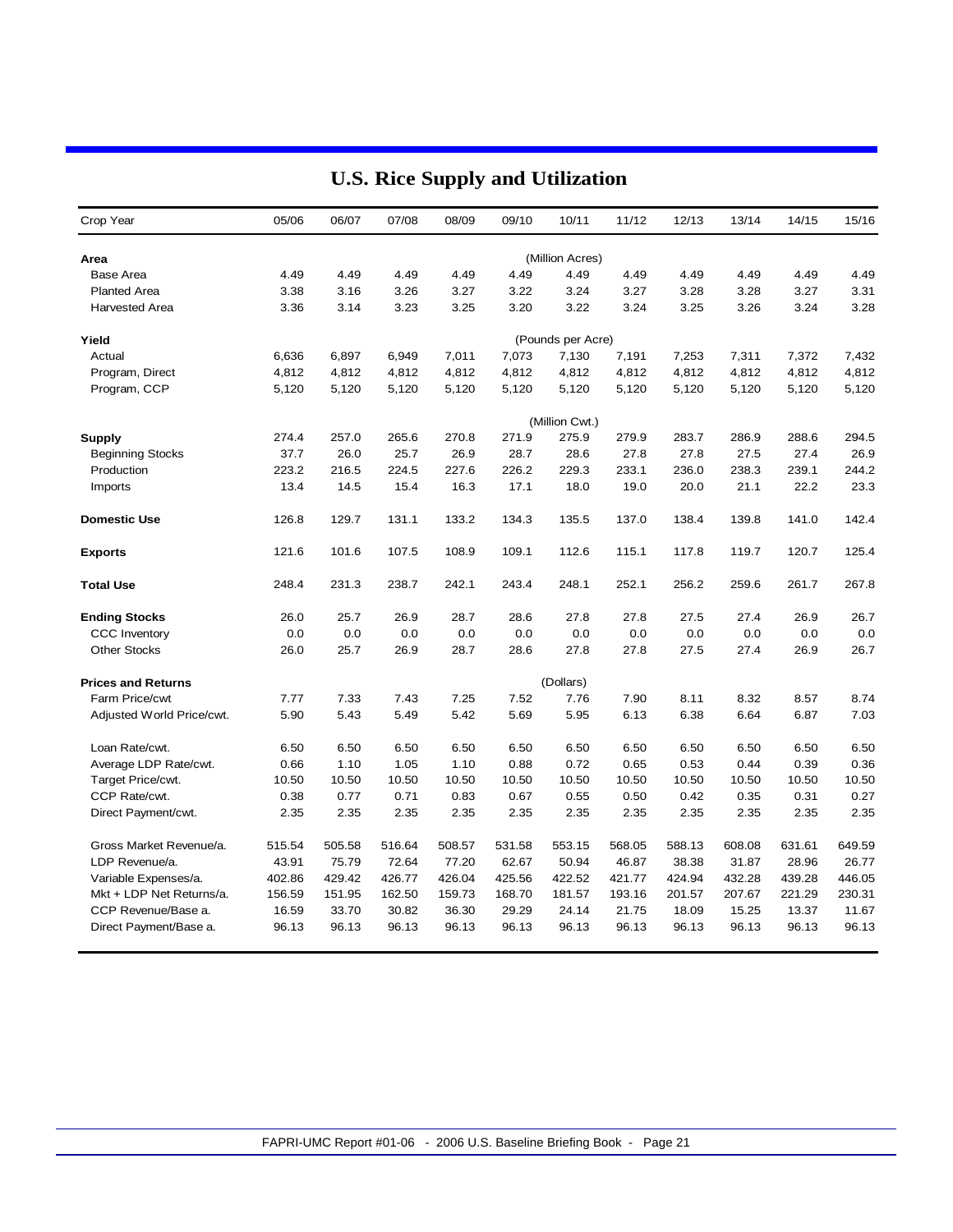## Soybeans

Back-to-back record soybean yields in 2004 and 2005 have replenished soybean supplies.

If yields return to trend levels in 2006, production is likely to decline slightly, but large beginning stocks could still lead to record total supplies.

Unless demand is exceptionally strong in 2006/07, the result is likely to be low soybean prices.

After reduced yields in 2003/04 limited soybean availabilities, crush has

recovered and could set a new record in

Early-season soybean exports have been very weak this year, but lower prices should allow a recovery in

U.S. soybean exports decline slightly after 2006/07, in part because of strong

South American competition.

2005/06.

2006/07.



Soybean Supply and Use

Soybean Utilization and Stocks



Domestic Use **-** Exports **-** Ending Stocks



#### Soybean Returns

Since 2003/04, soybean producer net returns have declined, as lower prices and increased production costs outweigh record yields.

In 2006/07, higher production costs and lower prices and yields are only partially offset by increased government payments.

**-The projected increase in soybean** returns after 2006/07 is not sufficient to keep producers from shifting to corn.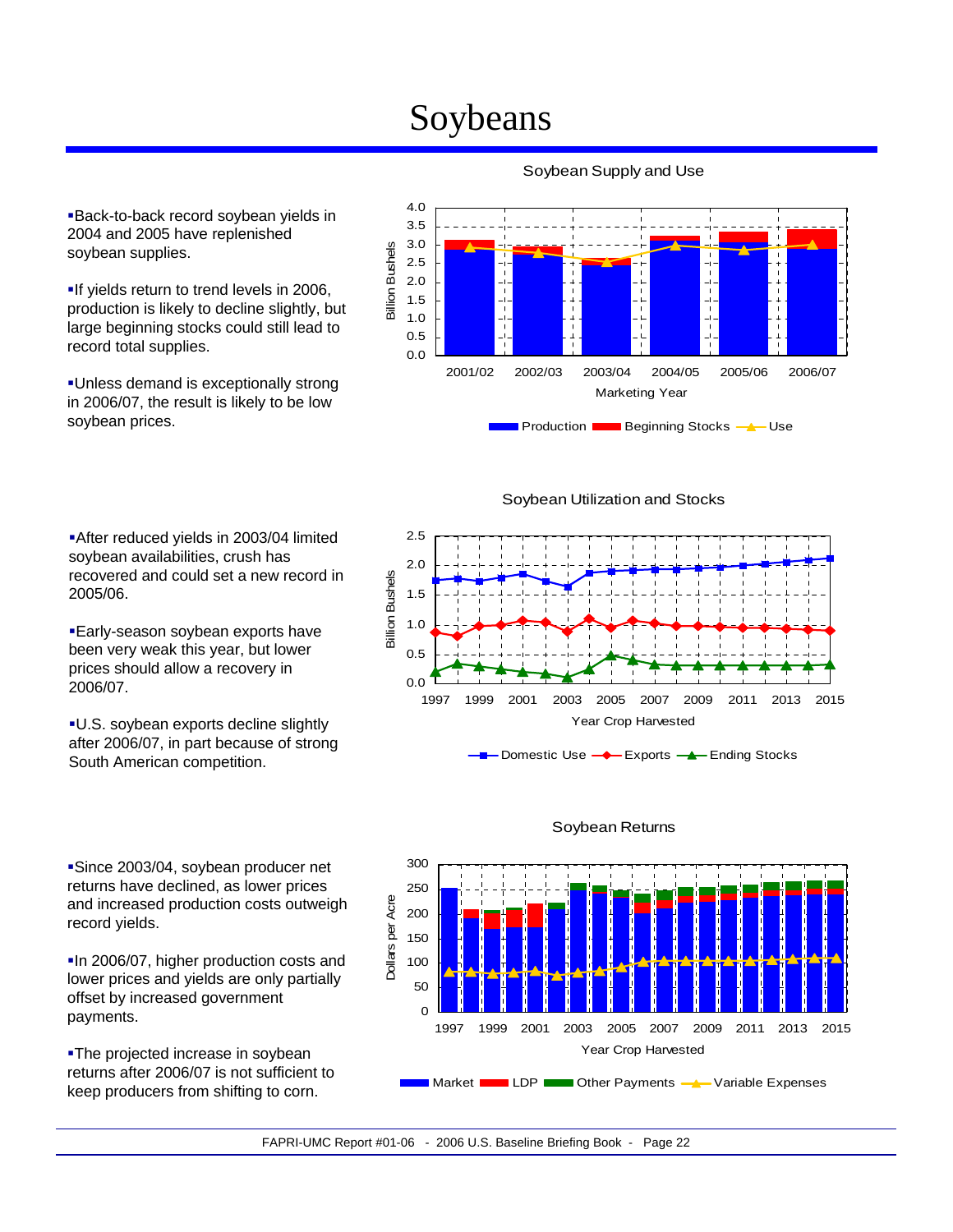| Crop Year                 | 05/06  | 06/07       | 07/08  | 08/09  | 09/10  | 10/11              | 11/12  | 12/13  | 13/14  | 14/15  | 15/16  |
|---------------------------|--------|-------------|--------|--------|--------|--------------------|--------|--------|--------|--------|--------|
| Area                      |        |             |        |        |        | (Million Acres)    |        |        |        |        |        |
| <b>Base Area</b>          | 52.7   | 52.7        | 52.7   | 52.7   | 52.8   | 52.7               | 52.7   | 52.7   | 52.7   | 52.7   | 52.7   |
| <b>Planted Area</b>       | 72.1   | 73.2        | 71.7   | 71.3   | 71.5   | 70.8               | 70.6   | 70.5   | 70.5   | 70.4   | 70.3   |
| <b>Harvested Area</b>     | 71.4   | 71.9        | 70.4   | 70.1   | 70.2   | 69.6               | 69.4   | 69.3   | 69.3   | 69.2   | 69.2   |
| Yield                     |        |             |        |        |        | (Bushels per Acre) |        |        |        |        |        |
| Actual                    | 43.3   | 40.5        | 40.9   | 41.2   | 41.7   | 42.0               | 42.4   | 42.8   | 43.1   | 43.5   | 43.9   |
| Program, Direct           | 30.8   | 30.8        | 30.8   | 30.8   | 30.8   | 30.8               | 30.8   | 30.8   | 30.8   | 30.8   | 30.8   |
| Program, CCP              | 34.1   | 34.1        | 34.1   | 34.1   | 34.1   | 34.1               | 34.1   | 34.1   | 34.1   | 34.1   | 34.1   |
|                           |        |             |        |        |        | (Million Bushels)  |        |        |        |        |        |
| <b>Supply</b>             | 3,346  | 3,405       | 3,287  | 3,230  | 3,249  | 3,247              | 3,257  | 3,275  | 3,300  | 3,325  | 3,354  |
| <b>Beginning Stocks</b>   | 256    | 487         | 399    | 333    | 316    | 317                | 309    | 305    | 305    | 307    | 312    |
| Production                | 3,086  | 2,913       | 2,882  | 2,892  | 2,928  | 2,925              | 2,943  | 2,965  | 2,990  | 3,013  | 3,037  |
| Imports                   | 4      | 5           | 5      | 5      | 5      | 5                  | 5      | 5      | 5      | 5      | 5      |
| <b>Domestic Use</b>       | 1,910  | 1,931       | 1,934  | 1,937  | 1,959  | 1,973              | 1,999  | 2,027  | 2,061  | 2,094  | 2,131  |
| Crush                     | 1,731  | 1,774       | 1,778  | 1,779  | 1,799  | 1,813              | 1,835  | 1,863  | 1,892  | 1,924  | 1,957  |
| Seed, Residual            | 179    | 157         | 156    | 158    | 160    | 160                | 163    | 164    | 168    | 170    | 174    |
| <b>Exports</b>            | 949    | 1,075       | 1,020  | 977    | 973    | 965                | 953    | 943    | 933    | 919    | 904    |
| <b>Total Use</b>          | 2,859  | 3,006       | 2,954  | 2,913  | 2,932  | 2,938              | 2,952  | 2,970  | 2,993  | 3,012  | 3,035  |
| <b>Ending Stocks</b>      | 487    | 399         | 333    | 316    | 317    | 309                | 305    | 305    | 307    | 312    | 319    |
| <b>CCC</b> Inventory      | 0      | $\mathbf 0$ | 0      | 0      | 0      | 0                  | 0      | 0      | 0      | 0      | 0      |
| Under Loan                | 66     | 54          | 62     | 59     | 59     | 57                 | 56     | 55     | 56     | 56     | 57     |
| <b>Other Stocks</b>       | 421    | 346         | 271    | 257    | 258    | 252                | 248    | 250    | 251    | 257    | 262    |
| <b>Prices and Returns</b> |        |             |        |        |        | (Dollars)          |        |        |        |        |        |
| Farm Price/bu.            | 5.41   | 5.02        | 5.22   | 5.46   | 5.44   | 5.51               | 5.55   | 5.58   | 5.59   | 5.58   | 5.52   |
| III. Proc. Price/bu.      | 5.71   | 5.34        | 5.53   | 5.76   | 5.74   | 5.81               | 5.85   | 5.88   | 5.88   | 5.87   | 5.82   |
| Loan Rate/bu.             | 5.00   | 5.00        | 5.00   | 5.00   | 5.00   | 5.00               | 5.00   | 5.00   | 5.00   | 5.00   | 5.00   |
| Average LDP Rate/bu.      | 0.01   | 0.50        | 0.39   | 0.31   | 0.30   | 0.28               | 0.24   | 0.23   | 0.21   | 0.23   | 0.24   |
| Target Price/bu.          | 5.80   | 5.80        | 5.80   | 5.80   | 5.80   | 5.80               | 5.80   | 5.80   | 5.80   | 5.80   | 5.80   |
| CCP Rate/bu.              | 0.02   | 0.22        | 0.19   | 0.16   | 0.15   | 0.15               | 0.14   | 0.13   | 0.13   | 0.13   | 0.14   |
| Direct Payment/bu.        | 0.44   | 0.44        | 0.44   | 0.44   | 0.44   | 0.44               | 0.44   | 0.44   | 0.44   | 0.44   | 0.44   |
| Gross Market Revenue/a.   | 233.82 | 201.69      | 211.61 | 222.78 | 224.75 | 229.10             | 233.18 | 236.74 | 238.97 | 240.67 | 240.37 |
| LDP Revenue/a.            | 0.63   | 21.23       | 16.68  | 13.70  | 13.06  | 12.37              | 10.84  | 10.52  | 9.58   | 10.78  | 11.28  |
| Variable Expenses/a.      | 91.32  | 102.18      | 103.47 | 104.21 | 104.72 | 104.72             | 105.13 | 106.06 | 107.62 | 109.07 | 110.49 |
| Mkt+LDP Net Returns/a.    | 143.13 | 120.74      | 124.82 | 132.27 | 133.10 | 136.76             | 138.89 | 141.19 | 140.93 | 142.38 | 141.15 |
| CCP Revenue/Base a.       | 0.48   | 6.26        | 5.44   | 4.59   | 4.45   | 4.26               | 4.06   | 3.70   | 3.85   | 3.78   | 4.20   |
| Direct Payment/Base a.    | 11.52  | 11.52       | 11.52  | 11.52  | 11.52  | 11.52              | 11.52  | 11.52  | 11.52  | 11.52  | 11.52  |
| Bean/Corn Price Ratio     | 2.85   | 2.39        | 2.37   | 2.38   | 2.29   | 2.27               | 2.26   | 2.27   | 2.25   | 2.24   | 2.21   |
| 48% Meal Price/ton        | 173.52 | 168.29      | 170.77 | 172.05 | 169.44 | 169.93             | 169.96 | 169.48 | 168.46 | 166.24 | 162.25 |
| Oil Price/cwt.            | 21.58  | 21.52       | 22.72  | 23.86  | 24.27  | 24.80              | 25.30  | 25.76  | 26.16  | 26.60  | 27.10  |
| Crushing Margin/bu.       | 0.90   | 1.09        | 1.10   | 1.02   | 1.02   | 1.03               | 1.05   | 1.05   | 1.07   | 1.08   | 1.09   |

### **U.S. Soybean Supply and Utilization**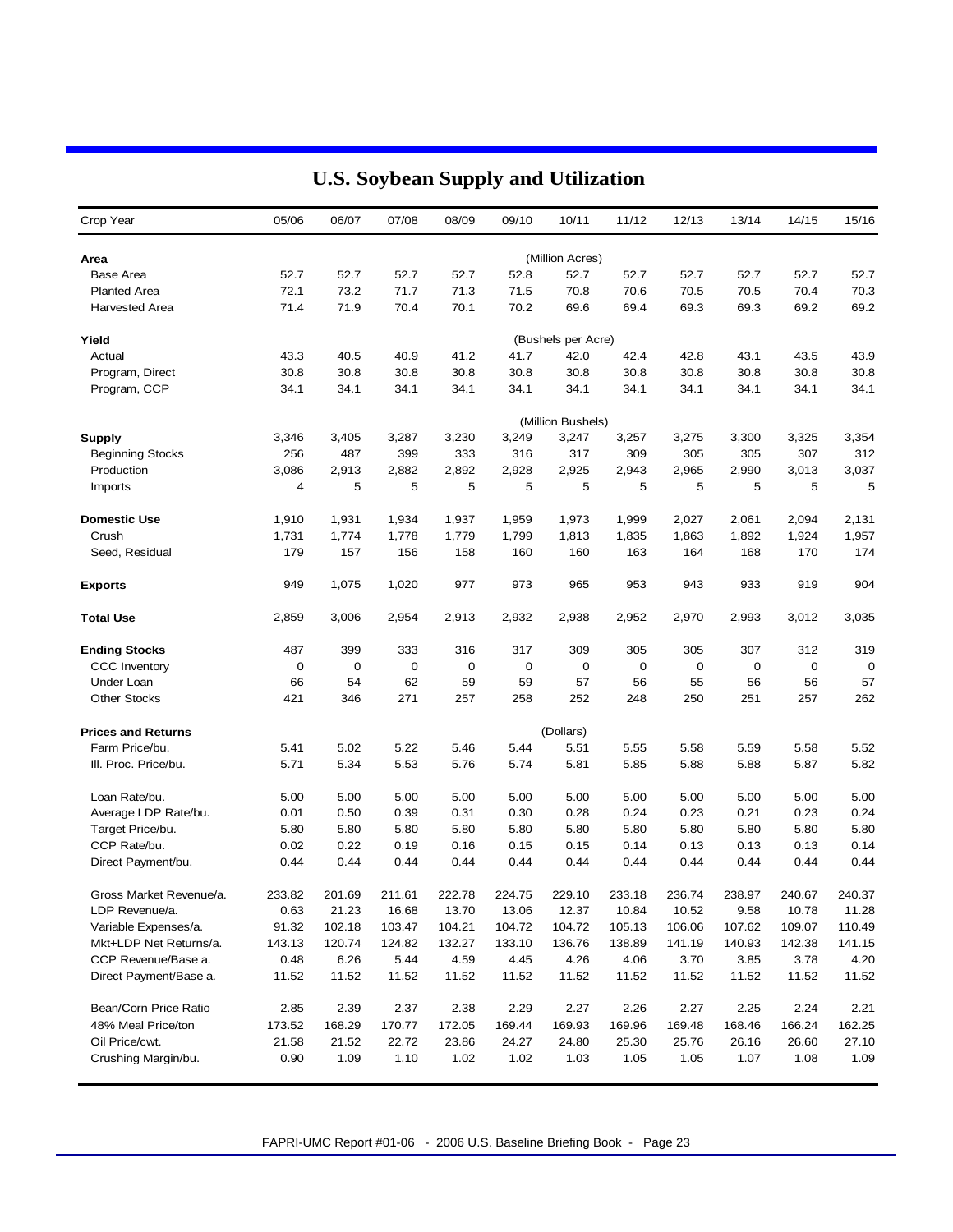## Soybean Products

After a pause in 2003/04, domestic soybean oil consumption has resumed steady growth.

Increased production of biodiesel accounts for much of the projected increase in soybean oil demand.

**-The U.S. remains a small net exporter of** soybean oil over the next 10 years.

Soybean meal domestic consumption increases throughout the baseline in response to low meal prices and growth in poultry and livestock production.

**-The rate of growth in domestic soybean** meal consumption is limited by growth in supplies of co-products from ethanol

U.S. soybean meal exports are projected to remain relatively stable.

production.

Soybean Oil Utilization



Soybean Meal Utilization



Domestic Use **-** Exports



#### Soybean Prices and Soy Product Values

Increased biofuel production affects relative soybean meal and oil prices. Meal prices are weakened by competition from corn co-products, and oil prices are strengthened by production of biodiesel.

While meal continues to account for most of the value in a bushel of soybeans, the oil share increases over the baseline.

Projected crushing margins are relatively stable.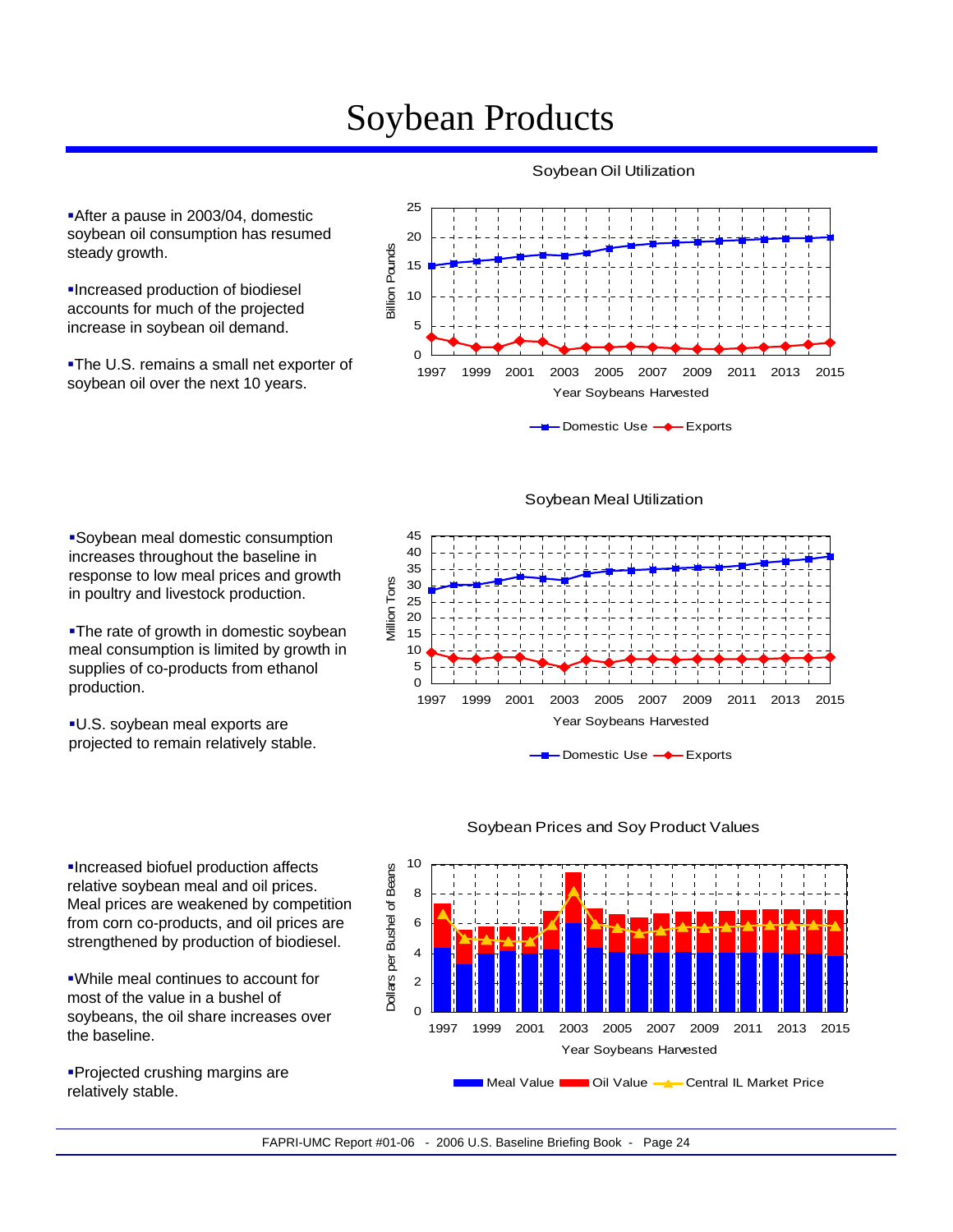| Crop Year               | 05/06  | 06/07  | 07/08  | 08/09  | 09/10  | 10/11             | 11/12  | 12/13  | 13/14  | 14/15  | 15/16  |
|-------------------------|--------|--------|--------|--------|--------|-------------------|--------|--------|--------|--------|--------|
|                         |        |        |        |        |        | (Million Pounds)  |        |        |        |        |        |
| <b>Supply</b>           | 21,934 | 22,492 | 22,299 | 22,215 | 22,297 | 22,435            | 22,654 | 22,939 | 23,246 | 23,597 | 23,952 |
| <b>Beginning Stocks</b> | 1,699  | 2,425  | 2,186  | 2,084  | 1,945  | 1,920             | 1,888  | 1,863  | 1,843  | 1,832  | 1,814  |
| Production              | 20,170 | 20,002 | 20,048 | 20,066 | 20,287 | 20,450            | 20,700 | 21,011 | 21,339 | 21,700 | 22,073 |
| Imports                 | 65     | 65     | 65     | 65     | 65     | 65                | 65     | 65     | 65     | 65     | 65     |
| <b>Domestic Use</b>     | 18,185 | 18,690 | 18,892 | 19,076 | 19,298 | 19,473            | 19,612 | 19,712 | 19,819 | 19,936 | 20,040 |
| <b>Exports</b>          | 1,324  | 1,616  | 1,323  | 1,194  | 1,078  | 1,074             | 1,179  | 1,384  | 1,595  | 1,847  | 2,114  |
| <b>Total Use</b>        | 19,509 | 20,306 | 20,215 | 20,270 | 20,377 | 20,547            | 20,790 | 21,096 | 21,414 | 21,783 | 22,154 |
| <b>Ending Stocks</b>    | 2,425  | 2,186  | 2,084  | 1,945  | 1,920  | 1,888             | 1,863  | 1,843  | 1,832  | 1,814  | 1,798  |
| Price                   |        |        |        |        |        | (Cents per Pound) |        |        |        |        |        |
| Decatur                 | 21.58  | 21.52  | 22.72  | 23.86  | 24.27  | 24.80             | 25.30  | 25.76  | 26.16  | 26.60  | 27.10  |

### **U.S. Soybean Oil Supply and Utilization**

### **U.S. Soybean Meal Supply and Utilization**

| Crop Year               | 05/06             | 06/07  | 07/08  | 08/09  | 09/10  | 10/11           | 11/12  | 12/13  | 13/14  | 14/15  | 15/16  |  |
|-------------------------|-------------------|--------|--------|--------|--------|-----------------|--------|--------|--------|--------|--------|--|
|                         |                   |        |        |        |        | (Thousand Tons) |        |        |        |        |        |  |
| <b>Supply</b>           | 41,180            | 42,571 | 42,673 | 42,711 | 43,175 | 43,521          | 44,048 | 44,703 | 45,394 | 46,157 | 46,947 |  |
| <b>Beginning Stocks</b> | 172               | 236    | 241    | 241    | 239    | 241             | 240    | 240    | 241    | 242    | 244    |  |
| Production              | 40,843            | 42,170 | 42,267 | 42,305 | 42,771 | 43,115          | 43,643 | 44,297 | 44,988 | 45,750 | 46,538 |  |
| Imports                 | 165               | 165    | 165    | 165    | 165    | 165             | 165    | 165    | 165    | 165    | 165    |  |
| <b>Domestic Use</b>     | 34,395            | 34,775 | 34,948 | 35,104 | 35,367 | 35,611          | 36,189 | 36,806 | 37,394 | 38,007 | 38,726 |  |
| <b>Exports</b>          | 6,550             | 7,554  | 7,484  | 7,367  | 7,567  | 7,669           | 7,619  | 7,655  | 7,758  | 7,906  | 7,973  |  |
| <b>Total Use</b>        | 40,945            | 42,330 | 42,432 | 42,472 | 42,934 | 43,281          | 43,808 | 44,462 | 45,152 | 45,913 | 46,699 |  |
| <b>Ending Stocks</b>    | 236               | 241    | 241    | 239    | 241    | 240             | 240    | 241    | 242    | 244    | 248    |  |
| <b>Price</b>            | (Dollars per Ton) |        |        |        |        |                 |        |        |        |        |        |  |
| Decatur, 48% Protein    | 173.52            | 168.29 | 170.77 | 172.05 | 169.44 | 169.93          | 169.96 | 169.48 | 168.46 | 166.24 | 162.25 |  |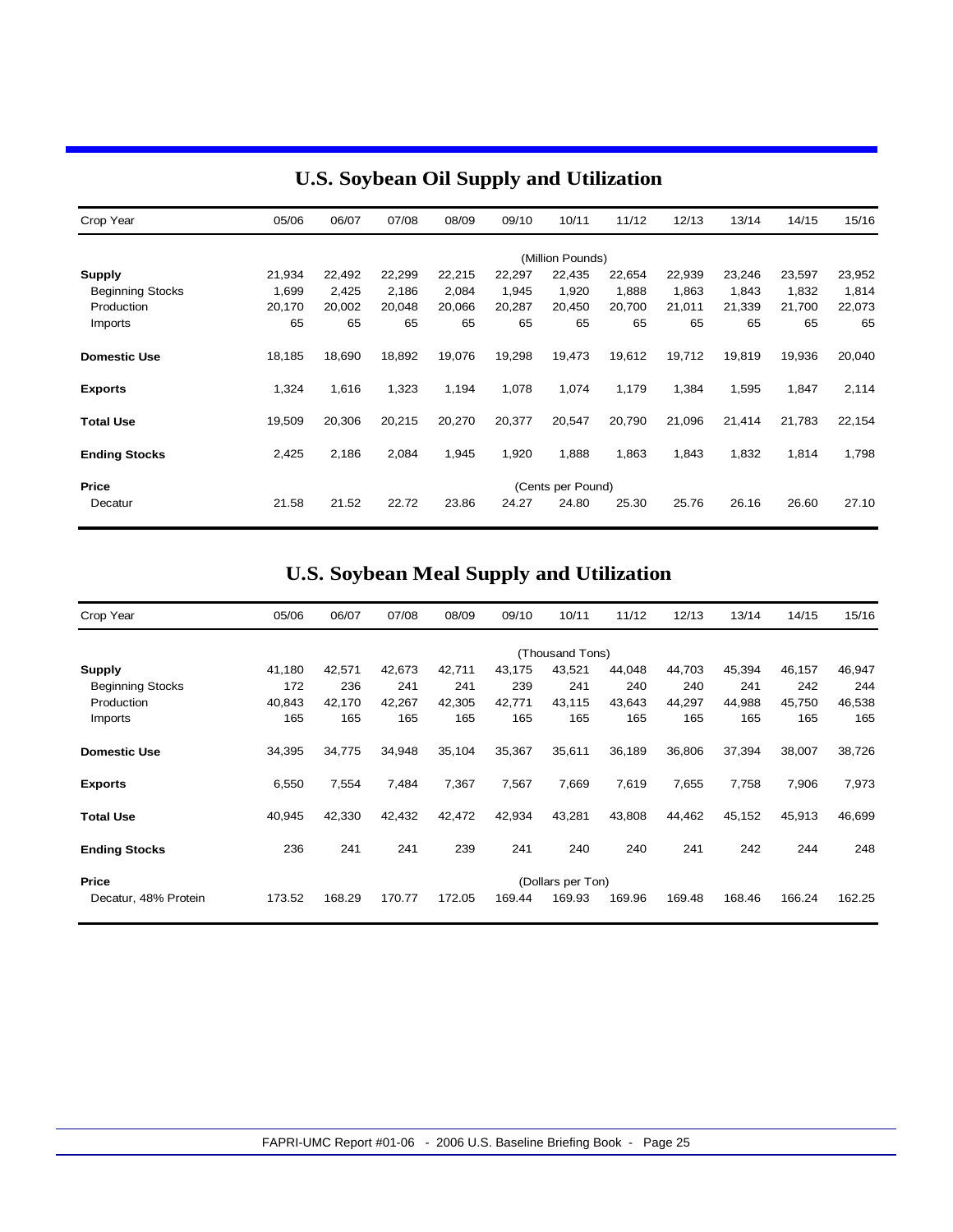## Peanuts

Peanut acreage increased sharply in 2005 and exceeded 2001 levels for the first time since enactment of the 2002 farm bill.

**-The large increase in total supplies** (production plus beginning stocks and imports) depresses 2005/06 peanut prices in spite of increased peanut use.

With a large carryout from the 2005 crop, total supplies are likely to remain large in 2006 even if production declines.

Domestic food use of peanuts has increased significantly since 2002, partially in response to lower prices.

Further increases in food use of peanuts are expected to be modest.

Peanut crush and exports can vary a lot from year to year, but little growth is expected in either category.

Compared to the previous two years, peanut producer net returns are squeezed in 2005/06 by lower yields and prices and increased production costs.

**-Lower prices in 2005/06 result in** increased benefits under the marketing loan and CCP programs.

In later years, producer revenues per acre increase slightly as yields increase, but changes in prices generally result in offsetting changes in payments.







Peanut Utilization

Food Use **-+** Crush -**+** Exports



#### Peanut Returns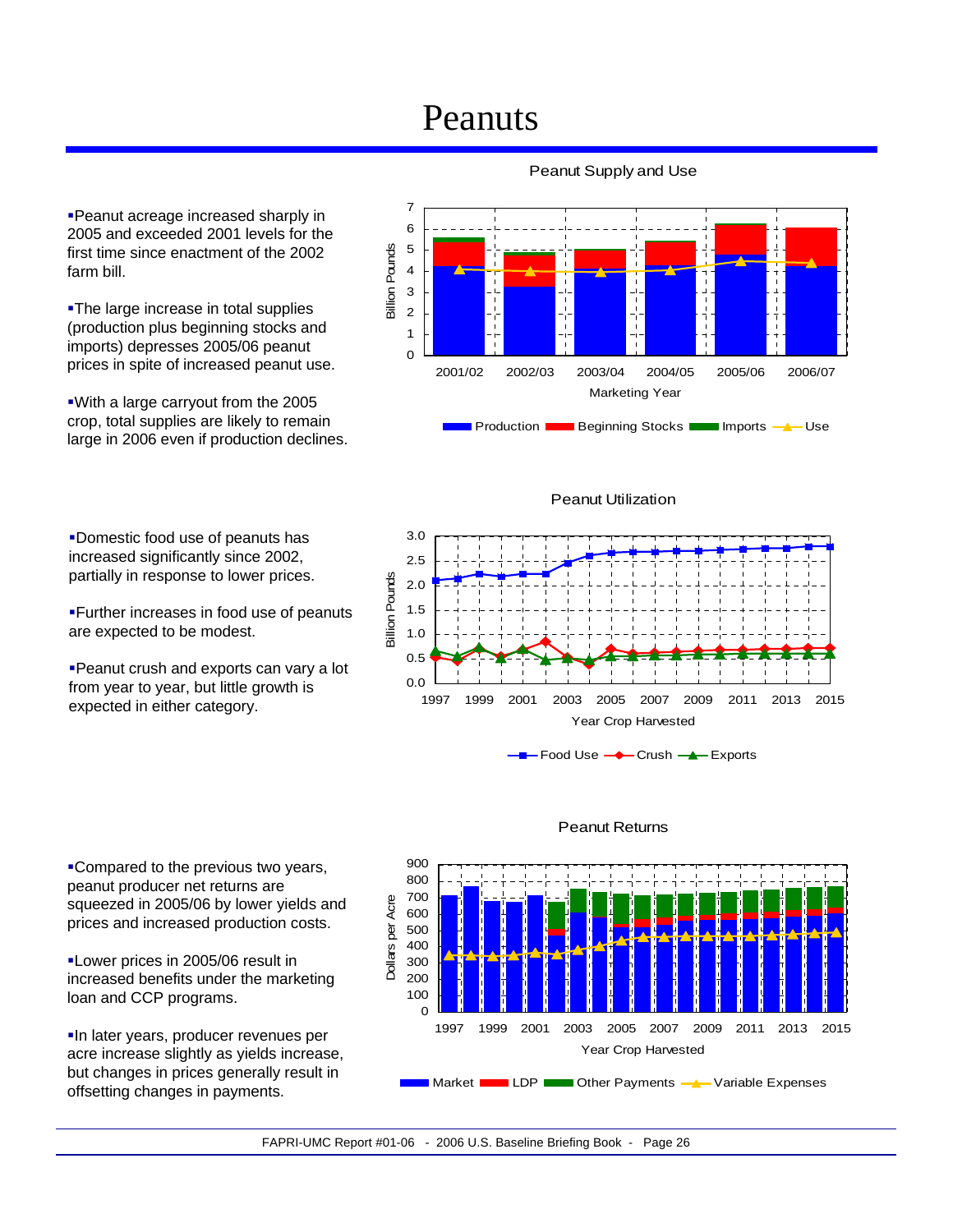| Crop Year                 | 05/06  | 06/07  | 07/08  | 08/09  | 09/10  | 10/11             | 11/12  | 12/13  | 13/14  | 14/15  | 15/16  |
|---------------------------|--------|--------|--------|--------|--------|-------------------|--------|--------|--------|--------|--------|
| Area                      |        |        |        |        |        | (Million Acres)   |        |        |        |        |        |
| <b>Base Area</b>          | 1.46   | 1.46   | 1.46   | 1.46   | 1.47   | 1.46              | 1.46   | 1.46   | 1.46   | 1.46   | 1.46   |
| <b>Planted Area</b>       | 1.66   | 1.51   | 1.54   | 1.54   | 1.55   | 1.55              | 1.55   | 1.54   | 1.54   | 1.54   | 1.53   |
| <b>Harvested Area</b>     | 1.63   | 1.47   | 1.49   | 1.50   | 1.51   | 1.51              | 1.50   | 1.50   | 1.49   | 1.49   | 1.49   |
| Yield                     |        |        |        |        |        | (Pounds per Acre) |        |        |        |        |        |
| Actual                    | 2,960  | 2,894  | 2,921  | 2,946  | 2,972  | 3,001             | 3,024  | 3,054  | 3,079  | 3,107  | 3,132  |
| Program                   | 2,989  | 2,989  | 2,989  | 2,989  | 2,989  | 2,989             | 2,989  | 2,989  | 2,989  | 2,989  | 2,989  |
|                           |        |        |        |        |        | (Million Pounds)  |        |        |        |        |        |
| <b>Supply</b>             | 6,256  | 6,056  | 6,039  | 6,032  | 6,078  | 6,126             | 6,145  | 6,174  | 6,192  | 6,235  | 6,262  |
| <b>Beginning Stocks</b>   | 1,415  | 1,779  | 1,649  | 1,593  | 1,574  | 1,576             | 1,579  | 1,574  | 1,572  | 1,568  | 1,571  |
| Production                | 4,821  | 4,251  | 4,366  | 4,413  | 4,479  | 4,525             | 4,541  | 4,575  | 4,595  | 4,642  | 4,666  |
| Imports                   | 20     | 25     | 25     | 25     | 25     | 25                | 25     | 25     | 25     | 25     | 25     |
| <b>Domestic Use</b>       | 3,924  | 3,848  | 3,872  | 3,882  | 3,914  | 3,946             | 3,965  | 3,990  | 4,013  | 4,045  | 4,071  |
| Food                      | 2,662  | 2,682  | 2,687  | 2,693  | 2,705  | 2,722             | 2,735  | 2,751  | 2,767  | 2,786  | 2,804  |
| Crush                     | 712    | 613    | 641    | 653    | 674    | 689               | 697    | 706    | 712    | 723    | 731    |
| Seed, Feed, & Residual    | 549    | 553    | 543    | 536    | 535    | 534               | 533    | 533    | 534    | 535    | 536    |
| <b>Exports</b>            | 553    | 559    | 574    | 575    | 588    | 601               | 606    | 611    | 611    | 619    | 621    |
| <b>Total Use</b>          | 4,477  | 4,407  | 4,446  | 4,458  | 4,502  | 4,547             | 4,571  | 4,602  | 4,625  | 4,664  | 4,692  |
| <b>Ending Stocks</b>      | 1,779  | 1,649  | 1,593  | 1,574  | 1,576  | 1,579             | 1,574  | 1,572  | 1,568  | 1,571  | 1,570  |
| <b>Prices and Returns</b> |        |        |        |        |        | (Dollars)         |        |        |        |        |        |
| <b>Farm Price</b>         | 0.175  | 0.183  | 0.186  | 0.192  | 0.193  | 0.191             | 0.191  | 0.192  | 0.194  | 0.194  | 0.196  |
| Loan Rate/lb.             | 0.178  | 0.178  | 0.178  | 0.178  | 0.178  | 0.178             | 0.178  | 0.178  | 0.178  | 0.178  | 0.178  |
| Average LDP Rate/lb.      | 0.008  | 0.015  | 0.013  | 0.011  | 0.011  | 0.012             | 0.012  | 0.011  | 0.011  | 0.012  | 0.011  |
| Target Price/lb.          | 0.248  | 0.248  | 0.248  | 0.248  | 0.248  | 0.248             | 0.248  | 0.248  | 0.248  | 0.248  | 0.248  |
| CCP Rate/lb.              | 0.052  | 0.038  | 0.036  | 0.033  | 0.032  | 0.033             | 0.033  | 0.033  | 0.031  | 0.031  | 0.030  |
| Direct Payment/lb.        | 0.018  | 0.018  | 0.018  | 0.018  | 0.018  | 0.018             | 0.018  | 0.018  | 0.018  | 0.018  | 0.018  |
| Gross Market Revenue/a.   | 518.00 | 520.76 | 536.10 | 557.33 | 564.36 | 564.14            | 570.15 | 578.43 | 589.39 | 594.18 | 604.62 |
| LDP Revenue/a.            | 25.09  | 47.22  | 43.01  | 35.76  | 36.26  | 39.83             | 38.97  | 37.24  | 38.18  | 40.26  | 39.30  |
| Variable Expenses/a.      | 433.90 | 458.14 | 460.00 | 461.78 | 463.30 | 462.62            | 463.84 | 467.95 | 475.10 | 482.00 | 488.74 |
| Mkt + LDP Net Returns/a.  | 109.20 | 109.84 | 119.11 | 131.32 | 137.33 | 141.35            | 145.28 | 147.72 | 152.47 | 152.44 | 155.17 |
| CCP Revenue/Base a.       | 132.10 | 97.67  | 91.95  | 83.72  | 81.73  | 83.49             | 84.37  | 82.71  | 79.67  | 78.76  | 75.70  |
| Direct Payment/Base a.    | 45.73  | 45.73  | 45.73  | 45.73  | 45.73  | 45.73             | 45.73  | 45.73  | 45.73  | 45.73  | 45.73  |

### **U.S. Peanut Supply and Utilization**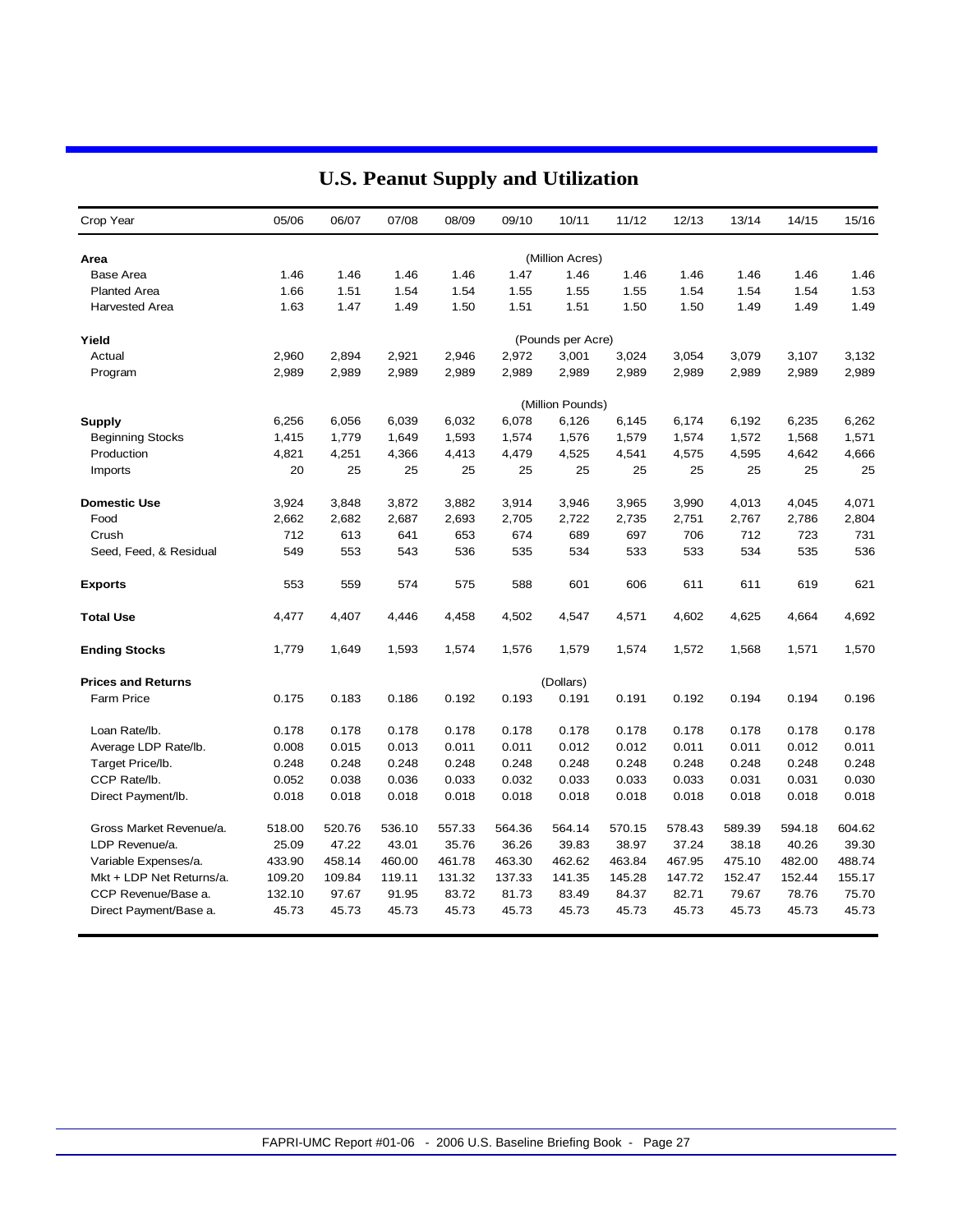## Other Oilseeds

Sunflower seed prices have declined from the peak levels of 2004/05, largely because 2005 sunflower seed production was almost double the 2004 level.

Sunflower seed prices average about 12 cents per pound throughout the baseline.

Canola has sold at a discount relative to sunflower seed in recent years, and that pattern continues in the projections.

16 14 Cents per Pound Cents per Pound 12 10 8 6 4 1997 1999 2001 2003 2005 2007 2009 2011 2013 2015 Year Crop Harvested

Sunflower Seed and Canola Prices

Suflower Seed - Canola - Loan Rate

Unlike most other crops, sunflower seed net returns have actually increased this year as the effects of much higher yields more than offset the impact of lower prices and higher production costs.

If yields return to more normal levels in 2006/07 and production costs increase, net returns to sunflower seed producers could fall sharply from the 2005/06 level.

Back-to-back large crops of cottonseed have contributed to a significant decline in cottonseed prices, which may average less than \$100 per ton this year for the first time since 2001/02.

Projected declines in prices for soybeans and other oilseeds in 2006/07 weigh on cottonseed prices, in spite of a projected reduction in cottonseed production.







#### Cottonseed Price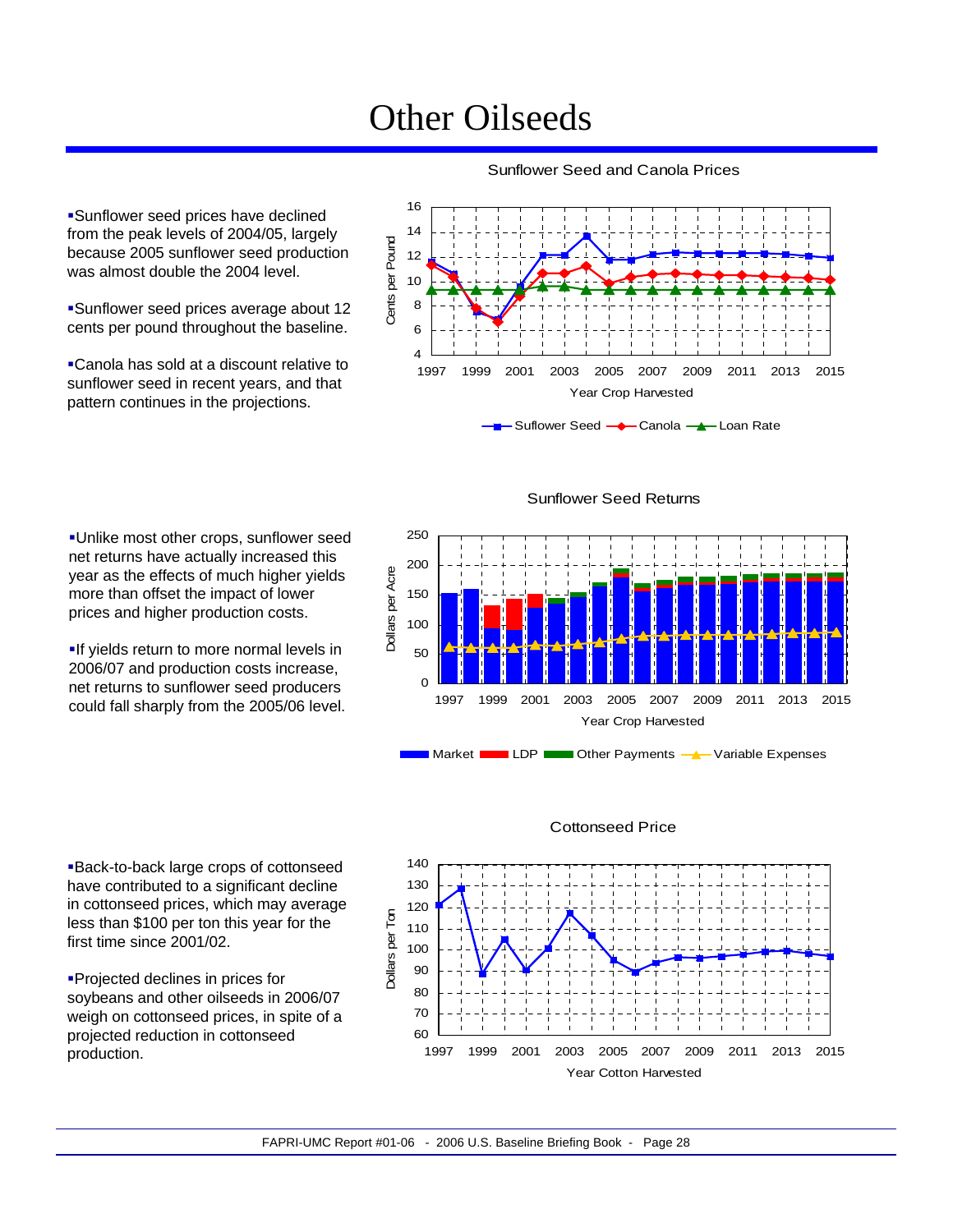| Crop Year                 | 05/06  | 06/07  | 07/08  | 08/09  | 09/10  | 10/11             | 11/12  | 12/13  | 13/14  | 14/15  | 15/16  |
|---------------------------|--------|--------|--------|--------|--------|-------------------|--------|--------|--------|--------|--------|
| Area                      |        |        |        |        |        | (Million Acres)   |        |        |        |        |        |
| <b>Planted Area</b>       | 2.71   | 2.59   | 2.44   | 2.47   | 2.47   | 2.44              | 2.43   | 2.41   | 2.40   | 2.39   | 2.37   |
| <b>Harvested Area</b>     | 2.61   | 2.38   | 2.23   | 2.26   | 2.26   | 2.24              | 2.22   | 2.21   | 2.20   | 2.18   | 2.17   |
|                           |        |        |        |        |        | (Pounds per Acre) |        |        |        |        |        |
| Yield                     | 1,540  | 1,341  | 1,353  | 1,368  | 1,380  | 1,393             | 1,409  | 1,424  | 1,434  | 1,450  | 1,469  |
| <b>Supply and Use</b>     |        |        |        |        |        | (Million Pounds)  |        |        |        |        |        |
| Production                | 4,018  | 3,189  | 3,029  | 3,105  | 3,128  | 3,127             | 3,138  | 3,155  | 3,163  | 3,177  | 3,190  |
| Imports                   | 170    | 170    | 170    | 170    | 170    | 170               | 170    | 170    | 170    | 170    | 170    |
| Domestic Use              | 3,405  | 3,121  | 3,002  | 2,965  | 2,968  | 2,979             | 3,003  | 3,028  | 3,053  | 3,091  | 3,126  |
| Exports                   | 432    | 313    | 229    | 302    | 328    | 319               | 304    | 293    | 273    | 250    | 226    |
| <b>Ending Stocks</b>      | 549    | 473    | 442    | 450    | 451    | 449               | 450    | 454    | 461    | 467    | 474    |
| <b>Prices and Returns</b> |        |        |        |        |        | (Dollars)         |        |        |        |        |        |
| Farm Price/lb.            | 0.117  | 0.118  | 0.122  | 0.123  | 0.123  | 0.123             | 0.123  | 0.123  | 0.122  | 0.121  | 0.119  |
| Gross Market Revenue/a.   | 180.89 | 156.75 | 163.62 | 167.04 | 167.94 | 169.80            | 171.75 | 173.66 | 173.48 | 173.70 | 173.56 |
| LDP Revenue/a.            | 6.31   | 5.67   | 4.73   | 5.09   | 4.72   | 4.88              | 5.62   | 4.70   | 5.63   | 6.03   | 6.55   |
| Variable Expenses/a.      | 76.26  | 80.53  | 81.38  | 81.93  | 82.33  | 82.35             | 82.74  | 83.55  | 84.84  | 86.06  | 87.23  |
| CCP Revenue/Base a.       | 0.00   | 0.00   | 0.00   | 0.00   | 0.00   | 0.00              | 0.00   | 0.00   | 0.00   | 0.00   | 0.00   |
| Direct Payment/Base a.    | 7.37   | 7.37   | 7.37   | 7.37   | 7.37   | 7.37              | 7.37   | 7.37   | 7.37   | 7.37   | 7.37   |

### **U.S. Sunflower Seed Supply and Utilization**

### **U.S. Other Oilseeds**

| Crop Year         | 05/06 | 06/07 | 07/08 | 08/09 | 09/10 | 10/11             | 11/12 | 12/13 | 13/14 | 14/15 | 15/16 |
|-------------------|-------|-------|-------|-------|-------|-------------------|-------|-------|-------|-------|-------|
| <b>Production</b> |       |       |       |       |       | (Thousand Tons)   |       |       |       |       |       |
| Cottonseed        | 8.501 | 7,565 | 7.487 | 7,651 | 7,753 | 7.811             | 7,898 | 7,943 | 8.008 | 8,118 | 8,225 |
|                   |       |       |       |       |       | (Million Pounds)  |       |       |       |       |       |
| Canola            | 1,581 | 1,426 | 1,492 | 1,540 | 1,583 | 1,611             | 1,655 | 1,699 | 1,743 | 1,790 | 1,839 |
| <b>Prices</b>     |       |       |       |       |       | (Dollars per Ton) |       |       |       |       |       |
| Cottonseed        | 95.30 | 89.77 | 93.81 | 96.55 | 96.01 | 97.08             | 98.06 | 99.03 | 99.40 | 98.29 | 96.89 |
|                   |       |       |       |       |       | (Cents per Pound) |       |       |       |       |       |
| Canola            | 9.84  | 10.33 | 10.58 | 10.60 | 10.52 | 10.50             | 10.49 | 10.38 | 10.32 | 10.24 | 10.12 |
|                   |       |       |       |       |       |                   |       |       |       |       |       |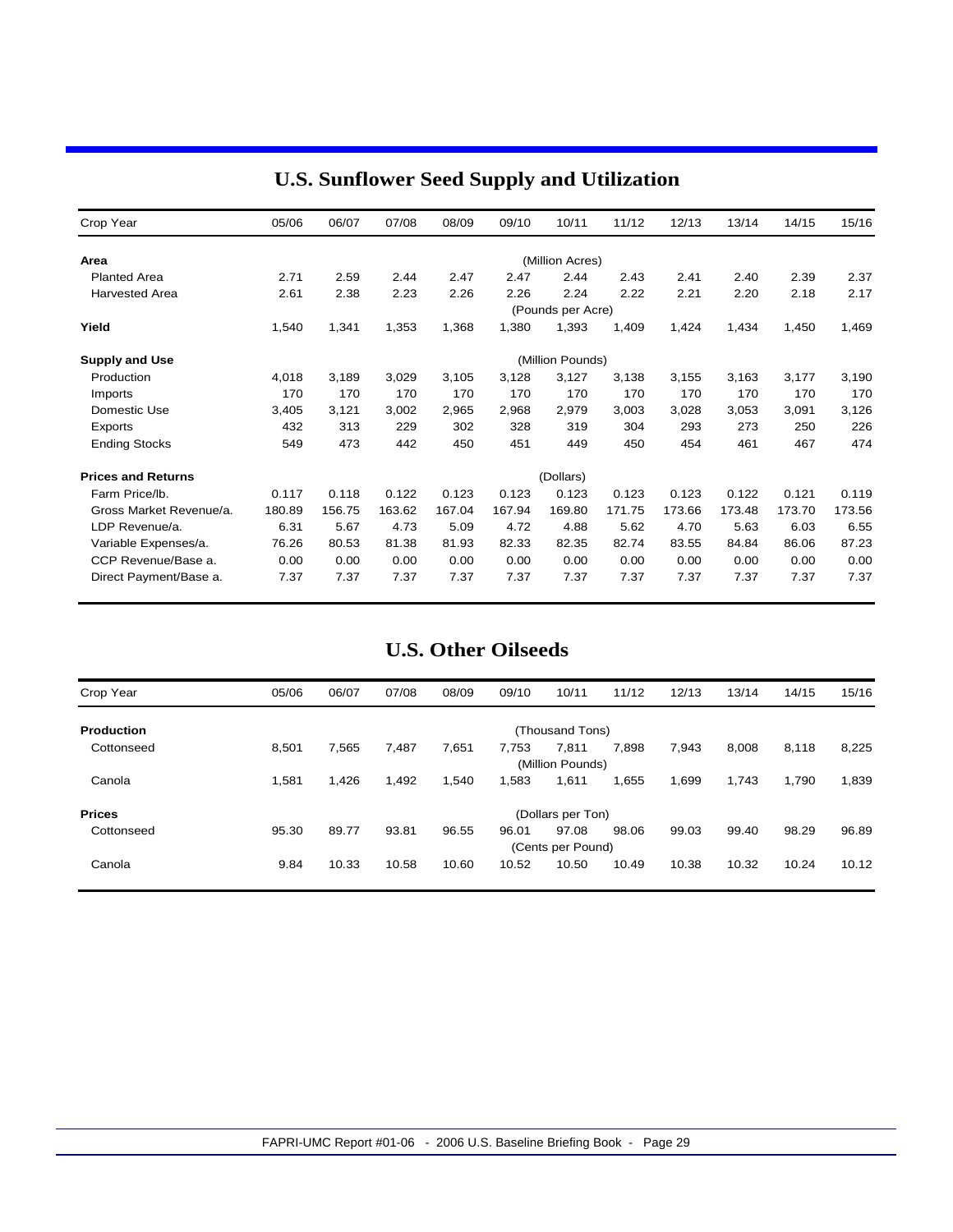## Upland Cotton

Although 2005 upland cotton yields did not match the 2004 record, they far exceeded yields in any year prior to 2004.

**After reviewing the yield data and other** evidence, the projected path of cotton yields under normal growing conditions has been significantly revised upwards.



Upland Cotton Yields

2006 Baseline - 2005 Baseline

**-The baseline reflects the elimination of** the Step 2 program at the end of the 2005/06 marketing year.

All else equal, this has the effect of reducing the gap between the farm price of upland cotton and the AWP used to calculate marketing loan benefits.

Upland Cotton Prices



Farm Price **-**Loan Rate -<sup>1</sup>-AWP



#### Upland Cotton Returns

Upland cotton returns have been relatively strong in 2004/05 and 2005/06 as the effects of high yields and large marketing loan benefits more than offset the impacts of low prices.

Net returns could be sharply reduced in 2006/07 if yields return to trend levels and production costs increase.

Marketing loan benefits also decline sharply in 2006/07 as the AWP increases much more than the farm price in response to the end of Step 2.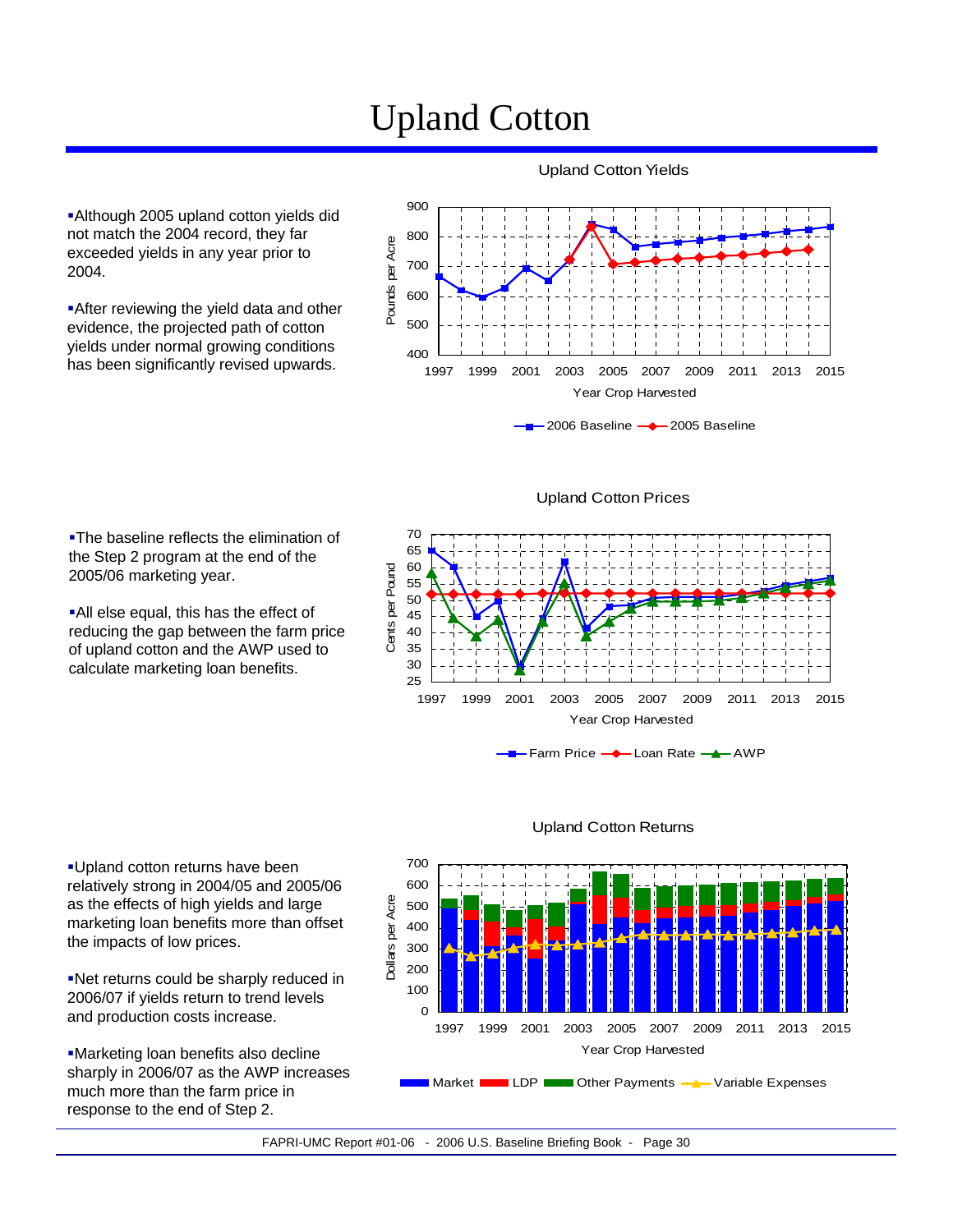| Crop Year                 | 05/06  | 06/07  | 07/08  | 08/09  | 09/10  | 10/11             | 11/12  | 12/13  | 13/14  | 14/15  | 15/16  |
|---------------------------|--------|--------|--------|--------|--------|-------------------|--------|--------|--------|--------|--------|
| Area                      |        |        |        |        |        | (Million Acres)   |        |        |        |        |        |
| <b>Base Area</b>          | 18.41  | 18.41  | 18.40  | 18.41  | 18.42  | 18.41             | 18.40  | 18.40  | 18.40  | 18.39  | 18.39  |
| <b>Planted Area</b>       | 13.93  | 14.16  | 13.88  | 14.06  | 14.11  | 14.09             | 14.08  | 14.05  | 14.06  | 14.11  | 14.15  |
| <b>Harvested Area</b>     | 13.43  | 12.85  | 12.59  | 12.75  | 12.78  | 12.76             | 12.76  | 12.74  | 12.73  | 12.77  | 12.81  |
| Yield                     |        |        |        |        |        | (Pounds per Acre) |        |        |        |        |        |
| Actual                    | 824    | 766    | 774    | 781    | 789    | 796               | 805    | 811    | 818    | 826    | 833    |
| Program, Direct           | 604    | 604    | 604    | 604    | 604    | 604               | 604    | 604    | 604    | 604    | 604    |
| Program, CCP              | 638    | 638    | 638    | 638    | 638    | 638               | 638    | 638    | 638    | 638    | 638    |
|                           |        |        |        |        |        | (Million Bales)   |        |        |        |        |        |
| Supply                    | 28.60  | 27.26  | 26.42  | 26.27  | 26.48  | 26.74             | 27.05  | 27.21  | 27.34  | 27.54  | 27.80  |
| <b>Beginning Stocks</b>   | 5.53   | 6.71   | 6.07   | 5.48   | 5.42   | 5.53              | 5.60   | 5.65   | 5.60   | 5.51   | 5.50   |
| Production                | 23.06  | 20.54  | 20.34  | 20.78  | 21.05  | 21.20             | 21.43  | 21.55  | 21.73  | 22.01  | 22.29  |
| Imports                   | 0.02   | 0.02   | 0.02   | 0.02   | 0.02   | 0.02              | 0.02   | 0.02   | 0.02   | 0.02   | 0.02   |
| <b>Domestic Use</b>       |        |        |        |        |        |                   |        |        |        |        |        |
| Mill Use                  | 6.03   | 5.81   | 5.62   | 5.37   | 5.13   | 4.97              | 4.83   | 4.76   | 4.70   | 4.67   | 4.63   |
| <b>Exports</b>            | 15.87  | 15.38  | 15.33  | 15.48  | 15.82  | 16.16             | 16.56  | 16.86  | 17.13  | 17.37  | 17.72  |
| <b>Total Use</b>          | 21.90  | 21.19  | 20.95  | 20.86  | 20.95  | 21.14             | 21.40  | 21.62  | 21.83  | 22.04  | 22.35  |
| <b>Unaccounted</b>        | 0.00   | 0.00   | 0.00   | 0.00   | 0.00   | 0.00              | 0.00   | 0.00   | 0.00   | 0.00   | 0.00   |
| <b>Ending Stocks</b>      | 6.71   | 6.07   | 5.48   | 5.42   | 5.53   | 5.60              | 5.65   | 5.60   | 5.51   | 5.50   | 5.45   |
| <b>CCC Inventory</b>      | 0.00   | 0.00   | 0.00   | 0.00   | 0.00   | 0.00              | 0.00   | 0.00   | 0.00   | 0.00   | 0.00   |
| <b>Other Stocks</b>       | 6.71   | 6.07   | 5.48   | 5.42   | 5.53   | 5.60              | 5.65   | 5.60   | 5.51   | 5.50   | 5.45   |
| <b>Prices and Returns</b> |        |        |        |        |        | (Dollars)         |        |        |        |        |        |
| Farm Price/lb.            | 0.481  | 0.484  | 0.508  | 0.509  | 0.509  | 0.510             | 0.517  | 0.530  | 0.546  | 0.558  | 0.570  |
| Cotlook A Index/lb.       | 0.584  | 0.613  | 0.636  | 0.635  | 0.636  | 0.637             | 0.648  | 0.662  | 0.677  | 0.688  | 0.700  |
| Adjusted World Price/lb.  | 0.434  | 0.473  | 0.496  | 0.495  | 0.496  | 0.497             | 0.508  | 0.522  | 0.537  | 0.548  | 0.560  |
| Loan Rate/lb.             | 0.520  | 0.520  | 0.520  | 0.520  | 0.520  | 0.520             | 0.520  | 0.520  | 0.520  | 0.520  | 0.520  |
| Average LDP Rate/lb.      | 0.109  | 0.076  | 0.062  | 0.063  | 0.062  | 0.060             | 0.056  | 0.048  | 0.040  | 0.037  | 0.034  |
| Target Price/lb.          | 0.724  | 0.724  | 0.724  | 0.724  | 0.724  | 0.724             | 0.724  | 0.724  | 0.724  | 0.724  | 0.724  |
| CCP Rate/lb.              | 0.137  | 0.126  | 0.117  | 0.115  | 0.116  | 0.116             | 0.112  | 0.104  | 0.096  | 0.087  | 0.079  |
| Direct Payment/lb.        | 0.067  | 0.067  | 0.067  | 0.067  | 0.067  | 0.067             | 0.067  | 0.067  | 0.067  | 0.067  | 0.067  |
| Gross Market Revenue/a.   | 453.49 | 425.97 | 449.35 | 453.88 | 457.37 | 462.07            | 472.11 | 485.88 | 502.52 | 516.57 | 531.11 |
| LDP Revenue/a.            | 89.60  | 59.61  | 48.78  | 49.67  | 49.64  | 48.76             | 45.54  | 39.60  | 33.39  | 30.86  | 28.35  |
| Variable Expenses/a.      | 351.98 | 370.18 | 366.35 | 366.58 | 367.51 | 367.07            | 368.68 | 373.27 | 380.11 | 386.74 | 393.13 |
| Mkt+LDP Net Returns/a.    | 191.12 | 115.41 | 131.78 | 136.97 | 139.50 | 143.77            | 148.97 | 152.20 | 155.80 | 160.69 | 166.33 |
| CCP Revenue/Base a.       | 74.50  | 68.33  | 63.44  | 62.61  | 62.84  | 63.10             | 60.63  | 56.60  | 52.05  | 47.45  | 42.99  |
| Direct Payment/Base a.    | 34.23  | 34.23  | 34.23  | 34.23  | 34.23  | 34.23             | 34.23  | 34.23  | 34.23  | 34.23  | 34.23  |
|                           |        |        |        |        |        |                   |        |        |        |        |        |

### **U.S. Upland Cotton Supply and Utilization**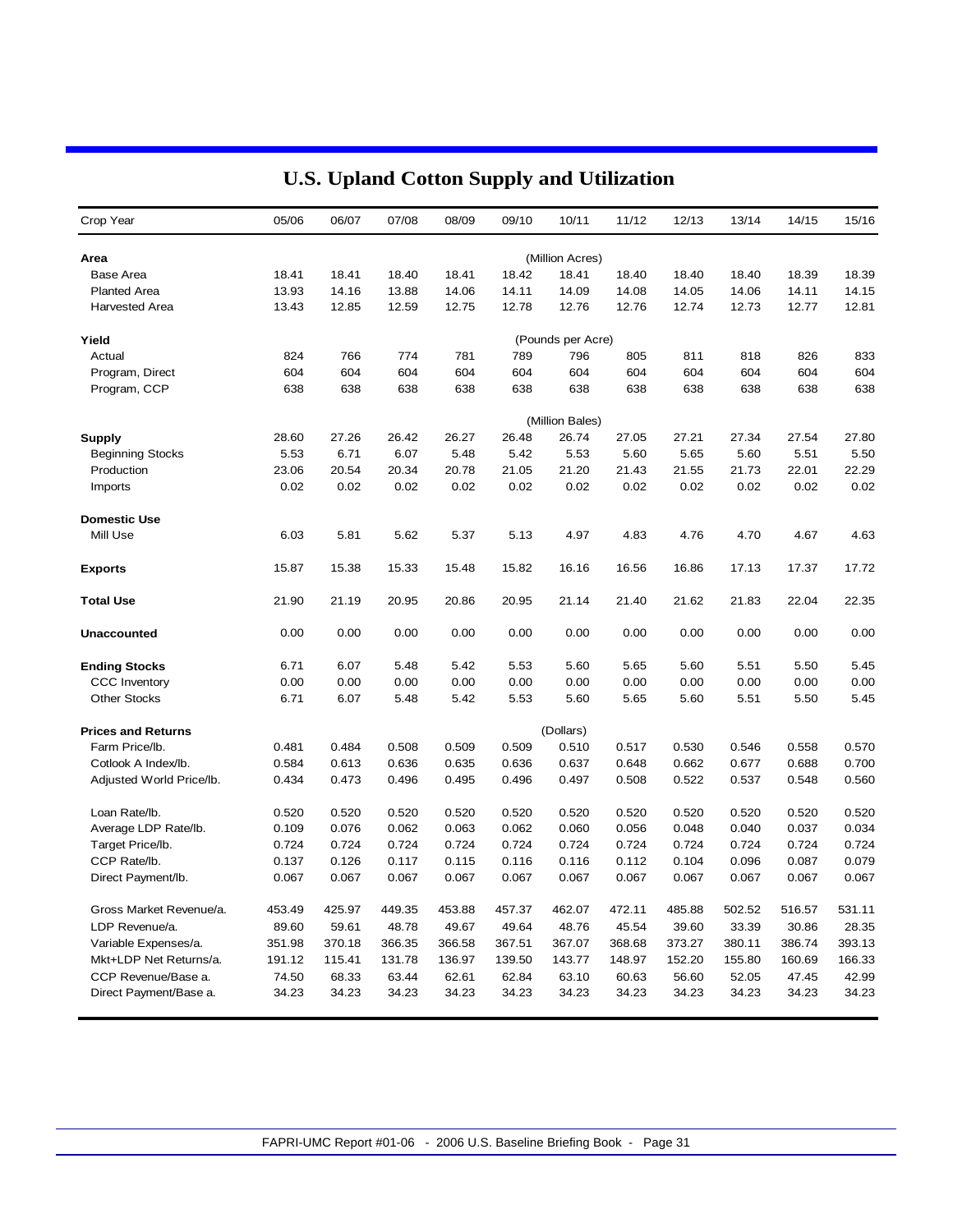## Sugar

**Hurricane damage has severely** reduced sugar production in FY 2006 (Oct. 2005-Sep. 2006).

•The tariff rate quota (TRQ) for sugar has been increased to supply the domestic market.

**Projected imports in subsequent years** exceed pre-2005 levels, in part because of increased imports from Mexico and Central America.

Per capita sugar deliveries increased in fiscal years 2004 and 2005, but a decline is projected to resume in fiscal 2006.

High-fructose corn syrup (HFCS) consumption per capita has declined since 2002, and further declines are

**Even small deviations from the** 

projected trends in sugar and sweetener consumption could have significant impacts on the long-run outlook.

projected.

#### Sugar Production and Imports





50 55 60 65 70 75 1998 2000 2002 2004 2006 2008 2010 2012 2014 2016 Year Pounds

Sugar (Fiscal Year) **-** HFCS (Calendar Year)



Sugar prices return to more normal levels in fiscal 2007.

Prices decline in later years of the baseline, as production and imports outstrip domestic consumption and result in government stock accumulation.

#### Sugar Prices

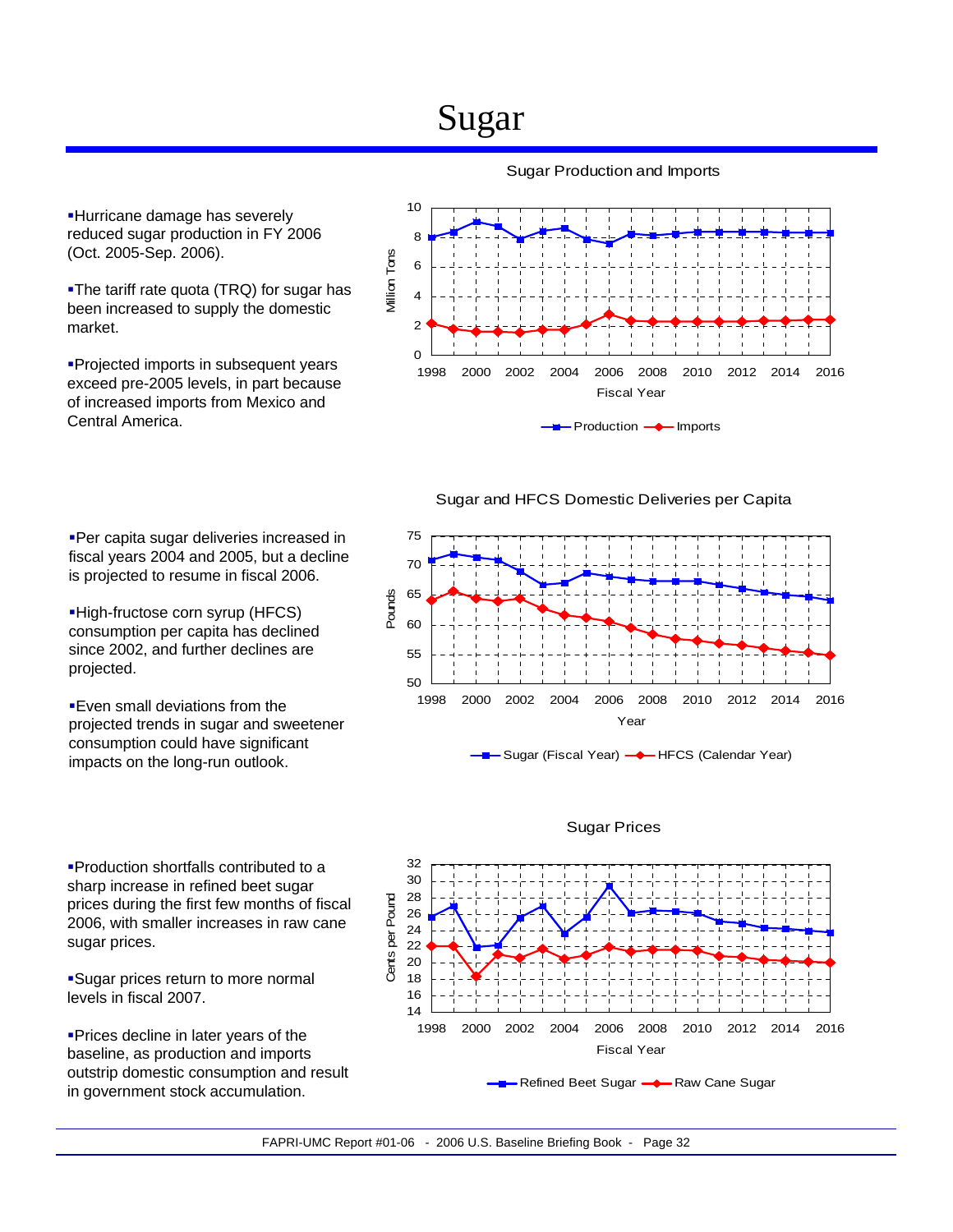| Crop Year                   | 05/06       | 06/07       | 07/08       | 08/09       | 09/10          | 10/11             | 11/12  | 12/13  | 13/14       | 14/15       | 15/16       |
|-----------------------------|-------------|-------------|-------------|-------------|----------------|-------------------|--------|--------|-------------|-------------|-------------|
| Area                        |             |             |             |             |                | (Million Acres)   |        |        |             |             |             |
| Sugar Cane Harvested        | 0.866       | 0.869       | 0.886       | 0.887       | 0.886          | 0.885             | 0.881  | 0.869  | 0.859       | 0.849       | 0.838       |
| <b>Sugar Beet Planted</b>   | 1.295       | 1.412       | 1.318       | 1.322       | 1.314          | 1.300             | 1.275  | 1.262  | 1.241       | 1.232       | 1.218       |
| <b>Sugar Beet Harvested</b> | 1.239       | 1.349       | 1.259       | 1.263       | 1.256          | 1.242             | 1.218  | 1.206  | 1.186       | 1.178       | 1.164       |
| Yield                       |             |             |             |             |                | (Tons per Acre)   |        |        |             |             |             |
| Cane Sugar                  | 3.64        | 4.05        | 4.18        | 4.23        | 4.28           | 4.32              | 4.35   | 4.38   | 4.40        | 4.43        | 4.46        |
| <b>Beet Sugar</b>           | 3.58        | 3.50        | 3.54        | 3.59        | 3.64           | 3.68              | 3.73   | 3.78   | 3.83        | 3.87        | 3.92        |
|                             |             |             |             |             |                | (Thousand Tons)   |        |        |             |             |             |
| <b>Supply</b>               | 11,710      | 11,878      | 11,919      | 12,068      | 12,189         | 12,270            | 12,335 | 12,405 | 12,467      | 12,563      | 12,645      |
| <b>Beginning Stocks</b>     | 1,347       | 1,307       | 1,447       | 1,454       | 1,502          | 1,551             | 1,637  | 1,696  | 1,771       | 1,830       | 1,896       |
| Production                  | 7,593       | 8,237       | 8,167       | 8,289       | 8,360          | 8,404             | 8,376  | 8,362  | 8,319       | 8,324       | 8,307       |
| Cane Sugar                  | 3,158       | 3,517       | 3,709       | 3,756       | 3,792          | 3,827             | 3,829  | 3,803  | 3,779       | 3,760       | 3,741       |
| <b>Beet Sugar</b>           | 4,435       | 4,720       | 4,458       | 4,533       | 4,568          | 4,578             | 4,547  | 4,560  | 4,540       | 4,564       | 4,566       |
| Imports                     | 2,770       | 2,334       | 2,305       | 2,325       | 2,327          | 2,314             | 2,322  | 2,347  | 2,377       | 2,410       | 2,441       |
| <b>Total Use</b>            | 10,403      | 10,432      | 10,466      | 10,566      | 10,638         | 10,633            | 10,639 | 10,635 | 10,637      | 10,667      | 10,676      |
| <b>Domestic Deliveries</b>  | 10,208      | 10,236      | 10,270      | 10,369      | 10,440         | 10,433            | 10,439 | 10,433 | 10,435      | 10,464      | 10,472      |
| Exports                     | 195         | 196         | 196         | 197         | 198            | 199               | 200    | 201    | 202         | 203         | 204         |
| Residual                    | $\mathbf 0$ | 0           | $\mathbf 0$ | $\mathbf 0$ | 0              | $\mathbf 0$       | 0      | 0      | $\mathbf 0$ | $\mathbf 0$ | $\mathbf 0$ |
| <b>Ending Stocks</b>        | 1,307       | 1,447       | 1,454       | 1,502       | 1,551          | 1,637             | 1,696  | 1,771  | 1,830       | 1,896       | 1,969       |
| <b>CCC</b> Inventory        | $\mathbf 0$ | $\mathbf 0$ | 2           | 4           | $\overline{7}$ | 25                | 64     | 115    | 181         | 239         | 323         |
| <b>Other Stocks</b>         | 1,307       | 1,446       | 1,451       | 1,498       | 1,545          | 1,613             | 1,632  | 1,656  | 1,649       | 1,657       | 1,646       |
| <b>Prices</b>               |             |             |             |             |                | (Cents per Pound) |        |        |             |             |             |
| N.Y. Spot Raw Sugar         | 21.92       | 21.36       | 21.63       | 21.59       | 21.45          | 20.83             | 20.66  | 20.33  | 20.28       | 20.13       | 20.02       |
| <b>Refined Beet Sugar</b>   | 29.43       | 26.09       | 26.40       | 26.29       | 26.04          | 25.12             | 24.83  | 24.31  | 24.18       | 23.90       | 23.70       |
| Cane Loan Rate              | 18.00       | 18.00       | 18.00       | 18.00       | 18.00          | 18.00             | 18.00  | 18.00  | 18.00       | 18.00       | 18.00       |
| Beet Loan Rate              | 22.90       | 22.90       | 22.90       | 22.90       | 22.90          | 22.90             | 22.90  | 22.90  | 22.90       | 22.90       | 22.90       |
|                             |             |             |             |             |                |                   |        |        |             |             |             |

### **U.S. Sugar Supply and Utilization**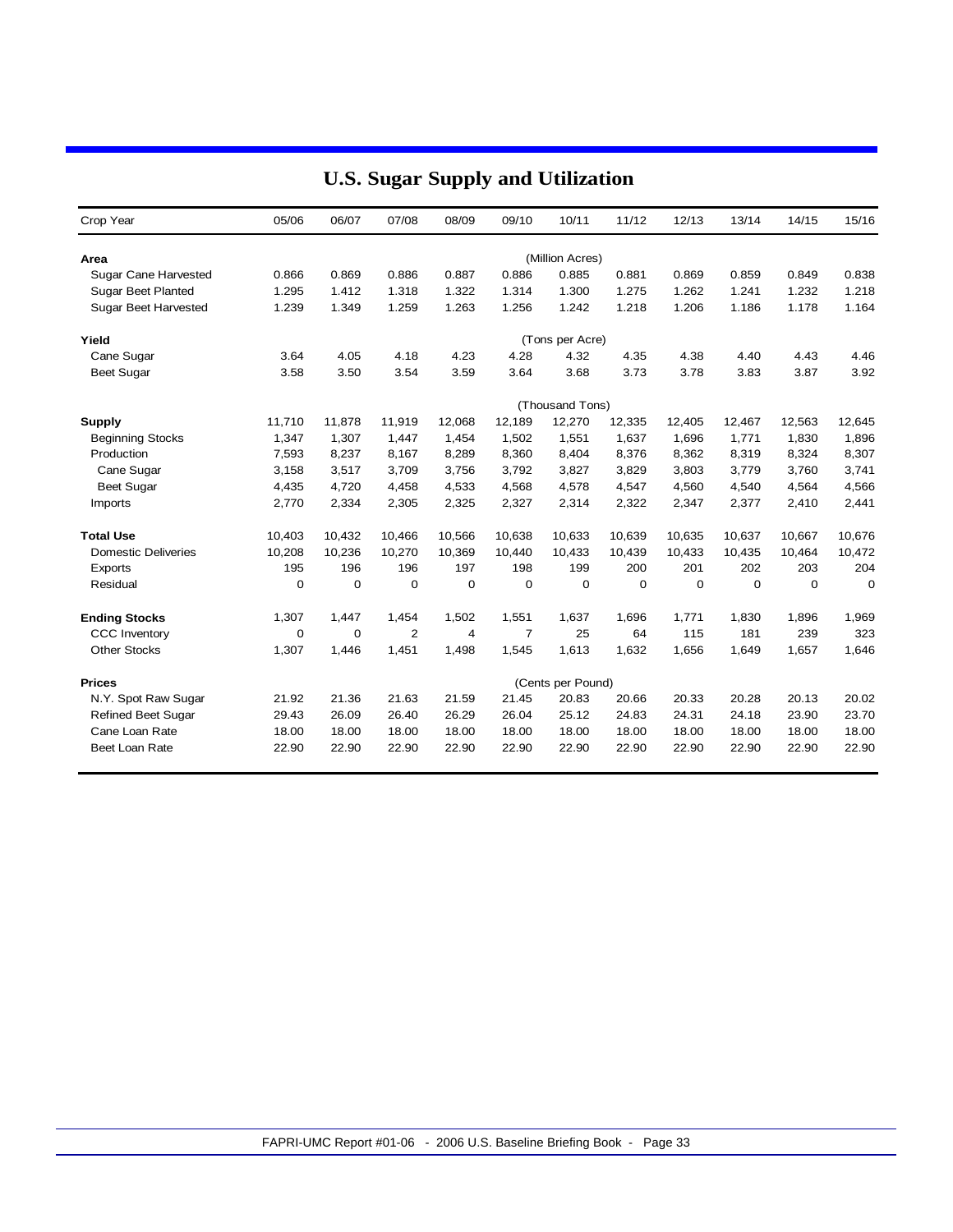## Land Use



Corn, Soybean, and Wheat Planted Area

Corn  $\longrightarrow$  Soybeans  $\longrightarrow$  Wheat

Upland Cotton, Sorghum, and Rice Planted Area









Projected corn area planted declines to 80 million acres in 2006, in part because production costs have increased more for corn than for soybeans and wheat.

Soybean area increases to 73.2 million acres in 2006 and wheat area increases to 58.2 million acres as both crops benefit at the expense of corn.

After 2006, stronger demand growth for corn than for other crops results in increases in corn acreage and less acreage planted to soybeans and wheat.

Upland cotton area planted is projected to increase to 14.2 million acres in 2006 as producers respond to two years of strong yields and returns.

Sorghum area declined sharply between 2003 and 2005, and no recovery is projected.

Increased production costs contribute to a projected decline in 2006 rice area planted to 3.16 million acres.

The total area planted to 12 major crops declined by more than 4 million acres in 2005, and is projected to remain fairly steady in 2006 and subsequent years.

Conservation Reserve Program (CRP) area is projected to dip in 2008 and 2009 when many contracts expire, but then expand to 38 million acres by 2014.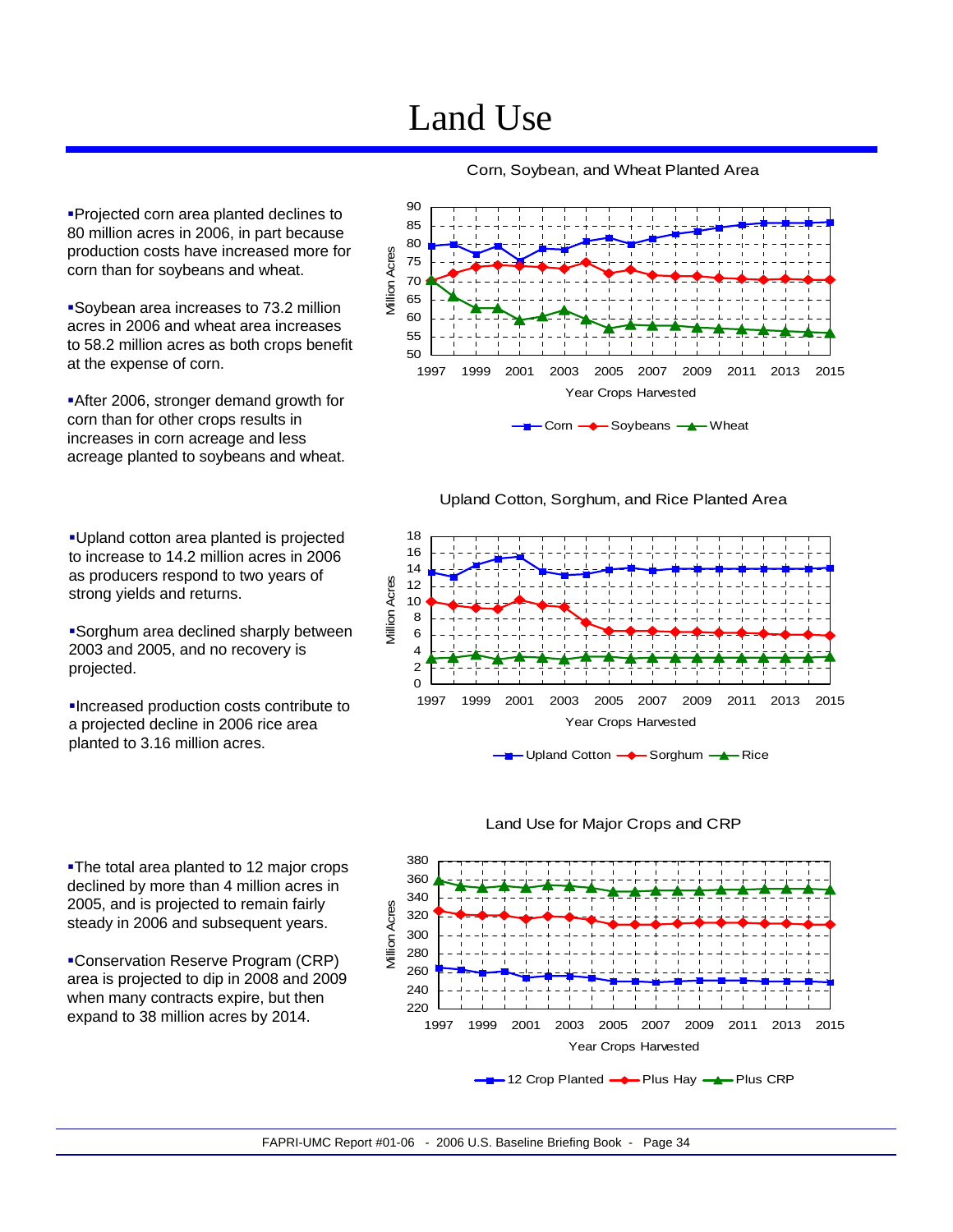| Crop Year                   | 05/06  | 06/07  | 07/08  | 08/09  | 09/10  | 10/11           | 11/12  | 12/13  | 13/14  | 14/15  | 15/16  |
|-----------------------------|--------|--------|--------|--------|--------|-----------------|--------|--------|--------|--------|--------|
| <b>Planted Area</b>         |        |        |        |        |        | (Million Acres) |        |        |        |        |        |
| Corn                        | 81.76  | 79.99  | 81.66  | 82.70  | 83.61  | 84.65           | 85.38  | 85.71  | 85.67  | 85.85  | 86.00  |
| Soybeans                    | 72.14  | 73.16  | 71.66  | 71.34  | 71.45  | 70.84           | 70.62  | 70.49  | 70.52  | 70.36  | 70.31  |
| Wheat                       | 57.23  | 58.21  | 57.89  | 57.86  | 57.47  | 57.29           | 56.98  | 56.78  | 56.54  | 56.23  | 55.99  |
| <b>Upland Cotton</b>        | 13.93  | 14.16  | 13.88  | 14.06  | 14.11  | 14.09           | 14.08  | 14.05  | 14.06  | 14.11  | 14.15  |
| Sorghum                     | 6.45   | 6.43   | 6.45   | 6.42   | 6.37   | 6.29            | 6.25   | 6.16   | 6.07   | 6.02   | 5.98   |
| <b>Barley</b>               | 3.88   | 3.89   | 3.86   | 3.83   | 3.81   | 3.74            | 3.68   | 3.61   | 3.54   | 3.49   | 3.46   |
| Oats                        | 4.25   | 4.21   | 4.24   | 4.22   | 4.18   | 4.15            | 4.12   | 4.09   | 4.06   | 4.03   | 4.00   |
| Rice                        | 3.38   | 3.16   | 3.26   | 3.27   | 3.22   | 3.24            | 3.27   | 3.28   | 3.28   | 3.27   | 3.31   |
| Sunflowers                  | 2.71   | 2.59   | 2.44   | 2.47   | 2.47   | 2.44            | 2.43   | 2.41   | 2.40   | 2.39   | 2.37   |
| Peanuts                     | 1.66   | 1.51   | 1.54   | 1.54   | 1.55   | 1.55            | 1.55   | 1.54   | 1.54   | 1.54   | 1.53   |
| <b>Sugar Beets</b>          | 1.29   | 1.41   | 1.32   | 1.32   | 1.31   | 1.30            | 1.27   | 1.26   | 1.24   | 1.23   | 1.22   |
| Sugar Cane (Harvested)      | 0.87   | 0.87   | 0.89   | 0.89   | 0.89   | 0.89            | 0.88   | 0.87   | 0.86   | 0.85   | 0.84   |
| <b>12 Crop Planted Area</b> | 249.54 | 249.61 | 249.08 | 249.92 | 250.45 | 250.47          | 250.50 | 250.26 | 249.78 | 249.36 | 249.17 |
| <b>Hay Harvested Area</b>   | 61.65  | 62.09  | 62.44  | 62.52  | 62.58  | 62.56           | 62.52  | 62.49  | 62.45  | 62.35  | 62.25  |
| 12 Crops + Hay              | 311.19 | 311.70 | 311.52 | 312.44 | 313.04 | 313.03          | 313.02 | 312.75 | 312.22 | 311.71 | 311.42 |
| <b>Conservation Reserve</b> | 35.59  | 36.00  | 36.50  | 35.50  | 35.00  | 36.00           | 36.50  | 37.00  | 37.50  | 38.00  | 38.00  |
| 12 Crops + Hay + CRP        | 346.78 | 347.70 | 348.02 | 347.94 | 348.04 | 349.03          | 349.52 | 349.75 | 349.72 | 349.71 | 349.42 |

### **U.S. Land Use for Major Crops and the Conservation Reserve**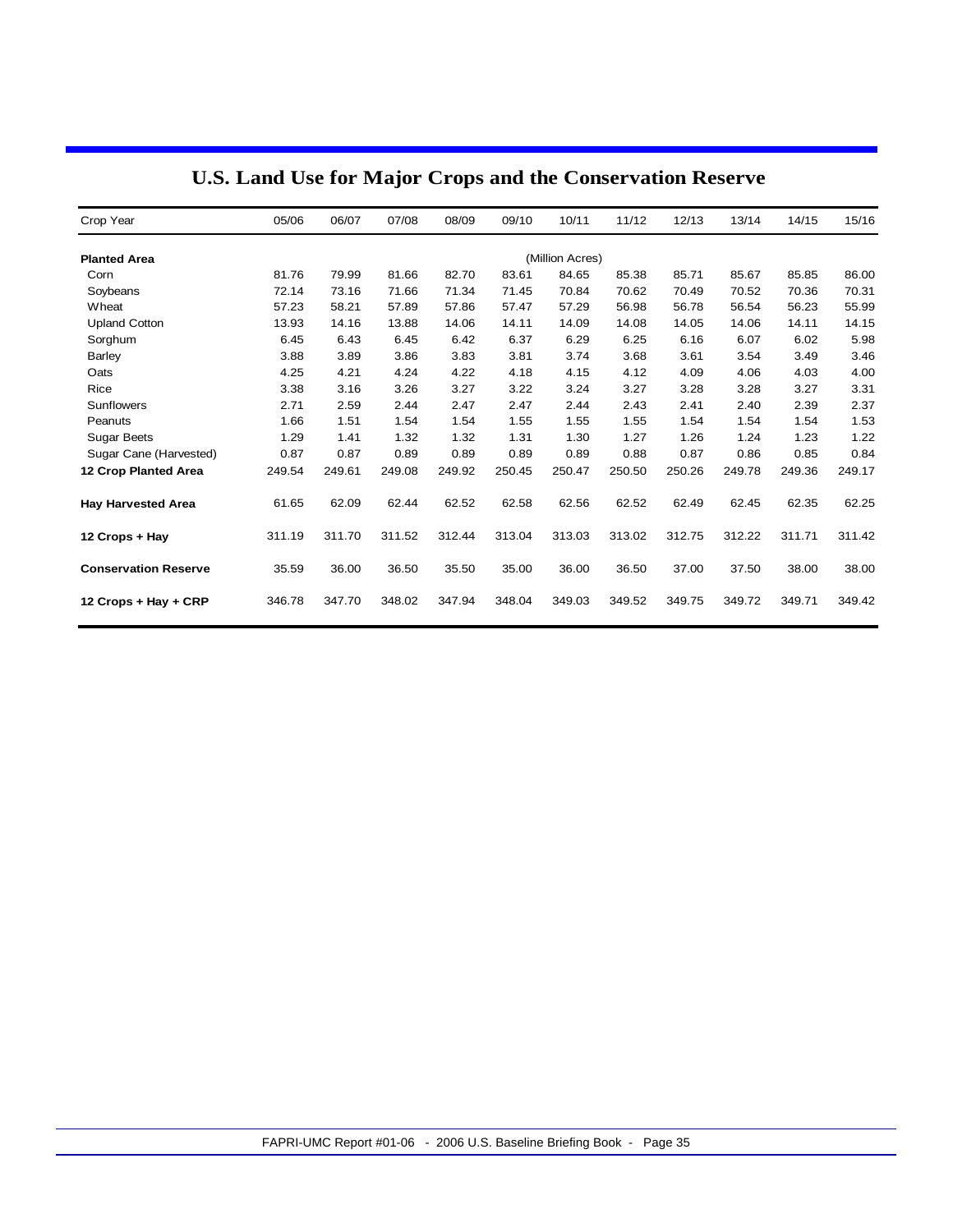## Beef

**-The cattle herd continued to expand in** 2006, as producers responded to the attractive returns the industry has experienced since 2003.

Cattle supplies are further bolstered by the resumption of live cattle trade with Canada. Imports of animals under 30 months resumed in the summer of 2005, ending a ban that began in May 2003.

Cattle supplies will continue to grow through 2012, with the peak of this cattle cycle near 103.5 million head.

**2005** was another profitable year for cow-calf producers, with feeder steer prices around \$120 per cwt.

**As beef supplies increase over the next** few years, prices will begin to moderate.

**-The spread between feeder steer and** fed steer prices will tighten as corn prices increase during the baseline.

U.S. beef exports to North American trading partners were approaching normal levels by the fourth quarter of 2005.

Success in resuming normal trade flows has not been as easy in other markets, due both to continuing total bans and bans on specific beef products.

**-It could take quite some time before total** U.S. beef exports are able to achieve levels experienced from 1999-2003.

Cattle Inventory Plus Imports



#### Cattle Prices





#### Beef Exports Relative to 1999-2003 Average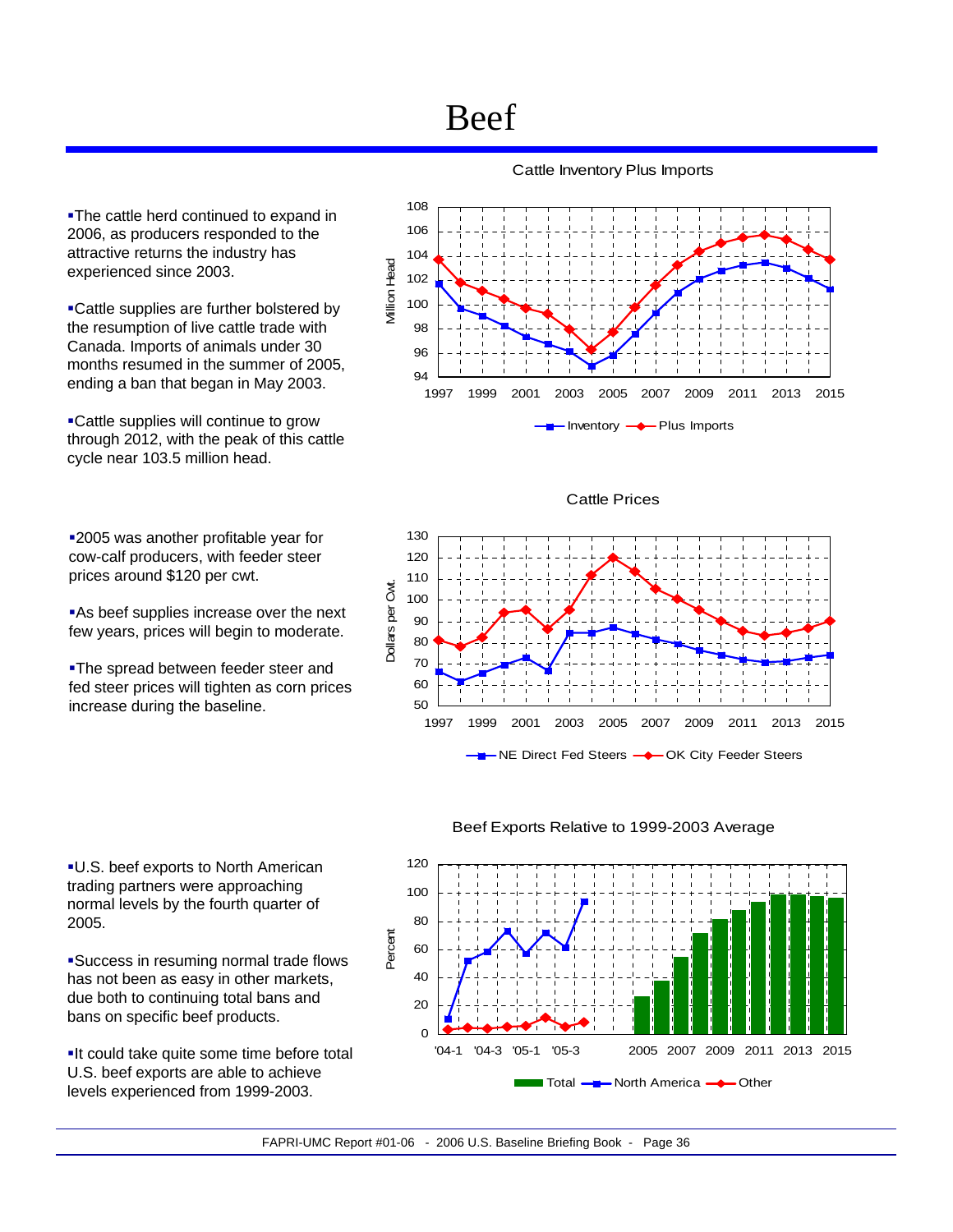| Calendar Year                       | 2005            | 2006             | 2007             | 2008             | 2009             | 2010                                                                 | 2011             | 2012             | 2013            | 2014            | 2015            |
|-------------------------------------|-----------------|------------------|------------------|------------------|------------------|----------------------------------------------------------------------|------------------|------------------|-----------------|-----------------|-----------------|
|                                     |                 |                  |                  |                  |                  | (Million Head)                                                       |                  |                  |                 |                 |                 |
| Beef Cows (Jan. 1)                  | 33.1            | 33.6             | 34.3             | 35.0             | 35.2             | 35.4                                                                 | 35.6             | 35.5             | 35.2            | 34.7            | 34.2            |
| Dairy Cows (Jan. 1)                 | 9.0             | 9.1              | 9.1              | 9.1              | 9.0              | 9.0                                                                  | 8.9              | 8.9              | 8.9             | 8.9             | 8.9             |
| Cattle and Calves (Jan. 1)          | 95.8            | 97.5             | 99.3             | 101.0            | 102.1            | 102.8                                                                | 103.2            | 103.4            | 103.0           | 102.2           | 101.3           |
| Calf Crop                           | 37.8            | 38.6             | 39.3             | 39.8             | 40.1             | 40.3                                                                 | 40.4             | 40.2             | 39.8            | 39.4            | 39.0            |
| <b>Calf Death Loss</b>              | 2.3             | 2.3              | 2.4              | 2.4              | 2.4              | 2.4                                                                  | 2.4              | 2.4              | 2.3             | 2.3             | 2.3             |
| Calf Slaughter                      | 0.8             | 0.8              | 0.8              | 0.8              | 0.8              | 0.8                                                                  | 0.8              | 0.8              | 0.8             | 0.8             | 0.8             |
| Beef Cow Slaughter                  | 2.6             | 2.8              | 3.2              | 3.5              | 3.6              | 3.7                                                                  | 3.8              | 3.9              | 3.9             | 3.7             | 3.5             |
| Dairy Cow Slaughter                 | 2.3             | 2.6              | 2.7              | 2.7              | 2.7              | 2.7                                                                  | 2.7              | 2.7              | 2.7             | 2.7             | 2.7             |
| <b>Bull Slaughter</b>               | 0.5             | 0.5              | 0.5              | 0.5              | 0.5              | 0.5                                                                  | 0.5              | 0.5              | 0.5             | 0.5             | 0.5             |
| Steer and Heifer Slaughter          | 27.2            | 28.0             | 28.2             | 28.6             | 29.2             | 29.5                                                                 | 29.8             | 30.2             | 30.3            | 30.3            | 30.1            |
| <b>Total Slaughter</b>              | 33.3            | 34.7             | 35.4             | 36.2             | 36.8             | 37.3                                                                 | 37.6             | 38.1             | 38.2            | 37.9            | 37.5            |
| Cattle Imports                      | 1.8             | 2.2              | 2.3              | 2.3              | 2.3              | 2.3                                                                  | 2.3              | 2.3              | 2.3             | 2.4             | 2.4             |
| <b>Cattle Exports</b>               | 0.0             | 0.1              | 0.2              | 0.5              | 0.4              | 0.4                                                                  | 0.4              | 0.4              | 0.4             | 0.4             | 0.4             |
| <b>Cattle Death Loss</b>            | 2.3             | 2.4              | 2.4              | 2.5              | 2.5              | 2.5                                                                  | 2.5              | 2.5              | 2.5             | 2.5             | 2.5             |
| Residual                            | 0.1             | 0.4              | 0.5              | 0.5              | 0.5              | 0.5                                                                  | 0.5              | 0.5              | 0.5             | 0.5             | 0.5             |
| Cattle and Calves (Dec. 31)         | 97.6            | 99.3             | 101.0            | 102.1            | 102.8            | 103.2                                                                | 103.4            | 103.0            | 102.2           | 101.3           | 100.5           |
| Cattle on Feed (Jan. 1)             | 13.7            | 14.3             | 13.6             | 13.7             | 14.0             | 14.0                                                                 | 14.1             | 14.2             | 14.3            | 14.4            | 14.5            |
| Supply                              |                 |                  |                  |                  |                  | (Million Pounds)                                                     |                  |                  |                 |                 |                 |
| <b>Beginning Stocks</b>             | 637             | 600              | 641              | 658              | 677              | 696                                                                  | 709              | 722              | 738             | 743             | 741             |
| Imports                             | 3,567           | 3,540            | 3,510            | 3,495            | 3,412            | 3,344                                                                | 3,295            | 3,218            | 3,222           | 3,276           | 3,380           |
| Production                          | 24,797          | 26,000           | 26,709           | 27,487           | 28,236           | 28,813                                                               | 29,319           | 29,871           | 30,076          | 30,083          | 29,967          |
| Total                               | 29,001          | 30,140           | 30,860           | 31,640           | 32,324           | 32,853                                                               | 33,322           | 33,811           | 34,036          | 34,102          | 34,088          |
| Disappearance                       |                 |                  |                  |                  |                  |                                                                      |                  |                  |                 |                 |                 |
| Domestic Use                        | 27,757          | 28,588           | 28,878           | 29,238           | 29,670           | 30,016                                                               | 30,345           | 30,693           | 30,899          | 31,003          | 31,025          |
| Exports                             | 644             | 911              | 1,325            | 1,726            | 1,959            | 2,127                                                                | 2,256            | 2,381            | 2,394           | 2,358           | 2,328           |
| Total                               | 28,401          | 29,499           | 30,203           | 30,963           | 31,629           | 32,144                                                               | 32,601           | 33,074           | 33,293          | 33,361          | 33,353          |
| <b>Ending Stocks</b>                | 600             | 641              | 658              | 677              | 696              | 709                                                                  | 722              | 738              | 743             | 741             | 735             |
| Per Capita Consumption              |                 |                  |                  |                  |                  | (Pounds)                                                             |                  |                  |                 |                 |                 |
| Carcass Weight                      | 93.5            | 95.5             | 95.6             | 95.9             | 96.5             | 96.8                                                                 | 97.0             | 97.3             | 97.1            | 96.6            | 95.9            |
| Retail Weight<br>Change             | 65.5<br>$-0.9%$ | 66.8<br>2.1%     | 66.9<br>0.1%     | 67.1<br>0.4%     | 67.6<br>0.6%     | 67.8<br>0.3%                                                         | 67.9<br>0.2%     | 68.1<br>0.3%     | 68.0<br>$-0.2%$ | 67.6<br>$-0.5%$ | 67.1<br>$-0.8%$ |
| Prices                              |                 |                  |                  |                  |                  |                                                                      |                  |                  |                 |                 |                 |
| 1100 - 1300 #, Nebraska             |                 |                  |                  |                  |                  | (Dollars Per Hundredweight)                                          |                  |                  |                 |                 |                 |
| <b>Direct Steers</b>                | 87.28           | 84.13            | 81.78            | 79.38            | 76.54            | 74.11                                                                | 72.14            | 70.80            | 71.34           | 72.71           | 74.26           |
| Change                              | 3.0%            | $-3.6%$          | $-2.8%$          | $-2.9%$          | $-3.6%$          | $-3.2%$                                                              | $-2.7%$          | $-1.9%$          | 0.8%            | 1.9%            | 2.1%            |
| 600 - 650 #, Oklahoma City          |                 |                  |                  |                  |                  |                                                                      |                  |                  |                 |                 |                 |
| <b>Feeder Steers</b>                | 120.04          | 113.55           | 105.41           | 100.43           | 95.56            | 90.30                                                                | 85.48            | 83.50            | 84.46           | 86.84           | 90.10           |
| Change<br>Utility Cows, Sioux Falls | 7.4%            | $-5.4%$          | $-7.2%$          | $-4.7%$          | $-4.9%$          | $-5.5%$                                                              | $-5.3%$<br>40.36 | $-2.3%$          | 1.2%            | 2.8%<br>41.44   | 3.8%<br>43.06   |
| Change                              | 54.59<br>4.3%   | 51.18<br>$-6.2%$ | 48.18<br>$-5.9%$ | 45.57<br>$-5.4%$ | 44.19<br>$-3.0%$ | 42.24<br>$-4.4%$                                                     | $-4.4%$          | 39.55<br>$-2.0%$ | 39.82<br>0.7%   | 4.0%            | 3.9%            |
| <b>Boxed Beef Cutout</b>            | 145.60          | 142.20           | 139.00           | 135.89           | 133.05           | 130.03                                                               | 127.01           | 126.01           | 126.43          | 129.03          | 131.49          |
| Change                              | 3.5%            | $-2.3%$          | $-2.2\%$         | $-2.2%$          | $-2.1%$          | $-2.3%$                                                              | $-2.3%$          | $-0.8%$          | 0.3%            | 2.1%            | 1.9%            |
|                                     |                 |                  |                  |                  |                  | (Dollars Per Pound)                                                  |                  |                  |                 |                 |                 |
| <b>Beef Retail</b>                  | 4.09            | 4.05             | 4.04             | 4.04             | 4.02             | 4.01                                                                 | 4.00             | 3.98             | 4.03            | 4.12            | 4.23            |
| Change                              | 0.6%            | $-1.1%$          | $-0.2%$          | $-0.1%$          | $-0.5%$          | $-0.1%$                                                              | $-0.4%$          | $-0.3%$          | 1.2%            | 2.2%            | 2.7%            |
| Net Returns                         |                 |                  |                  |                  |                  | (Dollars Per Cow)                                                    |                  |                  |                 |                 |                 |
| Cow - Calf                          | 138.20          | 72.51            | 31.27            | 6.96             | $-17.70$         | $-41.04$                                                             | $-64.75$         | $-79.11$         | $-82.02$        | $-77.04$        | -68.97          |
|                                     |                 |                  |                  |                  |                  |                                                                      |                  |                  |                 |                 |                 |
|                                     |                 |                  |                  |                  |                  | FAPRI-UMC Report #01-06 - 2006 U.S. Baseline Briefing Book - Page 37 |                  |                  |                 |                 |                 |

### **U.S. Cattle Sector**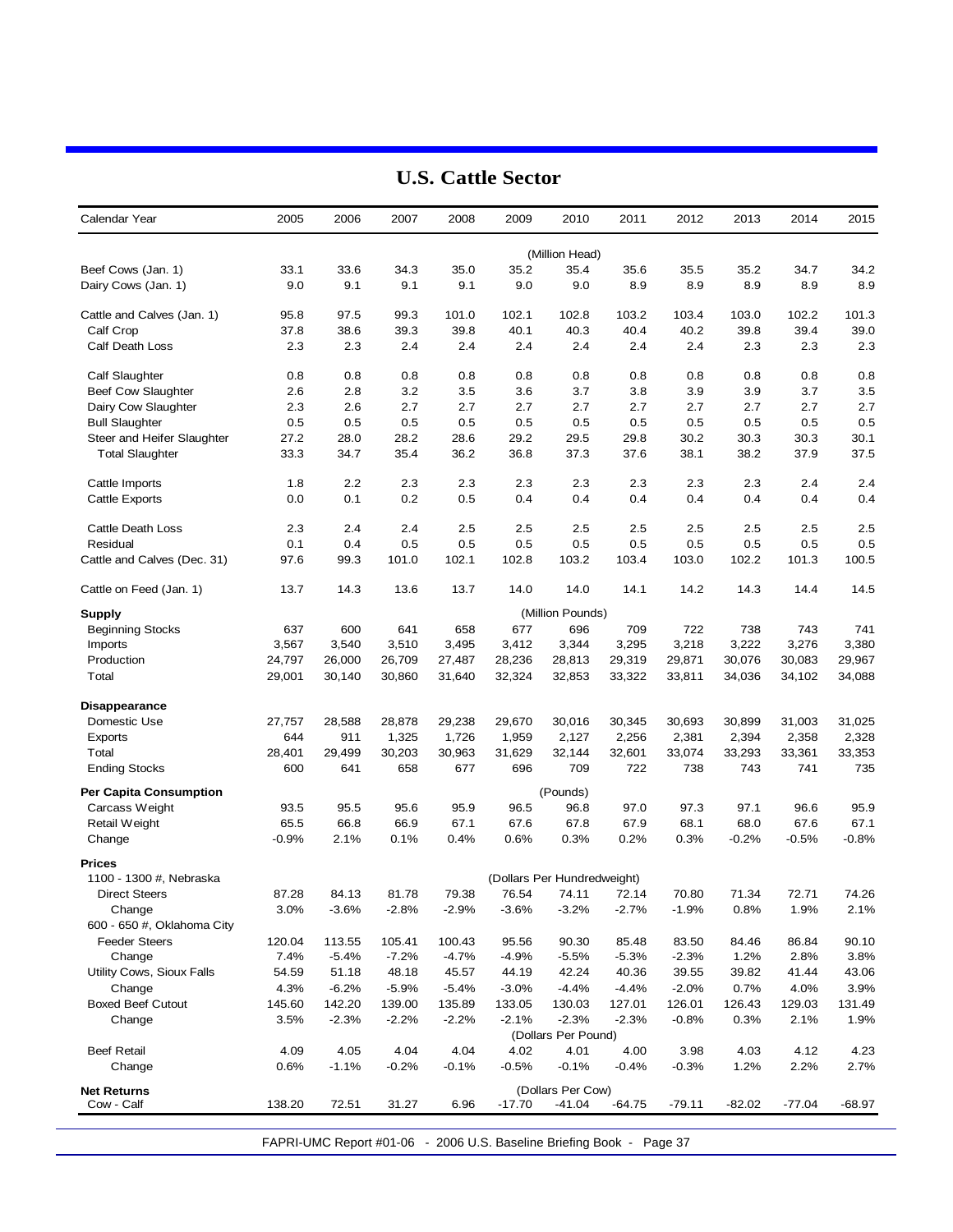## Pork

Sow inventories have been remarkably stable over the past five years, despite volatility in producer returns.

**-The sow herd will decline in the long** term, though large changes are not likely.

Continuing productivity increases and hog imports from Canada, will allow pork production to grow by 2.4 billion pounds between 2005 and 2015.



Barrow and Gilt Price, Nat'l Base, 51-52% Lean

2005 hog prices remained near \$50 per hundredweight despite the fifth consecutive year of record high pork production.

**As pork production grows at a faster** rate in 2006 and 2007 and pork export growth slows, prices fall below \$44 per cwt. in 2006 and to near \$40 in 2007.

Higher corn prices combined with higher non-feed costs keep producer returns modest longer term, despite prices ranging from \$45 to \$50 dollars per cwt.

Pork exports exhibited their second consecutive year of phenomenal growth in 2005. The 2005 export level of 2.66 billion pounds was 55% above the level achieved in 2003.

**-The top five U.S. pork export markets** (Japan, Mexico, Canada, Korea, China) have all shown strong growth recently.

**As U.S. beef is welcomed back into** more international markets, pork export growth will slow, but will stay positive.





#### Pork Exports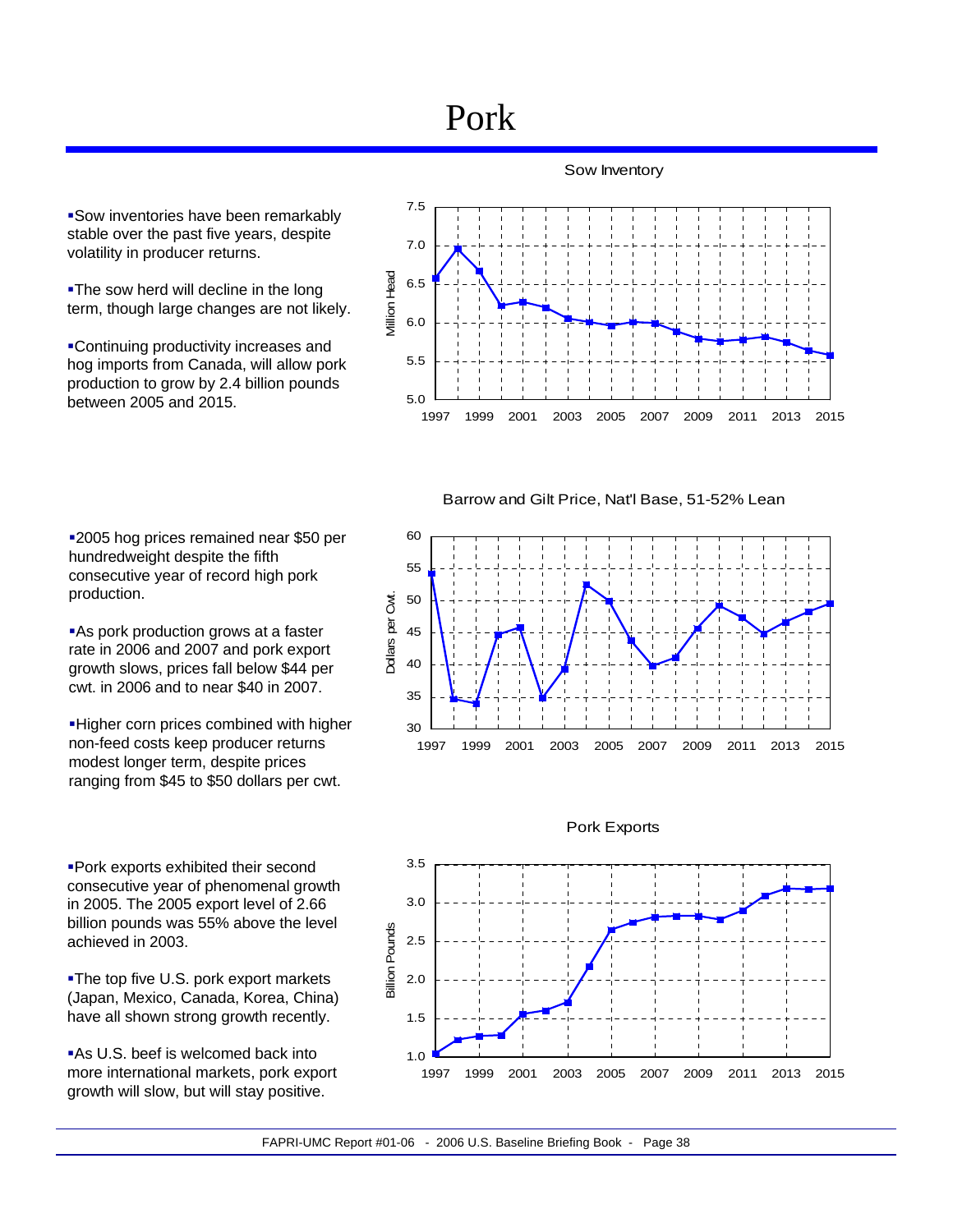| Calendar Year                 | 2005    | 2006     | 2007    | 2008    | 2009    | 2010                        | 2011    | 2012    | 2013    | 2014    | 2015    |
|-------------------------------|---------|----------|---------|---------|---------|-----------------------------|---------|---------|---------|---------|---------|
|                               |         |          |         |         |         | (Million Head)              |         |         |         |         |         |
| Breeding Herd (Dec. 1*)       | 5.97    | 6.01     | 6.00    | 5.89    | 5.80    | 5.76                        | 5.79    | 5.82    | 5.75    | 5.65    | 5.58    |
| <b>Gilts Added</b>            | 3.25    | 3.30     | 3.28    | 3.23    | 3.18    | 3.20                        | 3.24    | 3.20    | 3.11    | 3.08    | 3.06    |
| Sow Slaughter                 | 3.15    | 3.25     | 3.32    | 3.26    | 3.17    | 3.11                        | 3.15    | 3.21    | 3.15    | 3.09    | 3.04    |
| Sows Farrowed                 | 11.50   | 11.67    | 11.67   | 11.55   | 11.41   | 11.40                       | 11.55   | 11.63   | 11.54   | 11.42   | 11.37   |
| Pigs per Litter (Head)        | 9.01    | 9.08     | 9.14    | 9.20    | 9.26    | 9.31                        | 9.36    | 9.41    | 9.46    | 9.50    | 9.54    |
| Market Hogs (Dec. 1*)         | 55.0    | 55.2     | 56.2    | 56.2    | 56.4    | 56.4                        | 56.9    | 57.9    | 58.3    | 58.2    | 58.0    |
| Pig Crop                      | 103.7   | 106.0    | 106.7   | 106.3   | 105.7   | 106.1                       | 108.2   | 109.5   | 109.2   | 108.5   | 108.5   |
| Barrow and Gilt Slaughter     | 100.1   | 102.1    | 103.9   | 103.8   | 103.6   | 103.6                       | 105.2   | 107.1   | 107.4   | 107.1   | 107.0   |
| Hog Imports                   | 8.0     | 8.6      | 8.9     | 9.2     | 9.4     | 9.6                         | 9.7     | 9.9     | 10.1    | 10.2    | 10.4    |
| Hog Exports                   | 0.2     | 0.2      | 0.2     | 0.2     | 0.2     | 0.2                         | 0.2     | 0.2     | 0.2     | 0.2     | 0.2     |
| Death Loss/Residual           | 11.3    | 11.4     | 11.4    | 11.4    | 11.3    | 11.4                        | 11.6    | 11.7    | 11.7    | 11.7    | 11.7    |
| Market Hogs (Nov.30)          | 55.2    | 56.2     | 56.2    | 56.4    | 56.4    | 56.9                        | 57.9    | 58.3    | 58.2    | 58.0    | 58.1    |
| Supply                        |         |          |         |         |         | (Million Pounds)            |         |         |         |         |         |
| <b>Beginning Stocks</b>       | 543     | 535      | 559     | 572     | 570     | 567                         | 564     | 577     | 592     | 595     | 593     |
| Imports                       | 1,002   | 982      | 933     | 1,001   | 1,076   | 1,116                       | 1,094   | 1,073   | 1,106   | 1,171   | 1,251   |
| Production                    | 20,702  | 21,248   | 21,714  | 21,782  | 21,830  | 21,915                      | 22,353  | 22,864  | 23,011  | 23,046  | 23,113  |
| Total                         | 22,247  | 22,766   | 23,206  | 23,355  | 23,476  | 23,598                      | 24,011  | 24,514  | 24,709  | 24,812  | 24,957  |
| Disappearance                 |         |          |         |         |         |                             |         |         |         |         |         |
| Domestic Use                  | 19,054  | 19,457   | 19,810  | 19,957  | 20,073  | 20,243                      | 20,531  | 20,823  | 20,920  | 21,035  | 21,178  |
| Exports                       | 2,658   | 2,750    | 2,824   | 2,828   | 2,836   | 2,791                       | 2,904   | 3,099   | 3,194   | 3,184   | 3,187   |
| Total                         | 21,712  | 22,207   | 22,634  | 22,785  | 22,909  | 23,034                      | 23,435  | 23,922  | 24,114  | 24,219  | 24,366  |
| <b>Ending Stocks</b>          | 535     | 559      | 572     | 570     | 567     | 564                         | 577     | 592     | 595     | 593     | 592     |
| Per Capita Consumption        |         |          |         |         |         | (Pounds)                    |         |         |         |         |         |
| Carcass Weight                | 64.2    | 65.0     | 65.6    | 65.5    | 65.3    | 65.3                        | 65.6    | 66.0    | 65.8    | 65.6    | 65.5    |
| Retail Weight                 | 49.8    | 50.4     | 50.9    | 50.8    | 50.7    | 50.7                        | 50.9    | 51.2    | 51.0    | 50.9    | 50.8    |
| Change                        | $-2.9%$ | 1.2%     | 0.9%    | $-0.1%$ | $-0.3%$ | 0.0%                        | 0.6%    | 0.6%    | $-0.4%$ | $-0.3%$ | $-0.2%$ |
| <b>Prices</b>                 |         |          |         |         |         |                             |         |         |         |         |         |
| Natl. Base 51-52% lean equiv. |         |          |         |         |         | (Dollars Per Hundredweight) |         |         |         |         |         |
| <b>Barrows &amp; Gilts</b>    | 50.05   | 43.79    | 39.87   | 41.21   | 45.65   | 49.30                       | 47.47   | 44.90   | 46.65   | 48.25   | 49.62   |
| Change                        | $-4.7%$ | $-12.5%$ | $-8.9%$ | 3.4%    | 10.8%   | 8.0%                        | $-3.7%$ | $-5.4%$ | 3.9%    | 3.4%    | 2.8%    |
| IA-S. Minn. #1-2, 300-400 #   |         |          |         |         |         |                             |         |         |         |         |         |
| Sows                          | 42.85   | 37.89    | 35.27   | 36.61   | 39.12   | 41.48                       | 39.44   | 36.72   | 38.39   | 39.81   | 40.96   |
| Change                        | $-1.5%$ | $-11.6%$ | $-6.9%$ | 3.8%    | 6.9%    | 6.0%                        | $-4.9%$ | $-6.9%$ | 4.5%    | 3.7%    | 2.9%    |
| Pork Cutout Value             | 69.87   | 65.76    | 63.41   | 65.07   | 68.63   | 71.97                       | 70.18   | 67.71   | 69.34   | 70.74   | 71.92   |
| Change                        | $-5.0%$ | $-5.9%$  | $-3.6%$ | 2.6%    | 5.5%    | 4.9%<br>(Dollars Per Pound) | $-2.5%$ | $-3.5%$ | 2.4%    | 2.0%    | 1.7%    |
| Pork Retail                   | 2.83    | 2.80     | 2.79    | 2.85    | 2.93    | 3.01                        | 3.00    | 3.00    | 3.05    | 3.15    | 3.24    |
| Change                        | 1.3%    | $-1.0%$  | $-0.5%$ | 2.2%    | 3.1%    | 2.5%                        | $-0.2%$ | $-0.1%$ | 1.7%    | 3.2%    | 3.1%    |
| <b>Net Returns</b>            |         |          |         |         |         | (Dollars Per Hundredweight) |         |         |         |         |         |
| Farrow - Finish               | 13.77   | 7.11     | 1.76    | 2.01    | 5.27    | 8.27                        | 5.75    | 2.55    | 3.83    | 4.87    | 5.77    |
|                               |         |          |         |         |         |                             |         |         |         |         |         |

**U.S. Swine Sector**

\* Preceding Year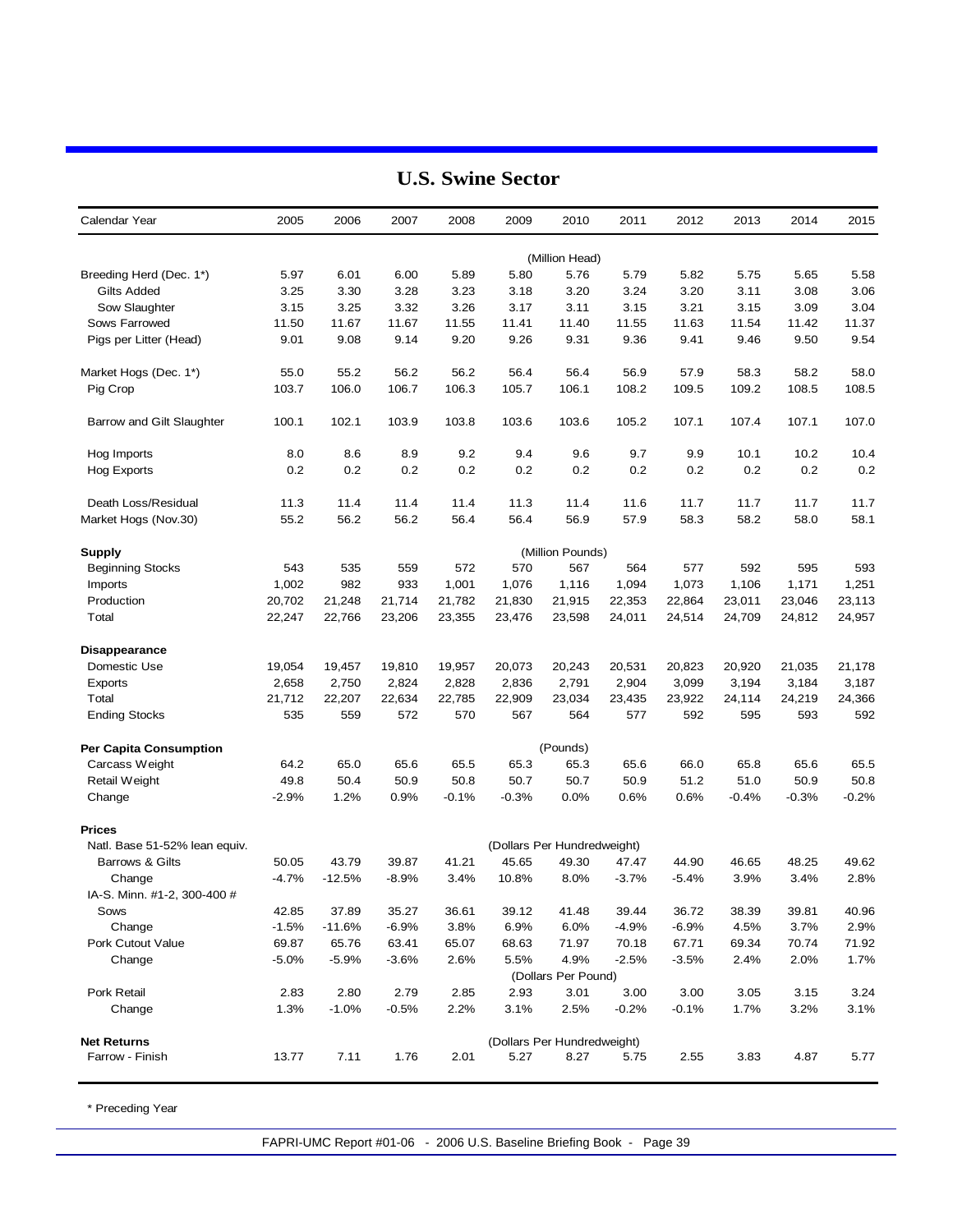## Poultry

Broiler production registered 3.5% growth last year, completing two consecutive years of 3.5% growth for the first time since 1996-1997.

Production growth will likely stay near or above 3% through 2008.

**After experiencing weak or negative** growth for the past three years, turkey production will increase by 2.4% in 2006.

**Even though broiler part prices began** weakening in late 2005, the 12 city wholesale broiler price averaged over 70 cents for the second year in a row.

Broiler and turkey prices will decline considerably over the next couple of years as increased production of all meats places more product in the

domestic market.



Change in Poultry Production

Wholesale Poultry Prices



**Egg prices, which hit their lowest level** since 1992 in 2005, recover to around 74 cents per dozen longer term.

Slightly less than 15% of 2005 broiler production was exported, while turkey exports totaled just over 10% of production in 2005.

Recent outbreaks of highly pathogenic avian influenza around the world could be a threat to broiler exports in the next couple of years.

Most turkey exports are sent to Mexico. Turkey export growth prospects are important, as U.S. turkey consumption has declined for the past three years.

Percentage of Poultry Production Exported

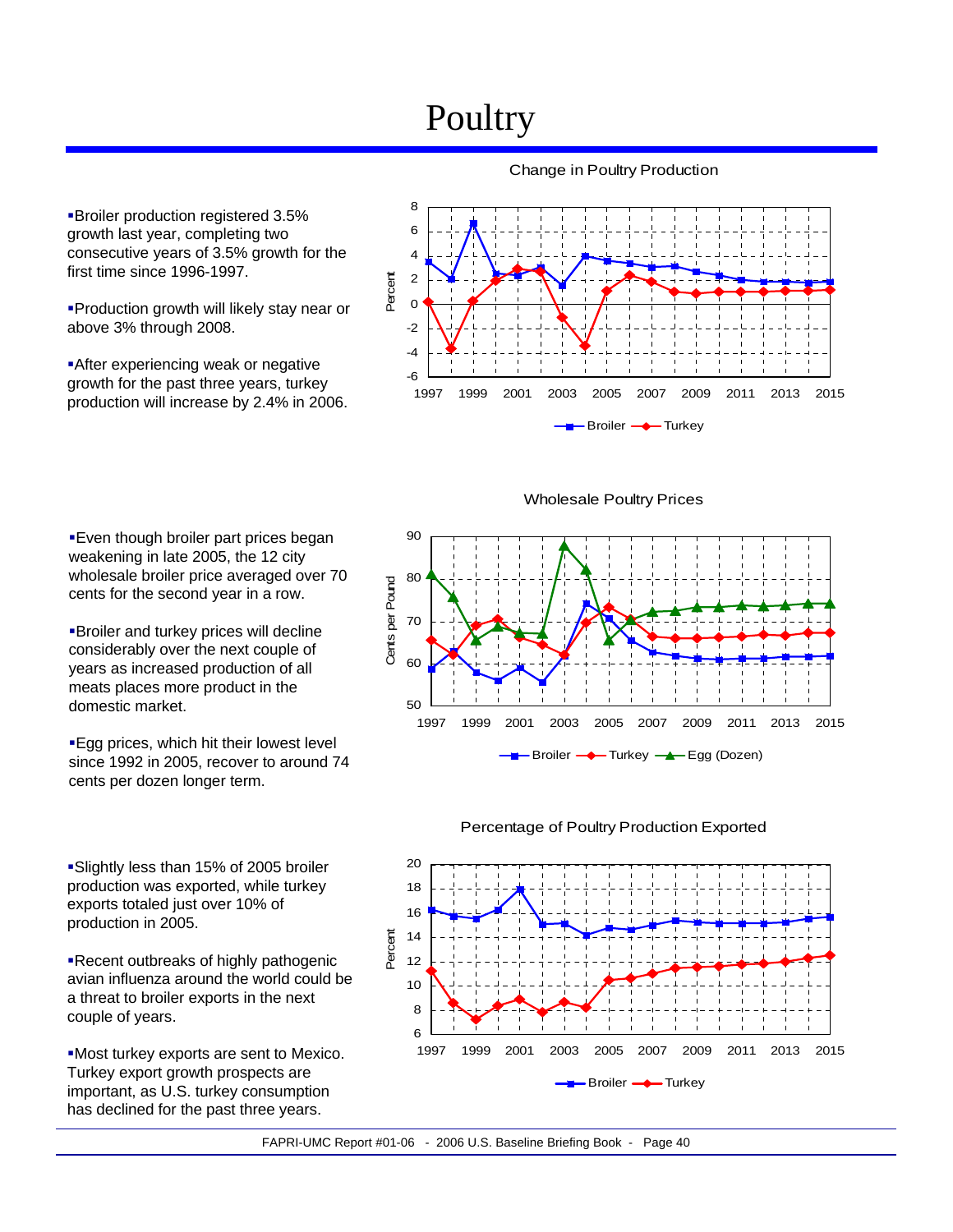| Calendar Year                 | 2005    | 2006   | 2007   | 2008   | 2009   | 2010              | 2011   | 2012   | 2013   | 2014   | 2015   |
|-------------------------------|---------|--------|--------|--------|--------|-------------------|--------|--------|--------|--------|--------|
| <b>Broiler</b>                |         |        |        |        |        | (Million Pounds)  |        |        |        |        |        |
| Production                    | 34,915  | 36,107 | 37,225 | 38,396 | 39,443 | 40,381            | 41,214 | 41,981 | 42,755 | 43,535 | 44,363 |
| Domestic Use                  | 29,601  | 30,777 | 31,592 | 32,439 | 33,377 | 34,225            | 34,933 | 35,577 | 36,189 | 36,737 | 37,342 |
| Exports                       | 5,211   | 5,327  | 5,646  | 5,968  | 6,081  | 6,177             | 6,305  | 6,430  | 6,591  | 6,823  | 7,044  |
| <b>Ending Stocks</b>          | 850     | 889    | 912    | 936    | 957    | 972               | 984    | 995    | 1,007  | 1,018  | 1,032  |
| Turkey                        |         |        |        |        |        |                   |        |        |        |        |        |
| Production                    | 5,441   | 5,570  | 5,678  | 5,736  | 5,789  | 5,850             | 5,910  | 5,972  | 6,039  | 6,108  | 6,183  |
| Domestic Use                  | 4,958   | 4,926  | 5,013  | 5,062  | 5,112  | 5,163             | 5,209  | 5,257  | 5,305  | 5,349  | 5,398  |
| Exports                       | 580     | 600    | 633    | 666    | 678    | 688               | 702    | 715    | 735    | 759    | 784    |
| <b>Ending Stocks</b>          | 200     | 249    | 285    | 298    | 300    | 303               | 306    | 309    | 313    | 317    | 322    |
| Eggs                          |         |        |        |        |        | (Million Dozens)  |        |        |        |        |        |
| Production                    | 7,510   | 7,614  | 7,726  | 7,833  | 7,928  | 8,016             | 8,094  | 8,168  | 8,244  | 8,325  | 8,412  |
| Domestic Use                  | 6,320   | 6,406  | 6,503  | 6,594  | 6,675  | 6,748             | 6,815  | 6,880  | 6,945  | 7,017  | 7,093  |
| Hatching Egg                  | 998     | 1,016  | 1,036  | 1,056  | 1,071  | 1,084             | 1,093  | 1,101  | 1,109  | 1,117  | 1,125  |
| Exports                       | 200     | 200    | 195    | 191    | 190    | 192               | 194    | 196    | 198    | 200    | 202    |
| <b>Ending Stocks</b>          | 14      | 14     | 14     | 14     | 14     | 14                | 14     | 14     | 14     | 14     | 14     |
| <b>Prices</b>                 |         |        |        |        |        | (Cents Per Pound) |        |        |        |        |        |
| 12 City Wholesale Broiler     | 70.82   | 65.61  | 62.74  | 61.80  | 61.19  | 61.04             | 61.18  | 61.26  | 61.63  | 61.74  | 61.95  |
| Bnls. Breast Whlsle., NE      | 133.89  | 127.18 | 125.11 | 124.11 | 122.60 | 122.40            | 122.10 | 122.82 | 123.77 | 125.06 | 126.22 |
| Whole Leg Wholesale, NE       | 52.15   | 44.21  | 41.39  | 40.24  | 39.61  | 39.40             | 39.30  | 39.58  | 39.98  | 40.68  | 41.28  |
| <b>Broiler Retail</b>         | 174.07  | 172.76 | 172.05 | 171.87 | 171.42 | 171.79            | 172.62 | 174.17 | 175.91 | 177.98 | 179.99 |
| East. Region Whisle Turkey    | 73.42   | 70.54  | 66.42  | 66.05  | 66.00  | 66.24             | 66.44  | 66.88  | 66.68  | 67.23  | 67.25  |
| <b>Turkey Retail</b>          | 107.23  | 110.15 | 108.79 | 109.34 | 109.35 | 109.77            | 110.18 | 110.99 | 111.30 | 112.28 | 112.86 |
|                               |         |        |        |        |        | (Cents Per Dozen) |        |        |        |        |        |
| NY Grade A Lg Egg             | 65.50   | 70.24  | 72.20  | 72.54  | 73.27  | 73.33             | 73.84  | 73.61  | 73.83  | 74.11  | 74.11  |
| Shell Egg Retail              | 121.82  | 129.49 | 131.14 | 131.87 | 132.79 | 132.87            | 133.43 | 133.69 | 134.77 | 136.01 | 137.01 |
| <b>Per Capita Consumption</b> |         |        |        |        |        | (Pounds)          |        |        |        |        |        |
| <b>Broiler</b>                | 99.7    | 102.8  | 104.6  | 106.4  | 108.6  | 110.4             | 111.7  | 112.8  | 113.7  | 114.5  | 115.4  |
| Turkey                        | 16.7    | 16.4   | 16.6   | 16.6   | 16.6   | 16.6              | 16.7   | 16.7   | 16.7   | 16.7   | 16.7   |
|                               |         |        |        |        |        | (Eggs)            |        |        |        |        |        |
| Eggs                          | 255.5   | 256.7  | 258.3  | 259.6  | 260.5  | 261.1             | 261.5  | 261.7  | 262.0  | 262.4  | 263.1  |
| <b>Net Returns</b>            |         |        |        |        |        | (Cents Per Pound) |        |        |        |        |        |
| <b>Broiler</b>                | 20.69   | 15.98  | 12.48  | 11.11  | 10.11  | 9.74              | 9.65   | 9.59   | 9.92   | 9.95   | 10.16  |
| Turkey                        | 10.69   | 8.25   | 3.72   | 3.04   | 2.71   | 2.83              | 2.87   | 3.23   | 3.01   | 3.53   | 3.57   |
|                               |         |        |        |        |        | (Cents Per Dozen) |        |        |        |        |        |
| Eggs                          | $-0.83$ | 4.37   | 5.82   | 5.82   | 6.25   | 6.15              | 6.50   | 6.19   | 6.42   | 6.68   | 6.70   |

### **U.S. Poultry Supply and Use**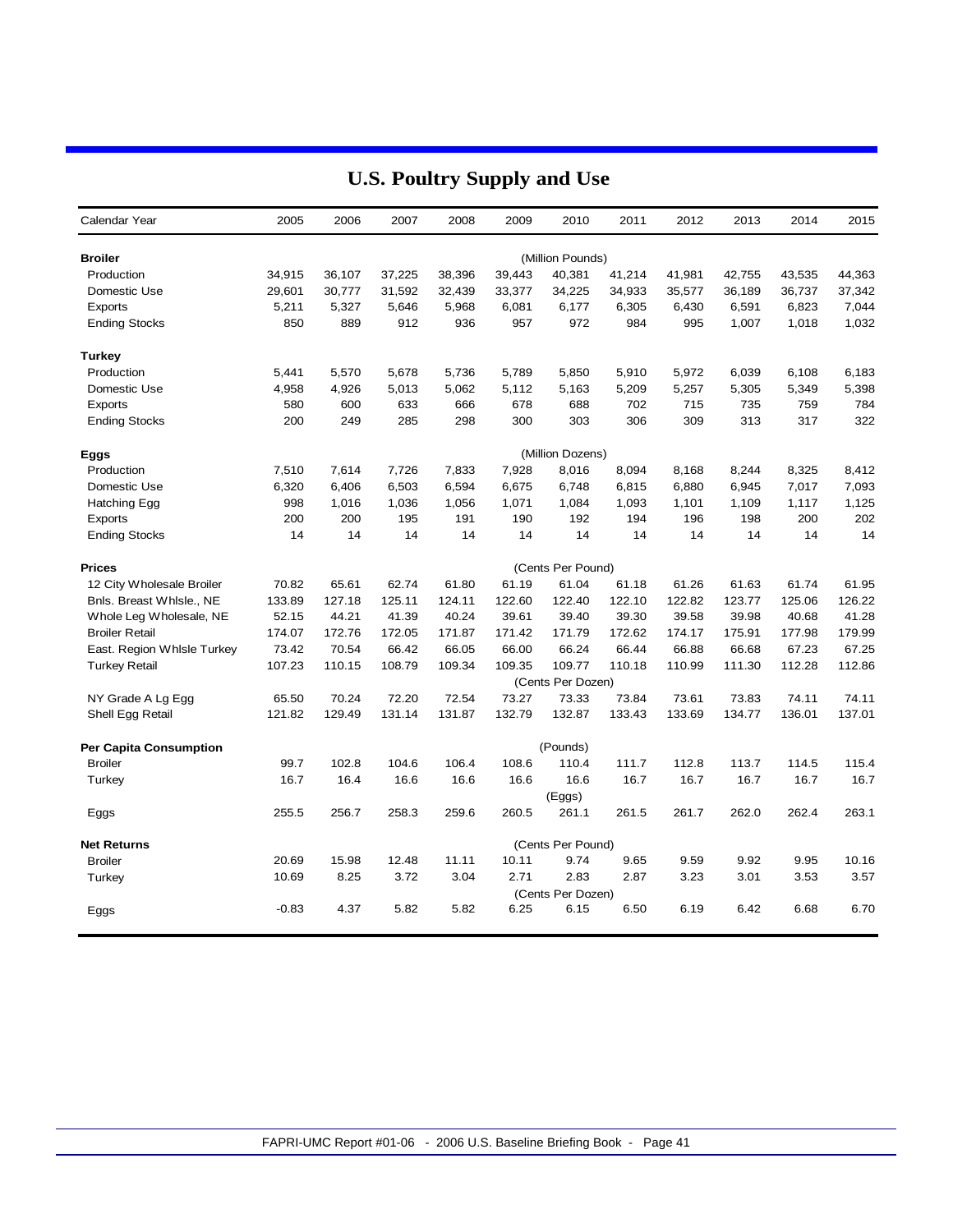## Dairy

9

11

13

Dollars per Cwt.

Dollars per Cwt.

15

17

After averaging above \$15 per cwt. for the past two years, the U.S. all milk price is expected to fall to \$13.49 per cwt. in 2006.

Further weakness in the all milk price is expected in 2007 as milk supplies outpace demand.

Milk prices increase for the remainder of the baseline as milk supplies are more closely balanced with demand.

Annual growth in milk production is expected to exceed 2.5% in 2006 in response to the higher milk prices of 2004 and 2005.

Annual milk production growth is expected to average just over 1% in the baseline.

**Although the baseline shows little** volatility in milk production growth, external shocks will make supplies more variable than the average shown here.

Dairy cow inventories are expected to exceed 9.1 million head in 2006.

Inventories decline for the remainder of the baseline, as growth in milk yields requires fewer dairy cows to balance milk supplies with overall demand growth.

Milk Production Growth

1997 1999 2001 2003 2005 2007 2009 2011 2013 2015

Class III - Class IV - U.S. All Milk

Milk Prices





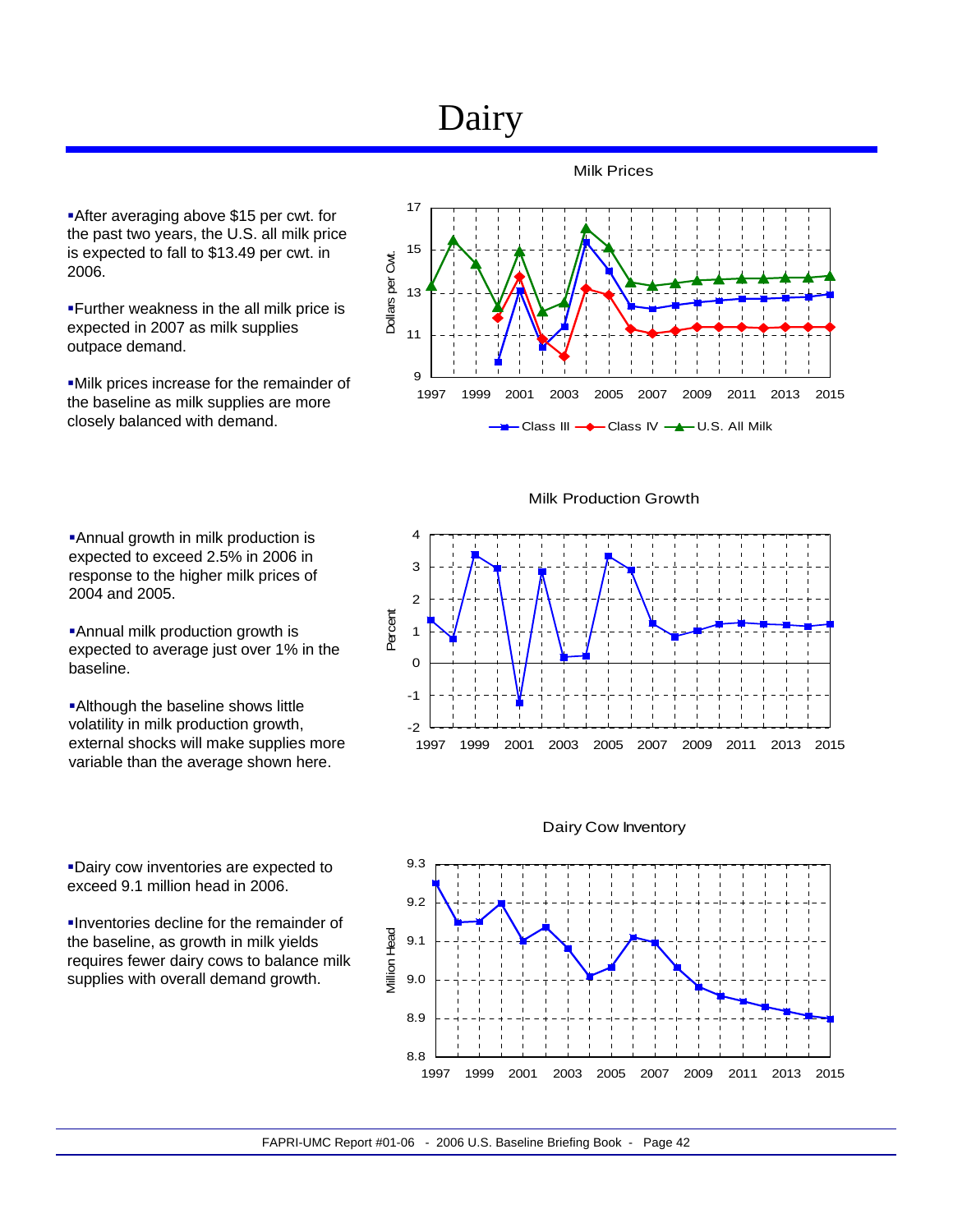| Calendar Year                   | 2005   | 2006   | 2007   | 2008   | 2009   | 2010                | 2011   | 2012   | 2013   | 2014   | 2015   |
|---------------------------------|--------|--------|--------|--------|--------|---------------------|--------|--------|--------|--------|--------|
|                                 |        |        |        |        |        |                     |        |        |        |        |        |
| <b>U.S. Milk Supply</b>         |        |        |        |        |        |                     |        |        |        |        |        |
| Dairy Cows (Thou. Head)         | 9,033  | 9,112  | 9,097  | 9,034  | 8,984  | 8,960               | 8,946  | 8,932  | 8,919  | 8,908  | 8,901  |
| Milk Yield (Lbs.)               | 19,537 | 19,931 | 20,213 | 20,521 | 20,843 | 21.153              | 21,457 | 21,751 | 22,045 | 22,328 | 22,618 |
| Milk Production (Bil. Lbs.)     | 176.5  | 181.6  | 183.9  | 185.4  | 187.2  | 189.5               | 191.9  | 194.3  | 196.6  | 198.9  | 201.3  |
| <b>Min. FMMO Class Prices</b>   |        |        |        |        |        | (Dollars per Cwt.)  |        |        |        |        |        |
| Class I Mover                   | 14.40  | 12.64  | 12.48  | 12.66  | 12.81  | 12.89               | 12.94  | 12.98  | 13.01  | 13.07  | 13.16  |
| Class II                        | 13.48  | 11.88  | 11.67  | 11.83  | 11.98  | 11.98               | 11.97  | 11.96  | 12.00  | 11.97  | 12.00  |
| Class III                       | 14.05  | 12.39  | 12.23  | 12.43  | 12.55  | 12.64               | 12.70  | 12.73  | 12.76  | 12.82  | 12.93  |
| Class IV                        | 12.88  | 11.28  | 11.07  | 11.23  | 11.38  | 11.37               | 11.37  | 11.35  | 11.39  | 11.36  | 11.40  |
| <b>All Milk Price</b>           | 15.14  | 13.49  | 13.31  | 13.48  | 13.60  | 13.64               | 13.67  | 13.68  | 13.70  | 13.72  | 13.80  |
| <b>MILC Payment</b>             | 0.00   | 0.43   | 0.48   | 0.00   | 0.00   | 0.00                | 0.00   | 0.00   | 0.00   | 0.00   | 0.00   |
| <b>Wholesale Prices</b>         |        |        |        |        |        | (Dollars per Pound) |        |        |        |        |        |
| Butter, CME                     | 1.55   | 1.29   | 1.24   | 1.25   | 1.26   | 1.25                | 1.25   | 1.23   | 1.24   | 1.24   | 1.26   |
| Cheese, Am., 40#, CME           | 1.49   | 1.33   | 1.32   | 1.34   | 1.35   | 1.36                | 1.37   | 1.37   | 1.37   | 1.38   | 1.39   |
| Nonfat Dry Milk, AA             | 0.99   | 0.93   | 0.93   | 0.95   | 0.96   | 0.96                | 0.96   | 0.97   | 0.97   | 0.97   | 0.96   |
| Evaporated                      | 1.47   | 1.44   | 1.45   | 1.46   | 1.47   | 1.48                | 1.49   | 1.50   | 1.51   | 1.52   | 1.53   |
| <b>Dairy Product Production</b> |        |        |        |        |        | (Million Pounds)    |        |        |        |        |        |
| American Cheese                 | 3,814  | 3,931  | 3,986  | 4,033  | 4,075  | 4,132               | 4,185  | 4,235  | 4,282  | 4,336  | 4,390  |
| Other Cheese                    | 5,288  | 5,550  | 5,658  | 5,755  | 5,865  | 5,968               | 6,076  | 6,180  | 6,279  | 6,382  | 6,499  |
| <b>Butter</b>                   | 1,335  | 1,365  | 1,382  | 1,383  | 1,394  | 1,411               | 1,416  | 1,423  | 1,431  | 1,430  | 1,428  |
| Nonfat Dry Milk                 | 1,190  | 1,364  | 1,456  | 1,511  | 1,597  | 1,688               | 1,801  | 1,918  | 2,035  | 2,139  | 2,249  |

### **U.S. Dairy Sector**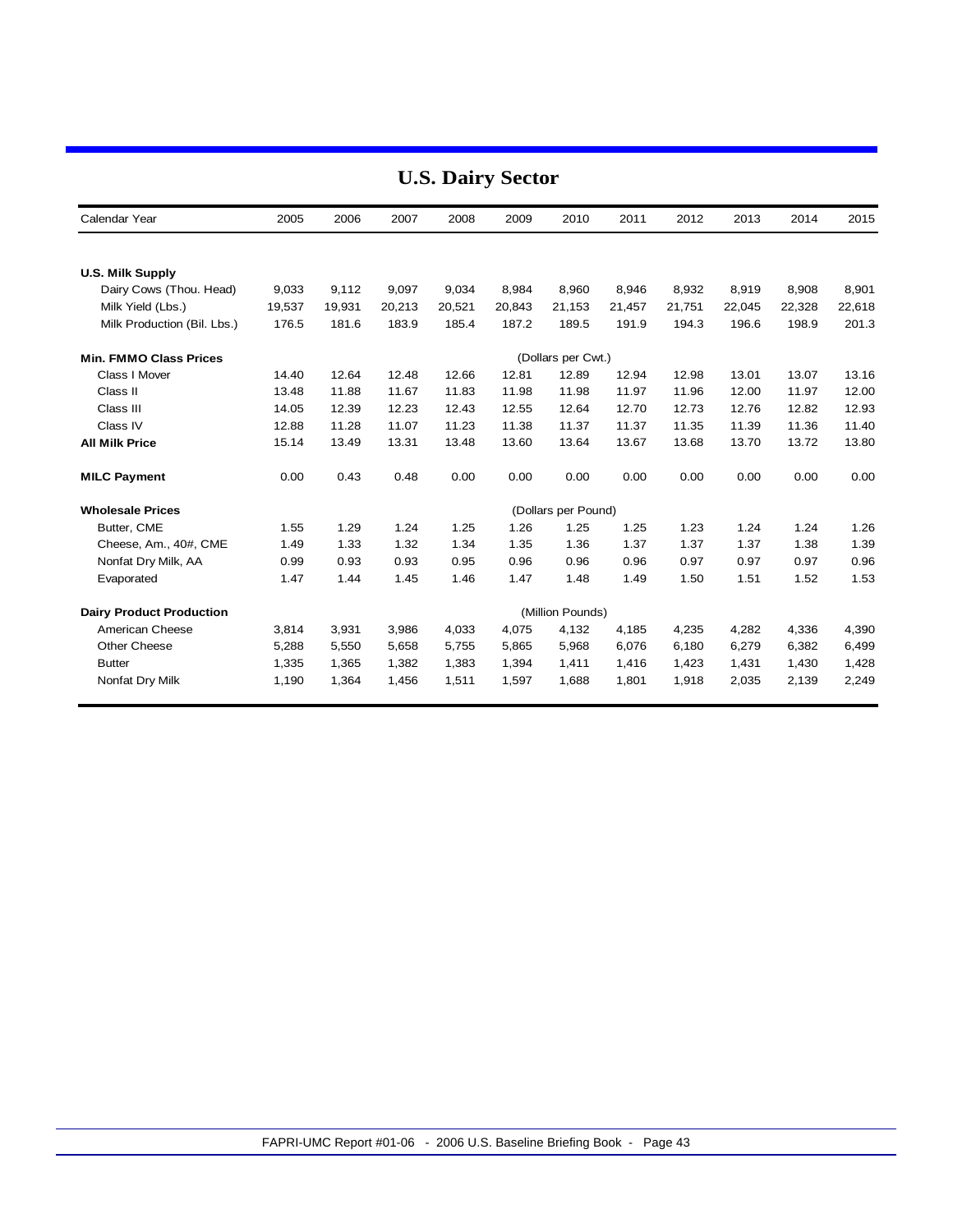## State-Level Dairy

Dairy cow inventories in California are expected to continue to grow in the baseline. They increase by another 229 thousand head from 2006 to 2015, far less than the nearly 1 million head increase seen from 1996 to 2005.

Over the baseline, Idaho, New Mexico and Arizona exhibit the largest inventory increases after California.

Although Wisconsin dairy cow inventories have stabilized the last couple of years, further contraction by 163 thousand head occurs in the

baseline. In comparison, the decline from 1996 to 2005 was 214 thousand head.

New York, Pennsylvania and Minnesota dairy cow inventories are also expected to contract over the baseline. In the three states combined, inventories fall by 233 thousand head from 2006 to 2015.



Milk Cows, Selected States

Milk Cows, Selected States





**-The range of milk yields used in the** stochastic baseline is shown by the 10<sup>th</sup> and 90<sup>th</sup> percentile lines on the graph.

**In 2015, the range in milk yields is** nearly 2 thousand pounds per cow.



U.S. Milk Yield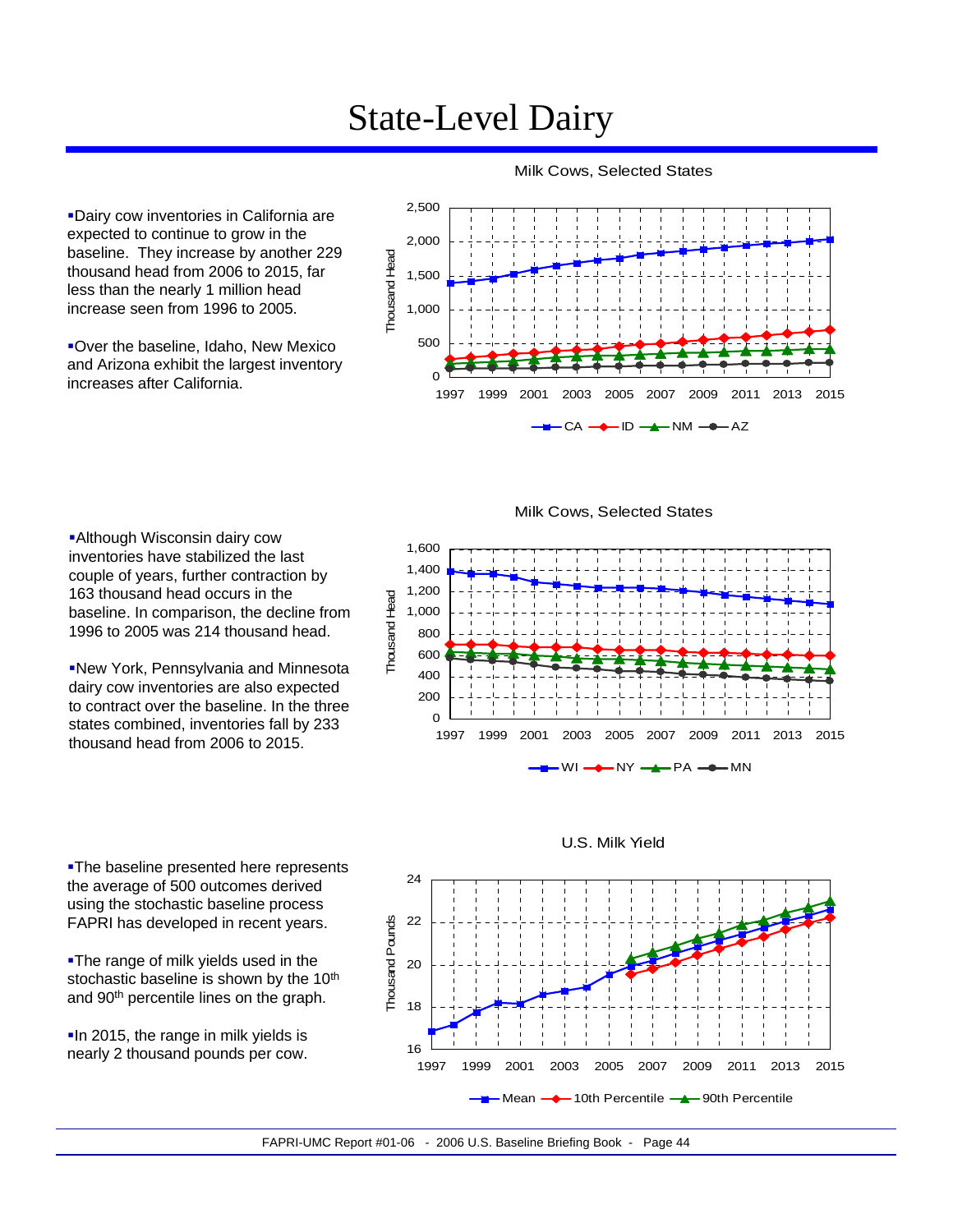| (Thousand Head)<br>13<br>10<br>8<br>7<br>7<br>Alabama<br>16<br>14<br>11<br>9<br>8<br>$\mathbf{1}$<br>$\mathbf{1}$<br>1<br>1<br>$\mathbf{1}$<br>1<br>$\mathbf{1}$<br>$\mathbf{1}$<br>$\mathbf{1}$<br>1<br>Alaska<br>163<br>170<br>176<br>181<br>186<br>192<br>197<br>201<br>205<br>209<br>Arizona<br>22<br>20<br>18<br>16<br>15<br>14<br>13<br>12<br>11<br>11<br>Arkansas<br>1,758<br>California<br>1,806<br>1,863<br>1,888<br>1,915<br>1,942<br>1,967<br>1,990<br>2,013<br>1,840<br>104<br>104<br>105<br>105<br>107<br>108<br>109<br>110<br>110<br>Colorado<br>106<br>20<br>20<br>19<br>19<br>18<br>18<br>17<br>17<br>17<br>16<br>Connecticut<br>$\overline{7}$<br>$\overline{7}$<br>7<br>$\overline{7}$<br>$\overline{7}$<br>6<br>7<br>6<br>6<br>6<br>Delaware<br>Florida<br>137<br>134<br>130<br>125<br>121<br>118<br>113<br>111<br>109<br>116<br>81<br>80<br>79<br>77<br>76<br>74<br>73<br>72<br>70<br>69<br>Georgia<br>5<br>3<br>3<br>3<br>5<br>4<br>3<br>3<br>3<br>Hawaii<br>4<br>Idaho<br>455<br>483<br>506<br>528<br>551<br>575<br>599<br>624<br>649<br>673<br>98<br>104<br>104<br>103<br>101<br>100<br>97<br>95<br>94<br>93<br>Illinois<br>156<br>159<br>158<br>160<br>161<br>Indiana<br>158<br>158<br>158<br>159<br>160<br>187<br>182<br>178<br>174<br>171<br>169<br>167<br>165<br>164<br>185<br>lowa<br>111<br>113<br>113<br>112<br>113<br>113<br>114<br>114<br>115<br>115<br>Kansas<br>106<br>102<br>97<br>92<br>87<br>83<br>79<br>75<br>71<br>68<br>Kentucky<br>35<br>34<br>32<br>30<br>28<br>25<br>23<br>21<br>19<br>17<br>Louisiana<br>33<br>32<br>31<br>30<br>29<br>28<br>27<br>27<br>26<br>25<br>Maine<br>72<br>71<br>70<br>69<br>68<br>67<br>67<br>67<br>66<br>66<br>Maryland<br>17<br>16<br>15<br>12<br>12<br>12<br>11<br>11<br>Massachusetts<br>14<br>13<br>321<br>311<br>316<br>319<br>320<br>320<br>321<br>321<br>321<br>Michigan<br>319<br>402<br>453<br>447<br>437<br>425<br>413<br>392<br>383<br>374<br>365<br>Minnesota<br>25<br>23<br>21<br>19<br>16<br>15<br>14<br>Mississippi<br>18<br>14<br>13<br>117<br>115<br>112<br>108<br>104<br>101<br>98<br>95<br>92<br>90<br>Missouri<br>19<br>19<br>19<br>19<br>18<br>18<br>18<br>17<br>17<br>17<br>Montana<br>Nebraska<br>60<br>58<br>54<br>51<br>48<br>45<br>43<br>41<br>38<br>36<br>25<br>25<br>25<br>25<br>25<br>25<br>25<br>26<br>26<br>26<br>Nevada<br>16<br>16<br>15<br>15<br>14<br>14<br>14<br>14<br>13<br>13<br>New Hampshire<br>12<br>12<br>11<br>11<br>11<br>10<br>10<br>10<br>9<br>9<br>New Jersey<br>328<br>343<br>353<br>377<br>396<br>405<br>New Mexico<br>361<br>369<br>387<br>414<br>New York<br>648<br>650<br>644<br>635<br>627<br>621<br>615<br>610<br>604<br>599<br>North Carolina<br>54<br>51<br>48<br>45<br>43<br>41<br>40<br>39<br>38<br>37<br>North Dakota<br>33<br>32<br>31<br>29<br>28<br>27<br>27<br>26<br>30<br>26<br>273<br>262<br>Ohio<br>270<br>273<br>271<br>269<br>268<br>266<br>265<br>264<br>Oklahoma<br>75<br>74<br>72<br>71<br>69<br>68<br>67<br>66<br>66<br>65<br>121<br>120<br>119<br>117<br>115<br>116<br>117<br>Oregon<br>116<br>115<br>116<br>561<br>555<br>544<br>531<br>509<br>500<br>491<br>483<br>475<br>Pennsylvania<br>519<br>1<br>1<br>0<br>0<br>$\mathbf 0$<br>0<br>0<br>Rhode Island<br>1<br>1<br>1<br>18<br>18<br>18<br>17<br>17<br>17<br>16<br>15<br>14<br>South Carolina<br>16<br>81<br>79<br>75<br>73<br>South Dakota<br>77<br>71<br>69<br>67<br>65<br>81<br>70<br>67<br>63<br>59<br>55<br>52<br>48<br>45<br>42<br>40<br>Tennessee<br>Texas<br>320<br>321<br>320<br>316<br>314<br>313<br>312<br>312<br>311<br>311<br>84<br>79<br>78<br>$77 \,$<br>76<br>76<br>Utah<br>88<br>86<br>82<br>80 | Calendar Year | 2005 | 2006 | 2007 | 2008 | 2009 | 2010 | 2011 | 2012 | 2013 | 2014 | 2015         |
|------------------------------------------------------------------------------------------------------------------------------------------------------------------------------------------------------------------------------------------------------------------------------------------------------------------------------------------------------------------------------------------------------------------------------------------------------------------------------------------------------------------------------------------------------------------------------------------------------------------------------------------------------------------------------------------------------------------------------------------------------------------------------------------------------------------------------------------------------------------------------------------------------------------------------------------------------------------------------------------------------------------------------------------------------------------------------------------------------------------------------------------------------------------------------------------------------------------------------------------------------------------------------------------------------------------------------------------------------------------------------------------------------------------------------------------------------------------------------------------------------------------------------------------------------------------------------------------------------------------------------------------------------------------------------------------------------------------------------------------------------------------------------------------------------------------------------------------------------------------------------------------------------------------------------------------------------------------------------------------------------------------------------------------------------------------------------------------------------------------------------------------------------------------------------------------------------------------------------------------------------------------------------------------------------------------------------------------------------------------------------------------------------------------------------------------------------------------------------------------------------------------------------------------------------------------------------------------------------------------------------------------------------------------------------------------------------------------------------------------------------------------------------------------------------------------------------------------------------------------------------------------------------------------------------------------------------------------------------------------------------------------------------------------------------------------------------------------------------------------------------------------------------------------------------------------------------------------------------------------------------------------------------------------------------------------------------------------------------------------------------------------------------------------------------------------------------------------------------------------------------------------------------------------------------------------------------------------------------------------------|---------------|------|------|------|------|------|------|------|------|------|------|--------------|
|                                                                                                                                                                                                                                                                                                                                                                                                                                                                                                                                                                                                                                                                                                                                                                                                                                                                                                                                                                                                                                                                                                                                                                                                                                                                                                                                                                                                                                                                                                                                                                                                                                                                                                                                                                                                                                                                                                                                                                                                                                                                                                                                                                                                                                                                                                                                                                                                                                                                                                                                                                                                                                                                                                                                                                                                                                                                                                                                                                                                                                                                                                                                                                                                                                                                                                                                                                                                                                                                                                                                                                                                                        |               |      |      |      |      |      |      |      |      |      |      |              |
|                                                                                                                                                                                                                                                                                                                                                                                                                                                                                                                                                                                                                                                                                                                                                                                                                                                                                                                                                                                                                                                                                                                                                                                                                                                                                                                                                                                                                                                                                                                                                                                                                                                                                                                                                                                                                                                                                                                                                                                                                                                                                                                                                                                                                                                                                                                                                                                                                                                                                                                                                                                                                                                                                                                                                                                                                                                                                                                                                                                                                                                                                                                                                                                                                                                                                                                                                                                                                                                                                                                                                                                                                        |               |      |      |      |      |      |      |      |      |      |      | 6            |
|                                                                                                                                                                                                                                                                                                                                                                                                                                                                                                                                                                                                                                                                                                                                                                                                                                                                                                                                                                                                                                                                                                                                                                                                                                                                                                                                                                                                                                                                                                                                                                                                                                                                                                                                                                                                                                                                                                                                                                                                                                                                                                                                                                                                                                                                                                                                                                                                                                                                                                                                                                                                                                                                                                                                                                                                                                                                                                                                                                                                                                                                                                                                                                                                                                                                                                                                                                                                                                                                                                                                                                                                                        |               |      |      |      |      |      |      |      |      |      |      | $\mathbf{1}$ |
|                                                                                                                                                                                                                                                                                                                                                                                                                                                                                                                                                                                                                                                                                                                                                                                                                                                                                                                                                                                                                                                                                                                                                                                                                                                                                                                                                                                                                                                                                                                                                                                                                                                                                                                                                                                                                                                                                                                                                                                                                                                                                                                                                                                                                                                                                                                                                                                                                                                                                                                                                                                                                                                                                                                                                                                                                                                                                                                                                                                                                                                                                                                                                                                                                                                                                                                                                                                                                                                                                                                                                                                                                        |               |      |      |      |      |      |      |      |      |      |      | 213          |
|                                                                                                                                                                                                                                                                                                                                                                                                                                                                                                                                                                                                                                                                                                                                                                                                                                                                                                                                                                                                                                                                                                                                                                                                                                                                                                                                                                                                                                                                                                                                                                                                                                                                                                                                                                                                                                                                                                                                                                                                                                                                                                                                                                                                                                                                                                                                                                                                                                                                                                                                                                                                                                                                                                                                                                                                                                                                                                                                                                                                                                                                                                                                                                                                                                                                                                                                                                                                                                                                                                                                                                                                                        |               |      |      |      |      |      |      |      |      |      |      | 11           |
|                                                                                                                                                                                                                                                                                                                                                                                                                                                                                                                                                                                                                                                                                                                                                                                                                                                                                                                                                                                                                                                                                                                                                                                                                                                                                                                                                                                                                                                                                                                                                                                                                                                                                                                                                                                                                                                                                                                                                                                                                                                                                                                                                                                                                                                                                                                                                                                                                                                                                                                                                                                                                                                                                                                                                                                                                                                                                                                                                                                                                                                                                                                                                                                                                                                                                                                                                                                                                                                                                                                                                                                                                        |               |      |      |      |      |      |      |      |      |      |      | 2,036        |
|                                                                                                                                                                                                                                                                                                                                                                                                                                                                                                                                                                                                                                                                                                                                                                                                                                                                                                                                                                                                                                                                                                                                                                                                                                                                                                                                                                                                                                                                                                                                                                                                                                                                                                                                                                                                                                                                                                                                                                                                                                                                                                                                                                                                                                                                                                                                                                                                                                                                                                                                                                                                                                                                                                                                                                                                                                                                                                                                                                                                                                                                                                                                                                                                                                                                                                                                                                                                                                                                                                                                                                                                                        |               |      |      |      |      |      |      |      |      |      |      | 110          |
|                                                                                                                                                                                                                                                                                                                                                                                                                                                                                                                                                                                                                                                                                                                                                                                                                                                                                                                                                                                                                                                                                                                                                                                                                                                                                                                                                                                                                                                                                                                                                                                                                                                                                                                                                                                                                                                                                                                                                                                                                                                                                                                                                                                                                                                                                                                                                                                                                                                                                                                                                                                                                                                                                                                                                                                                                                                                                                                                                                                                                                                                                                                                                                                                                                                                                                                                                                                                                                                                                                                                                                                                                        |               |      |      |      |      |      |      |      |      |      |      | 16           |
|                                                                                                                                                                                                                                                                                                                                                                                                                                                                                                                                                                                                                                                                                                                                                                                                                                                                                                                                                                                                                                                                                                                                                                                                                                                                                                                                                                                                                                                                                                                                                                                                                                                                                                                                                                                                                                                                                                                                                                                                                                                                                                                                                                                                                                                                                                                                                                                                                                                                                                                                                                                                                                                                                                                                                                                                                                                                                                                                                                                                                                                                                                                                                                                                                                                                                                                                                                                                                                                                                                                                                                                                                        |               |      |      |      |      |      |      |      |      |      |      | 6            |
|                                                                                                                                                                                                                                                                                                                                                                                                                                                                                                                                                                                                                                                                                                                                                                                                                                                                                                                                                                                                                                                                                                                                                                                                                                                                                                                                                                                                                                                                                                                                                                                                                                                                                                                                                                                                                                                                                                                                                                                                                                                                                                                                                                                                                                                                                                                                                                                                                                                                                                                                                                                                                                                                                                                                                                                                                                                                                                                                                                                                                                                                                                                                                                                                                                                                                                                                                                                                                                                                                                                                                                                                                        |               |      |      |      |      |      |      |      |      |      |      | 107          |
|                                                                                                                                                                                                                                                                                                                                                                                                                                                                                                                                                                                                                                                                                                                                                                                                                                                                                                                                                                                                                                                                                                                                                                                                                                                                                                                                                                                                                                                                                                                                                                                                                                                                                                                                                                                                                                                                                                                                                                                                                                                                                                                                                                                                                                                                                                                                                                                                                                                                                                                                                                                                                                                                                                                                                                                                                                                                                                                                                                                                                                                                                                                                                                                                                                                                                                                                                                                                                                                                                                                                                                                                                        |               |      |      |      |      |      |      |      |      |      |      | 68           |
|                                                                                                                                                                                                                                                                                                                                                                                                                                                                                                                                                                                                                                                                                                                                                                                                                                                                                                                                                                                                                                                                                                                                                                                                                                                                                                                                                                                                                                                                                                                                                                                                                                                                                                                                                                                                                                                                                                                                                                                                                                                                                                                                                                                                                                                                                                                                                                                                                                                                                                                                                                                                                                                                                                                                                                                                                                                                                                                                                                                                                                                                                                                                                                                                                                                                                                                                                                                                                                                                                                                                                                                                                        |               |      |      |      |      |      |      |      |      |      |      | 3            |
|                                                                                                                                                                                                                                                                                                                                                                                                                                                                                                                                                                                                                                                                                                                                                                                                                                                                                                                                                                                                                                                                                                                                                                                                                                                                                                                                                                                                                                                                                                                                                                                                                                                                                                                                                                                                                                                                                                                                                                                                                                                                                                                                                                                                                                                                                                                                                                                                                                                                                                                                                                                                                                                                                                                                                                                                                                                                                                                                                                                                                                                                                                                                                                                                                                                                                                                                                                                                                                                                                                                                                                                                                        |               |      |      |      |      |      |      |      |      |      |      | 699          |
|                                                                                                                                                                                                                                                                                                                                                                                                                                                                                                                                                                                                                                                                                                                                                                                                                                                                                                                                                                                                                                                                                                                                                                                                                                                                                                                                                                                                                                                                                                                                                                                                                                                                                                                                                                                                                                                                                                                                                                                                                                                                                                                                                                                                                                                                                                                                                                                                                                                                                                                                                                                                                                                                                                                                                                                                                                                                                                                                                                                                                                                                                                                                                                                                                                                                                                                                                                                                                                                                                                                                                                                                                        |               |      |      |      |      |      |      |      |      |      |      | 91           |
|                                                                                                                                                                                                                                                                                                                                                                                                                                                                                                                                                                                                                                                                                                                                                                                                                                                                                                                                                                                                                                                                                                                                                                                                                                                                                                                                                                                                                                                                                                                                                                                                                                                                                                                                                                                                                                                                                                                                                                                                                                                                                                                                                                                                                                                                                                                                                                                                                                                                                                                                                                                                                                                                                                                                                                                                                                                                                                                                                                                                                                                                                                                                                                                                                                                                                                                                                                                                                                                                                                                                                                                                                        |               |      |      |      |      |      |      |      |      |      |      | 162          |
|                                                                                                                                                                                                                                                                                                                                                                                                                                                                                                                                                                                                                                                                                                                                                                                                                                                                                                                                                                                                                                                                                                                                                                                                                                                                                                                                                                                                                                                                                                                                                                                                                                                                                                                                                                                                                                                                                                                                                                                                                                                                                                                                                                                                                                                                                                                                                                                                                                                                                                                                                                                                                                                                                                                                                                                                                                                                                                                                                                                                                                                                                                                                                                                                                                                                                                                                                                                                                                                                                                                                                                                                                        |               |      |      |      |      |      |      |      |      |      |      | 163          |
|                                                                                                                                                                                                                                                                                                                                                                                                                                                                                                                                                                                                                                                                                                                                                                                                                                                                                                                                                                                                                                                                                                                                                                                                                                                                                                                                                                                                                                                                                                                                                                                                                                                                                                                                                                                                                                                                                                                                                                                                                                                                                                                                                                                                                                                                                                                                                                                                                                                                                                                                                                                                                                                                                                                                                                                                                                                                                                                                                                                                                                                                                                                                                                                                                                                                                                                                                                                                                                                                                                                                                                                                                        |               |      |      |      |      |      |      |      |      |      |      | 116          |
|                                                                                                                                                                                                                                                                                                                                                                                                                                                                                                                                                                                                                                                                                                                                                                                                                                                                                                                                                                                                                                                                                                                                                                                                                                                                                                                                                                                                                                                                                                                                                                                                                                                                                                                                                                                                                                                                                                                                                                                                                                                                                                                                                                                                                                                                                                                                                                                                                                                                                                                                                                                                                                                                                                                                                                                                                                                                                                                                                                                                                                                                                                                                                                                                                                                                                                                                                                                                                                                                                                                                                                                                                        |               |      |      |      |      |      |      |      |      |      |      | 65           |
|                                                                                                                                                                                                                                                                                                                                                                                                                                                                                                                                                                                                                                                                                                                                                                                                                                                                                                                                                                                                                                                                                                                                                                                                                                                                                                                                                                                                                                                                                                                                                                                                                                                                                                                                                                                                                                                                                                                                                                                                                                                                                                                                                                                                                                                                                                                                                                                                                                                                                                                                                                                                                                                                                                                                                                                                                                                                                                                                                                                                                                                                                                                                                                                                                                                                                                                                                                                                                                                                                                                                                                                                                        |               |      |      |      |      |      |      |      |      |      |      | 14           |
|                                                                                                                                                                                                                                                                                                                                                                                                                                                                                                                                                                                                                                                                                                                                                                                                                                                                                                                                                                                                                                                                                                                                                                                                                                                                                                                                                                                                                                                                                                                                                                                                                                                                                                                                                                                                                                                                                                                                                                                                                                                                                                                                                                                                                                                                                                                                                                                                                                                                                                                                                                                                                                                                                                                                                                                                                                                                                                                                                                                                                                                                                                                                                                                                                                                                                                                                                                                                                                                                                                                                                                                                                        |               |      |      |      |      |      |      |      |      |      |      | 25           |
|                                                                                                                                                                                                                                                                                                                                                                                                                                                                                                                                                                                                                                                                                                                                                                                                                                                                                                                                                                                                                                                                                                                                                                                                                                                                                                                                                                                                                                                                                                                                                                                                                                                                                                                                                                                                                                                                                                                                                                                                                                                                                                                                                                                                                                                                                                                                                                                                                                                                                                                                                                                                                                                                                                                                                                                                                                                                                                                                                                                                                                                                                                                                                                                                                                                                                                                                                                                                                                                                                                                                                                                                                        |               |      |      |      |      |      |      |      |      |      |      | 66           |
|                                                                                                                                                                                                                                                                                                                                                                                                                                                                                                                                                                                                                                                                                                                                                                                                                                                                                                                                                                                                                                                                                                                                                                                                                                                                                                                                                                                                                                                                                                                                                                                                                                                                                                                                                                                                                                                                                                                                                                                                                                                                                                                                                                                                                                                                                                                                                                                                                                                                                                                                                                                                                                                                                                                                                                                                                                                                                                                                                                                                                                                                                                                                                                                                                                                                                                                                                                                                                                                                                                                                                                                                                        |               |      |      |      |      |      |      |      |      |      |      | 11           |
|                                                                                                                                                                                                                                                                                                                                                                                                                                                                                                                                                                                                                                                                                                                                                                                                                                                                                                                                                                                                                                                                                                                                                                                                                                                                                                                                                                                                                                                                                                                                                                                                                                                                                                                                                                                                                                                                                                                                                                                                                                                                                                                                                                                                                                                                                                                                                                                                                                                                                                                                                                                                                                                                                                                                                                                                                                                                                                                                                                                                                                                                                                                                                                                                                                                                                                                                                                                                                                                                                                                                                                                                                        |               |      |      |      |      |      |      |      |      |      |      | 321          |
|                                                                                                                                                                                                                                                                                                                                                                                                                                                                                                                                                                                                                                                                                                                                                                                                                                                                                                                                                                                                                                                                                                                                                                                                                                                                                                                                                                                                                                                                                                                                                                                                                                                                                                                                                                                                                                                                                                                                                                                                                                                                                                                                                                                                                                                                                                                                                                                                                                                                                                                                                                                                                                                                                                                                                                                                                                                                                                                                                                                                                                                                                                                                                                                                                                                                                                                                                                                                                                                                                                                                                                                                                        |               |      |      |      |      |      |      |      |      |      |      | 357          |
|                                                                                                                                                                                                                                                                                                                                                                                                                                                                                                                                                                                                                                                                                                                                                                                                                                                                                                                                                                                                                                                                                                                                                                                                                                                                                                                                                                                                                                                                                                                                                                                                                                                                                                                                                                                                                                                                                                                                                                                                                                                                                                                                                                                                                                                                                                                                                                                                                                                                                                                                                                                                                                                                                                                                                                                                                                                                                                                                                                                                                                                                                                                                                                                                                                                                                                                                                                                                                                                                                                                                                                                                                        |               |      |      |      |      |      |      |      |      |      |      | 12           |
|                                                                                                                                                                                                                                                                                                                                                                                                                                                                                                                                                                                                                                                                                                                                                                                                                                                                                                                                                                                                                                                                                                                                                                                                                                                                                                                                                                                                                                                                                                                                                                                                                                                                                                                                                                                                                                                                                                                                                                                                                                                                                                                                                                                                                                                                                                                                                                                                                                                                                                                                                                                                                                                                                                                                                                                                                                                                                                                                                                                                                                                                                                                                                                                                                                                                                                                                                                                                                                                                                                                                                                                                                        |               |      |      |      |      |      |      |      |      |      |      | 87           |
|                                                                                                                                                                                                                                                                                                                                                                                                                                                                                                                                                                                                                                                                                                                                                                                                                                                                                                                                                                                                                                                                                                                                                                                                                                                                                                                                                                                                                                                                                                                                                                                                                                                                                                                                                                                                                                                                                                                                                                                                                                                                                                                                                                                                                                                                                                                                                                                                                                                                                                                                                                                                                                                                                                                                                                                                                                                                                                                                                                                                                                                                                                                                                                                                                                                                                                                                                                                                                                                                                                                                                                                                                        |               |      |      |      |      |      |      |      |      |      |      | 17           |
|                                                                                                                                                                                                                                                                                                                                                                                                                                                                                                                                                                                                                                                                                                                                                                                                                                                                                                                                                                                                                                                                                                                                                                                                                                                                                                                                                                                                                                                                                                                                                                                                                                                                                                                                                                                                                                                                                                                                                                                                                                                                                                                                                                                                                                                                                                                                                                                                                                                                                                                                                                                                                                                                                                                                                                                                                                                                                                                                                                                                                                                                                                                                                                                                                                                                                                                                                                                                                                                                                                                                                                                                                        |               |      |      |      |      |      |      |      |      |      |      | 35           |
|                                                                                                                                                                                                                                                                                                                                                                                                                                                                                                                                                                                                                                                                                                                                                                                                                                                                                                                                                                                                                                                                                                                                                                                                                                                                                                                                                                                                                                                                                                                                                                                                                                                                                                                                                                                                                                                                                                                                                                                                                                                                                                                                                                                                                                                                                                                                                                                                                                                                                                                                                                                                                                                                                                                                                                                                                                                                                                                                                                                                                                                                                                                                                                                                                                                                                                                                                                                                                                                                                                                                                                                                                        |               |      |      |      |      |      |      |      |      |      |      | 26           |
|                                                                                                                                                                                                                                                                                                                                                                                                                                                                                                                                                                                                                                                                                                                                                                                                                                                                                                                                                                                                                                                                                                                                                                                                                                                                                                                                                                                                                                                                                                                                                                                                                                                                                                                                                                                                                                                                                                                                                                                                                                                                                                                                                                                                                                                                                                                                                                                                                                                                                                                                                                                                                                                                                                                                                                                                                                                                                                                                                                                                                                                                                                                                                                                                                                                                                                                                                                                                                                                                                                                                                                                                                        |               |      |      |      |      |      |      |      |      |      |      | 13           |
|                                                                                                                                                                                                                                                                                                                                                                                                                                                                                                                                                                                                                                                                                                                                                                                                                                                                                                                                                                                                                                                                                                                                                                                                                                                                                                                                                                                                                                                                                                                                                                                                                                                                                                                                                                                                                                                                                                                                                                                                                                                                                                                                                                                                                                                                                                                                                                                                                                                                                                                                                                                                                                                                                                                                                                                                                                                                                                                                                                                                                                                                                                                                                                                                                                                                                                                                                                                                                                                                                                                                                                                                                        |               |      |      |      |      |      |      |      |      |      |      | 9            |
|                                                                                                                                                                                                                                                                                                                                                                                                                                                                                                                                                                                                                                                                                                                                                                                                                                                                                                                                                                                                                                                                                                                                                                                                                                                                                                                                                                                                                                                                                                                                                                                                                                                                                                                                                                                                                                                                                                                                                                                                                                                                                                                                                                                                                                                                                                                                                                                                                                                                                                                                                                                                                                                                                                                                                                                                                                                                                                                                                                                                                                                                                                                                                                                                                                                                                                                                                                                                                                                                                                                                                                                                                        |               |      |      |      |      |      |      |      |      |      |      | 423          |
|                                                                                                                                                                                                                                                                                                                                                                                                                                                                                                                                                                                                                                                                                                                                                                                                                                                                                                                                                                                                                                                                                                                                                                                                                                                                                                                                                                                                                                                                                                                                                                                                                                                                                                                                                                                                                                                                                                                                                                                                                                                                                                                                                                                                                                                                                                                                                                                                                                                                                                                                                                                                                                                                                                                                                                                                                                                                                                                                                                                                                                                                                                                                                                                                                                                                                                                                                                                                                                                                                                                                                                                                                        |               |      |      |      |      |      |      |      |      |      |      | 595          |
|                                                                                                                                                                                                                                                                                                                                                                                                                                                                                                                                                                                                                                                                                                                                                                                                                                                                                                                                                                                                                                                                                                                                                                                                                                                                                                                                                                                                                                                                                                                                                                                                                                                                                                                                                                                                                                                                                                                                                                                                                                                                                                                                                                                                                                                                                                                                                                                                                                                                                                                                                                                                                                                                                                                                                                                                                                                                                                                                                                                                                                                                                                                                                                                                                                                                                                                                                                                                                                                                                                                                                                                                                        |               |      |      |      |      |      |      |      |      |      |      | 37           |
|                                                                                                                                                                                                                                                                                                                                                                                                                                                                                                                                                                                                                                                                                                                                                                                                                                                                                                                                                                                                                                                                                                                                                                                                                                                                                                                                                                                                                                                                                                                                                                                                                                                                                                                                                                                                                                                                                                                                                                                                                                                                                                                                                                                                                                                                                                                                                                                                                                                                                                                                                                                                                                                                                                                                                                                                                                                                                                                                                                                                                                                                                                                                                                                                                                                                                                                                                                                                                                                                                                                                                                                                                        |               |      |      |      |      |      |      |      |      |      |      | 25           |
|                                                                                                                                                                                                                                                                                                                                                                                                                                                                                                                                                                                                                                                                                                                                                                                                                                                                                                                                                                                                                                                                                                                                                                                                                                                                                                                                                                                                                                                                                                                                                                                                                                                                                                                                                                                                                                                                                                                                                                                                                                                                                                                                                                                                                                                                                                                                                                                                                                                                                                                                                                                                                                                                                                                                                                                                                                                                                                                                                                                                                                                                                                                                                                                                                                                                                                                                                                                                                                                                                                                                                                                                                        |               |      |      |      |      |      |      |      |      |      |      | 261          |
|                                                                                                                                                                                                                                                                                                                                                                                                                                                                                                                                                                                                                                                                                                                                                                                                                                                                                                                                                                                                                                                                                                                                                                                                                                                                                                                                                                                                                                                                                                                                                                                                                                                                                                                                                                                                                                                                                                                                                                                                                                                                                                                                                                                                                                                                                                                                                                                                                                                                                                                                                                                                                                                                                                                                                                                                                                                                                                                                                                                                                                                                                                                                                                                                                                                                                                                                                                                                                                                                                                                                                                                                                        |               |      |      |      |      |      |      |      |      |      |      | 64           |
|                                                                                                                                                                                                                                                                                                                                                                                                                                                                                                                                                                                                                                                                                                                                                                                                                                                                                                                                                                                                                                                                                                                                                                                                                                                                                                                                                                                                                                                                                                                                                                                                                                                                                                                                                                                                                                                                                                                                                                                                                                                                                                                                                                                                                                                                                                                                                                                                                                                                                                                                                                                                                                                                                                                                                                                                                                                                                                                                                                                                                                                                                                                                                                                                                                                                                                                                                                                                                                                                                                                                                                                                                        |               |      |      |      |      |      |      |      |      |      |      | 119          |
|                                                                                                                                                                                                                                                                                                                                                                                                                                                                                                                                                                                                                                                                                                                                                                                                                                                                                                                                                                                                                                                                                                                                                                                                                                                                                                                                                                                                                                                                                                                                                                                                                                                                                                                                                                                                                                                                                                                                                                                                                                                                                                                                                                                                                                                                                                                                                                                                                                                                                                                                                                                                                                                                                                                                                                                                                                                                                                                                                                                                                                                                                                                                                                                                                                                                                                                                                                                                                                                                                                                                                                                                                        |               |      |      |      |      |      |      |      |      |      |      | 467          |
|                                                                                                                                                                                                                                                                                                                                                                                                                                                                                                                                                                                                                                                                                                                                                                                                                                                                                                                                                                                                                                                                                                                                                                                                                                                                                                                                                                                                                                                                                                                                                                                                                                                                                                                                                                                                                                                                                                                                                                                                                                                                                                                                                                                                                                                                                                                                                                                                                                                                                                                                                                                                                                                                                                                                                                                                                                                                                                                                                                                                                                                                                                                                                                                                                                                                                                                                                                                                                                                                                                                                                                                                                        |               |      |      |      |      |      |      |      |      |      |      | $\mathbf 0$  |
|                                                                                                                                                                                                                                                                                                                                                                                                                                                                                                                                                                                                                                                                                                                                                                                                                                                                                                                                                                                                                                                                                                                                                                                                                                                                                                                                                                                                                                                                                                                                                                                                                                                                                                                                                                                                                                                                                                                                                                                                                                                                                                                                                                                                                                                                                                                                                                                                                                                                                                                                                                                                                                                                                                                                                                                                                                                                                                                                                                                                                                                                                                                                                                                                                                                                                                                                                                                                                                                                                                                                                                                                                        |               |      |      |      |      |      |      |      |      |      |      | 14           |
|                                                                                                                                                                                                                                                                                                                                                                                                                                                                                                                                                                                                                                                                                                                                                                                                                                                                                                                                                                                                                                                                                                                                                                                                                                                                                                                                                                                                                                                                                                                                                                                                                                                                                                                                                                                                                                                                                                                                                                                                                                                                                                                                                                                                                                                                                                                                                                                                                                                                                                                                                                                                                                                                                                                                                                                                                                                                                                                                                                                                                                                                                                                                                                                                                                                                                                                                                                                                                                                                                                                                                                                                                        |               |      |      |      |      |      |      |      |      |      |      | 63           |
|                                                                                                                                                                                                                                                                                                                                                                                                                                                                                                                                                                                                                                                                                                                                                                                                                                                                                                                                                                                                                                                                                                                                                                                                                                                                                                                                                                                                                                                                                                                                                                                                                                                                                                                                                                                                                                                                                                                                                                                                                                                                                                                                                                                                                                                                                                                                                                                                                                                                                                                                                                                                                                                                                                                                                                                                                                                                                                                                                                                                                                                                                                                                                                                                                                                                                                                                                                                                                                                                                                                                                                                                                        |               |      |      |      |      |      |      |      |      |      |      | 37           |
|                                                                                                                                                                                                                                                                                                                                                                                                                                                                                                                                                                                                                                                                                                                                                                                                                                                                                                                                                                                                                                                                                                                                                                                                                                                                                                                                                                                                                                                                                                                                                                                                                                                                                                                                                                                                                                                                                                                                                                                                                                                                                                                                                                                                                                                                                                                                                                                                                                                                                                                                                                                                                                                                                                                                                                                                                                                                                                                                                                                                                                                                                                                                                                                                                                                                                                                                                                                                                                                                                                                                                                                                                        |               |      |      |      |      |      |      |      |      |      |      | 312          |
|                                                                                                                                                                                                                                                                                                                                                                                                                                                                                                                                                                                                                                                                                                                                                                                                                                                                                                                                                                                                                                                                                                                                                                                                                                                                                                                                                                                                                                                                                                                                                                                                                                                                                                                                                                                                                                                                                                                                                                                                                                                                                                                                                                                                                                                                                                                                                                                                                                                                                                                                                                                                                                                                                                                                                                                                                                                                                                                                                                                                                                                                                                                                                                                                                                                                                                                                                                                                                                                                                                                                                                                                                        |               |      |      |      |      |      |      |      |      |      |      | 75           |
| 143<br>140<br>138<br>131<br>129<br>127<br>125<br>Vermont<br>142<br>135<br>133                                                                                                                                                                                                                                                                                                                                                                                                                                                                                                                                                                                                                                                                                                                                                                                                                                                                                                                                                                                                                                                                                                                                                                                                                                                                                                                                                                                                                                                                                                                                                                                                                                                                                                                                                                                                                                                                                                                                                                                                                                                                                                                                                                                                                                                                                                                                                                                                                                                                                                                                                                                                                                                                                                                                                                                                                                                                                                                                                                                                                                                                                                                                                                                                                                                                                                                                                                                                                                                                                                                                          |               |      |      |      |      |      |      |      |      |      |      | 123          |
| 105<br>98<br>Virginia<br>106<br>105<br>103<br>102<br>101<br>100<br>100<br>99                                                                                                                                                                                                                                                                                                                                                                                                                                                                                                                                                                                                                                                                                                                                                                                                                                                                                                                                                                                                                                                                                                                                                                                                                                                                                                                                                                                                                                                                                                                                                                                                                                                                                                                                                                                                                                                                                                                                                                                                                                                                                                                                                                                                                                                                                                                                                                                                                                                                                                                                                                                                                                                                                                                                                                                                                                                                                                                                                                                                                                                                                                                                                                                                                                                                                                                                                                                                                                                                                                                                           |               |      |      |      |      |      |      |      |      |      |      | 98           |
| Washington<br>240<br>241<br>241<br>239<br>238<br>237<br>236<br>235<br>234<br>232                                                                                                                                                                                                                                                                                                                                                                                                                                                                                                                                                                                                                                                                                                                                                                                                                                                                                                                                                                                                                                                                                                                                                                                                                                                                                                                                                                                                                                                                                                                                                                                                                                                                                                                                                                                                                                                                                                                                                                                                                                                                                                                                                                                                                                                                                                                                                                                                                                                                                                                                                                                                                                                                                                                                                                                                                                                                                                                                                                                                                                                                                                                                                                                                                                                                                                                                                                                                                                                                                                                                       |               |      |      |      |      |      |      |      |      |      |      | 231          |
| 12<br>10<br>9<br>9<br>13<br>13<br>11<br>11<br>10<br>10<br>West Virginia                                                                                                                                                                                                                                                                                                                                                                                                                                                                                                                                                                                                                                                                                                                                                                                                                                                                                                                                                                                                                                                                                                                                                                                                                                                                                                                                                                                                                                                                                                                                                                                                                                                                                                                                                                                                                                                                                                                                                                                                                                                                                                                                                                                                                                                                                                                                                                                                                                                                                                                                                                                                                                                                                                                                                                                                                                                                                                                                                                                                                                                                                                                                                                                                                                                                                                                                                                                                                                                                                                                                                |               |      |      |      |      |      |      |      |      |      |      | 8            |
| 1,236<br>1,230<br>1,210<br>1,171<br>1,153<br>1,117<br>1,098<br>Wisconsin<br>1,241<br>1,189<br>1,135                                                                                                                                                                                                                                                                                                                                                                                                                                                                                                                                                                                                                                                                                                                                                                                                                                                                                                                                                                                                                                                                                                                                                                                                                                                                                                                                                                                                                                                                                                                                                                                                                                                                                                                                                                                                                                                                                                                                                                                                                                                                                                                                                                                                                                                                                                                                                                                                                                                                                                                                                                                                                                                                                                                                                                                                                                                                                                                                                                                                                                                                                                                                                                                                                                                                                                                                                                                                                                                                                                                    |               |      |      |      |      |      |      |      |      |      |      | 1,079<br>5   |
| 5<br><b>Wyoming</b><br>5<br>5<br>5<br>5<br>5<br>5<br>5<br>5<br>5<br>9,033<br>9,112<br>9,097<br><b>United States</b><br>9,034<br>8,984<br>8,960<br>8,946<br>8,932<br>8,919<br>8,908                                                                                                                                                                                                                                                                                                                                                                                                                                                                                                                                                                                                                                                                                                                                                                                                                                                                                                                                                                                                                                                                                                                                                                                                                                                                                                                                                                                                                                                                                                                                                                                                                                                                                                                                                                                                                                                                                                                                                                                                                                                                                                                                                                                                                                                                                                                                                                                                                                                                                                                                                                                                                                                                                                                                                                                                                                                                                                                                                                                                                                                                                                                                                                                                                                                                                                                                                                                                                                     |               |      |      |      |      |      |      |      |      |      |      | 8,901        |

### **State Level Dairy Cows**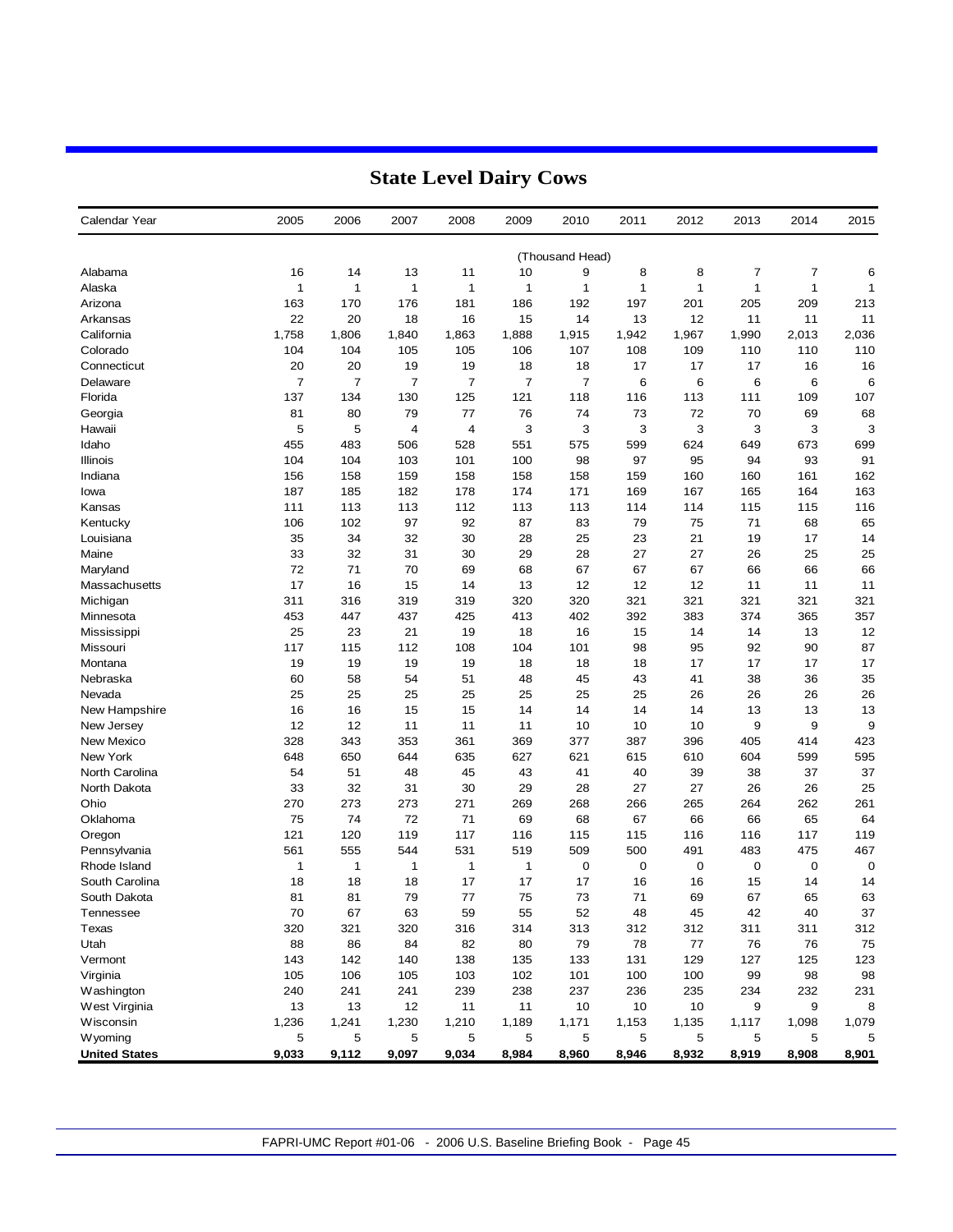## Dairy Products

U.S. nonfat dry milk prices are expected to follow world prices over the baseline.

World nonfat dry prices remain at high enough levels for the CCC to avoid accumulation of any nonfat dry milk.

**-This baseline for nonfat dry milk is in** stark contrast to recent FAPRI baselines due to world powder demand strength.



Nonfat Dry Milk Exports

With strong global demand for nonfat dry milk, U.S. nonfat dry exports grow each year, reaching 1.2 billion pounds in 2015.

Over 55% of domestic nonfat dry milk production is exported by 2015.

**If global demand were to be much** weaker than expected, some of the exports shown here could end up in CCC inventories.

Cheese prices are expected to continue to move lower in 2006, averaging below \$1.35 per pound.

**-The difference between world and U.S.** cheese prices is much less than a few years ago.

Opportunities may exist for certain types of U.S. cheese to become competitive on world markets.





#### Cheese Prices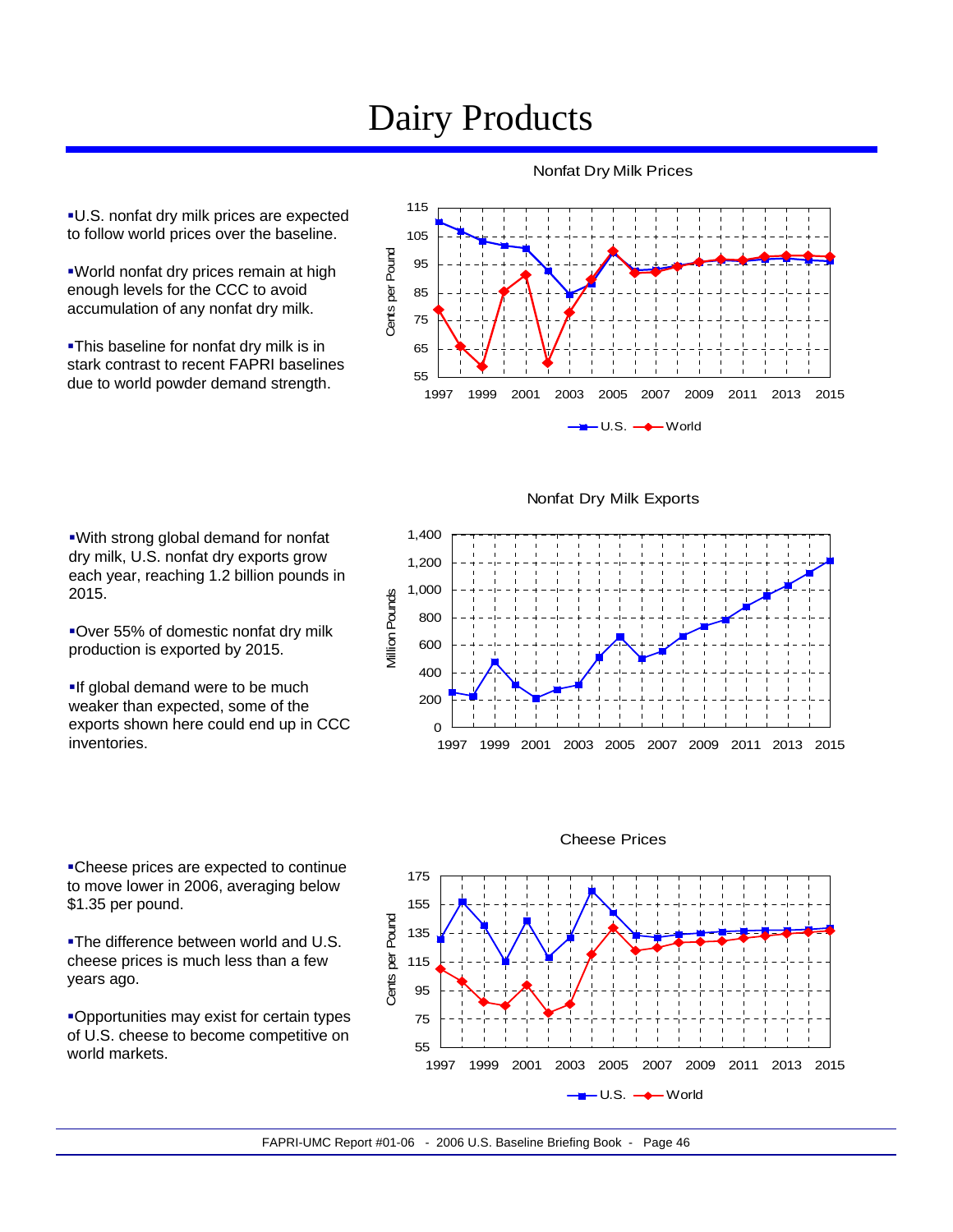| Calendar Year                                    | 2005        | 2006                    | 2007                    | 2008  | 2009     | 2010                    | 2011  | 2012           | 2013           | 2014  | 2015           |
|--------------------------------------------------|-------------|-------------------------|-------------------------|-------|----------|-------------------------|-------|----------------|----------------|-------|----------------|
| <b>Butter</b>                                    |             |                         |                         |       |          | (Million Pounds)        |       |                |                |       |                |
| Production                                       | 1,335       | 1,365                   | 1,382                   | 1,383 | 1,394    | 1,411                   | 1,416 | 1,423          | 1,431          | 1,430 | 1,428          |
| Imports                                          | 33          | 79                      | 74                      | 73    | 82       | 74                      | 90    | 90             | 88             | 93    | 101            |
| Domestic Use                                     | 1,365       | 1,407                   | 1,427                   | 1,440 | 1,450    | 1,466                   | 1,474 | 1,491          | 1,504          | 1,512 | 1,514          |
| <b>Total Foreign Use</b>                         | $\mathbf 0$ | 0                       | 0                       | 0     | 0        | $\mathbf 0$             | 0     | 0              | $\mathbf 0$    | 0     | $\mathbf 0$    |
| <b>Ending Stocks</b>                             | 48          | 86                      | 114                     | 130   | 156      | 175                     | 207   | 230            | 245            | 256   | 271            |
| CCC Net Rem. inc DEIP                            | $\mathbf 0$ | 36                      | 35                      | 18    | 25       | 17                      | 32    | 22             | 16             | 11    | 15             |
| <b>American Cheese</b>                           |             |                         |                         |       |          |                         |       |                |                |       |                |
| Production                                       | 3,814       | 3,931                   | 3,986                   | 4,033 | 4.075    | 4,132                   | 4,185 | 4,235          | 4,282          | 4,336 | 4,390          |
| Imports                                          | 45          | 45                      | 45                      | 45    | 45       | 45                      | 45    | 45             | 45             | 45    | 45             |
| Domestic Use                                     | 3,797       | 3,896                   | 3,955                   | 3,993 | 4,041    | 4,093                   | 4,142 | 4,181          | 4,222          | 4,272 | 4,322          |
| <b>Total Foreign Use</b>                         | 37          | 52                      | 62                      | 77    | 71       | 72                      | 77    | 88             | 95             | 99    | 101            |
| <b>Ending Stocks</b>                             | 510         | 538                     | 551                     | 560   | 568      | 579                     | 591   | 602            | 612            | 622   | 634            |
| CCC Net Rem. inc DEIP                            | $-2$        | 0                       | 1                       | $-1$  | 0        | $\mathbf 0$             | 0     | $\mathbf{1}$   | 0              | $-1$  | $\mathbf{1}$   |
| <b>Other Cheese</b>                              |             |                         |                         |       |          |                         |       |                |                |       |                |
| Production                                       | 5,288       | 5,550                   | 5,658                   | 5,755 | 5,865    | 5,968                   | 6,076 | 6,180          | 6,279          | 6,382 | 6,499          |
| Imports                                          | 403         | 407                     | 411                     | 415   | 419      | 424                     | 428   | 432            | 436            | 441   | 445            |
| Domestic Use                                     | 5,561       | 5,802                   | 5,925                   | 6,024 | 6,136    | 6,244                   | 6,355 | 6,465          | 6,567          | 6,675 | 6,796          |
|                                                  | 146         | 146                     | 146                     | 146   | 146      | 146                     | 146   | 146            | 146            | 146   | 146            |
| <b>Total Foreign Use</b><br><b>Ending Stocks</b> | 209         | 218                     | 216                     | 216   | 218      | 219                     | 222   | 224            | 225            | 227   | 228            |
|                                                  |             |                         |                         |       |          |                         |       |                |                |       |                |
| <b>Nonfat Dry Milk</b>                           | 1,190       |                         |                         | 1,511 | 1,597    |                         | 1,801 | 1,918          | 2,035          | 2,139 | 2,249          |
| Production                                       |             | 1,364<br>$\overline{2}$ | 1,456<br>$\overline{2}$ | 2     |          | 1,688<br>$\overline{2}$ | 2     | $\overline{2}$ | $\overline{2}$ | 2     | $\overline{2}$ |
| Imports<br>Domestic Use                          | 2<br>774    | 806                     | 844                     | 861   | 2<br>881 | 900                     | 925   | 946            | 965            | 997   | 1,020          |
|                                                  |             |                         |                         |       |          |                         |       |                |                |       |                |
| <b>Total Foreign Use</b>                         | 666         | 502                     | 555                     | 666   | 735      | 784                     | 879   | 959            | 1,035          | 1,124 | 1,216          |
| <b>Ending Stocks</b>                             | 164         | 222                     | 280                     | 266   | 249      | 255                     | 255   | 271            | 308            | 328   | 344            |
| Government                                       | 70          | 116                     | 173                     | 159   | 141      | 144                     | 141   | 154            | 187            | 204   | 216            |
| Commercial                                       | 94          | 105                     | 107                     | 107   | 109      | 111                     | 114   | 118            | 121            | 124   | 127            |
| CCC Net Rem. inc DEIP                            | $-80$       | 46                      | 57                      | $-14$ | $-19$    | 4                       | -3    | 12             | 33             | 17    | 12             |
| <b>Evap. and Condensed Milk</b>                  |             |                         |                         |       |          |                         |       |                |                |       |                |
| Production                                       | 711         | 713                     | 709                     | 702   | 698      | 694                     | 691   | 686            | 682            | 678   | 674            |
| Imports                                          | 20          | 20                      | 20                      | 20    | 20       | 20                      | 20    | 20             | 20             | 20    | 20             |
| Domestic Use                                     | 631         | 641                     | 638                     | 631   | 627      | 623                     | 620   | 615            | 611            | 607   | 602            |
| <b>Total Foreign Use</b>                         | 91          | 91                      | 91                      | 91    | 91       | 91                      | 91    | 91             | 91             | 91    | 91             |
| <b>Ending Stocks</b>                             | 45          | 46                      | 46                      | 46    | 46       | 46                      | 46    | 46             | 46             | 46    | 46             |
| Per Capita Cons.                                 |             |                         |                         |       |          | (Pounds)                |       |                |                |       |                |
| <b>Butter</b>                                    | 4.6         | 4.7                     | 4.7                     | 4.7   | 4.7      | 4.7                     | 4.7   | 4.7            | 4.7            | 4.7   | 4.7            |
| Nonfat Dry Milk                                  | 2.6         | 2.7                     | 2.8                     | 2.8   | 2.9      | 2.9                     | 3.0   | 3.0            | 3.0            | 3.1   | 3.2            |
| <b>Total Cheese</b>                              | 31.5        | 32.4                    | 32.7                    | 32.9  | 33.1     | 33.3                    | 33.6  | 33.7           | 33.9           | 34.1  | 34.4           |
| American                                         | 12.8        | 13.0                    | 13.1                    | 13.1  | 13.1     | 13.2                    | 13.2  | 13.3           | 13.3           | 13.3  | 13.4           |
| Other                                            | 18.7        | 19.4                    | 19.6                    | 19.8  | 20.0     | 20.1                    | 20.3  | 20.5           | 20.6           | 20.8  | 21.0           |
| <b>Total Fluid Milk</b>                          | 196.2       | 196.4                   | 194.7                   | 192.8 | 190.7    | 189.5                   | 187.7 | 185.8          | 184.1          | 182.2 | 180.6          |
| Ice Cream                                        | 26.7        | 26.8                    | 26.8                    | 26.8  | 26.8     | 26.9                    | 26.8  | 26.8           | 26.8           | 26.8  | 26.8           |
| <b>Retail Prices</b>                             |             |                         |                         |       |          | (Dollars per Pound)     |       |                |                |       |                |
| Butter, salted, AA, stick                        | 3.28        | 3.03                    | 3.00                    | 3.04  | 3.09     | 3.10                    | 3.11  | 3.10           | 3.12           | 3.14  | 3.16           |
| Cheese, Natural Cheddar                          | 4.38        | 4.23                    | 4.22                    | 4.33  | 4.38     | 4.47                    | 4.52  | 4.59           | 4.64           | 4.70  | 4.80           |
| Milk, Frsh, Whole Fortified                      | 3.19        | 2.97                    | 2.98                    | 3.04  | 3.09     | 3.13                    | 3.17  | 3.20           | 3.24           | 3.27  | 3.32           |
| Ice Cream (Half Gallon)                          | 3.74        | 3.70                    | 3.72                    | 3.75  | 3.80     | 3.85                    | 3.88  | 3.90           | 3.92           | 3.96  | 3.99           |

### **U.S. Dairy Product Supply and Use**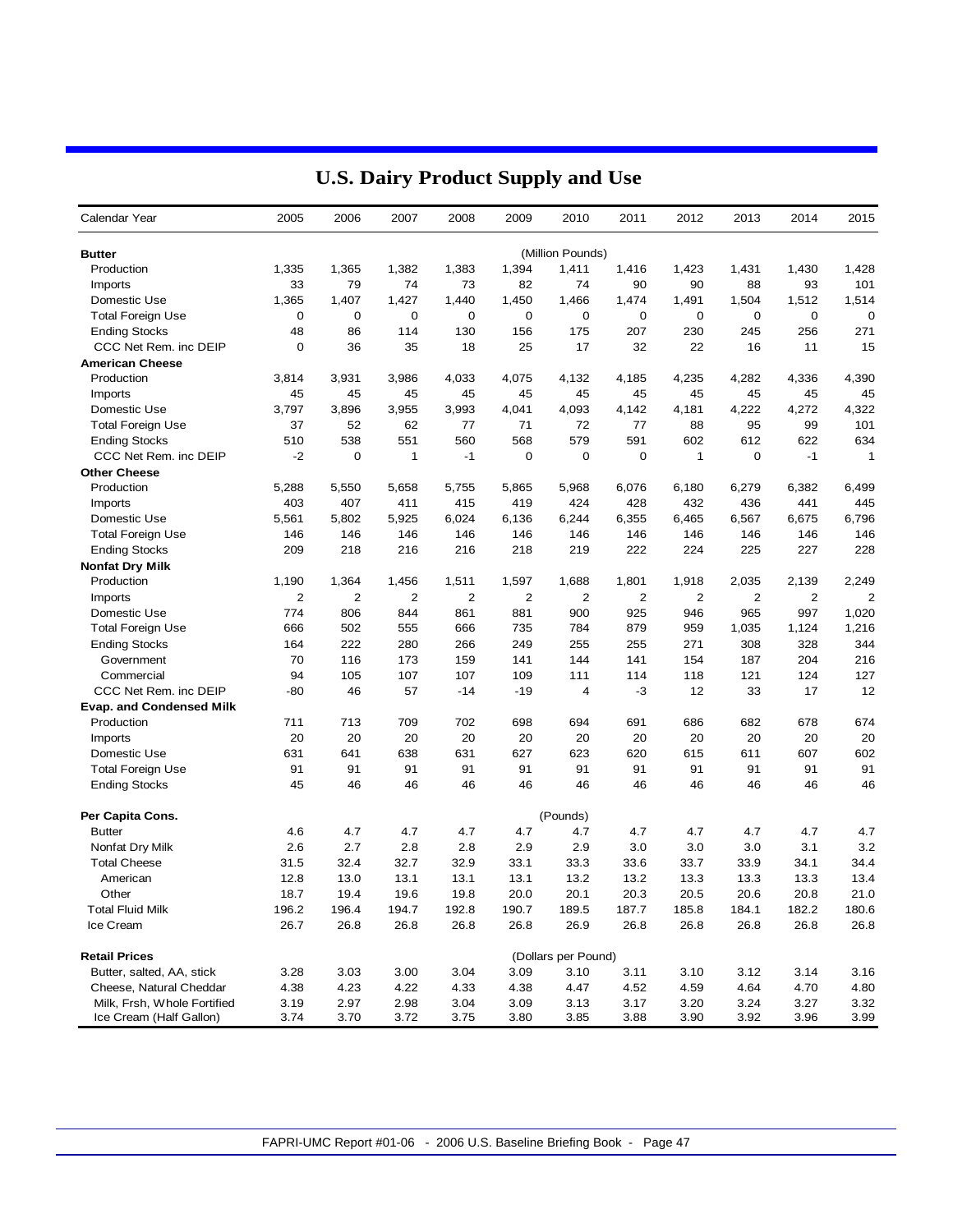## Food Prices and Expenditures

**After posting the largest increase since** 1990 in 2004, the CPI for food increased by a more typical 2.4% in 2005.

Lower meat prices for the next few years should keep increases in the overall CPI for food near or below 2%.

**-The CPI for fruits and vegetables** registers the highest average growth rate over the projection period (2.6%), with meat the lowest (1.1%).

In real terms, per capita food

after a sharp increase in 2004.

\$950 billion in 2015.

expenditures declined slightly last year

Nominal food expenditures will rise from just over \$700 billion in 2005 to about

Real per capita food expenditures will stay relatively stable over the baseline, but not return to pre-2004 levels.

#### Consumer Price Index for Food



Real Food Expenditures per Person

2,450 2,400 2005 Dollars 2005 Dollars 2,350 2,300 2,250 2,200



Meat and dairy products account for roughly 36% of at home food purchases.

**-The amount spent on food away from** home increases from 43% of total food expenditures in 2005 to 46% in 2015.

**-The average consumer spent \$573** more for food in 2005 than in 1995. A similar increase in food spending per person will occur from 2005 to 2015.



#### Food Expenditures per Person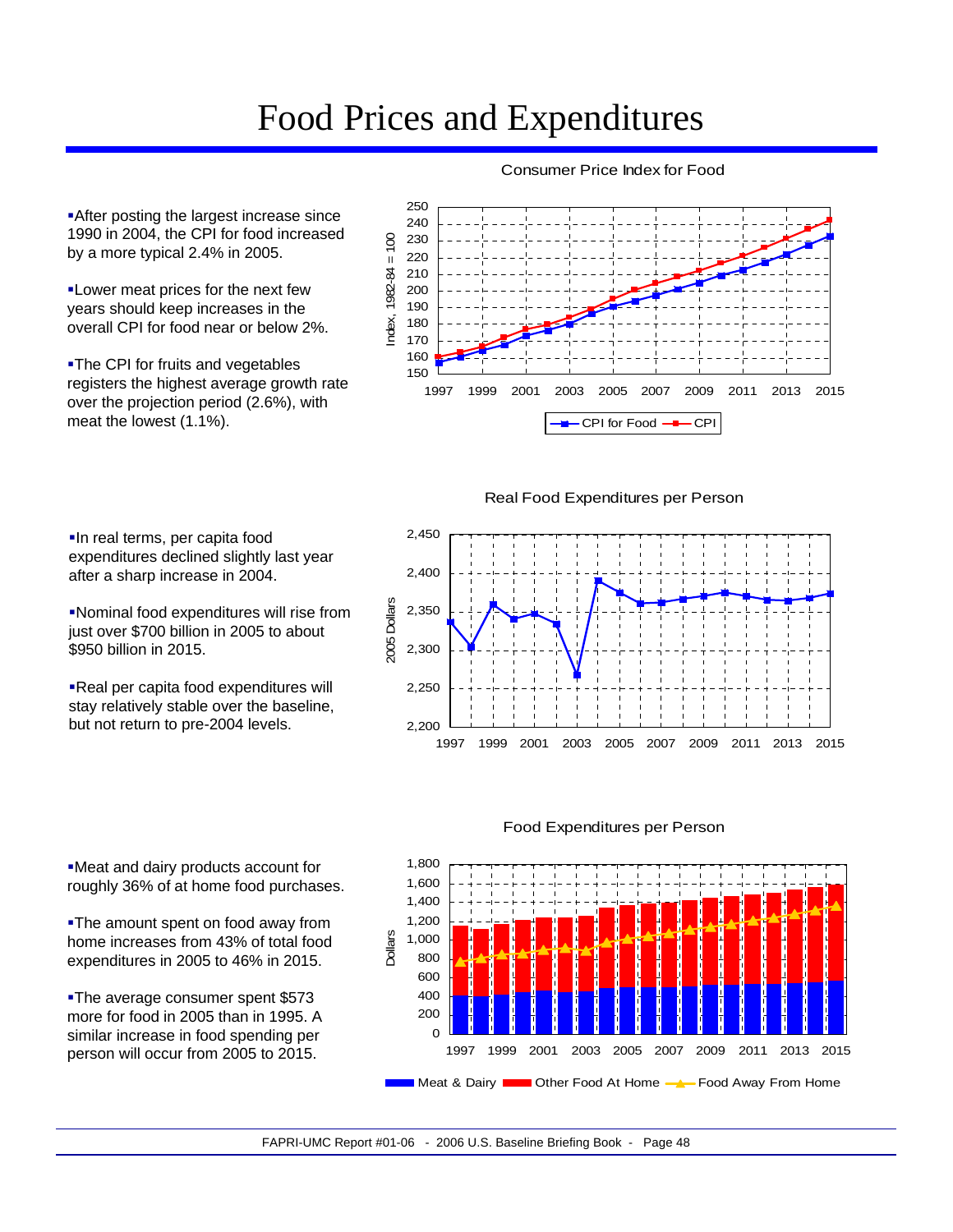| Calendar Year              | 2005  | 2006  | 2007  | 2008  | 2009  | 2010          | 2011  | 2012  | 2013  | 2014  | 2015  |
|----------------------------|-------|-------|-------|-------|-------|---------------|-------|-------|-------|-------|-------|
|                            |       |       |       |       |       | (1982-84=100) |       |       |       |       |       |
| <b>TOTAL</b>               | 190.7 | 194.0 | 197.3 | 201.3 | 205.2 | 209.1         | 212.8 | 216.9 | 221.8 | 227.4 | 233.2 |
| <b>Food at Home</b>        | 189.8 | 192.3 | 195.1 | 198.8 | 202.2 | 205.7         | 208.8 | 212.4 | 216.9 | 222.0 | 227.4 |
| Cereal and Bakery          | 209.0 | 213.6 | 218.4 | 222.8 | 227.2 | 231.5         | 236.4 | 241.9 | 247.9 | 254.0 | 260.2 |
| Meat                       | 184.7 | 185.3 | 186.0 | 188.0 | 189.8 | 191.8         | 192.5 | 193.7 | 196.9 | 201.6 | 206.8 |
| Dairy                      | 182.4 | 176.6 | 179.0 | 183.7 | 187.8 | 191.8         | 195.1 | 198.6 | 201.9 | 205.5 | 209.8 |
| Fruit and Vegetables       | 241.4 | 249.1 | 254.6 | 260.7 | 266.7 | 272.7         | 279.5 | 286.9 | 294.9 | 303.1 | 311.4 |
| Other Food At Home         | 167.0 | 170.5 | 172.7 | 175.6 | 178.2 | 180.5         | 182.6 | 185.2 | 187.8 | 190.7 | 193.5 |
| Sugar and Sweets           | 165.2 | 169.0 | 170.4 | 174.0 | 177.2 | 180.3         | 182.8 | 186.0 | 189.2 | 192.7 | 196.1 |
| Fats and Oils              | 167.7 | 170.4 | 173.6 | 176.1 | 178.6 | 180.7         | 183.0 | 185.3 | 187.7 | 190.0 | 192.3 |
| Other Prepared Items       | 182.5 | 187.1 | 190.2 | 193.8 | 196.8 | 199.2         | 201.7 | 204.6 | 208.0 | 211.4 | 214.9 |
| Non-alc. Beverages         | 144.4 | 146.3 | 147.4 | 149.3 | 151.0 | 152.7         | 154.2 | 156.0 | 157.7 | 159.5 | 161.3 |
| <b>Food Away From Home</b> | 193.4 | 197.7 | 201.7 | 206.2 | 210.7 | 215.2         | 219.6 | 224.4 | 229.9 | 235.9 | 242.4 |

### **Consumer Price Indices for Food**

### **Per Capita Consumer Expenditures for Food**

| Calendar Year               | 2005              | 2006  | 2007  | 2008  | 2009  | 2010                 | 2011  | 2012  | 2013  | 2014  | 2015  |  |
|-----------------------------|-------------------|-------|-------|-------|-------|----------------------|-------|-------|-------|-------|-------|--|
|                             |                   |       |       |       |       | (Dollars per Person) |       |       |       |       |       |  |
| <b>Food at Home</b>         | 1,362             | 1,379 | 1,394 | 1,416 | 1,437 | 1,458                | 1,476 | 1,497 | 1,523 | 1,554 | 1,586 |  |
| Cereal and Bakery           | 187               | 190   | 193   | 196   | 198   | 201                  | 204   | 207   | 211   | 215   | 219   |  |
| Meat                        | 355               | 359   | 362   | 367   | 372   | 377                  | 379   | 382   | 388   | 398   | 408   |  |
| Dairy                       | 149               | 146   | 147   | 149   | 151   | 153                  | 155   | 157   | 158   | 160   | 162   |  |
| Fruit and Vegetables        | 231               | 236   | 240   | 245   | 250   | 255                  | 260   | 266   | 272   | 278   | 285   |  |
| Other Food At Home          | 441               | 448   | 453   | 459   | 466   | 474                  | 480   | 487   | 495   | 503   | 513   |  |
| Sugar and Sweets            | 53                | 54    | 54    | 55    | 56    | 57                   | 57    | 57    | 58    | 58    | 59    |  |
| Fats and Oils               | 37                | 38    | 39    | 40    | 40    | 41                   | 41    | 42    | 42    | 42    | 43    |  |
| <b>Miscellaneous</b>        | 215               | 218   | 221   | 225   | 229   | 233                  | 237   | 241   | 246   | 252   | 259   |  |
| Trips                       | 17                | 18    | 19    | 19    | 19    | 20                   | 20    | 21    | 22    | 22    | 23    |  |
| Non-alc. Beverages          | 119               | 120   | 120   | 121   | 121   | 123                  | 124   | 125   | 127   | 128   | 129   |  |
| <b>Food Away From Home</b>  | 1,013             | 1,045 | 1,074 | 1,107 | 1,139 | 1,172                | 1,204 | 1,237 | 1,275 | 1,315 | 1,358 |  |
| <b>TOTAL</b>                | 2,375             | 2,424 | 2,469 | 2,523 | 2,576 | 2,630                | 2,680 | 2,735 | 2,798 | 2,869 | 2,943 |  |
| Multiply by Population for: | (Billion Dollars) |       |       |       |       |                      |       |       |       |       |       |  |
| <b>AGGREGATE TOTAL</b>      | 704.8             | 725.8 | 746.0 | 768.9 | 792.1 | 815.7                | 838.3 | 862.7 | 890.2 | 920.5 | 952.4 |  |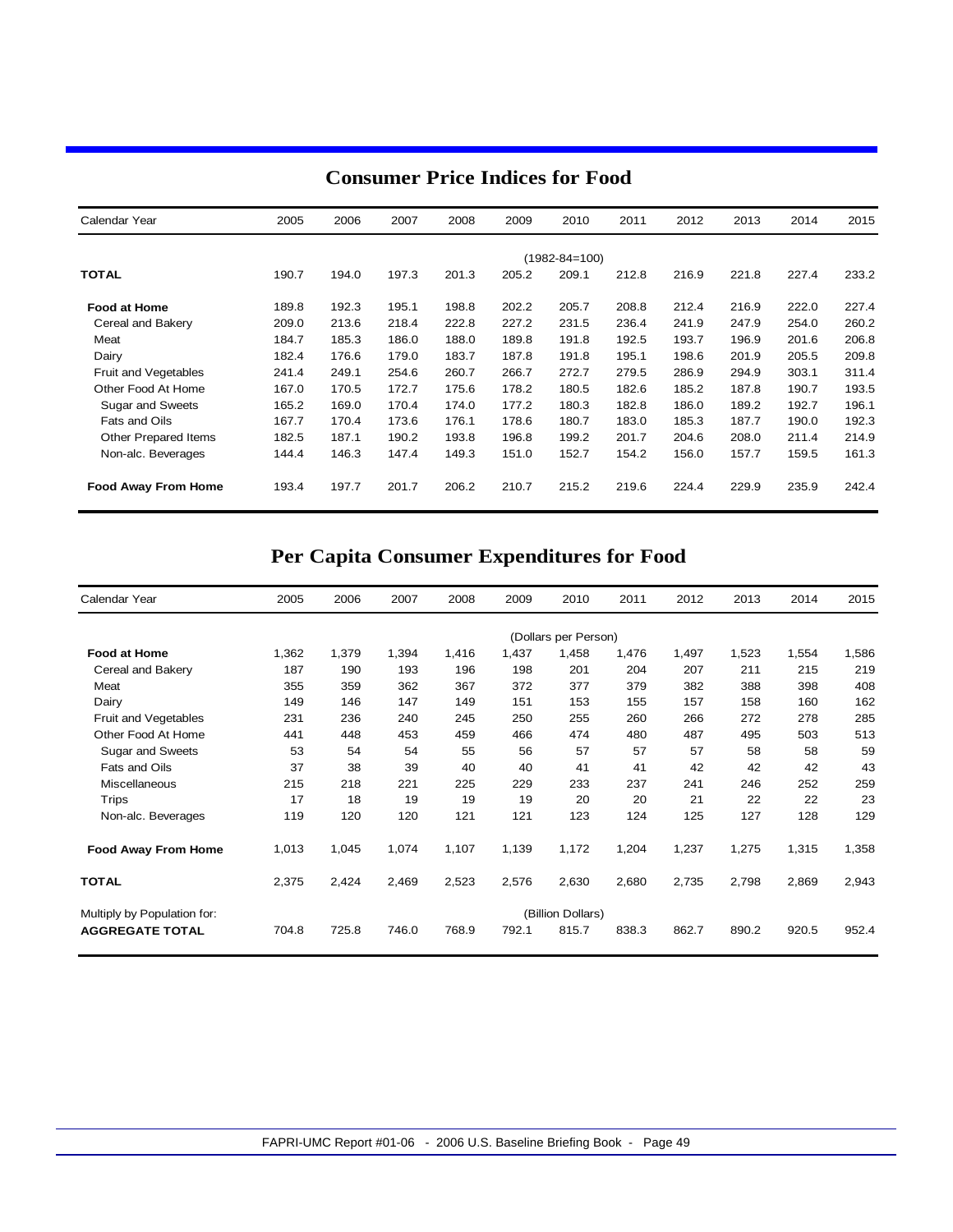## Government Costs

Net CCC outlays jumped in FY 2005, as lower prices translated into increased spending on marketing loan and CCP programs.

**A** further slight increase in net CCC outlays is expected in FY 2006. Low corn prices in 2005/06 account for much of the increase.

Projected net CCC outlays decline in later years as average prices increase. Net outlays total \$155.4 billion over FY 2006-FY 2015.

Mandatory government outlays under the crop insurance program and certain conservation programs are not included in the CCC account..

Tobacco Trust Fund outlays, included in CCC spending in USDA reports but not in CBO reports, average about \$1 billion per year between FY 2005 and FY 2014.

Including these non-CCC programs, total mandatory outlays are \$229.4 billion over FY 2006-FY 2015.

Increased enrollment and rental rates result in an increase in projected CRP spending.

For other mandatory conservation programs, projected expenditures are based on preliminary estimates from CBO.

Estimates include effects of limitations on conservation spending required by the Deficit Reduction Act of 2005.

#### CCC Net Expenditures



Grains Oilseeds & Cotton Conservation All Other

#### Total Mandatory Government Outlays



■ Net CCC ■ Crop Insurance ■ Non-CCC Conservation ■ Tobacco Trust



#### Conservation Program Expenditures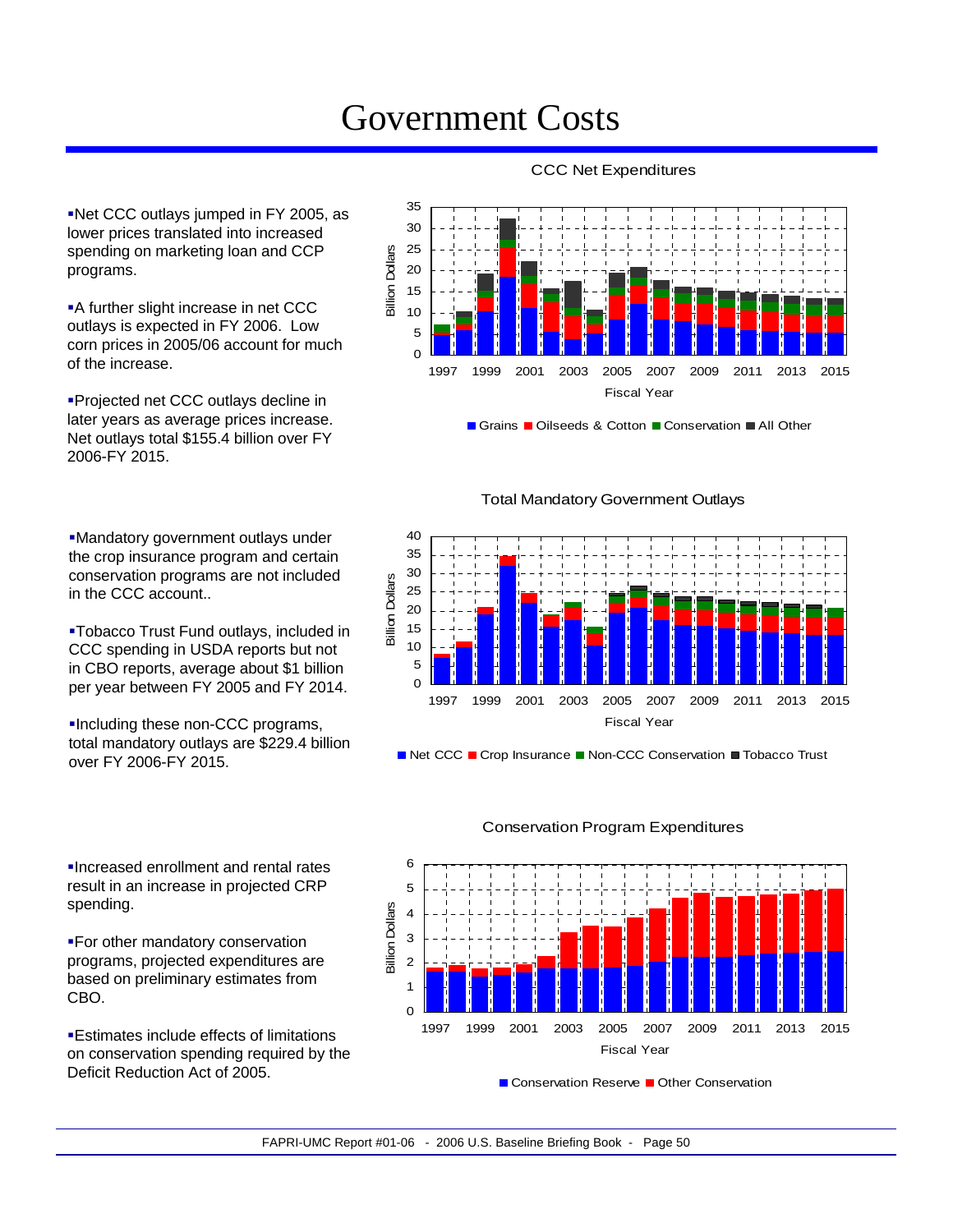| <b>Fiscal Year</b>             | 2005   | 2006   | 2007   | 2008        | 2009           | 2010              | 2011   | 2012        | 2013        | 2014        | 2015        |
|--------------------------------|--------|--------|--------|-------------|----------------|-------------------|--------|-------------|-------------|-------------|-------------|
| <b>Feed Grains</b>             |        |        |        |             |                | (Million Dollars) |        |             |             |             |             |
| Corn                           | 6,242  | 9,495  | 5,992  | 5,053       | 4,551          | 4,011             | 3,606  | 3,382       | 3,215       | 3,139       | 3,152       |
| Sorghum                        | 376    | 527    | 347    | 352         | 333            | 310               | 289    | 274         | 265         | 257         | 251         |
| <b>Barley</b>                  | 189    | 194    | 119    | 129         | 119            | 114               | 109    | 106         | 105         | 104         | 104         |
| Oats                           | 3      | 6      | 8      | 8           | $\overline{7}$ | 6                 | 5      | 5           | 5           | 5           | 5           |
| <b>Food Grains</b>             |        |        |        |             |                |                   |        |             |             |             |             |
| Wheat                          | 1,232  | 1,313  | 1,375  | 1,628       | 1,578          | 1,469             | 1,423  | 1,374       | 1,339       | 1,317       | 1,309       |
| Rice                           | 473    | 699    | 684    | 780         | 819            | 777               | 718    | 683         | 643         | 604         | 590         |
| <b>Oilseeds</b>                |        |        |        |             |                |                   |        |             |             |             |             |
| Soybeans                       | 1,140  | 529    | 2,157  | 2,012       | 1,840          | 1,771             | 1,704  | 1,585       | 1,546       | 1,476       | 1,559       |
| Peanuts                        | 408    | 346    | 336    | 279         | 314            | 308               | 314    | 314         | 311         | 308         | 308         |
| <b>Other Oilseeds</b>          | 32     | 59     | 40     | 47          | 49             | 49                | 50     | 53          | 51          | 55          | 57          |
| <b>Other Commodities</b>       |        |        |        |             |                |                   |        |             |             |             |             |
| <b>Upland Cotton</b>           | 4,245  | 3,366  | 2,576  | 2,170       | 2,501          | 2,494             | 2,487  | 2,432       | 2,298       | 2,144       | 2,033       |
| Sugar                          | $-86$  | 0      | 17     | 5           | 6              | 15                | 54     | 44          | 72          | 59          | 73          |
| Dairy                          | $-95$  | 333    | 415    | 45          | 16             | 29                | 42     | 47          | 61          | 47          | 53          |
| <b>CCC Conservation</b>        |        |        |        |             |                |                   |        |             |             |             |             |
| <b>Conservation Reserve</b>    | 1,828  | 1,905  | 2,032  | 2,259       | 2,278          | 2,258             | 2,361  | 2,382       | 2,421       | 2,460       | 2,482       |
| Other CCC Conservation         | 22     | 3      | 3      | $\mathbf 0$ | $\mathbf 0$    | $\mathbf 0$       | 0      | $\mathbf 0$ | $\mathbf 0$ | $\mathbf 0$ | $\mathbf 0$ |
| Other                          |        |        |        |             |                |                   |        |             |             |             |             |
| Disaster Payments, NAP         | 2,575  | 1,055  | 325    | 325         | 325            | 325               | 325    | 325         | 325         | 325         | 325         |
| <b>Other Net Costs</b>         | 703    | 935    | 1,086  | 1,099       | 1,162          | 1,226             | 1,240  | 1,238       | 1,235       | 1,227       | 1,226       |
| <b>Net CCC Outlays</b>         | 19,288 | 20,765 | 17,511 | 16,189      | 15,899         | 15,162            | 14,725 | 14,244      | 13,890      | 13,527      | 13,526      |
| <b>Tobacco Trust Fund</b>      | 899    | 1,033  | 955    | 955         | 955            | 955               | 955    | 955         | 955         | 955         | $\mathbf 0$ |
| <b>NRCS Conservation</b>       | 1,604  | 1,943  | 2,182  | 2,346       | 2,552          | 2,395             | 2,342  | 2,374       | 2,388       | 2,450       | 2,511       |
| <b>Crop Insurance</b>          | 2,872  | 2,915  | 3,882  | 4,060       | 4,198          | 4,307             | 4,382  | 4,438       | 4,496       | 4,540       | 4,583       |
| <b>Total Mandatory Outlays</b> | 24,662 | 26,656 | 24,530 | 23,550      | 23,605         | 22,818            | 22,404 | 22,011      | 21,729      | 21,472      | 20,620      |

### **Net Government Outlays**

Note: "NRCS Conservation" denotes mandatory spending on conservation programs authorized by the 2002 farm bill that is not included in reported CCC outlays. USDA includes Tobacco Trust Fund spending in its tables reporting CCC outlays, but CBO does not.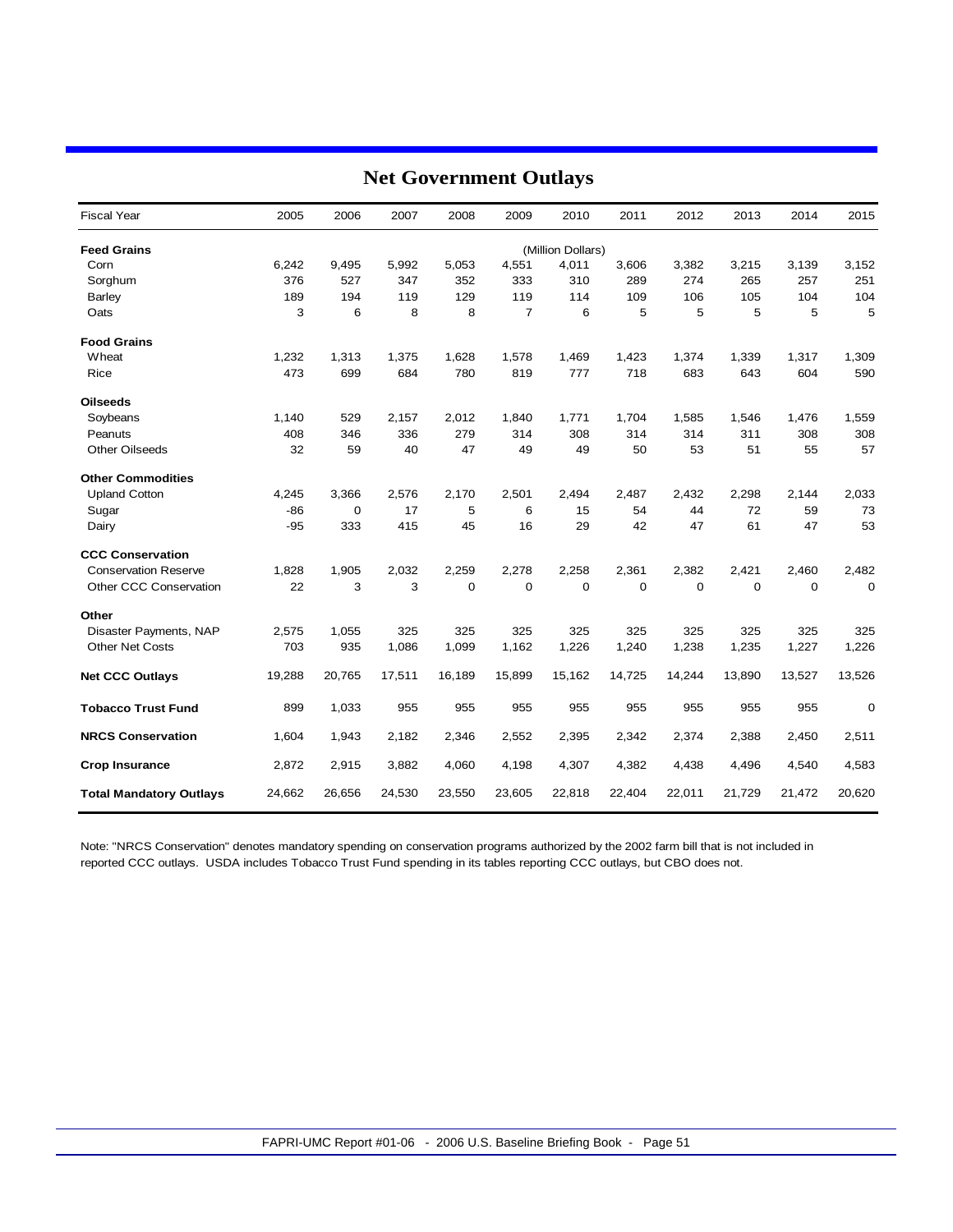## Payments and Crop Insurance

Direct payments, CCPs and marketing loan benefits associated with the 2005/06 crop total an estimated \$16.8 billion, the most since enactment of the 2002 farm bill.

Increasing prices for corn and most other commodities result in lower CCPs and marketing loan benefits in 2006/07 and subsequent years.

#### Selected Government Payments



■ AMTA/Direct Payments ■ Marketing Loans ■ CCPs ■ Market Loss

Between 1998/99 and 2004/05, the number of acres enrolled in revenuebased crop insurance policies increased sharply at the expense of catastrophic and yield buy-up policies.

In 2005/06, acres covered by yield buyup policies increased dramatically, mostly because of a 23 million acre increase in rangeland enrollment.

Crop insurance premium subsidies are projected to increase from \$2.3 billion for the 2005/06 crop to \$2.9 billion in 2015/16.

**Premiums change with insurable prices,** explaining both the dip in premiums in 2005/06 and the projected increase in later years.

Premium subsidies account for approximately 59% of total premiums over the projection period.









#### Crop Insurance Premiums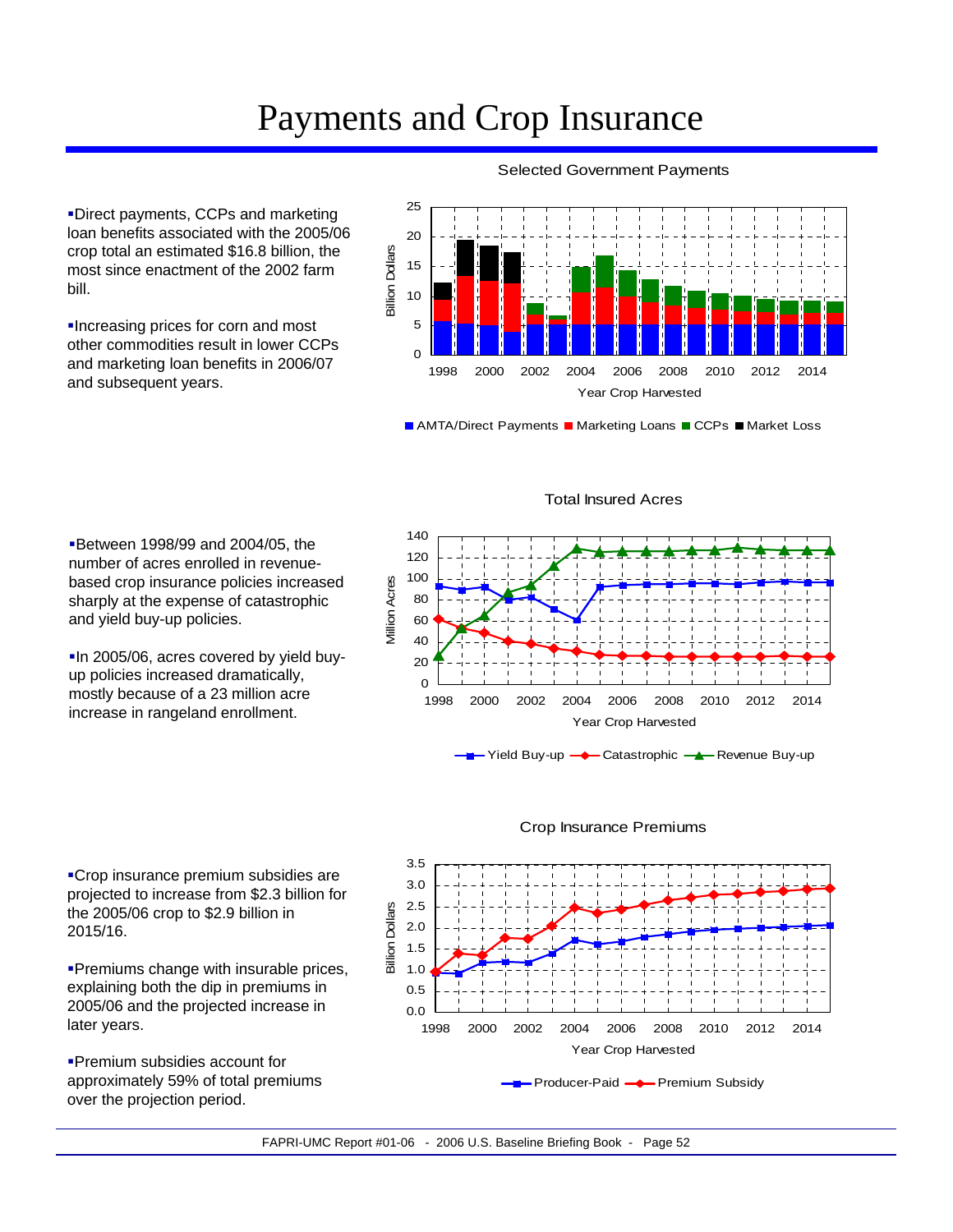### **Selected Direct Government Payments**

| Crop Year                        | 05/06  | 06/07  | 07/08  | 08/09  | 09/10  | 10/11             | 11/12 | 12/13 | 13/14 | 14/15 | 15/16 |
|----------------------------------|--------|--------|--------|--------|--------|-------------------|-------|-------|-------|-------|-------|
|                                  |        |        |        |        |        | (Million Dollars) |       |       |       |       |       |
| <b>Direct Payments</b>           | 5.254  | 5.259  | 5.258  | 5.260  | 5.261  | 5.259             | 5.258 | 5.257 | 5.255 | 5.254 | 5.254 |
| <b>Marketing Loans</b>           | 6.290  | 4.701  | 3.724  | 3.159  | 2.785  | 2.459             | 2.192 | 1,971 | 1.773 | 1.842 | 1,874 |
| <b>Counter-cyclical Payments</b> | 5.249  | 4.396  | 3.734  | 3,301  | 2,897  | 2,682             | 2,438 | 2,231 | 2.090 | .992  | 1,953 |
| Total                            | 16.793 | 14.356 | 12.715 | 11.720 | 10,943 | 10.400            | 9.888 | 9.459 | 9.118 | 9.089 | 9,082 |

Note: Includes direct payments, marketing loans (loan deficiency payments and marketing loan gains) and counter-cyclical payments for feed grains, food grains, oilseeds, and upland cotton.

### **Crop Insurance**

| Year                          | 2005  | 2006  | 2007  | 2008  | 2009  | 2010                           | 2011  | 2012  | 2013  | 2014  | 2015  |
|-------------------------------|-------|-------|-------|-------|-------|--------------------------------|-------|-------|-------|-------|-------|
|                               |       |       |       |       |       | (Million Acres, Crop Year)     |       |       |       |       |       |
| <b>Eligible Acres</b>         | 308.4 | 308.6 | 307.9 | 308.3 | 308.9 | 309.1                          | 309.2 | 309.2 | 308.7 | 308.3 | 308.2 |
| Net Acres Insured             | 245.8 | 247.5 | 247.2 | 248.0 | 248.9 | 249.4                          | 251.2 | 250.0 | 251.9 | 250.0 | 250.2 |
| Catastrophic                  | 28.2  | 27.2  | 26.6  | 26.4  | 26.4  | 26.4                           | 26.3  | 26.4  | 26.9  | 26.3  | 26.4  |
| Yield Buy-Up                  | 92.3  | 94.3  | 94.6  | 95.2  | 95.6  | 95.9                           | 94.9  | 96.2  | 97.7  | 96.6  | 96.9  |
| Revenue-Based                 | 125.3 | 126.0 | 126.0 | 126.4 | 126.9 | 127.1                          | 130.0 | 127.4 | 127.3 | 127.1 | 126.9 |
| Crop Insurance                |       |       |       |       |       |                                |       |       |       |       |       |
| <b>Participation Rate</b>     | 79.7% | 80.2% | 80.3% | 80.5% | 80.6% | 80.7%                          | 81.2% | 80.9% | 81.6% | 81.1% | 81.2% |
|                               |       |       |       |       |       | (Billion Dollars, Crop Year)   |       |       |       |       |       |
| <b>Total Premiums</b>         | 3.95  | 4.11  | 4.33  | 4.50  | 4.63  | 4.73                           | 4.79  | 4.86  | 4.90  | 4.96  | 4.99  |
| <b>Producer-Paid Premiums</b> | 1.60  | 1.68  | 1.78  | 1.85  | 1.91  | 1.95                           | 1.98  | 2.01  | 2.02  | 2.04  | 2.06  |
| <b>Premium Subsidies</b>      | 2.34  | 2.43  | 2.55  | 2.65  | 2.72  | 2.78                           | 2.81  | 2.85  | 2.88  | 2.91  | 2.93  |
| <b>Total Indemnities</b>      | 2.76  | 4.11  | 4.33  | 4.50  | 4.63  | 4.73                           | 4.79  | 4.86  | 4.90  | 4.96  | 4.99  |
| Loss Ratio                    | 0.70  | 1.00  | 1.00  | 1.00  | 1.00  | 1.00                           | 1.00  | 1.00  | 1.00  | 1.00  | 1.00  |
|                               |       |       |       |       |       | (Billion Dollars, Fiscal Year) |       |       |       |       |       |
| <b>Total Obligations</b>      | 4.11  | 3.54  | 4.90  | 5.16  | 5.35  | 5.51                           | 5.63  | 5.70  | 5.78  | 5.84  | 5.90  |
| <b>Net Outlays</b>            | 2.87  | 2.92  | 3.88  | 4.06  | 4.20  | 4.31                           | 4.38  | 4.44  | 4.50  | 4.54  | 4.58  |
| <b>Budget Authority</b>       | 3.02  | 2.53  | 3.82  | 4.02  | 4.16  | 4.28                           | 4.37  | 4.42  | 4.48  | 4.53  | 4.57  |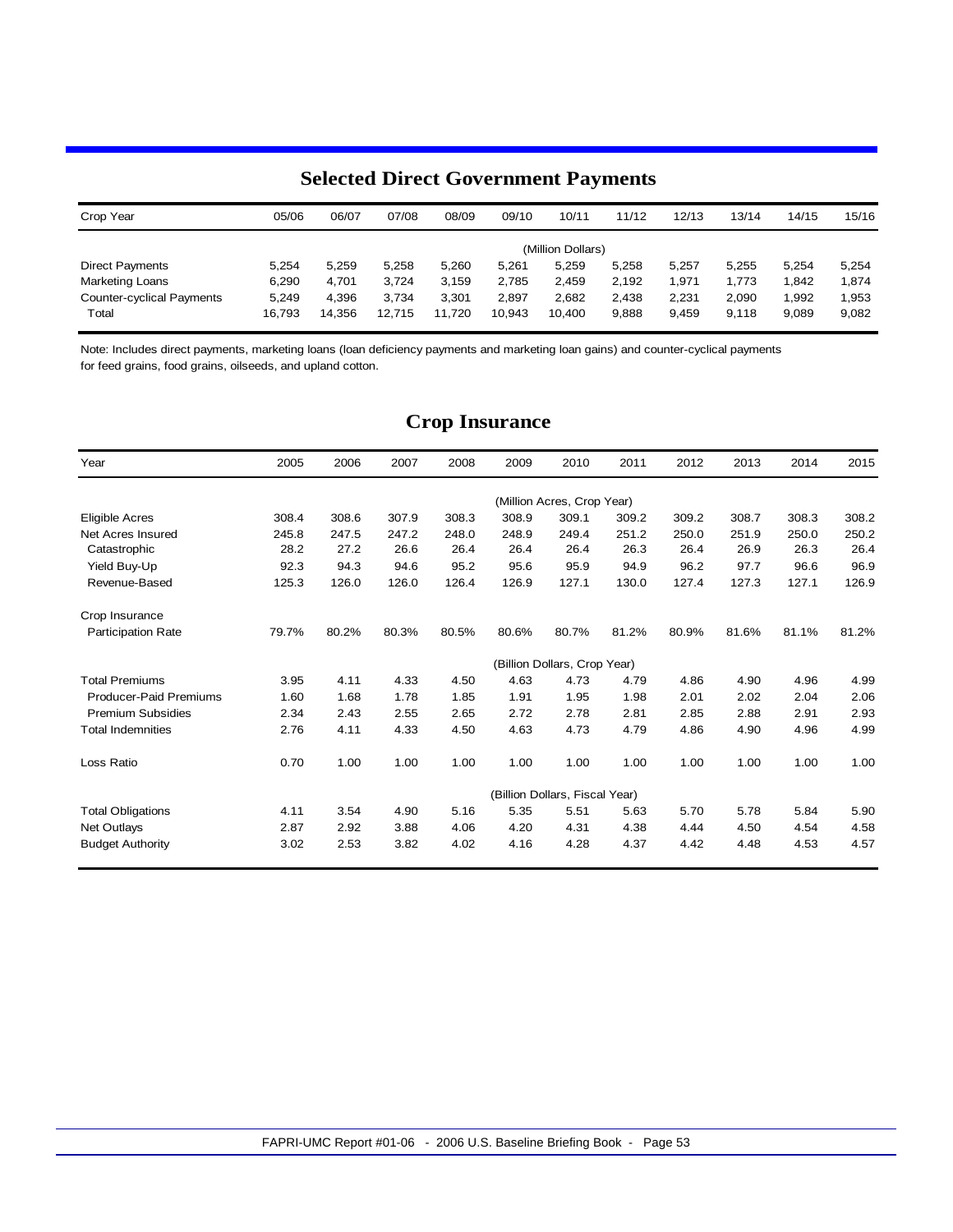## Farm Receipts and Expenses

Cash receipts from sales of program crops (grains, oilseeds, cotton, and sugar) accounted for less than half of total crop receipts in 2005.

**-Lower prices contribute to a reduction in** program crop receipts in 2005 and 2006.

**Program crop receipts increase with** prices and production after 2006.

Other crop receipts vary less from year to year and grow at an annual rate of 2%.

Cash receipts from sales of cattle and calves reached record highs in 2005. Projected declines in cattle prices result in reductions in cattle receipts from 2006- 2012.

Poultry receipts dipped slightly in 2005 and further small declines could occur in 2006 and 2007 because of lower prices for broilers and turkey.

Dairy receipts declined slightly in 2005 and a larger reduction is expected in 2006 because of lower milk prices.

Farm production expenses increased sharply between 2002 and 2005, and a further increase is expected in 2006.

Higher energy prices have contributed to steep increases in fuel and fertilizer expenses. Global Insight forecasts of lower energy prices in 2007 suggest those costs could level off after 2006.

Increases in interest rates and real estate values contribute to increases in interest expenses.



Program Crops **-** Other Crops

Livestock Cash Receipts







#### Crop Cash Receipts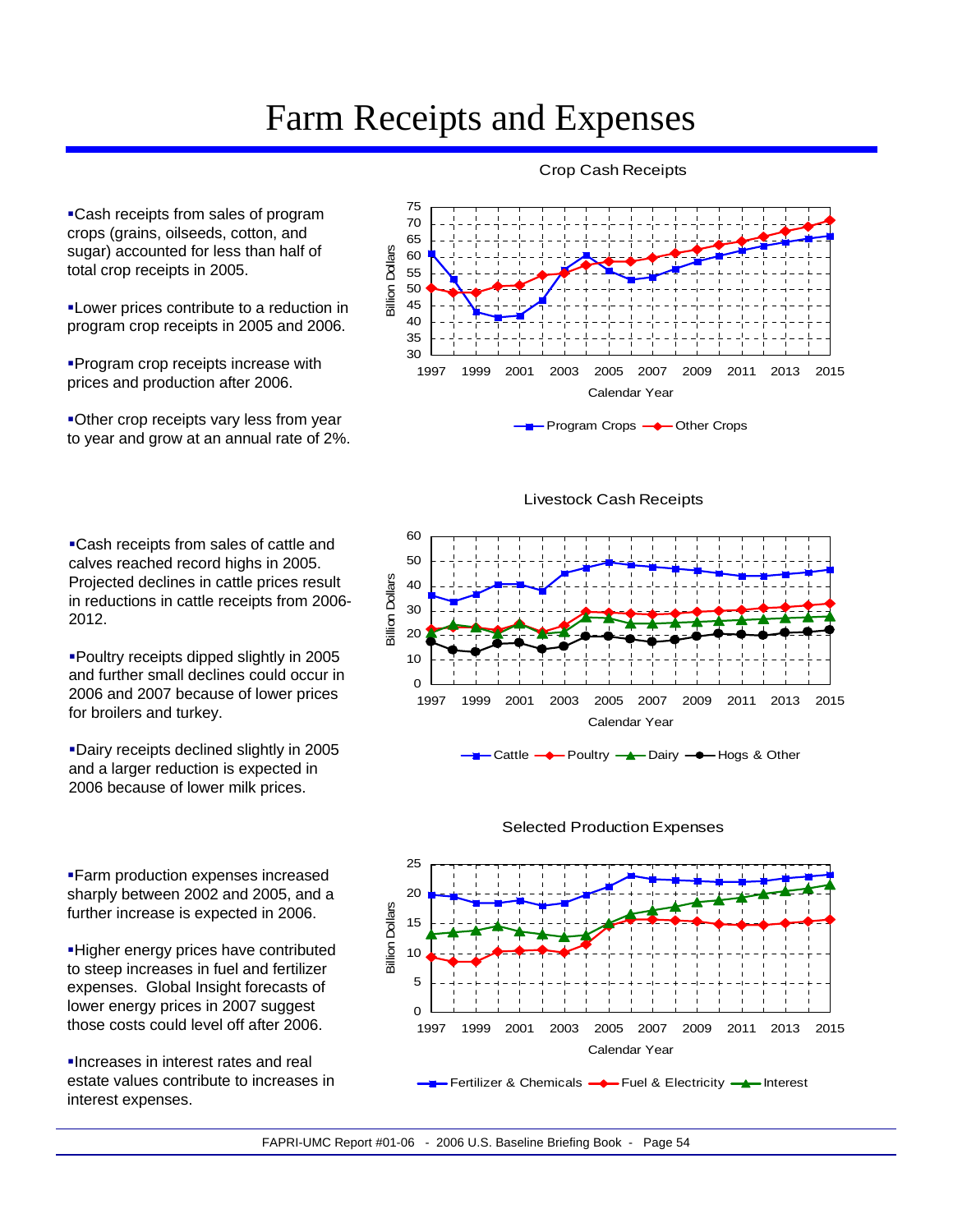| Calendar Year              | 2005   | 2006   | 2007   | 2008   | 2009   | 2010              | 2011   | 2012   | 2013   | 2014   | 2015   |
|----------------------------|--------|--------|--------|--------|--------|-------------------|--------|--------|--------|--------|--------|
|                            |        |        |        |        |        | (Billion Dollars) |        |        |        |        |        |
| <b>Feed Grains</b>         | 25.82  | 25.36  | 27.24  | 29.02  | 30.71  | 32.24             | 33.56  | 34.53  | 35.26  | 35.97  | 36.62  |
| <b>Food Grains</b>         | 8.83   | 8.20   | 8.22   | 8.40   | 8.61   | 8.83              | 9.02   | 9.18   | 9.33   | 9.48   | 9.62   |
| Oilseeds                   | 18.51  | 16.36  | 15.82  | 16.31  | 16.68  | 16.84             | 17.04  | 17.27  | 17.46  | 17.58  | 17.61  |
| Cotton                     | 5.47   | 5.81   | 5.69   | 5.87   | 5.93   | 5.99              | 6.09   | 6.25   | 6.46   | 6.67   | 6.87   |
| Sugar                      | 2.22   | 2.27   | 2.29   | 2.31   | 2.32   | 2.28              | 2.23   | 2.19   | 2.17   | 2.15   | 2.14   |
| <b>Other Crops</b>         | 53.24  | 53.37  | 54.25  | 55.42  | 56.44  | 57.59             | 58.67  | 59.99  | 61.32  | 62.84  | 64.59  |
| Cattle                     | 49.59  | 48.61  | 47.58  | 47.05  | 46.21  | 45.08             | 44.11  | 43.97  | 44.63  | 45.65  | 46.62  |
| Hogs                       | 14.23  | 12.83  | 11.95  | 12.36  | 13.69  | 14.81             | 14.53  | 14.04  | 14.69  | 15.21  | 15.68  |
| Dairy Products             | 26.97  | 24.49  | 24.46  | 24.96  | 25.44  | 25.84             | 26.22  | 26.55  | 26.92  | 27.27  | 27.75  |
| Poultry, Eggs              | 28.97  | 28.62  | 28.38  | 28.79  | 29.26  | 29.79             | 30.37  | 30.88  | 31.49  | 32.07  | 32.66  |
| <b>Other Livestock</b>     | 5.11   | 5.28   | 5.34   | 5.44   | 5.57   | 5.69              | 5.76   | 5.85   | 6.02   | 6.18   | 6.36   |
| <b>Total Cash Receipts</b> | 238.96 | 231.20 | 231.21 | 235.94 | 240.85 | 244.97            | 247.60 | 250.71 | 255.76 | 261.09 | 266.52 |

### **Farm Cash Receipts**

### **Farm Production Expenses**

| Calendar Year                    | 2005   | 2006   | 2007   | 2008   | 2009   | 2010              | 2011   | 2012   | 2013   | 2014   | 2015   |
|----------------------------------|--------|--------|--------|--------|--------|-------------------|--------|--------|--------|--------|--------|
|                                  |        |        |        |        |        | (Billion Dollars) |        |        |        |        |        |
|                                  |        |        |        |        |        |                   |        |        |        |        |        |
| Feed                             | 29.55  | 29.07  | 30.20  | 31.35  | 32.32  | 33.07             | 33.81  | 34.39  | 34.75  | 35.04  | 35.20  |
| <b>Purchased Livestock</b>       | 18.20  | 17.40  | 16.70  | 16.37  | 15.77  | 15.06             | 14.42  | 14.26  | 14.47  | 14.85  | 15.23  |
| Seed                             | 9.98   | 10.45  | 10.89  | 11.13  | 11.28  | 11.38             | 11.51  | 11.63  | 11.79  | 11.93  | 12.08  |
| <b>Fertilizer and Chemicals</b>  | 21.22  | 23.08  | 22.44  | 22.30  | 22.21  | 22.05             | 22.02  | 22.26  | 22.62  | 22.96  | 23.28  |
| <b>Fuels and Electricity</b>     | 14.55  | 15.76  | 15.70  | 15.58  | 15.38  | 14.98             | 14.71  | 14.70  | 15.03  | 15.37  | 15.72  |
| Interest                         | 15.05  | 16.62  | 17.30  | 17.91  | 18.58  | 18.93             | 19.44  | 19.96  | 20.51  | 21.03  | 21.57  |
| Contract and Hired Labor         | 23.61  | 24.50  | 25.38  | 26.21  | 26.99  | 27.70             | 28.52  | 29.32  | 30.08  | 30.90  | 31.73  |
| <b>Capital Consumption</b>       | 23.00  | 23.80  | 24.36  | 24.74  | 25.05  | 25.32             | 25.59  | 25.90  | 26.27  | 26.68  | 27.11  |
| Rent to Non-Operators            | 10.48  | 10.45  | 9.82   | 9.86   | 10.41  | 10.93             | 11.40  | 11.72  | 11.93  | 12.10  | 12.20  |
| All Other                        | 55.44  | 57.33  | 57.91  | 58.67  | 59.41  | 59.98             | 60.73  | 61.75  | 62.96  | 64.22  | 65.50  |
| <b>Total Production Expenses</b> | 221.09 | 228.47 | 230.70 | 234.10 | 237.41 | 239.42            | 242.14 | 245.90 | 250.41 | 255.07 | 259.61 |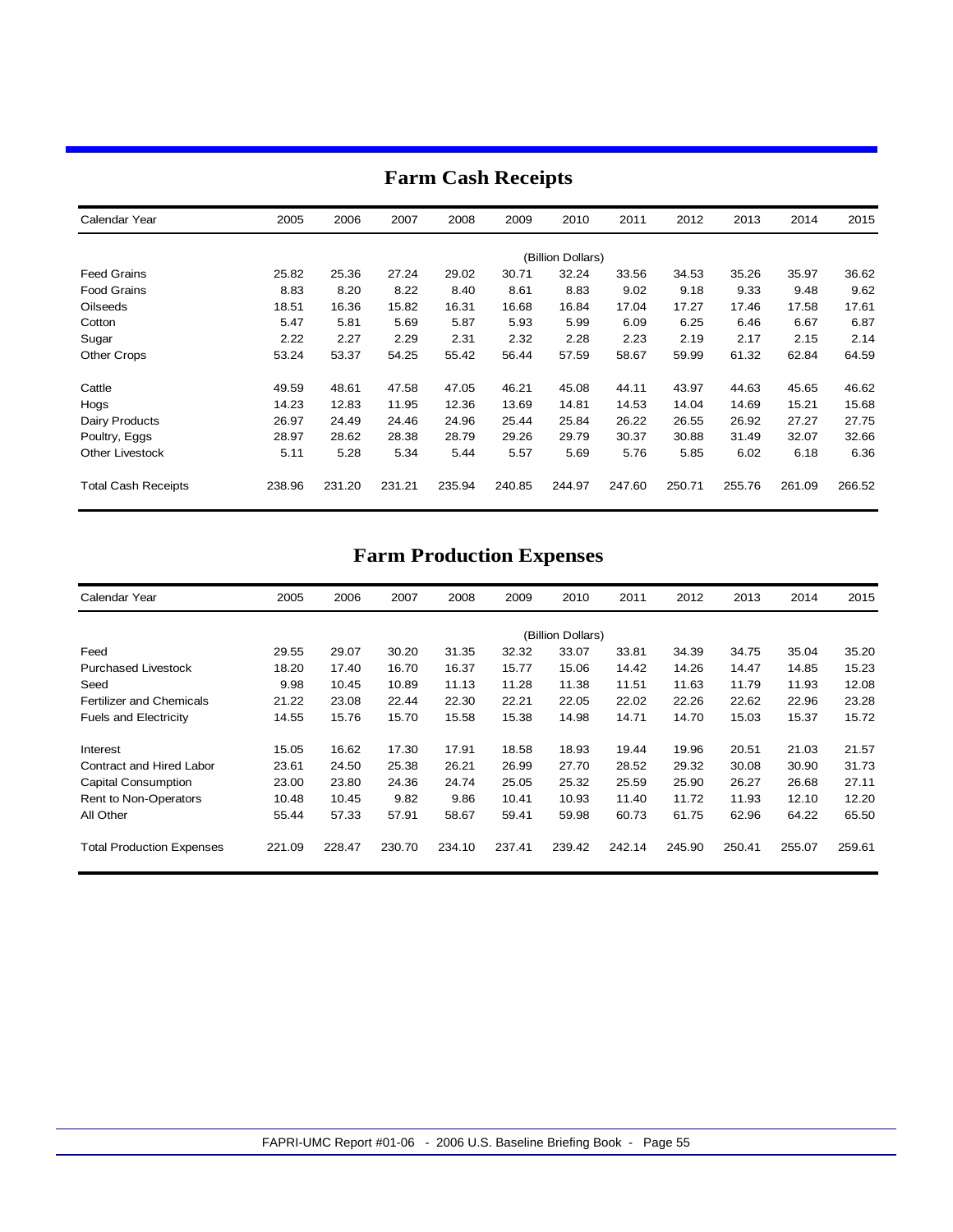## U.S. Farm Income

150

**-Livestock receipts set another record in** 2005, in part because of an increase in cattle prices.

**-Livestock receipts decline in 2006** because of lower prices for cattle, hogs, chickens, and milk.

Crop receipts dipped in 2005 from the 2004 record level, and a further decline is expected in 2006.

Increases in production and prices result in rising crop receipts after 2006.

Farm cash expenses generally change

Cash expenses increased by \$25 billion between 2002 and 2005. After a further significant increase in 2006, cash expenses increase by 1.4% per year

Net cash income declines from \$83 billion in 2005 to \$62 billion in 2007 and increases slightly in subsequent years.

with total production expenses.

between 2007 and 2015.

Cash Receipts





Cash Expenses and Net Cash Income



■ Cash Expenses ■ Net Cash Income





In 2005, nominal net farm income declined from the 2004 record, largely because of increased production costs.

Net farm income declines by \$16.8 billion in 2006 because of reduced cash receipts and increased production costs.

After a further smaller decline in 2007, net farm income generally increases in nominal terms but declines in real terms after correcting for inflation.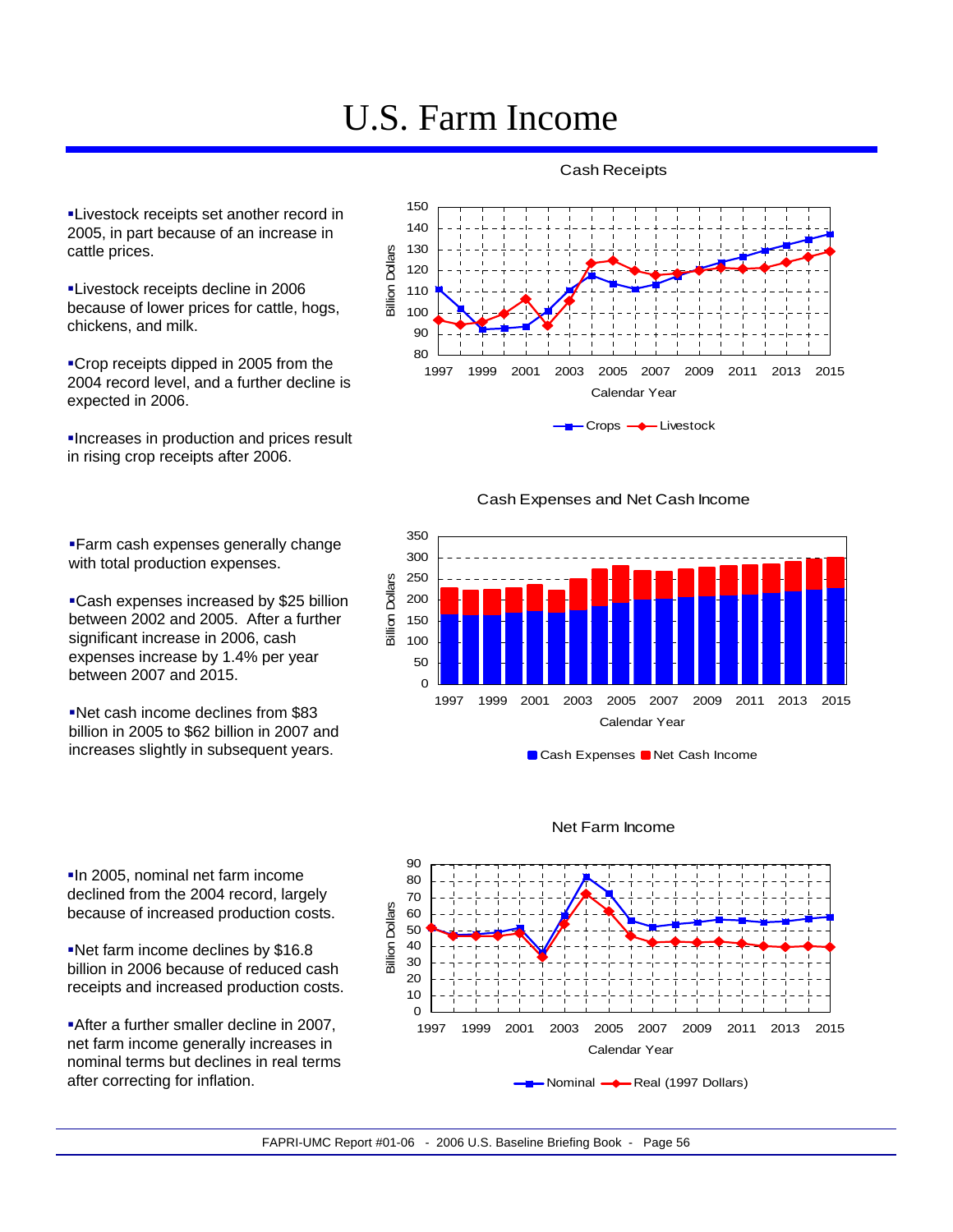| Calendar Year                              | 2005    | 2006    | 2007   | 2008   | 2009   | 2010              | 2011   | 2012    | 2013    | 2014    | 2015    |
|--------------------------------------------|---------|---------|--------|--------|--------|-------------------|--------|---------|---------|---------|---------|
|                                            |         |         |        |        |        | (Billion Dollars) |        |         |         |         |         |
| 1. Farm Receipts                           | 256.47  | 249.18  | 249.55 | 254.65 | 259.90 | 264.28            | 267.17 | 270.60  | 276.03  | 281.73  | 287.52  |
| Crops                                      | 114.08  | 111.38  | 113.51 | 117.33 | 120.68 | 123.76            | 126.60 | 129.41  | 132.00  | 134.70  | 137.45  |
| Livestock                                  | 124.88  | 119.83  | 117.70 | 118.61 | 120.16 | 121.21            | 121.00 | 121.30  | 123.76  | 126.39  | 129.07  |
| Farm-Related                               | 17.51   | 17.97   | 18.34  | 18.71  | 19.05  | 19.31             | 19.57  | 19.89   | 20.27   | 20.64   | 21.00   |
| 2. Government Payments                     | 23.03   | 19.92   | 17.08  | 16.83  | 15.98  | 15.25             | 14.79  | 14.37   | 14.00   | 13.95   | 13.12   |
| 3. Gross Cash Income<br>$(1 + 2)$          | 279.51  | 269.10  | 266.64 | 271.48 | 275.88 | 279.54            | 281.96 | 284.97  | 290.03  | 295.67  | 300.64  |
| 4. Nonmoney Income                         | 14.47   | 15.46   | 15.75  | 15.85  | 15.97  | 16.05             | 16.03  | 16.08   | 16.37   | 16.81   | 17.32   |
| 5. Value of Inventory<br>Change            | $-0.32$ | $-0.29$ | 0.54   | 0.40   | 0.33   | 0.28              | 0.19   | $-0.09$ | $-0.42$ | $-0.43$ | $-0.31$ |
| 6. Gross Farm Income<br>$(3 + 4 + 5)$      | 293.65  | 284.27  | 282.92 | 287.74 | 292.18 | 295.86            | 298.18 | 300.96  | 305.99  | 312.05  | 317.65  |
| 7. Cash Expenses                           | 196.70  | 203.19  | 204.83 | 207.82 | 210.79 | 212.50            | 214.92 | 218.34  | 222.44  | 226.67  | 230.75  |
| 8. Total Expenses                          | 221.09  | 228.47  | 230.70 | 234.10 | 237.41 | 239.42            | 242.14 | 245.90  | 250.41  | 255.07  | 259.61  |
| 9. Net Cash Income<br>$(3 - 7)$            | 82.81   | 65.91   | 61.81  | 63.66  | 65.09  | 67.04             | 67.03  | 66.63   | 67.59   | 69.00   | 69.89   |
| 10. Realized Net Farm Inc<br>$(3 + 4 - 8)$ | 72.88   | 56.09   | 51.69  | 53.24  | 54.44  | 56.17             | 55.85  | 55.15   | 56.00   | 57.41   | 58.36   |
| 11. Net Farm Income<br>$(6 - 8)$           | 72.56   | 55.80   | 52.22  | 53.64  | 54.78  | 56.45             | 56.04  | 55.06   | 55.58   | 56.98   | 58.05   |
| Deflated (1997 \$)                         | 61.77   | 46.34   | 42.52  | 42.76  | 42.75  | 43.17             | 41.98  | 40.38   | 39.89   | 40.06   | 39.96   |

### **Farm Income Statistics**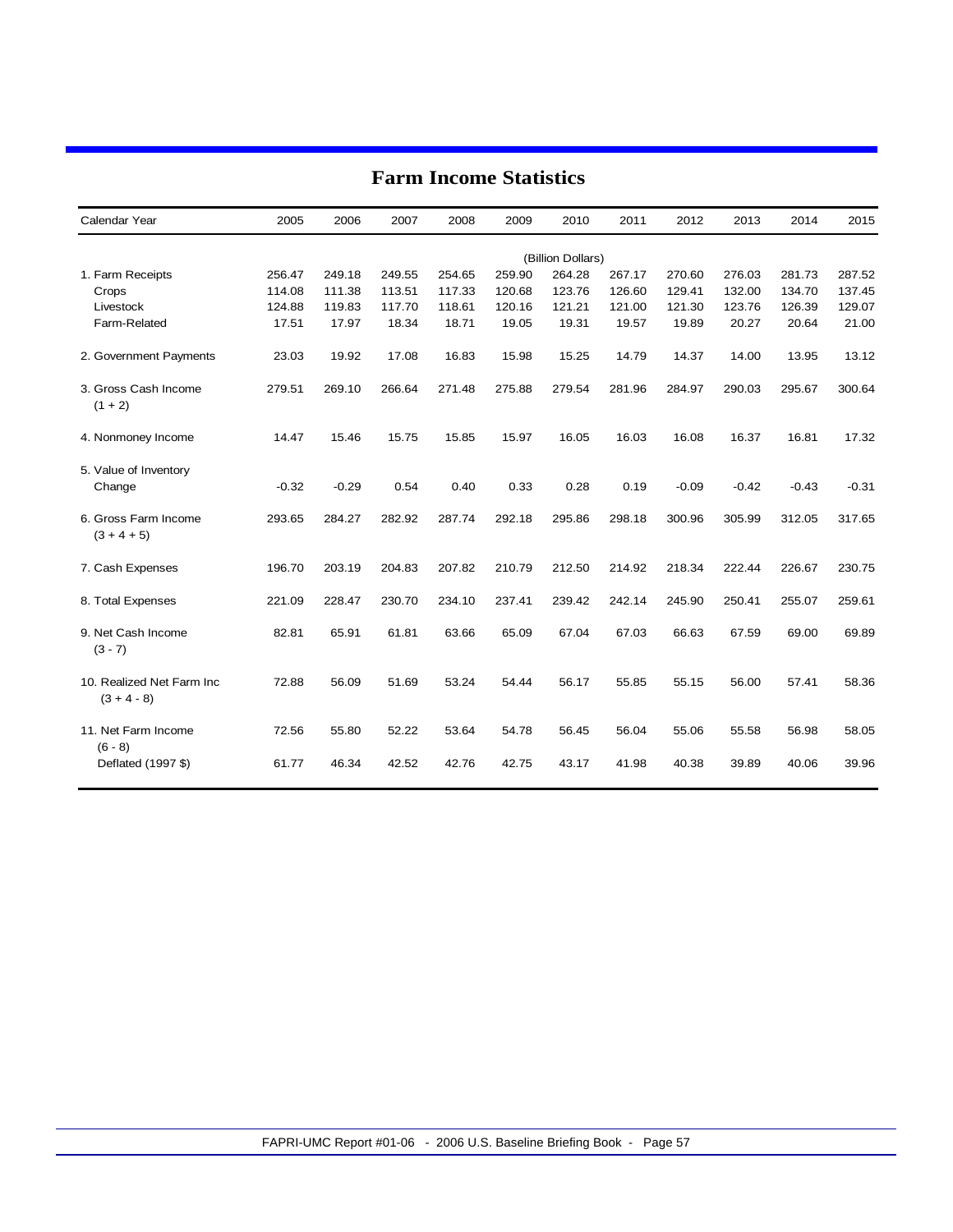## Stochastic Analysis: The Approach

**-To reflect the uncertainty in commodity** markets, FAPRI looked at 500 alternative futures using stochastic analysis.

**Assuming average weather, yields grow** steadily in the deterministic baseline used as the starting point for the analysis.

**The chart shows two of the 500 draws** on wheat yields used to drive the stochastic analysis.



Deterministic Baseline **-**Alternative 3 -Alternative 485

For each of the 500 alternative futures, price projections reflect the joint effects of all the random supply and demand factors.

**Prices generally exceed the** deterministic baseline when yields are below average.

Random factors affecting demand also play an important role, so it is possible to have lower-than-average production and lower-than-average prices in the same year.

**-The mean (average) value of the wheat** price from the stochastic analysis is very similar to the deterministic baseline.

**In 10% (50) of the 500 alternative** futures, the 2006/07 wheat price falls below \$2.86 per bushel.

**In 10% (50) of the 500 alternative** futures, the 2006/07 wheat price exceeds \$3.74 per bushel.





Deterministic Baseline  $\rightarrow$  Alternative 3  $\rightarrow$  Alternative 485

#### U.S. Wheat Prices



FAPRI-UMC Report #01-06 - 2006 U.S. Baseline Briefing Book - Page 58

### U.S. Wheat Yield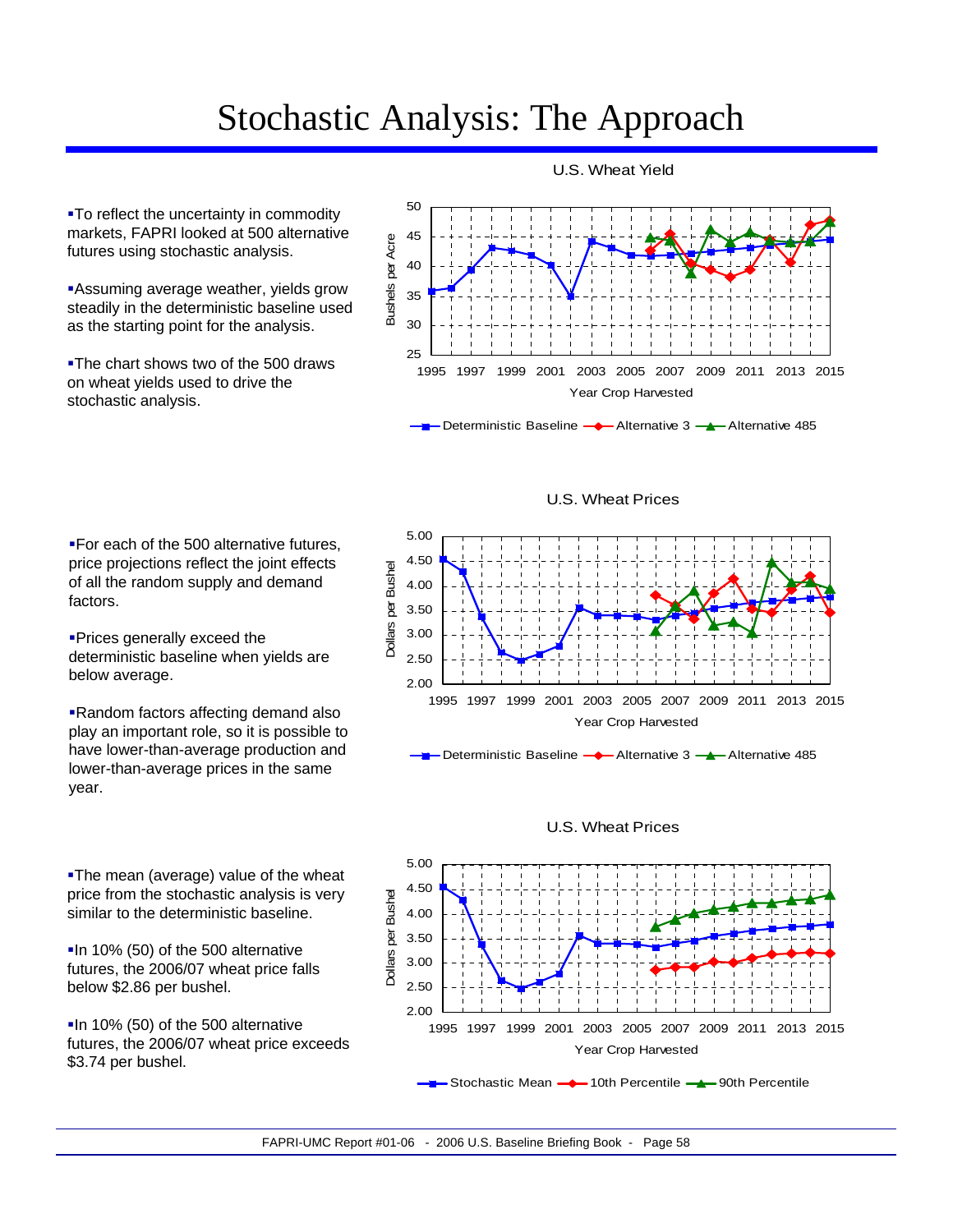| Year                   | 2005                                       | 2006                           | 2007  | 2008  | 2009  | 2010                             | 2011  | 2012  | 2013  | 2014  | 2015  |  |
|------------------------|--------------------------------------------|--------------------------------|-------|-------|-------|----------------------------------|-------|-------|-------|-------|-------|--|
| Corn Price             | (Dollars per Bushel, Crop Year)            |                                |       |       |       |                                  |       |       |       |       |       |  |
| Deterministic Baseline | 1.90                                       | 2.08                           | 2.20  | 2.30  | 2.38  | 2.44                             | 2.46  | 2.47  | 2.48  | 2.48  | 2.49  |  |
| Stochastic Mean        |                                            | 2.10                           | 2.20  | 2.30  | 2.37  | 2.43                             | 2.46  | 2.46  | 2.48  | 2.49  | 2.50  |  |
| 10th Percentile        |                                            | 1.74                           | 1.79  | 1.86  | 1.92  | 2.01                             | 2.06  | 2.07  | 2.08  | 2.07  | 2.07  |  |
| 90th Percentile        |                                            | 2.51                           | 2.64  | 2.77  | 2.87  | 2.93                             | 2.90  | 2.89  | 2.97  | 2.98  | 2.96  |  |
| Soybean Price          |                                            |                                |       |       |       |                                  |       |       |       |       |       |  |
| Deterministic Baseline | 5.40                                       | 4.96                           | 5.25  | 5.45  | 5.48  | 5.52                             | 5.57  | 5.59  | 5.58  | 5.56  | 5.54  |  |
| Stochastic Mean        |                                            | 5.02                           | 5.22  | 5.46  | 5.44  | 5.51                             | 5.55  | 5.58  | 5.59  | 5.58  | 5.52  |  |
| 10th Percentile        |                                            | 3.84                           | 4.01  | 4.19  | 4.15  | 4.25                             | 4.41  | 4.33  | 4.46  | 4.39  | 4.38  |  |
| 90th Percentile        |                                            | 6.34                           | 6.44  | 6.86  | 6.88  | 6.89                             | 6.90  | 6.90  | 6.95  | 6.85  | 6.76  |  |
| <b>Wheat Price</b>     |                                            |                                |       |       |       |                                  |       |       |       |       |       |  |
| Deterministic Baseline | 3.38                                       | 3.30                           | 3.39  | 3.45  | 3.55  | 3.61                             | 3.66  | 3.69  | 3.72  | 3.75  | 3.77  |  |
| Stochastic Mean        |                                            | 3.32                           | 3.40  | 3.45  | 3.55  | 3.60                             | 3.66  | 3.70  | 3.73  | 3.76  | 3.79  |  |
| 10th Percentile        |                                            | 2.86                           | 2.91  | 2.91  | 3.03  | 3.01                             | 3.10  | 3.18  | 3.20  | 3.21  | 3.20  |  |
| 90th Percentile        |                                            | 3.74                           | 3.88  | 4.02  | 4.08  | 4.15                             | 4.22  | 4.22  | 4.28  | 4.30  | 4.39  |  |
| Nebraska Steer Price   | (Dollars per Hundredweight, Calendar Year) |                                |       |       |       |                                  |       |       |       |       |       |  |
| Deterministic Baseline | 87.28                                      | 83.93                          | 81.68 | 79.35 | 76.46 | 74.19                            | 72.35 | 70.94 | 71.33 | 72.68 | 74.15 |  |
| Stochastic Mean        |                                            | 84.13                          | 81.78 | 79.38 | 76.54 | 74.11                            | 72.14 | 70.80 | 71.34 | 72.71 | 74.26 |  |
| 10th Percentile        |                                            | 74.95                          | 72.87 | 69.72 | 66.97 | 63.85                            | 62.07 | 59.92 | 61.06 | 62.49 | 62.48 |  |
| 90th Percentile        |                                            | 93.03                          | 91.76 | 88.67 | 86.11 | 85.13                            | 82.67 | 81.95 | 82.55 | 83.62 | 85.19 |  |
| Barrow and Gilt Price  |                                            |                                |       |       |       |                                  |       |       |       |       |       |  |
| Deterministic Baseline | 50.05                                      | 43.69                          | 39.82 | 41.15 | 45.55 | 49.26                            | 47.56 | 45.01 | 46.64 | 48.19 | 49.54 |  |
| Stochastic Mean        |                                            | 43.79                          | 39.87 | 41.21 | 45.65 | 49.30                            | 47.47 | 44.90 | 46.65 | 48.25 | 49.62 |  |
| 10th Percentile        |                                            | 35.16                          | 30.64 | 30.44 | 34.61 | 38.36                            | 36.39 | 32.03 | 35.06 | 35.73 | 37.71 |  |
| 90th Percentile        |                                            | 55.30                          | 51.48 | 53.31 | 58.81 | 62.42                            | 60.45 | 58.97 | 60.37 | 62.25 | 62.79 |  |
| Milk Price             |                                            |                                |       |       |       |                                  |       |       |       |       |       |  |
| Deterministic Baseline | 15.14                                      | 13.38                          | 13.22 | 13.47 | 13.66 | 13.65                            | 13.67 | 13.68 | 13.69 | 13.75 | 13.81 |  |
| Stochastic Mean        |                                            | 13.49                          | 13.31 | 13.48 | 13.60 | 13.64                            | 13.67 | 13.68 | 13.70 | 13.72 | 13.80 |  |
| 10th Percentile        |                                            | 12.43                          | 12.06 | 12.24 | 12.40 | 12.44                            | 12.34 | 12.37 | 12.39 | 12.31 | 12.36 |  |
| 90th Percentile        |                                            | 14.64                          | 14.64 | 14.74 | 14.81 | 14.96                            | 15.02 | 15.03 | 15.06 | 15.07 | 15.27 |  |
| Net CCC Outlays        |                                            | (Billion Dollars, Fiscal Year) |       |       |       |                                  |       |       |       |       |       |  |
| Deterministic Baseline | 19.29                                      | 20.54                          | 15.89 | 13.50 | 12.69 | 11.70                            | 11.43 | 11.24 | 11.02 | 10.77 | 10.67 |  |
| Stochastic Mean        |                                            | 20.76                          | 17.51 | 16.19 | 15.90 | 15.16                            | 14.72 | 14.24 | 13.89 | 13.53 | 13.53 |  |
| 10th Percentile        |                                            | 19.59                          | 11.48 | 11.06 | 11.12 | 10.93                            | 10.83 | 10.71 | 10.66 | 10.42 | 10.39 |  |
| 90th Percentile        |                                            | 21.91                          | 25.23 | 22.82 | 23.15 | 21.80                            | 20.39 | 19.16 | 18.43 | 17.46 | 18.18 |  |
| Net Farm Income        |                                            |                                |       |       |       | (Billion Dollars, Calendar Year) |       |       |       |       |       |  |
| Deterministic Baseline | 72.56                                      | 54.64                          | 50.47 | 51.90 | 52.86 | 54.76                            | 54.76 | 53.88 | 54.31 | 55.70 | 56.72 |  |
| Stochastic Mean        |                                            | 55.80                          | 52.22 | 53.64 | 54.78 | 56.45                            | 56.04 | 55.06 | 55.58 | 56.98 | 58.05 |  |
| 10th Percentile        |                                            | 44.84                          | 41.16 | 41.86 | 41.42 | 43.47                            | 44.62 | 40.38 | 41.58 | 42.43 | 43.76 |  |
| 90th Percentile        |                                            | 67.85                          | 63.89 | 65.81 | 67.30 | 70.08                            | 68.88 | 68.96 | 70.17 | 72.13 | 71.88 |  |

### **Selected Stochastic Analysis Results**